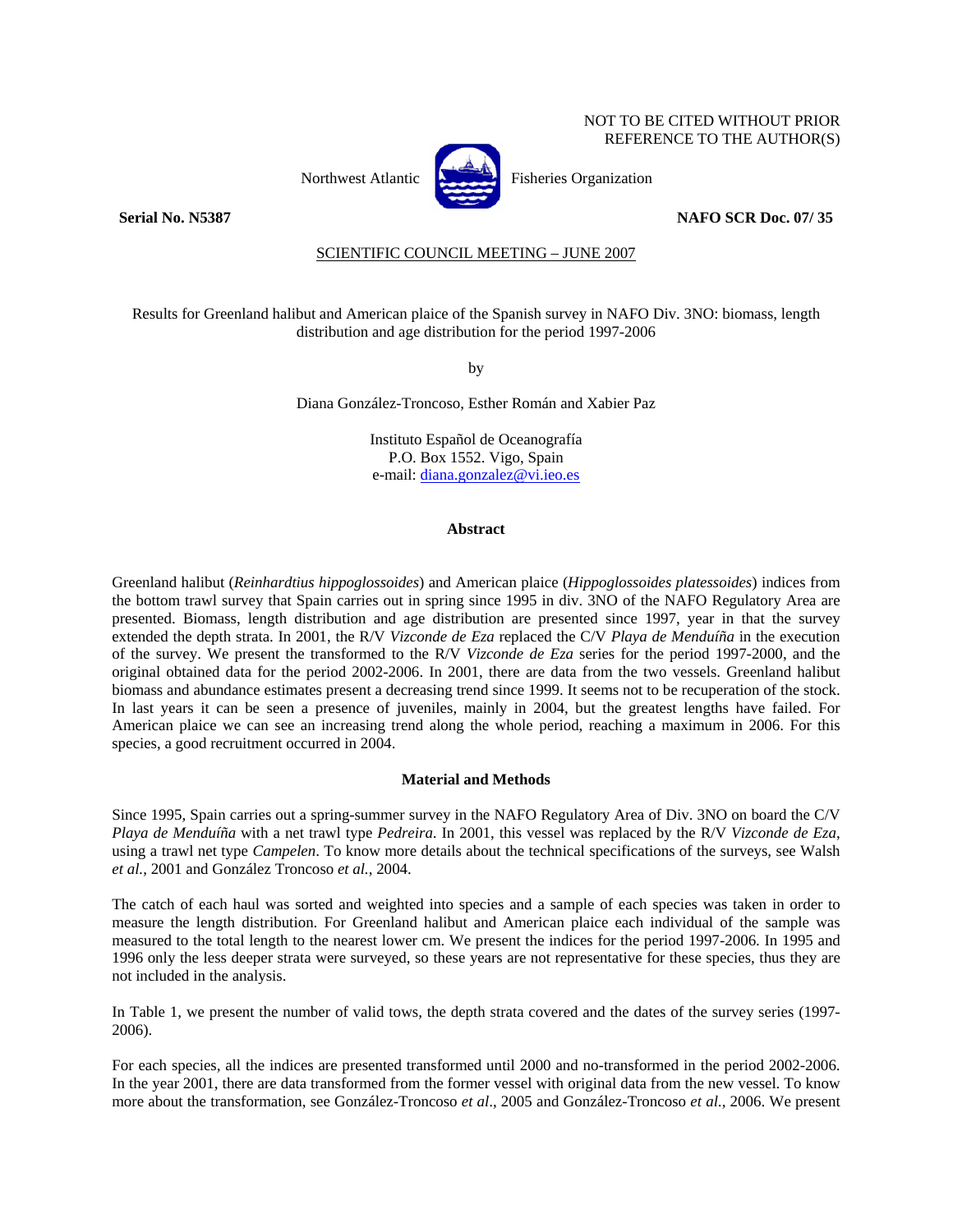per haul the mean catch, the stratified mean catch per tow and the biomass with their variance per year; the length distribution in number per haul stratified mean catches per length, sex and year; and by age the mean catches per tow age numbers with their mean length and mean weight. The age numbers were calculated starting from the stratified mean catches per haul length distribution applying the Age Length Key (ALK) for age-length keys. Weight at age was calculated by applying the length/weight relationship for each year to the mean length. For Greenland halibut, Spanish ALK was applied, but for American plaice we have no ALK yet, so we have used the Canadian ALK for this species (K. Dwyer and J. Morgan, com. pers.)

# **Results**

## **Greenland halibut**

#### **Introduction**

The Greenland halibut stock in Subarea and Div. 3KLMNO is considered to be part of a biological stock complex, which includes Subareas 0 and 1. Abundance and biomass indices were available from research vessel surveys by Canada in Div. 2J+3KLMNO (1978-2005), EU in Div. 3M (1988-2005) and EU-Spain in Div. 3NO (1995-2005). Commercial catch-at-age data were available from 1975-2005.

The exploitable biomass (age  $5+$ ) was reduced to low levels in 1995-97 due to very high catches and high fishing mortality. It increased during 1998-2000 due to greatly reduced catches, much lower fishing mortality and improved recruitment. However, increasingly higher catches and fishing mortality since then accompanied by scarce recruitment has caused a subsequent decline. The 2006 biomass estimate is the lowest in the series.

So, the exploitable biomass has been declining in recent years and is presently estimated to be at its lowest observed level. Recent recruitment has been below average, and fishing mortality has increased substantially in recent years, and is currently estimated as the highest in the time series (NAFO, 2006). Our results confirm these results presented by the Scientific Council last year.

#### **Mean catches and Biomass**

Table 2 shows the swept area, the tow number, the mean catches and their variance per haul and year to Greenland halibut. In Table 3 and Figure 1 we present the stratified mean catches per tow by stratum with the total variance per year. Table 4 and Figure 2 present the biomass per swept area per stratum and their total variance per year, as the biomass corresponding with the ages 5+ and 10+. In Table 5 we present the length-weight relationship parameters *a* and *b*.

The biomass of the Greenland halibut has decreased since the year 1999. At this moment, the biomass is much below the level of 1997. The lowest biomass value is in 2002. The stock seems not to recover. In 2006, we can see a reduce in the 10+ biomass of this species.

#### **Length Distribution**

Table 6 presents the stratified mean catches per haul length distribution for the Greenland halibut, by sex and year, with the number of samples in which there were length measures, the total number of individuals measured in these samples, the sampled catch and the range of lengths met, as the total catch of this species and the total hauls made in the survey. In Figures 3 and 4 we can follow the evolution along the years. We can follow a mode since 1997 until 2001, but since then no high new values appears. The highest recruitments were in 1997, 2001 and 2004. In 2006 the small individuals (around 12 cm) are the mode of the length distribution range.

#### **Age numbers**

We present the abundance at age per stratified mean catch by haul, by sex and by year in Table 7 and the total by year in Figure 5. Individuals between 0 and 20 years were caught in the period 1997-2006, and in last years (most since 2002) younger individuals were caught. Perhaps it can be due to the change of gear and/or vessel. We can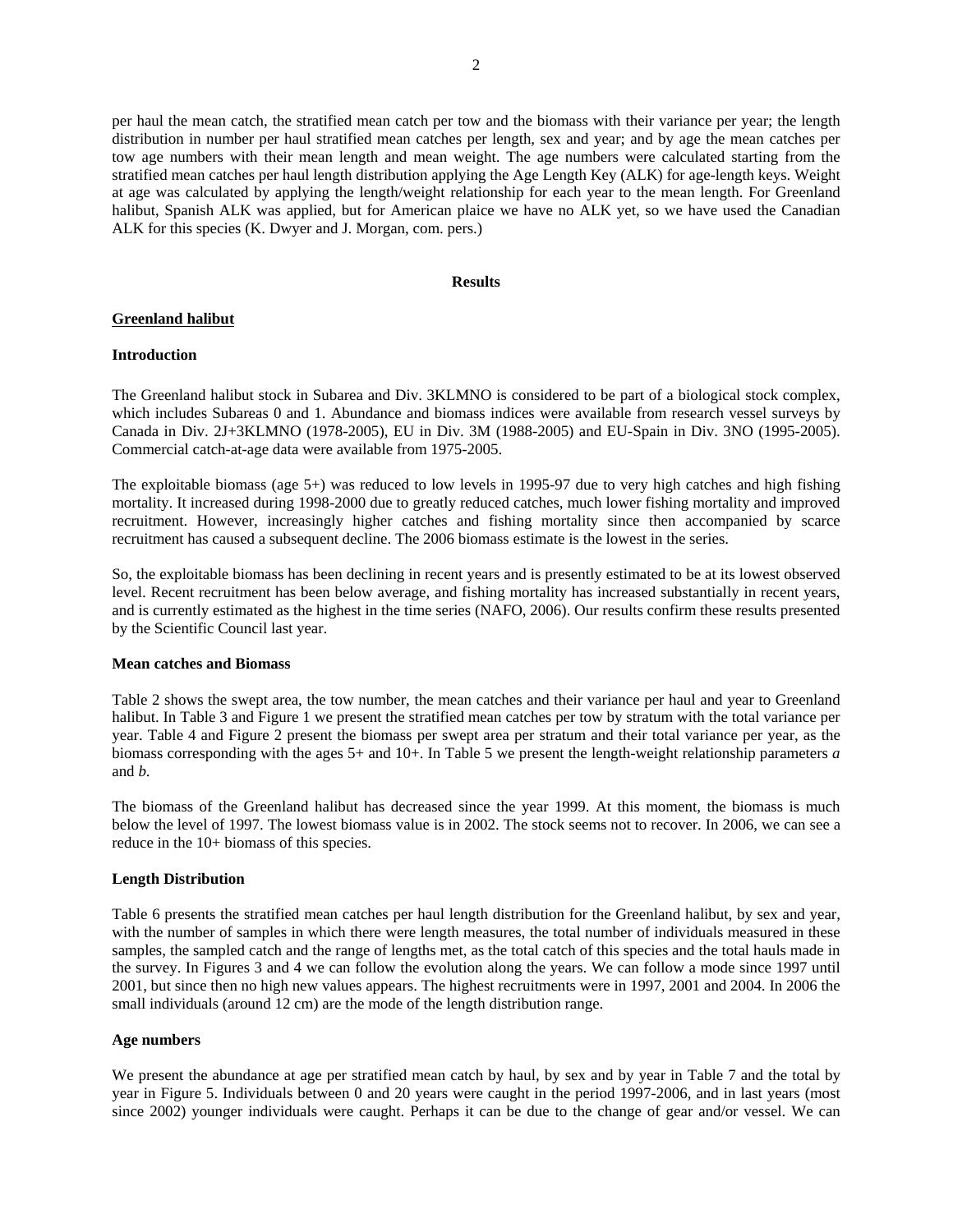follow three conspicuous cohorts in our series, the 1994-1996 cohorts (ages 1, 2 and 3 in 1997). Cohorts from following years seem to be weaker than those ones, but more constant. And 2002-2003 cohorts appear to be quite strong, as we can see in recent years, specially 2003 one. This year the presence of all the ages classes is very weak, although there is a presence of individuals of age 1.

## **Mean length and mean weight**

Mean length and weight at age by sex over time are presented in Tables 8 and 9, and shown in Figures 6 and 7. It seems that the greatest ages were increasing their mean length and weight until 2003, and falling in the youngest individuals. The mean length seems to be more stable than mean weight, at least for the youngest and the oldest individuals.

# **American plaice**

## **Introduction**

There was no directed fishing of American plaice in 1994 and there has been a moratorium from 1995. Even under moratorium, catches have increased substantially in recent years. Biomass and SSB are very low compared to historic levels. SSB declined to the lowest estimated level in 1994 and 1995. It has increased since then but still remains very low. There has been no good recruitment to the exploitable biomass since the mid-1980s (NAFO, 2006).

## **Mean catches and Biomass**

American plaice haul mean catches by stratum are presented in Table 10, included swept area, number of hauls and SD. Stratified mean catches per tow by stratum and year and their SD are presented in Table 11.

The entire time series (1997-2006) of biomass and their SD estimates of American plaice are presented in Table 12. Estimated parameters *a* and *b* values of length-weight distribution are presented in Table 13.

The American plaice indices show a general increasing trend along the years, agree with the results from the Canadian surveys. We can see a decreasing in 2001 and 2002, and an increasing since then, reaching the maximum historical value in 2006 (Fig. 8 and 9).

# **Length Distribution**

Table 14 and Figures 10 and 11 show the stratified mean catches per haul length distribution by sex and year, besides the sampled size and its catch, for the period 1997-2006. The data have been grouped two by two**,** so we present the data every two cm. In 2004 there is a great presence of juveniles (8 cm), and in 2005 the mode appears around 14 cm, following in 2006 with a mode of around 18 cm.

#### **Age numbers**

We present the abundance at age per stratified mean catch by haul in the Table 15 and Figure 12, by sex and year. The ALK is the Canadian one. This year there were no data enough to make a ALK, so we use for the year 2006 the sum of the ALKs for the period 1997-2005, separated by sexes. We can follow a cohort without problems since the year 2000, starting in individuals of 2 years old (1998 cohort), reaching 8 year old in 2006; a second cohort, weaker, can be followed since 1999, starting in 2 years old, too (1997 cohort). And more recently, a new cohort from the year 2002 (one year old in 2003), can be followed until 2006, reaching 4 years old.

#### **Mean length and mean weight**

Mean length and weight at age by sex over time are presented in Tables 16 and 17, and shown in Figures 13 and 14. The mean length is more or less stable in all ages, at least since the year 2002. The same occurs with the mean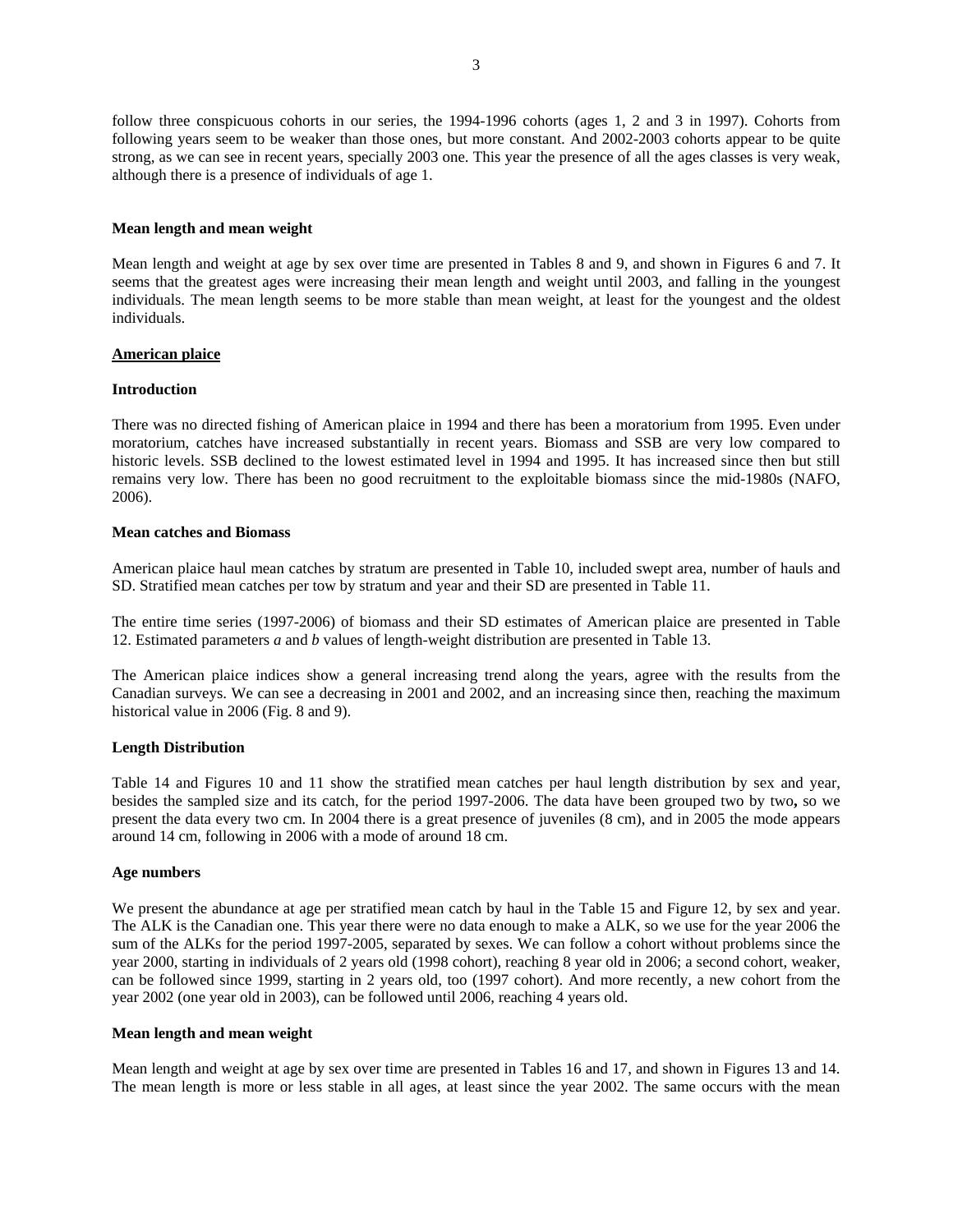#### **Acknowledgements**

The authors are very grateful to Karen Dwyer and Joanne Morgan from the DFO of Newfoundland & Labrador, in St. John's, for letting us to use the Canadian ALK for American plaice.

## **References**

- González Troncoso, D., C. González and X. Paz. 2004. American plaice biomass and abundance from the surveys conducted by Spain in the NAFO Regulatory Area of Divisions 3NO, 1995-2003. NAFO SCR Doc. 04/09, Serial Number N4954, 22 pp.
- González Troncoso, D., E. Román and X. Paz. 2004. Results for Greenland halibut from the surveys conducted by Spain in the NAFO Regulatory Area of Divisions 3NO, 1996-2003. NAFO SCR Doc. 04/11, Serial Number N4956, 16 pp.
- González Troncoso, D., E. Román and X. Paz. 2005. Results for Greenland halibut of the Spanish survey in NAFO Divisions 3NO: Biomass, length distribution and age distribution for the period 1997-2004. NAFO SCR Doc. 05/27, Serial Number N5113, 18 pp.
- González Troncoso, D., E. Román and X. Paz. 2006. Results for Greenland halibut and American plaice of the Spanish survey in NAFO Divisions 3NO: Biomass, length distribution and age distribution for the period 1997-2005. NAFO SCR Doc. 06/12, Serial Number N5227, 43 pp.

NAFO, 2006. Report of Scientific Council Meeting, 1-15 June 2006.

Walsh, J.S., X. Paz and P. Durán. 2001. A preliminary investigation of the efficiency of Canadian and Spanish Survey bottom trawls on the Southern Bank. NAFO SCR Doc., 01/74, Serial nº N4453, 18 pp.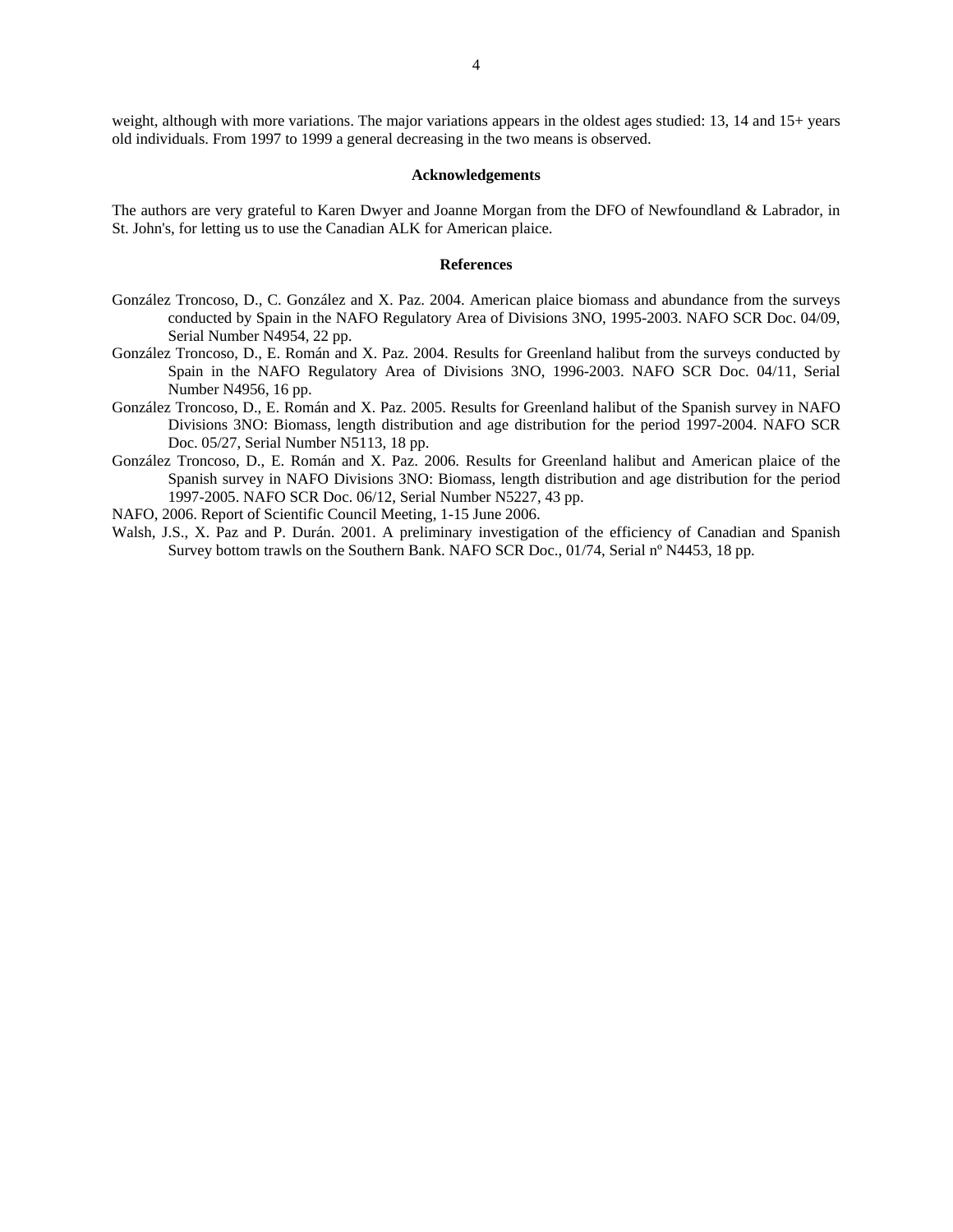|              |                       |            | Depth strata |                 |
|--------------|-----------------------|------------|--------------|-----------------|
| Year         | Vessel                | Valid tows | covered (m)  | Dates           |
| 1997         | C/V Playa de Menduíña | 128        | 42-1263      | April 26-May 18 |
| 1998         | C/V Playa de Menduíña | 124        | 42-1390      | May 06-May 26   |
| 1999         | C/V Playa de Menduíña | 114        | 41-1381      | May 07-May 26   |
| 2000         | C/V Playa de Menduíña | 118        | 42-1401      | May 07-May 28   |
| $2001^{(*)}$ | R/V Vizconde de Eza   | 83         | 36-1156      | May 03-May 24   |
|              | C/V Playa de Menduíña | 121        | 40-1500      | May 05-May 23   |
| 2002         | R/V Vizconde de Eza   | 125        | 38-1540      | April 29-May 19 |
| 2003         | R/V Vizconde de Eza   | 118        | 38-1666      | May 11-June 02  |
| 2004         | R/V Vizconde de Eza   | 120        | 43-1539      | June 06–June 24 |
| 2005         | R/V Vizconde de Eza   | 119        | 47-1485      | June 10–June 29 |
| 2006         | R/V Vizconde de Eza   | 120        | 45-1480      | June 7–June 27  |

**TABLE 1.-** Spanish spring bottom trawl surveys on NAFO Div. 3NO: 1997-2006

 (\*) We took, for the calculation of the series, 83 hauls from the R/V *Vizconde de Eza* and 40 hauls from the C/V *Playa de Menduíña* (123 hauls in total)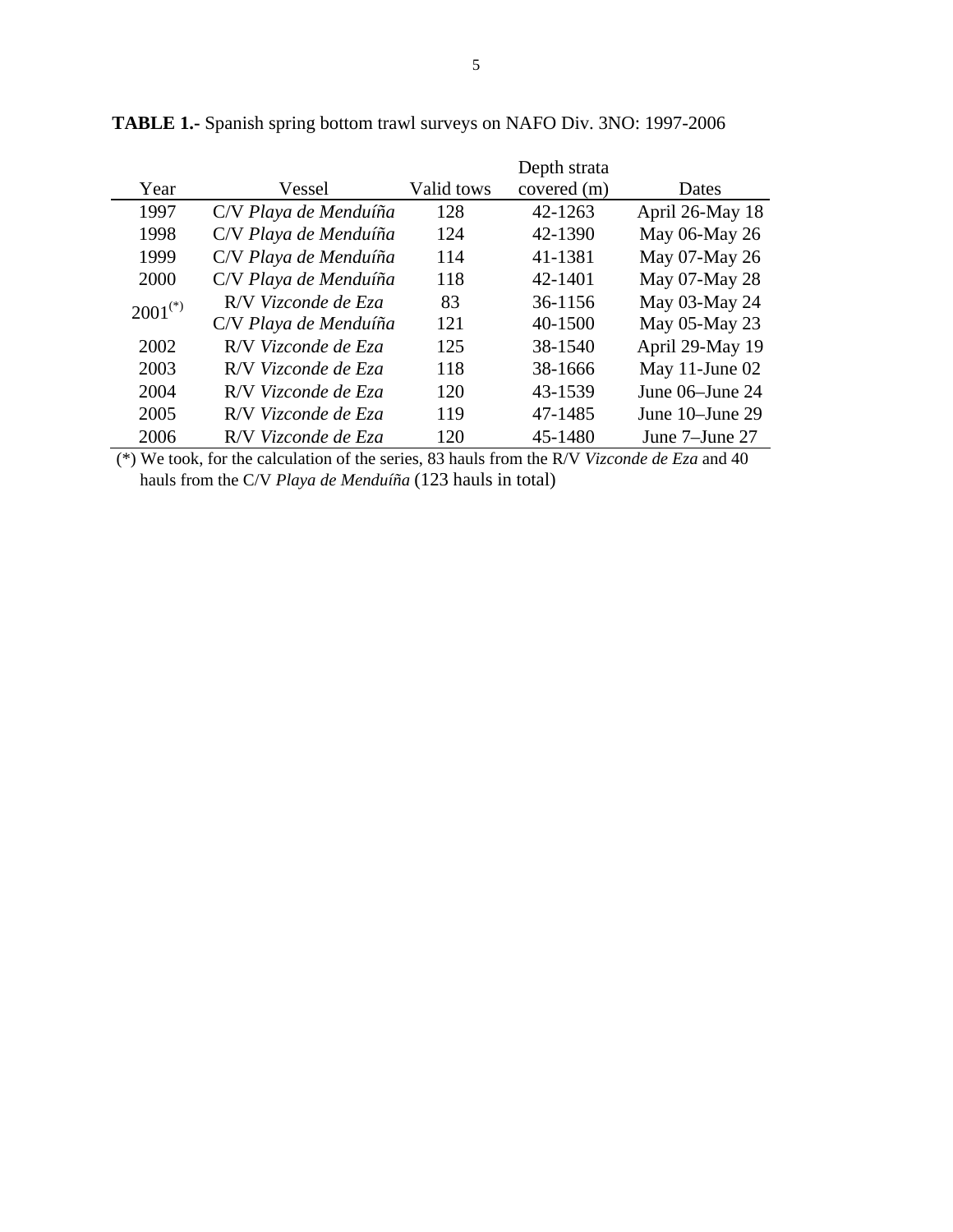**TABLE 2.-** Swept area, number of hauls and Greenland halibut mean catch (kg) and SD by stratum. Spanish Spring Surveys on NAFO Div. 3NO: 1997-2006. Swept area in square miles. n.s. means stratum not surveyed. 1997-2000 data are transformed C/V *Playa de Menduíña* data, and 2002-2006 data are original from R/V *Vizconde de Eza*. In 2001, there are data from the two vessels.

|         |        |                | 1997       |                |        |                        | 1998       |            |        |                | 1999       |            |        | 2000           |            |            |
|---------|--------|----------------|------------|----------------|--------|------------------------|------------|------------|--------|----------------|------------|------------|--------|----------------|------------|------------|
|         | Swept  | Tow            | G. halibut | G. halibut     | Swept  | Tow                    | G. halibut | G. halibut | Swept  | Tow            | G. halibut | G. halibut | Swept  | Tow            | G. halibut | G. halibut |
| Stratum | area   | number         | Mean catch | SD             | area   | number                 | Mean catch | SD         | area   | number         | Mean catch | SD         | area   | number         | Mean catch | SD         |
| 353     | 0.0480 | $\overline{4}$ | 0.06       | 0.053          | 0.0465 | $\overline{4}$         | 1.37       | 1.274      | 0.0360 | $\mathfrak{Z}$ | 0.61       | 0.569      | 0.0356 | 3              | 0.19       | 0.178      |
| 354     | 0.0233 | 2              | 0.70       | 0.095          | 0.0356 | 3                      | 2.36       | 1.246      | 0.0218 | 2              | 0.86       | 0.781      | 0.0356 | 3              | 0.11       | 0.057      |
| 355     | 0.0233 | 2              | 4.07       | 0.230          | 0.0221 | $\overline{c}$         | 0.29       | 0.066      | 0.0229 | $\overline{c}$ | 0.22       | 0.295      | 0.0233 | $\overline{2}$ | 0.22       | 0.274      |
| 356     | 0.0225 | 2              | 4.11       | 1.871          | 0.0221 | $\mathcal{D}_{\alpha}$ | 4.27       | 4.759      | 0.0229 | $\mathcal{D}$  | 0.23       | 0.174      | 0.0225 | $\overline{2}$ | 0.49       | 0.043      |
| 357     | 0.0443 | $\overline{A}$ | 1.08       | 1.341          | 0.0240 | $\overline{c}$         | 8.40       | 6.433      | 0.0236 | $\overline{c}$ | 1.69       | 0.276      | 0.0124 | $\mathbf{1}$   | 0.11       |            |
| 358     | 0.0563 | 5              | 1.38       | 1.168          | 0.0236 | 3                      | 2.35       | 1.843      | 0.0349 | 3              | 4.10       | 3.155      | 0.0341 | 3              | 0.48       | 0.529      |
| 359     | 0.0690 | 6              | 0.66       | 0.623          | 0.0698 | 6                      | 0.22       | 0.185      | 0.0364 | $\overline{3}$ | 2.15       | 3.725      | 0.0469 | $\overline{4}$ | 1.35       | 2.014      |
| 360     | 0.3754 | 32             | 0.04       | 0.183          | 0.2561 | 25                     | 0.04       | 0.158      | 0.2325 | 19             | 0.31       | 0.918      | 0.2396 | 20             | 0.13       | 0.352      |
| 374     | 0.0353 | 3              | 0.00       | 0.000          | 0.0353 | 3                      | 0.05       | 0.080      | 0.0244 | $\overline{2}$ | 0.00       | 0.000      | 0.0240 | $\overline{c}$ | 0.00       | 0.000      |
| 375     | 0.0116 | $\overline{1}$ | 0.00       |                | 0.0345 | 3                      | 0.00       | 0.000      | 0.0236 | $\overline{2}$ | 0.00       | 0.000      | 0.0244 | $\overline{2}$ | 0.00       | 0.000      |
| 376     | 0.1583 | 14             | 0.00       | 0.000          | 0.0930 | 10                     | 0.00       | 0.000      | 0.1219 | 10             | 0.00       | 0.000      | 0.1200 | 10             | 0.00       | 0.000      |
| 377     | 0.0116 | 1              | 0.00       |                | 0.0229 | $\overline{2}$         | 0.03       | 0.039      | 0.0240 | 2              | 0.48       | 0.683      | 0.0229 | $\overline{2}$ | 0.16       | 0.221      |
| 378     | 0.0210 | 2              | 0.78       | 0.985          | 0.0120 | 2                      | 0.66       | 0.873      | 0.0229 | $\overline{2}$ | 1.03       | 0.330      | 0.0233 | $\overline{c}$ | 1.09       | 1.214      |
| 379     | 0.0206 | 2              | 2.23       | 1.031          | 0.0356 | 3                      | 1.88       | 0.826      | 0.0236 | $\overline{2}$ | 0.96       | 0.013      | 0.0225 | $\overline{c}$ | 1.23       | 0.880      |
| 380     | 0.0210 | 2              | 2.64       | 1.210          | 0.0113 | $\overline{2}$         | 2.48       | 2.022      | 0.0236 | $\overline{c}$ | 3.94       | 1.326      | 0.0236 | $\overline{2}$ | 2.42       | 1.447      |
| 381     | 0.0221 | $\overline{c}$ | 0.21       | 0.009          | 0.0229 | $\overline{2}$         | 0.70       | 0.144      | 0.0229 | $\overline{2}$ | 2.82       | 0.985      | 0.0236 | $\overline{2}$ | 1.36       | 0.352      |
| 382     | 0.0461 | $\overline{A}$ | 0.00       | 0.000          | 0.0229 | 3                      | 0.04       | 0.064      | 0.0484 | $\overline{A}$ | 0.00       | 0.001      | 0.0499 | $\overline{4}$ | 0.12       | 0.147      |
| 721     | 0.0221 | $\overline{2}$ | 2.98       | 1.053          | 0.0203 | $\overline{2}$         | 11.82      | 9.833      | 0.0244 | $\overline{2}$ | 0.62       | 0.249      | 0.0236 | $\overline{c}$ | 0.48       | 0.681      |
| 722     | 0.0214 | $\overline{c}$ | 1.53       | 2.163          | 0.0101 | $\overline{c}$         | 24.84      | 1.628      | 0.0229 | $\overline{c}$ | 13.36      | 7.909      | 0.0218 | $\overline{2}$ | 19.49      | 9.977      |
| 723     | 0.0210 | $\overline{2}$ | 5.16       | 2.543          | 0.0233 | $\overline{2}$         | 5.32       | 1.956      | 0.0229 | $\overline{2}$ | 11.07      | 10.916     | 0.0248 | $\overline{2}$ | 2.85       | 1.094      |
| 724     | 0.0225 | $\overline{2}$ | 1.92       | 0.624          | 0.0206 | $\overline{c}$         | 8.40       | 1.044      | 0.0225 | $\overline{c}$ | 4.55       | 1.181      | 0.0233 | $\overline{c}$ | 5.83       | 2.179      |
| 725     | 0.0206 | $\overline{c}$ | 7.85       | 4.225          | 0.0086 |                        | 2.07       | $\sim$     | 0.0229 | $\overline{c}$ | 4.97       | 5.763      | 0.0210 | $\sqrt{2}$     | 10.03      | 8.796      |
| 726     | n.s.   | n.s.           | n.s.       | n.s.           | 0.0094 | $\overline{2}$         | 27.96      | 33.187     | 0.0225 | $\overline{2}$ | 29.04      | 26.314     | 0.0221 | $\overline{c}$ | 12.95      | 3.348      |
| 727     | 0.0094 | -1             | 5.16       |                | 0.0233 | $\overline{2}$         | 7.80       | 6.754      | 0.0236 | $\overline{c}$ | 10.48      | 8.316      | 0.0210 | $\overline{c}$ | 2.65       | 1.181      |
| 728     | 0.0214 | $\overline{c}$ | 36.24      | 23.055         | 0.0206 | $\overline{c}$         | 57.21      | 56.042     | 0.0233 | $\overline{2}$ | 62.32      | 12.655     | 0.0210 | $\overline{2}$ | 29.91      | 0.098      |
| 752     | 0.0218 | 2              | 36.90      | 9.964          | 0.0229 | 2                      | 54.22      | 23.669     | 0.0233 | $\overline{c}$ | 56.93      | 8.677      | 0.0206 | $\overline{c}$ | 23.33      | 1.989      |
| 753     | 0.0214 | $\overline{c}$ | 32.43      | 8.270          | 0.0218 | 2                      | 33.32      | 8.507      | 0.0229 | $\overline{2}$ | 64.23      | 4.417      | 0.0218 | 2              | 49.77      | 21.700     |
| 754     | 0.0330 | 3              | 18.70      | 4.941          | 0.0210 | $\overline{c}$         | 17.32      | 4.706      | 0.0206 | $\overline{c}$ | 17.12      | 11.204     | 0.0195 | $\sqrt{2}$     | 46.69      | 14.381     |
| 755     | n.s.   | n.s.           | n.s.       | n.s.           | 0.0206 | $\overline{2}$         | 19.07      | 0.177      | 0.0311 | $\overline{3}$ | 15.94      | 8.279      | 0.0431 | $\overline{4}$ | 35.73      | 20.076     |
| 756     | 0.0109 | -1             | 68.36      |                | 0.0225 | $\overline{c}$         | 220.13     | 34.559     | 0.0225 | $\overline{c}$ | 125.28     | 46.721     | 0.0203 | $\overline{c}$ | 60.60      | 40.187     |
| 757     | 0.0304 | 3              | 34.70      | 10.823         | 0.0206 | $\overline{c}$         | 95.25      | 21.628     | 0.0233 | $\overline{2}$ | 106.53     | 27.496     | 0.0214 | $\sqrt{2}$     | 37.41      | 10.108     |
| 758     | 0.0214 | $\overline{c}$ | 39.36      | 23.502         | 0.0105 | $\overline{2}$         | 52.55      | 9.813      | 0.0214 | $\overline{c}$ | 52.72      | 11.736     | 0.0210 | $\overline{c}$ | 56.67      | 11.487     |
| 759     | n.s.   | n.s.           | n.s.       | n.s.           | 0.0214 | $\overline{2}$         | 48.19      | 35.497     | 0.0218 | 2              | 44.72      | 44.096     | 0.0210 | $\overline{2}$ | 29.43      | 8.579      |
| 760     | 0.0105 | -1             | 10.44      | $\overline{a}$ | 0.0214 | $\overline{2}$         | 32.89      | 28.743     | 0.0225 | $\overline{c}$ | 44.98      | 46.019     | 0.0210 | $\sqrt{2}$     | 30.56      | 2.862      |
| 761     | 0.0315 | 3              | 61.90      | 36.985         | 0.0206 | $\overline{2}$         | 46.01      | 16.364     | 0.0210 | $\overline{2}$ | 37.88      | 1.004      | 0.0221 | $\overline{2}$ | 36.09      | 26.813     |
| 762     | 0.0308 | 3              | 45.89      | 27.172         | 0.0094 | $\overline{2}$         | 38.22      | 15.038     | 0.0210 | 2              | 63.34      | 37.289     | 0.0203 | $\overline{c}$ | 36.37      | 1.726      |
| 763     | n.s.   | n.s.           | n.s.       | n.s.           | 0.0218 | $\overline{2}$         | 35.02      | 27.312     | 0.0311 | 3              | 21.44      | 8.946      | 0.0416 | $\overline{4}$ | 25.64      | 21.799     |
| 764     | 0.0206 | $\overline{c}$ | 20.63      | 2.422          | 0.0218 | 2                      | 21.31      | 10.686     | 0.0225 | $\overline{c}$ | 28.81      | 12.412     | 0.0218 | $\overline{c}$ | 16.96      | 6.498      |
| 765     | 0.0206 | $\overline{c}$ | 35.43      | 14.289         | 0.0098 | $\overline{2}$         | 22.82      | 3.131      | 0.0221 | $\overline{c}$ | 31.43      | 0.328      | 0.0203 | $\overline{2}$ | 37.13      | 30.587     |
| 766     | 0.0308 | 3              | 62.87      | 9.784          | 0.0191 | $\overline{2}$         | 20.82      | 3.479      | 0.0218 | $\overline{2}$ | 31.31      | 20.000     | 0.0214 | $\overline{2}$ | 16.76      | 2.475      |
| 767     | n.s.   | n.s.           | n.s.       | n.s.           | 0.0109 | $\overline{2}$         | 10.21      | 50.629     | 0.0214 | 2              | 25.90      | 9.786      | 0.0210 | $\overline{2}$ | 21.21      | 6.393      |

$$
SD = \frac{\sum (x_i - \overline{x})^2}{n - 1}
$$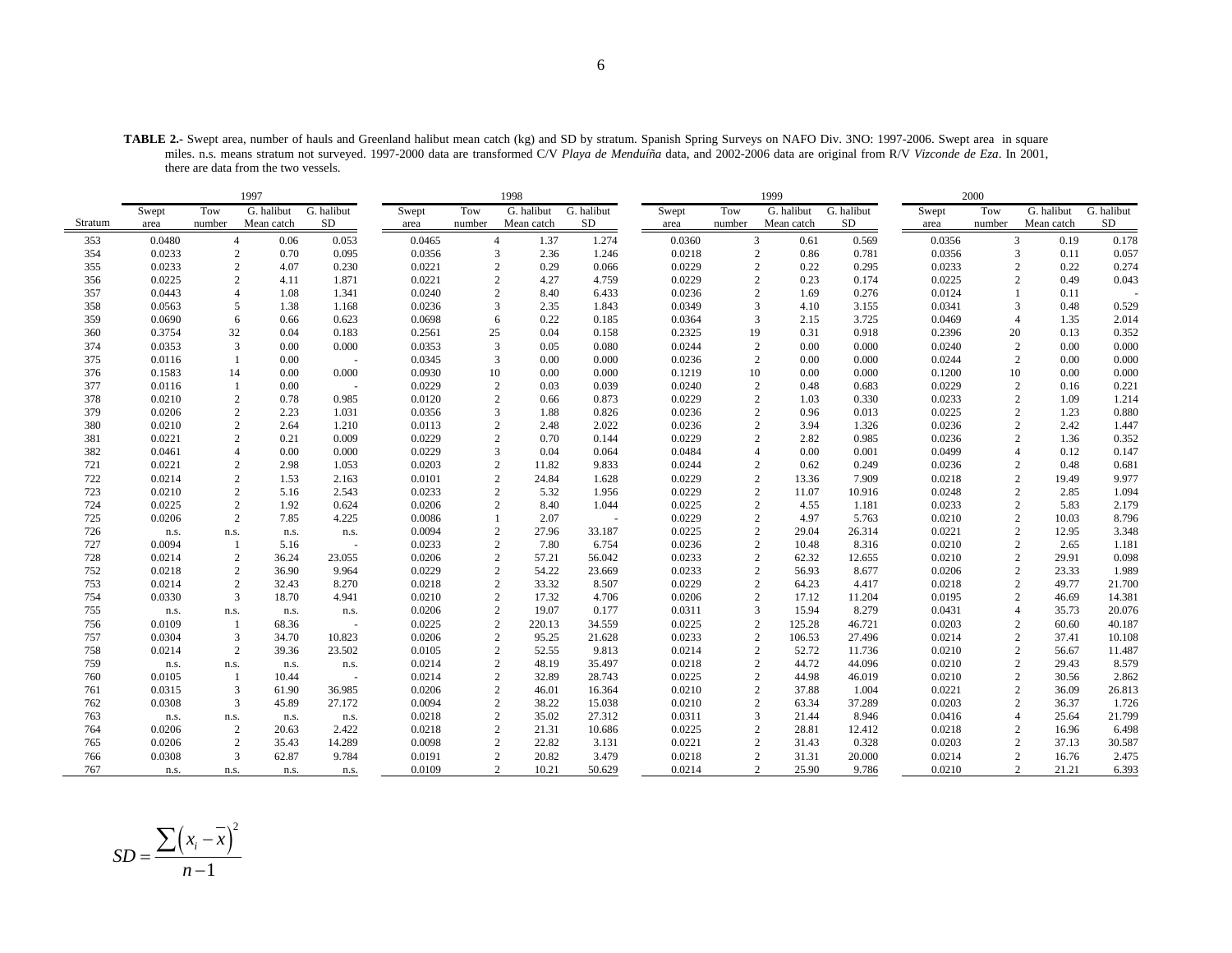|         |        |        | 2001                           |            |        |                | 2002       |            |        |                | 2003       |            |
|---------|--------|--------|--------------------------------|------------|--------|----------------|------------|------------|--------|----------------|------------|------------|
|         | Swept  | Tow    | G. halibut                     | G. halibut | Swept  | Tow            | G. halibut | G. halibut | Swept  | Tow            | G. halibut | G. halibut |
| Stratum | area   | number | Mean catch                     | <b>SD</b>  | area   | number         | Mean catch | SD         | area   | number         | Mean catch | SD         |
| 353     | 0.0341 |        | 3<br>0.03                      | 0.038      | 0.0476 | $\overline{4}$ | 0.21       | 0.278      | 0.0334 | 3              | 0.01       | 0.013      |
| 354     | 0.0338 |        | 3<br>3.22                      | 1.927      | 0.0356 | 3              | 0.85       | 0.839      | 0.0338 | 3              | 0.04       | 0.029      |
| 355     | 0.0240 |        | $\boldsymbol{2}$<br>17.25      | 15.486     | 0.0236 | $\mathbf{2}$   | 0.43       | 0.467      | 0.0229 | $\overline{2}$ | 2.46       | 2.492      |
| 356     | 0.0240 |        | $\mathfrak{2}$<br>0.07         | 0.042      | 0.0233 | $\overline{c}$ | 1.40       | 1.131      | 0.0225 | $\overline{2}$ | 2.95       | 3.695      |
| 357     | 0.0244 |        | $\mathfrak{2}$<br>2.69         | 2.135      | 0.0240 | $\mathbf{2}$   | 1.15       | 1.626      | 0.0229 | 2              | 6.72       | 5.070      |
| 358     | 0.0345 |        | 3<br>8.46                      | 12.298     | 0.0345 | 3              | 3.20       | 0.819      | 0.0338 | 3              | 3.45       | 5.973      |
| 359     | 0.0803 |        | $\tau$<br>1.97                 | 2.329      | 0.0686 | 6              | 0.28       | 0.219      | 0.0791 | $\tau$         | 0.30       | 0.438      |
| 360     | 0.2423 | 20     | 0.17                           | 0.484      | 0.2865 | 25             | 0.00       | 0.007      | 0.2254 | 20             | 0.02       | 0.056      |
| 374     | 0.0240 |        | 0.00<br>$\boldsymbol{2}$       | 0.000      | 0.0345 | $\overline{3}$ | 0.00       | 0.000      | 0.0225 | $\overline{c}$ | 0.00       | 0.000      |
| 375     | 0.0338 |        | 3<br>0.00                      | 0.000      | 0.0353 | 3              | 0.00       | 0.000      | 0.0330 | 3              | 0.00       | 0.002      |
| 376     | 0.1155 | 10     | 0.00                           | 0.000      | 0.1140 | 10             | 0.00       | 0.000      | 0.1125 | 10             | 0.00       | 0.003      |
| 377     | 0.0229 |        | $\boldsymbol{2}$<br>0.42       | 0.537      | 0.0229 | 2              | 0.00       | 0.001      | 0.0225 | 2              | 1.55       | 1.884      |
| 378     | 0.0236 |        | $\overline{c}$<br>5.69         | 8.040      | 0.0233 | 2              | 1.85       | 0.636      | 0.0225 | $\overline{2}$ | 2.97       | 3.008      |
| 379     | 0.0229 |        | $\mathfrak{2}$<br>4.61         | 4.236      | 0.0229 | $\mathbf{2}$   | 5.85       | 4.313      | 0.0229 | 2              | 7.67       | 5.275      |
| 380     | 0.0206 |        | 2<br>4.06                      | 0.066      | 0.0225 | $\sqrt{2}$     | 5.05       | 3.041      | 0.0229 | $\overline{2}$ | 4.345      | 0.205      |
| 381     | 0.0236 |        | $\overline{c}$<br>0.90         | 1.271      | 0.0229 | $\overline{c}$ | 0.5275     | 0.145      | 0.0229 | $\overline{2}$ | 1.06       | 1.188      |
| 382     | 0.0469 |        | 0.05<br>$\overline{4}$         | 0.080      | 0.0341 | 3              | 0.401      | 0.683      | 0.0454 | 4              | 0.045      | 0.061      |
| 721     | 0.0248 |        | 0.40<br>2                      | 0.431      | 0.0233 | $\sqrt{2}$     | 0.08       | 0.062      | 0.0225 | $\overline{2}$ | 0.12       | 0.051      |
| 722     | 0.0233 |        | $\mathfrak{2}$<br>1.09         | 0.863      | 0.0236 | $\mathbf{2}$   | 2.63       | 2.906      | 0.0221 | $\overline{2}$ | 1.66       | 0.410      |
| 723     | 0.0240 |        | $\mathfrak{2}$<br>1.33         | 0.240      | 0.0233 | $\mathbf{2}$   | 1.24       | 1.075      | 0.0229 | 2              | 4.02       | 5.416      |
| 724     | 0.0353 |        | 3<br>3.45                      | 2.786      | 0.0225 | $\sqrt{2}$     | 4.75       | 1.202      | 0.0225 | $\overline{2}$ | 7.07       | 4.971      |
| 725     | 0.0116 |        | 2.67<br>1                      | 0.522      | 0.0225 | $\mathbf{2}$   | 7.35       | 6.718      | 0.0229 | 2              | 10.55      | 0.778      |
| 726     | 0.0116 |        | 3.65<br>$\mathbf{1}$           | 1.200      | 0.0214 | 2              | 3.25       | 3.323      | 0.0225 | 2              | 0.00       | 0.000      |
| 727     | 0.0225 |        | $\mathfrak{2}$<br>3.79         | 0.243      | 0.0233 | $\mathbf{2}$   | 2.01       | 1.400      | 0.0218 | $\overline{2}$ | 18.48      | 11.066     |
| 728     | 0.0229 |        | $\overline{c}$<br>8.62         | 1.654      | 0.0229 | $\overline{2}$ | 7.93       | 10.986     | 0.0225 | $\overline{2}$ | 39.95      | 17.748     |
| 752     | 0.0210 |        | 26.37<br>$\mathfrak{2}$        | 8.723      | 0.0116 | $\mathbf{1}$   | 0.34       |            | 0.0229 | 2              | 39.80      | 39.032     |
| 753     | 0.0214 |        | $\mathfrak{2}$<br>22.66        | 4.883      | 0.0229 | $\mathbf{2}$   | 2.45       | 3.465      | 0.0229 | $\overline{c}$ | 16.64      | 12.721     |
| 754     | 0.0195 |        | $\overline{c}$<br>41.09        | 41.477     | 0.0341 | $\overline{3}$ | 20.33      | 4.996      | 0.0218 | $\overline{c}$ | 19.12      | 6.484      |
| 755     | 0.0416 |        | $\overline{4}$<br>27.16        | 16.279     | 0.0338 | 3              | 0.46       | 0.655      | 0.0221 | $\overline{c}$ | 1.88       | 2.652      |
| 756     | 0.0113 |        | 30.10                          | 16.124     | 0.0229 | $\mathbf{2}$   | 10.55      | 14.920     | 0.0221 | $\overline{2}$ | 23.11      | 27.994     |
| 757     | 0.0233 |        | $\overline{c}$<br>42.23        | 4.326      | 0.0225 | $\mathbf{2}$   | 9.95       | 2.192      | 0.0221 | $\overline{2}$ | 2.49       | 2.348      |
| 758     | 0.0218 |        | $\mathfrak{2}$<br>42.11        | 8.828      | 0.0225 | 2              | 17.15      | 1.485      | 0.0221 | 2              | 0.00       | 0.000      |
| 759     | 0.0221 |        | $\sqrt{2}$<br>76.11            | 21.890     | 0.0225 | $\sqrt{2}$     | 2.15       | 3.041      | 0.0113 | 1              | 21.61      |            |
| 760     | 0.0229 |        | $\mathfrak{2}$<br>9.42         | 10.861     | 0.0229 | $\mathbf{2}$   | 4.75       | 4.172      | 0.0218 | $\overline{2}$ | 19.38      | 13.188     |
| 761     | 0.0225 |        | $\overline{c}$<br>8.10         | 7.778      | 0.0225 | $\overline{2}$ | 16.65      | 16.900     | 0.0225 | 2              | 13.26      | 3.387      |
| 762     | 0.0116 |        | 1<br>22.50                     | 21.072     | 0.0225 | $\mathbf{2}$   | 2.11       | 1.563      | 0.0225 | $\overline{2}$ | 34.91      | 19.622     |
| 763     | 0.0330 |        | 3<br>31.61                     | 22.554     | 0.0225 | $\overline{c}$ | 0.74       | 1.047      | 0.0311 | 3              | 1.75       | 3.037      |
| 764     | 0.0240 |        | $\mathfrak{2}$<br>53.64        | 1.888      | 0.0236 | $\mathbf{2}$   | 6.95       | 5.869      | 0.0221 | 2              | 28.37      | 15.882     |
| 765     | 0.0113 |        | 35.87<br>1                     | 13.111     | 0.0236 | $\mathbf{2}$   | 45.90      | 39.739     | 0.0113 | $\mathbf{1}$   | 31.80      |            |
| 766     | 0.0203 |        | $\mathfrak{2}$<br>16.42        | 9.557      | 0.0233 | $\overline{2}$ | 9.53       | 1.025      | 0.0225 | $\overline{c}$ | 8.91       | 1.966      |
| 767     | 0.0218 |        | $\mathcal{D}_{\alpha}$<br>5.72 | 2.593      | 0.0225 | $\mathfrak{D}$ | 0.85       | 1.202      | 0.0229 | $\overline{2}$ | 15.96      | 21.270     |

**TABLE 2 (cont.).-** Swept area, number of hauls and Greenland halibut mean catch (kg) and SD by stratum. Spanish Spring Surveys on NAFO Div. 3NO: 1997-2006. Swept area in square miles. n.s. means stratum not surveyed. 1997-2000 data are transformed C/V *Playa de Menduíña* data, and 2002-2006 data are original from R/V *Vizconde de Eza*. In 2001, there are data from the two vessels.

$$
SD = \frac{\sum (x_i - \overline{x})^2}{n - 1}
$$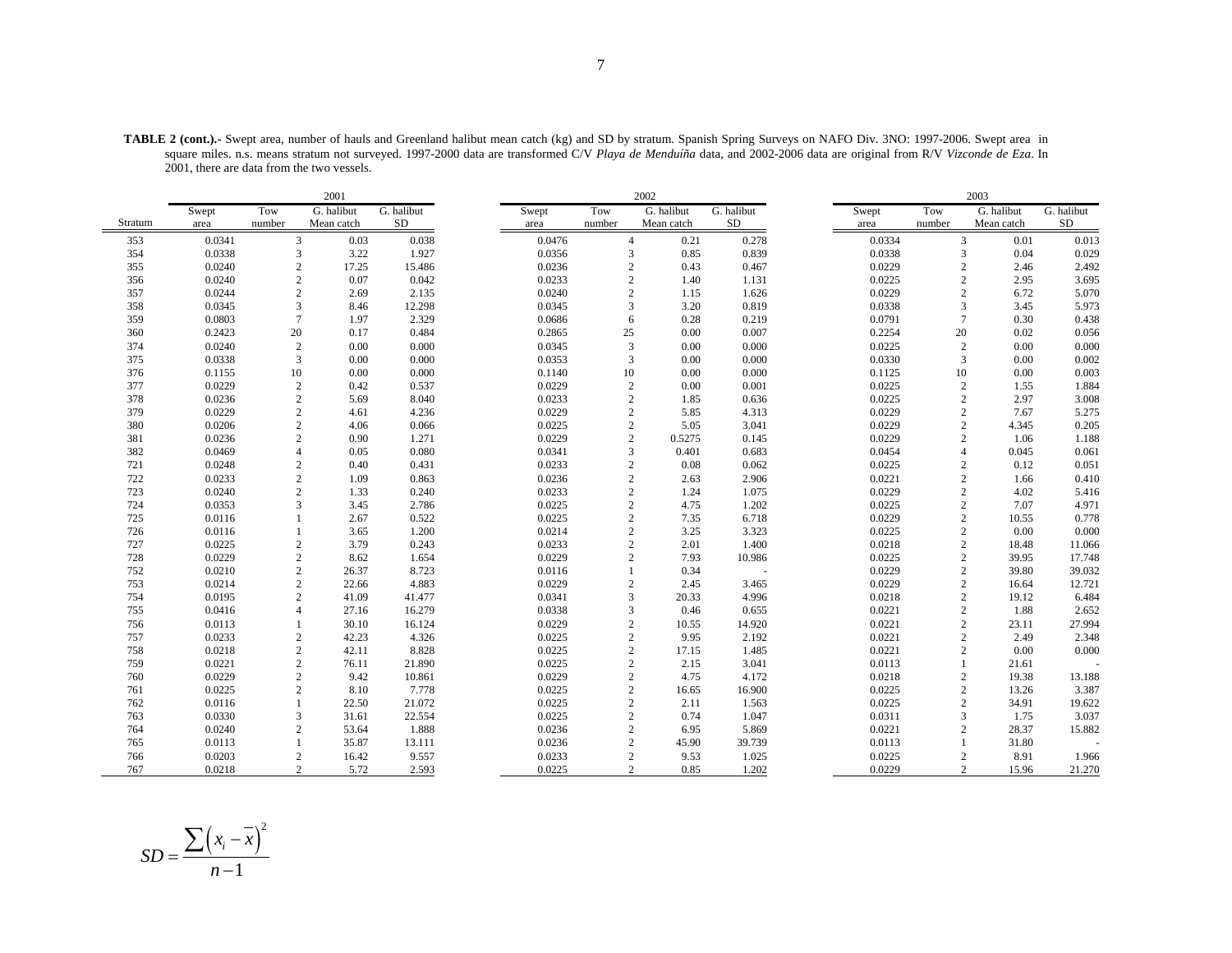|         |        |        | 2004                     |            |        |        | 2005                            |            |        |                | 2006                   |            |
|---------|--------|--------|--------------------------|------------|--------|--------|---------------------------------|------------|--------|----------------|------------------------|------------|
|         | Swept  | Tow    | G. halibut               | G. halibut | Swept  | Tow    | G. halibut                      | G. halibut | Swept  | Tow            | G. halibut             | G. halibut |
| Stratum | area   | number | Mean catch               | <b>SD</b>  | area   | number | Mean catch                      | <b>SD</b>  | area   | number         | Mean catch             | SD         |
| 353     | 0.0338 |        | $\overline{3}$<br>1.44   | 2.395      | 0.0353 |        | 3<br>1.92                       | 2.694      | 0.0371 | 3              | 1.44                   | 1.561      |
| 354     | 0.0345 |        | 3<br>1.51                | 2.160      | 0.0353 |        | 3<br>3.13                       | 4.202      | 0.0364 | $\mathfrak{Z}$ | 0.77                   | 0.981      |
| 355     | 0.0229 |        | $\overline{2}$<br>4.02   | 5.119      | 0.0225 |        | $\overline{2}$<br>1.36          | 0.849      | 0.0248 | $\sqrt{2}$     | 3.39                   | 0.858      |
| 356     | 0.0221 |        | $\overline{2}$<br>3.35   | 3.873      | 0.0233 |        | $\overline{2}$<br>0.92          | 0.973      | 0.0240 | $\mathbf{2}$   | 4.85                   | 3.910      |
| 357     | 0.0229 |        | $\overline{2}$<br>1.50   | 0.521      | 0.0233 |        | $\overline{2}$<br>1.20          | 0.817      | 0.0244 | 2              | 0.27                   | 0.299      |
| 358     | 0.0330 |        | 3<br>0.94                | 0.438      | 0.0349 |        | 3<br>1.91                       | 3.063      | 0.0349 | $\overline{3}$ | 0.05                   | 0.056      |
| 359     | 0.0791 |        | $7\phantom{.0}$<br>1.18  | 2.137      | 0.0814 |        | $7\phantom{.0}$<br>0.35         | 0.364      | 0.0975 | 8              | 0.00                   | 0.000      |
| 360     | 0.2310 | 20     | 0.11                     | 0.459      | 0.2325 | 20     | 0.29                            | 1.075      | 0.2340 | 19             | 0.14                   | 0.376      |
| 374     | 0.0233 |        | $\overline{2}$<br>0.00   | 0.005      | 0.0229 |        | $\overline{c}$<br>0.00          | 0.000      | 0.0236 | 2              | 0.00                   | 0.000      |
| 375     | 0.0338 |        | 3<br>0.00                | 0.000      | 0.0349 |        | 3<br>0.00                       | 0.000      | 0.0364 | 3              | 0.00                   | 0.000      |
| 376     | 0.1166 | 10     | 0.00                     | 0.000      | 0.1174 | 10     | 0.00                            | 0.004      | 0.1219 | 10             | 0.00                   | 0.006      |
| 377     | 0.0218 |        | $\overline{2}$<br>0.07   | 0.011      | 0.0233 |        | $\overline{c}$<br>1.34          | 1.898      | 0.0236 | 2              | 0.40                   | 0.526      |
| 378     | 0.0225 |        | $\overline{2}$<br>0.38   | 0.530      | 0.0225 |        | $\overline{2}$<br>0.02          | 0.005      | 0.0240 | $\overline{c}$ | 0.56                   | 0.668      |
| 379     | 0.0124 |        | 2.60<br>1                |            | 0.0236 |        | $\overline{2}$<br>3.72          | 3.370      | 0.0236 | 2              | 0.61                   | 0.418      |
| 380     | 0.0221 |        | $\overline{2}$<br>10.3   | 0.424      | 0.0229 |        | $\overline{2}$<br>34.1          | 23.617     | 0.0229 | $\overline{c}$ | 21.445                 | 6.159      |
| 381     | 0.0225 |        | $\overline{c}$<br>5.488  | 6.701      | 0.0233 |        | $\overline{c}$<br>6.248         | 3.948      | 0.0229 | 2              | 19.358                 | 5.009      |
| 382     | 0.0461 |        | $\overline{4}$<br>0.0575 | 0.068      | 0.0458 |        | $\overline{4}$<br>0.49          | 0.571      | 0.0469 | $\overline{4}$ | 3.712                  | 3.749      |
| 721     | 0.0221 |        | $\overline{2}$<br>1.92   | 0.693      | 0.0229 |        | $\overline{2}$<br>0.99          | 0.131      | 0.0236 | $\mathbf{2}$   | 0.51                   | 0.714      |
| 722     | 0.0218 |        | $\overline{2}$<br>24.04  | 23.144     | 0.0233 |        | $\overline{2}$<br>23.29         | 12.887     | 0.0240 | $\overline{2}$ | 1.75                   | 2.468      |
| 723     | 0.0229 |        | $\overline{2}$<br>3.85   | 3.755      | 0.0233 |        | 2<br>2.68                       | 2.271      | 0.0236 |                | 6.89<br>2              | 3.149      |
| 724     | 0.0214 |        | $\overline{2}$<br>12.45  | 3.182      | 0.0225 |        | $\overline{2}$<br>11.98         | 10.925     | 0.0233 | $\mathbf{2}$   | 22.49                  | 13.740     |
| 725     | 0.0225 |        | $\overline{2}$<br>19.57  | 19.537     | 0.0236 |        | $\overline{2}$<br>17.37         | 18.374     | 0.0233 | $\mathbf{2}$   | 11.81                  | 2.819      |
| 726     | 0.0225 |        | $\overline{2}$<br>14.71  | 1.287      | 0.0113 |        | 12.24<br>1                      |            | 0.0225 | $\sqrt{2}$     | 2.36                   | 1.146      |
| 727     | 0.0233 |        | $\overline{2}$<br>20.47  | 10.281     | 0.0229 |        | $\overline{2}$<br>19.28         | 7.582      | 0.0225 | $\mathbf{2}$   | 8.80                   | 2.121      |
| 728     | 0.0180 |        | $\overline{2}$<br>5.70   | 4.950      | 0.0109 |        | $\mathbf{1}$<br>0.84            |            | 0.0225 | $\sqrt{2}$     | 4.36                   | 0.836      |
| 752     | 0.0214 |        | $\overline{2}$<br>4.64   | 5.424      | 0.0236 |        | $\overline{2}$<br>5.66          | 2.482      | 0.0225 |                | $\overline{c}$<br>6.10 | 0.898      |
| 753     | 0.0218 |        | $\overline{2}$<br>4.37   | 0.820      | 0.0225 |        | $\overline{2}$<br>9.00          | 1.107      | 0.0225 | $\mathbf{2}$   | 4.06                   | 4.380      |
| 754     | 0.0214 |        | $\overline{2}$<br>3.21   | 0.007      | 0.0225 |        | $\overline{2}$<br>4.60          | 6.498      | 0.0225 | $\mathbf{2}$   | 0.65                   | 0.919      |
| 755     | 0.0319 |        | 3<br>2.64                | 4.567      | 0.0450 |        | $\overline{\mathbf{4}}$<br>5.61 | 4.039      | 0.0338 | 3              | 4.12                   | 5.260      |
| 756     | 0.0218 |        | $\overline{2}$<br>14.99  | 4.609      | 0.0233 |        | $\overline{2}$<br>7.11          | 0.308      | 0.0229 | 2              | 6.54                   | 6.739      |
| 757     | 0.0218 |        | $\overline{2}$<br>4.55   | 6.435      | 0.0225 |        | $\overline{2}$<br>6.81          | 3.422      | 0.0225 | $\sqrt{2}$     | 5.58                   | 1.520      |
| 758     | 0.0214 |        | $\overline{2}$<br>9.73   | 3.714      | 0.0225 |        | $\mathbf{2}$<br>11.25           | 1.775      | 0.0225 | $\overline{c}$ | 13.44                  | 14.665     |
| 759     | 0.0214 |        | $\sqrt{2}$<br>4.43       | 3.203      | 0.0229 |        | $\sqrt{2}$<br>9.03              | 12.763     | 0.0225 | 2              | 0.46                   | 0.651      |
| 760     | 0.0221 |        | $\overline{2}$<br>14.63  | 7.958      | 0.0229 |        | $\sqrt{2}$<br>4.77              | 2.843      | 0.0225 | $\sqrt{2}$     | 8.97                   | 6.672      |
| 761     | 0.0221 |        | $\overline{2}$<br>2.92   | 1.996      | 0.0221 |        | $\mathbf{2}$<br>6.61            | 5.172      | 0.0233 | $\overline{c}$ | 5.18                   | 3.603      |
| 762     | 0.0233 |        | $\sqrt{2}$<br>8.44       | 4.349      | 0.0225 |        | $\overline{2}$<br>13.23         | 3.500      | 0.0233 | 2              | 16.55                  | 21.529     |
| 763     | 0.0326 |        | 3<br>20.78               | 9.792      | 0.0334 |        | 3<br>5.06                       | 6.575      | 0.0225 | $\mathbf{2}$   | 7.07                   | 2.920      |
| 764     | 0.0229 |        | $\overline{2}$<br>33.78  | 29.165     | 0.0233 |        | $\overline{c}$<br>4.07          | 5.756      | 0.0233 | 2              | 13.46                  | 2.380      |
| 765     | 0.0225 |        | $\overline{2}$<br>20.98  | 8.464      | 0.0229 |        | $\overline{2}$<br>18.44         | 0.926      | 0.0236 | $\mathbf{2}$   | 13.00                  | 14.333     |
| 766     | 0.0225 |        | $\overline{2}$<br>8.46   | 11.958     | 0.0229 |        | $\overline{c}$<br>9.33          | 13.198     | 0.0229 | $\mathbf{2}$   | 3.69                   | 2.534      |
| 767     | 0.0218 |        | $\overline{2}$<br>1.26   | 1.782      | 0.0113 |        | 0.00<br>$\mathbf{1}$            |            | 0.0233 | 2              | 0.80                   | 1.131      |

**TABLE 2 (cont.).-** Swept area, number of hauls and Greenland halibut mean catch (kg) and SD by stratum. Spanish Spring Surveys on NAFO Div. 3NO: 1997-2006. Swept area in square miles. n.s. means stratum not surveyed. 1997-2000 data are transformed C/V *Playa de Menduíña* data, and 2002-2006 data are original from R/V *Vizconde de Eza*. In 2001, there are data from the two vessels.

 $\left( x_i - \overline{x} \right)^2$ 1  $SD = \frac{\sum (x_i - x_i)}{n-1}$  $=\frac{\sum (x_i - n)}{n-1}$ ∑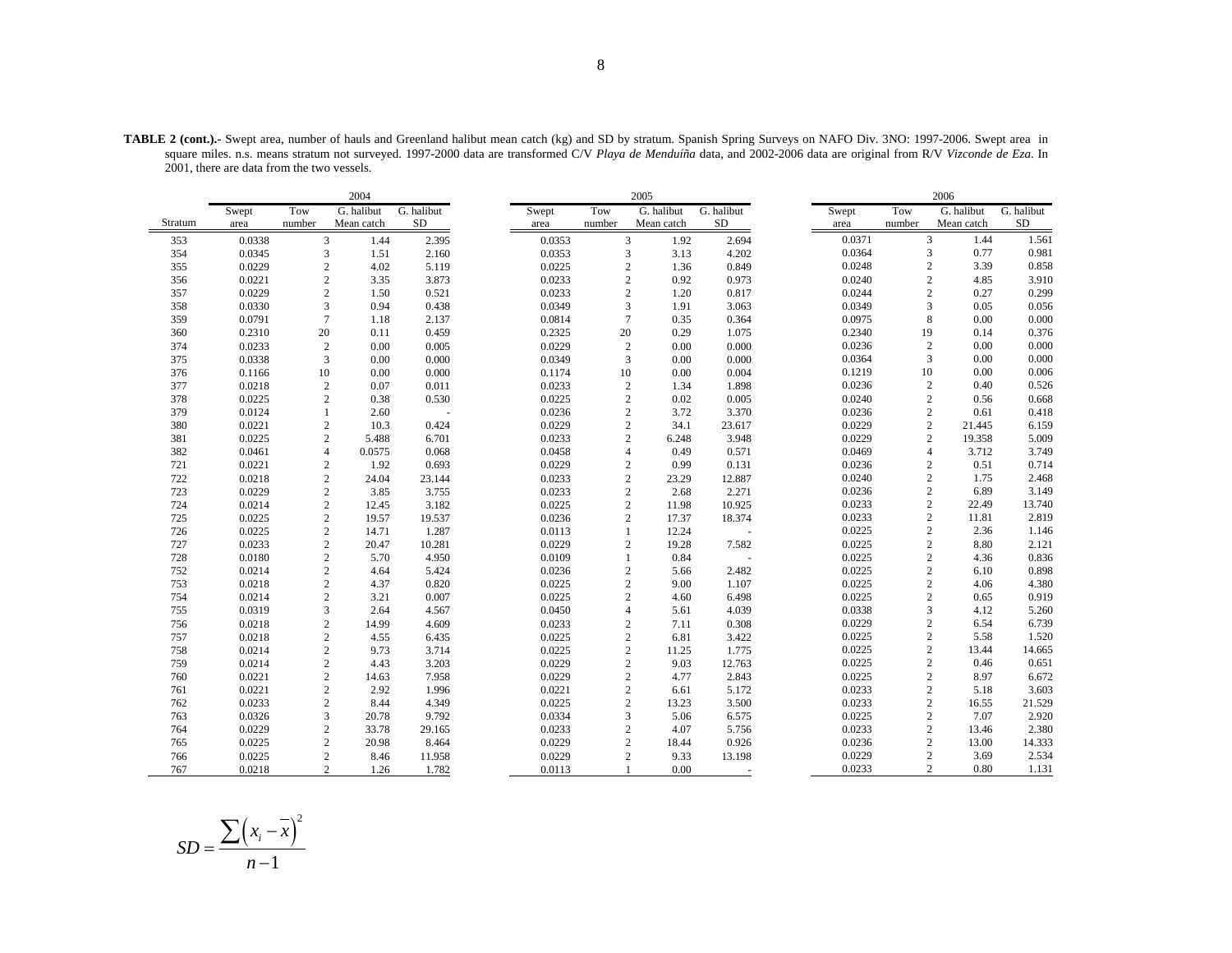**TABLE 3.-** Stratified mean catches (Kg) by stratum and year and SD by year of Greenland halibut (1997-2006). n.s. means stratum not surveyed. 1997-2000 data are transformed C/V *Playa de Menduíña* data (by FPC). 2002-2006 data are original from R/V *Vizconde de Eza*. In 2001, there are data from the two vessels.

| Stratum      | 1997     | 1998      | 1999      | 2000     | 2001     | 2002     | 2003     | 2004     | 2005     | 2006             |
|--------------|----------|-----------|-----------|----------|----------|----------|----------|----------|----------|------------------|
| 353          | 15.61    | 368.31    | 164.80    | 50.27    | 7.17     | 57.16    | 2.06     | 387.99   | 516.48   | 386.10           |
| 354          | 171.84   | 581.54    | 211.23    | 27.55    | 792.94   | 209.92   | 10.33    | 371.38   | 769.98   | 188.27           |
| 355          | 301.21   | 21.29     | 16.18     | 16.14    | 1276.50  | 31.86    | 181.89   | 297.48   | 100.64   | 251.12           |
| 356          | 193.06   | 200.47    | 10.97     | 23.25    | 3.29     | 65.80    | 138.51   | 157.52   | 43.33    | 227.86           |
| 357          | 176.36   | 1377.73   | 277.07    | 17.81    | 441.16   | 188.60   | 1101.26  | 246.25   | 197.05   | 45.02            |
| 358          | 310.53   | 529.11    | 921.77    | 108.61   | 1903.50  | 720.00   | 776.85   | 212.40   | 430.50   | 10.58            |
| 359          | 279.62   | 94.44     | 905.35    | 568.81   | 827.57   | 116.83   | 125.94   | 495.40   | 145.85   | $0.00\,$         |
| 360          | 120.66   | 100.23    | 852.78    | 358.57   | 461.98   | 5.79     | 49.54    | 314.48   | 795.80   | 379.37           |
| 374          | 0.00     | 9.93      | 0.00      | $0.00\,$ | 0.00     | 0.00     | $0.00\,$ | 0.75     | 0.00     | $0.00\,$         |
| 375          | 0.00     | 0.00      | 0.00      | $0.00\,$ | 0.00     | 0.00     | 0.36     | $0.00\,$ | 0.00     | $0.00\,$         |
| 376          | 0.00     | 0.00      | 0.00      | $0.00\,$ | 0.00     | 0.00     | 1.73     | $0.00\,$ | 1.60     | 2.40             |
| 377          | 0.00     | 2.78      | 48.27     | 15.59    | 42.00    | 0.10     | 154.80   | 7.40     | 134.20   | 39.80            |
| 378          | 108.38   | 92.26     | 143.03    | 151.61   | 790.22   | 257.15   | 413.25   | 52.13    | 2.71     | 77.49            |
| 379          | 236.64   | 199.42    | 101.35    | 130.87   | 488.13   | 620.10   | 813.02   | 275.60   | 394.00   | 64.50            |
| 380          | 253.84   | 237.93    | 377.84    | 232.32   | 389.43   | 484.80   | 417.12   | 988.80   | 3273.60  | 2058.72          |
| 381          | 30.54    | 100.25    | 406.36    | 196.29   | 129.93   | 75.96    | 152.64   | 790.27   | 899.71   | 2787.55          |
| 382          | 0.00     | 12.74     | 0.16      | 42.51    | 16.16    | 137.54   | 15.44    | 19.72    | 168.07   | 1273.22          |
| 721          | 193.53   | 768.09    | 40.40     | 31.32    | 25.68    | 5.23     | 7.54     | 124.80   | 64.51    | 32.83            |
| 722          | 128.46   | 2086.59   | 1122.44   | 1637.46  | 91.56    | 220.50   | 139.44   | 2018.94  | 1956.15  | 146.58           |
| 723          | 799.62   | 824.44    | 1715.78   | 441.21   | 206.15   | 192.20   | 623.18   | 596.29   | 414.78   | 1068.42          |
| 724          | 237.69   | 1041.12   | 564.01    | 722.86   | 427.80   | 589.00   | 876.06   | 1543.80  | 1484.90  | 2788.45          |
| 725          | 824.43   | 217.35    | 521.45    | 1052.65  | 280.46   | 771.75   | 1107.75  | 2054.33  | 1823.59  | 1239.74          |
| 726          | n.s.     | 2013.07   | 2090.94   | 932.35   | 262.92   | 234.00   | 0.00     | 1059.12  | 880.92   | 169.56           |
| 727          | 495.47   | 749.00    | 1006.54   | 253.97   | 364.03   | 192.96   | 1773.60  | 1965.12  | 1850.98  | 844.80           |
| 728          | 2826.86  | 4462.31   | 4861.26   | 2333.24  | 672.64   | 618.66   | 3116.10  | 444.60   | 65.52    | 340.00           |
| 752          | 4833.71  | 7102.82   | 7457.90   | 3056.49  | 3454.13  | 44.41    | 5213.80  | 607.19   | 740.81   | 798.45           |
| 753          | 4475.84  | 4597.53   | 8863.93   | 6868.76  | 3126.94  | 338.10   | 2295.63  | 603.06   | 1242.35  | 560.69           |
| 754          | 3365.21  | 3117.02   | 3081.94   | 8403.69  | 7396.15  | 3660.00  | 3440.70  | 576.90   | 827.10   | 117.00           |
| 755          | n.s.     | 7342.42   | 6136.26   | 13757.44 | 10457.90 | 177.23   | 721.88   | 1015.12  | 2160.81  | 1585.43          |
| 756          | 6904.11  | 22233.50  | 12653.16  | 6121.02  | 3040.24  | 1065.55  | 2333.61  | 1514.09  | 718.36   | 660.04           |
| 757          | 3539.38  | 9715.91   | 10866.31  | 3815.73  | 4307.61  | 1014.90  | 253.98   | 464.10   | 694.62   | 568.65           |
| 758          | 3896.21  | 5202.82   | 5218.91   | 5610.39  | 4168.97  | 1697.85  | $0.00\,$ | 962.87   | 1113.26  | 1330.56          |
| 759          | n.s.     | 6119.66   | 5679.93   | 3737.70  | 9666.37  | 273.05   | 2744.47  | 561.98   | 1146.18  | 58.42            |
| 760          | 1608.22  | 5065.54   | 6926.79   | 4706.01  | 1450.68  | 731.50   | 2983.75  | 2252.64  | 734.58   | 1381.07          |
| 761          | 10584.19 | 7867.63   | 6477.12   | 6170.76  | 1385.10  | 2847.15  | 2266.61  | 499.58   | 1129.80  | 885.01           |
| 762          | 9728.04  | 8102.93   | 13428.13  | 7711.31  | 4769.98  | 446.26   | 7399.86  | 1788.22  | 2803.70  | 3509.24          |
| 763          | n.s.     | 9139.92   | 5595.80   | 6691.10  | 8250.35  | 193.14   | 457.62   | 5422.71  | 1319.79  | 1846.44          |
| 764          | 2063.07  | 2131.30   | 2880.87   | 1695.94  | 5363.50  | 695.00   | 2837.00  | 3377.75  | 407.00   | 1345.70          |
| 765          | 4392.98  | 2829.86   | 3897.46   | 4604.20  | 4447.98  | 5691.60  | 3943.20  | 2600.90  | 2285.94  | 1611.38          |
| 766          | 9053.27  | 2998.23   | 4508.03   | 2413.42  | 2364.63  | 1371.60  | 1283.04  | 1217.59  | 1343.88  | 531.07           |
| 767          | n.s.     | 1613.33   | 4092.64   | 3351.32  | 904.20   | 134.30   | 2521.68  | 199.08   | 0.00     | 126.40           |
| <b>TOTAL</b> | 72148.61 | 121270.85 | 124125.15 | 98060.56 | 84455.93 | 26177.55 | 51917.35 | 38088.31 | 35083.03 |                  |
|              | 7.73     | 11.73     | 12.00     | 9.48     | 8.17     | 2.64     | 5.10     | 3.68     | 3.39     | 31337.91<br>3.03 |
|              | 0.62     | 0.89      | 1.00      | 0.75     | 0.84     | 0.45     | 0.61     | 0.40     |          |                  |
| S.D.         |          |           |           |          |          |          |          |          | 0.36     | 0.42             |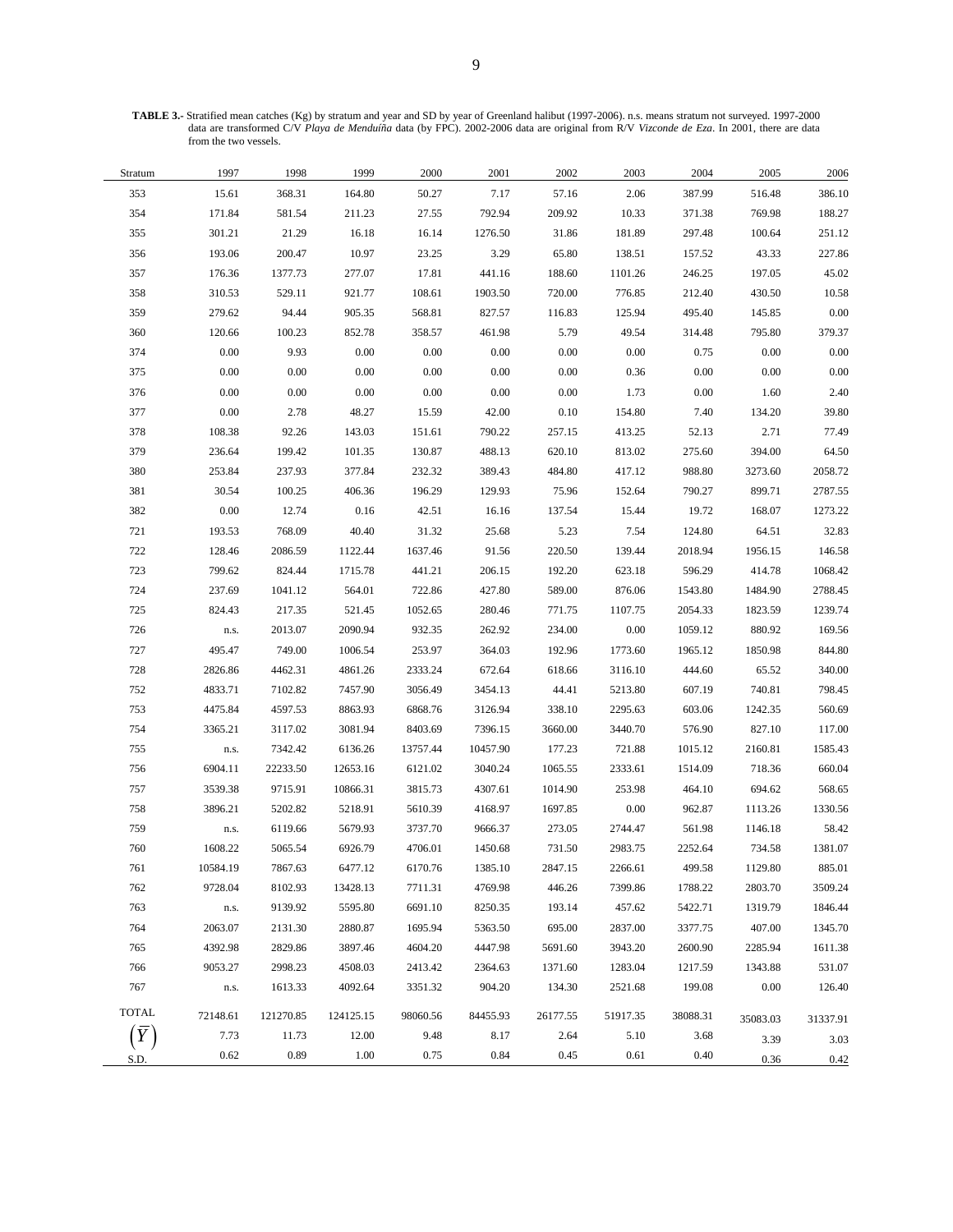| Stratum       | 1997             | 1998             | 1999             | 2000                      | 2001             | 2002             | 2003             | 2004             | 2005             | 2006                        |
|---------------|------------------|------------------|------------------|---------------------------|------------------|------------------|------------------|------------------|------------------|-----------------------------|
| 353           | $\mathbf{1}$     | 32               | 14               | $\overline{4}$            | $\mathbf{1}$     | $\sqrt{5}$       | $\boldsymbol{0}$ | 34               | 44               | 31                          |
| 354           | 15               | 49               | 19               | $\sqrt{2}$                | $70\,$           | 18               | $\mathbf{1}$     | 32               | 66               | 16                          |
| 355           | $26\,$           | $\sqrt{2}$       | $\mathbf{1}$     | $\,1$                     | 106              | $\mathfrak{Z}$   | 16               | 26               | $\overline{9}$   | $20\,$                      |
| 356           | 17               | 18               | $\mathbf{1}$     | $\sqrt{2}$                | $\boldsymbol{0}$ | 6                | 12               | 14               | $\overline{4}$   | 19                          |
| 357           | 16               | $115\,$          | 23               | $\mathbf{1}$              | 36               | 16               | 96               | $22\,$           | 17               | $\sqrt{4}$                  |
| 358           | 28               | $46\,$           | 79               | 10                        | 165              | 63               | 69               | 19               | 37               | $\mathbf{1}$                |
| 359           | 24               | $\,$ 8 $\,$      | 75               | 49                        | $72\,$           | 10               | 11               | 44               | 13               | $\boldsymbol{0}$            |
| 360           | 10               | 9                | 70               | 30                        | 38               | $\mathbf{1}$     | $\overline{4}$   | $27\,$           | 68               | 31                          |
| 374           | $\boldsymbol{0}$ | $\mathbf{1}$     | $\boldsymbol{0}$ | $\boldsymbol{0}$          | $\boldsymbol{0}$ | $\boldsymbol{0}$ | $\boldsymbol{0}$ | $\boldsymbol{0}$ | $\boldsymbol{0}$ | $\boldsymbol{0}$            |
| 375           | $\boldsymbol{0}$ | $\boldsymbol{0}$ | $\boldsymbol{0}$ | $\boldsymbol{0}$          | $\boldsymbol{0}$ | $\boldsymbol{0}$ | $\boldsymbol{0}$ | $\boldsymbol{0}$ | $\boldsymbol{0}$ | $\boldsymbol{0}$            |
| 376           | $\boldsymbol{0}$ | $\boldsymbol{0}$ | $\boldsymbol{0}$ | $\boldsymbol{0}$          | $\boldsymbol{0}$ | $\boldsymbol{0}$ | $\boldsymbol{0}$ | $\boldsymbol{0}$ | $\boldsymbol{0}$ | $\boldsymbol{0}$            |
| 377           | $\boldsymbol{0}$ | $\boldsymbol{0}$ | 4                | $\mathbf{1}$              | $\overline{4}$   | $\boldsymbol{0}$ | 14               | $\mathbf{1}$     | 12               | $\ensuremath{\mathfrak{Z}}$ |
| 378           | $10\,$           | $\,$ 8 $\,$      | 13               | 13                        | 67               | $22\,$           | 37               | 5                | $\boldsymbol{0}$ | 6                           |
| 379           | 23               | 17               | 9                | $12\,$                    | 43               | 54               | $71\,$           | $22\,$           | 33               | $\sqrt{5}$                  |
| 380           | 24               | $21\,$           | 32               | $20\,$                    | 38               | 43               | 36               | 89               | 286              | 180                         |
| 381           | 3                | 9                | 36               | 17                        | 11               | $\boldsymbol{7}$ | 13               | $70\,$           | 77               | 244                         |
| 382           | $\boldsymbol{0}$ | $\mathbf{1}$     | $\boldsymbol{0}$ | $\ensuremath{\mathsf{3}}$ | $\mathbf{1}$     | 12               | $\mathbf{1}$     | $\sqrt{2}$       | 15               | 109                         |
| 721           | 17               | 76               | $\mathfrak{Z}$   | $\mathfrak z$             | $\sqrt{2}$       | $\boldsymbol{0}$ | $\mathbf{1}$     | 11               | 6                | $\mathbf{3}$                |
| 722           | 12               | 195              | 98               | 151                       | $\,$ 8 $\,$      | 19               | 13               | 186              | 168              | 12                          |
| 723           | 76               | 71               | 150              | 36                        | 17               | 17               | 54               | 52               | 36               | $90\,$                      |
| 724           | 21               | 101              | 50               | 62                        | 36               | 52               | $78\,$           | 144              | 132              | 240                         |
| 725           | 80               | 25               | 46               | 100                       | $24\,$           | 69               | 97               | 183              | 154              | 107                         |
| 726           | n.s.             | 195              | 186              | 84                        | $22\,$           | 22               | $\boldsymbol{0}$ | 94               | 78               | 15                          |
| 727           | 53               | 64               | 85               | 24                        | 32               | 17               | 163              | 169              | 162              | $75\,$                      |
| 728           | 265              | 433              | 418              | 222                       | 59               | 54               | 277              | 49               | 6                | $30\,$                      |
| 752           | 444              | 621              | 642              | 296                       | 329              | 151              | 456              | 57               | 63               | 71                          |
| 753           | 419              | 423              | 775              | 632                       | 293              | $30\,$           | 201              | 55               | 110              | 50                          |
| 754           | 306              | 297              | 299              | 862                       | 758              | 275              | 316              | 54               | 74               | $10\,$                      |
| 755           | $\rm n.s.$       | 712              | 591              | 1276                      | 1005             | 14               | 65               | 96               | 192              | 141                         |
| 756           | 635              | 1976             | 1125             | 605                       | 266              | 93               | 211              | 139              | 62               | 58                          |
| 757           | 350              | 942              | 935              | 357                       | 371              | 90               | $23\,$           | 43               | 62               | 51                          |
| 758           | 365              | 478              | 488              | 534                       | 383              | 151              | $\boldsymbol{0}$ | 90               | 99               | 118                         |
| 759           | n.s.             | 573              | 522              | 356                       | 874              | 24               | 244              | 53               | $100\,$          | $\sqrt{5}$                  |
| 760           | 153              | 474              | 616              | 448                       | 127              | 64               | 274              | 204              | 64               | 123                         |
| 761           | 1008             | 763              | 617              | 558                       | 123              | 253              | 201              | 45               | 102              | 76                          |
| 762           | 949              | 786              | 1279             | 762                       | 424              | 40               | 658              | 154              | 249              | 302                         |
| 763           | n.s.             | 840              | 539              | 643                       | 750              | 17               | 44               | 499              | 119              | 164                         |
| 764           | 200              | 196              | 256              | 156                       | 447              | 59               | 256              | 295              | 35               | 116                         |
| 765           | 426              | 270              | 352              | 455                       | 402              | 482              | 351              | 231              | 200              | 136                         |
| 766           | 883              | 314              | 415              | 226                       | 233              | 118              | 114              | 108              | 117              | 46                          |
| 767           | n.s.             | 146              | 383              | 319                       | 83               | 12               | 220              | 18               | $\boldsymbol{0}$ | 11                          |
| <b>TOTAL</b>  | 6859             | 11305            | 11246            | 9331                      | 7721             | 2380             | 4701             | 3437             | 3071             | 2720                        |
| S.D.          | 546              | 860              | 973              | 707                       | 790              | 410              | 575              | 373              | 325              | 379                         |
| Biomass 5+    | 4303             | 6284             | 6367             | 8785                      | 6700             | 2011             | 3386             | 2318             | 2628             | 2145                        |
| Biomass $10+$ | 406              | 504              | 660              | 1111                      | 741              | 279              | 495              | 318              | 497              | 156                         |

**TABLE 4.-** Survey estimates (by the swept area method) of Greenland halibut biomass (t) and SD by stratum and year on NAFO Div. 3NO. n.s. means stratum not surveyed. 1997-2000 data are transformed C/V *Playa de Menduíña* data. 2001-2006 data are original from R/V *Vizconde de Eza*. In 2001, there are data from the two vessels. The last two rows present the biomass corresponding to set of ages 5+ and 10+.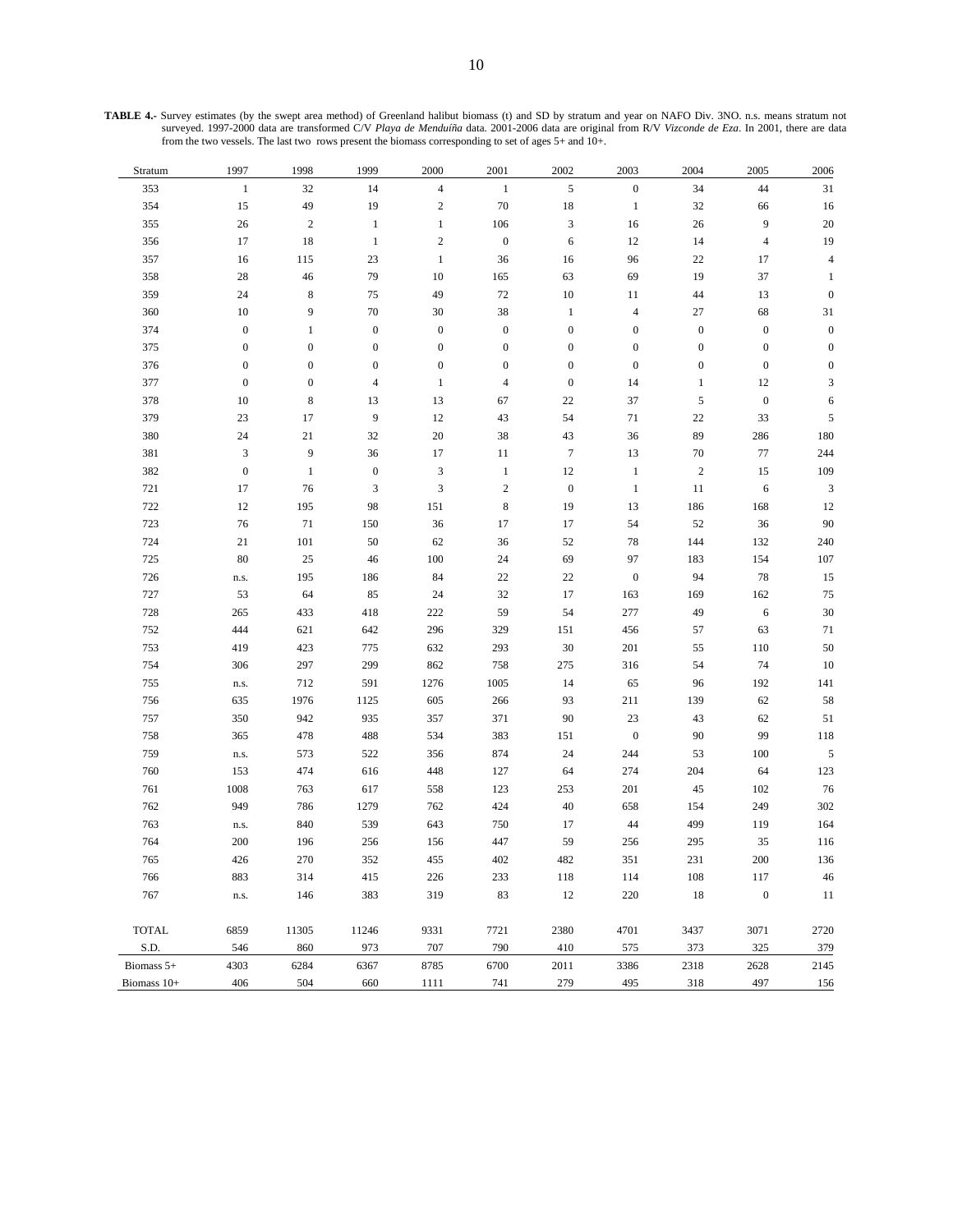**TABLE 5.-** Length weight relationships in the calculation of Greenland halibut biomass. The equation is Spanish Spring Surveys on NAFO Div. 3NO: 1997-2006. To calculate the parameters for the indeterminate individuals, we used the total data (males + females + indeterminate individuals)  $Weight = a(l+0.5)^{b}$ 

|         |              | 1997                              | 1998                              | 1999             | 2000                              | 2001                              | 2002                                                                | 2003             | 2004                              | 2005                                                                                                                                  | 2006             |
|---------|--------------|-----------------------------------|-----------------------------------|------------------|-----------------------------------|-----------------------------------|---------------------------------------------------------------------|------------------|-----------------------------------|---------------------------------------------------------------------------------------------------------------------------------------|------------------|
| Males   | a            | 0.0042                            | 0,0042                            | 0,0044           | 0.0020                            | 0.0036                            | 0,0031                                                              | 0,0033           | 0.0034                            | 0.0036                                                                                                                                | 0.0042           |
|         |              | $Error = 0.0663$                  | $Error = 0.0824$                  | $Error = 0.1112$ | $Error = 0.1562$                  | $Error = 0.2538$ $Error = 0.0962$ |                                                                     |                  | $Error = 0.1081$ $Error = 0.0886$ | $Error = 0.1075$ Error = 0.0826                                                                                                       |                  |
|         | b.           | 3,1561                            | 3,1622                            | 3,1587           | 3,3625                            | 3,1925                            | 3,2496                                                              | 3,2318           | 3.2123                            | 3.2050                                                                                                                                | 3.1556           |
|         |              | $Error = 0.0185$                  | $Error = 0.0226$                  | $Error = 0.0308$ | $Error = 0.0433$                  | $Error = 0.0846$                  | $Error = 0.0285$                                                    |                  | $Error = 0.0318$ $Error = 0.0254$ | $Error = 0.0306$ $Error = 0.0238$                                                                                                     |                  |
|         |              | $R^2 = 0.999$                     | $R^2 = 0.999$                     | $R^2 = 0.995$    | $R^2 = 0.996$                     | $R^2 = 0.997$                     | $R^2 = 0.987$                                                       | $R^2 = 0.995$    | $R2 = 0.997$                      | $R2 = 0.995$                                                                                                                          | $R2 = 0.999$     |
|         |              | $N = 893$                         | $N = 417$                         | $N = 267$        | $N = 315$                         | $N = 15$                          | $N = 316$                                                           | $N = 509$        | $N = 498$                         | $N = 387$                                                                                                                             | $N = 402$        |
| Females | a            | 0.0033                            | 0,0038                            | 0,0033           | 0.0018                            | 0,0034                            | 0,0027                                                              | 0,0034           | 0.0026                            | 0.0050                                                                                                                                | 0.0033           |
|         |              |                                   | $Error = 0.0650$ $Error = 0.0692$ |                  |                                   |                                   |                                                                     |                  |                                   | Error = 0.0897   Error = 0.1003   Error = 0.2252   Error = 0.1315   Error = 0.0871   Error = 0.0767   Error = 0.1357   Error = 0.1215 |                  |
|         | b.           | 3,2308                            | 3,2043                            | 3,2547           | 3,4066                            | 3,2240                            | 3,2950                                                              | 3,2302           | 3.2998                            | 3.1259                                                                                                                                | 3.2306           |
|         |              | $Error = 0.0170$ $Error = 0.0179$ |                                   | $Error = 0.0237$ | $Error = 0.0262$                  |                                   | $Error = 0.0656$ $Error = 0.0368$                                   | $Error = 0.0241$ | $Error = 0.0212$                  | $Error = 0.0374$ Error = 0.0342                                                                                                       |                  |
|         |              | $R^2 = 0.999$                     | $R^2 = 0.999$                     | $R^2 = 0.996$    | $R^2 = 0.995$                     | $R^2 = 0.995$                     | $R^2 = 0.993$                                                       | $R^2 = 0.997$    | $R2 = 0.998$                      | $R2 = 0.991$                                                                                                                          | $R2 = 0.997$     |
|         |              | $N = 1473$                        | $N = 681$                         | $N = 408$        | $N = 642$                         | $N = 26$                          | $N = 456$                                                           | $N = 726$        | $N = 600$                         | $N = 602$                                                                                                                             | $N = 539$        |
| Indet.  | a            | 0,0032                            | 0,0036                            | 0,0040           | 0,0019                            | 0,0038                            | 0,0028                                                              | 0,0027           | 0.0027                            | 0.0040                                                                                                                                | 0.0036           |
|         |              | $Error = 0.0547$                  | $Error = 0.0706$                  |                  | $Error = 0.1010$ $Error = 0.0893$ | $Error = 0.1320$ $Error = 0.0941$ |                                                                     |                  | $Error = 0.0814$ $Error = 0.0781$ | $Error = 0.0941$                                                                                                                      | $Error = 0.0715$ |
|         | <sub>b</sub> | 3,2409                            | 3,2201                            | 3,2009           | 3,3882                            | 3,1925                            | 3,2837                                                              | 3,2894           | 3.2812                            | 3.1787                                                                                                                                | 3.2024           |
|         |              |                                   | $Error = 0.0145$ $Error = 0.0183$ |                  |                                   |                                   | $Error = 0.0269$ $Error = 0.0234$ $Error = 0.0394$ $Error = 0.0263$ |                  | $Error = 0.0226$ Error = 0.0217   | $Error = 0.0260$ $Error = 0.0201$                                                                                                     |                  |
|         |              | $R^2 = 0.999$                     | $R^2 = 0.999$                     | $R^2 = 0.987$    | $R^2 = 0.998$                     | $R^2 = 0.997$                     | $R^2 = 0.996$                                                       | $R^2 = 0.997$    | $R2 = 0.997$                      | $R2 = 0.996$                                                                                                                          | $R2 = 0.999$     |
|         |              | $N = 2383$                        | $N = 1105$                        | $N = 679$        | $N = 966$                         | $N = 44$                          | $N = 776$                                                           | $N = 1243$       | $N = 1105$                        | $N = 990$                                                                                                                             | $N = 941$        |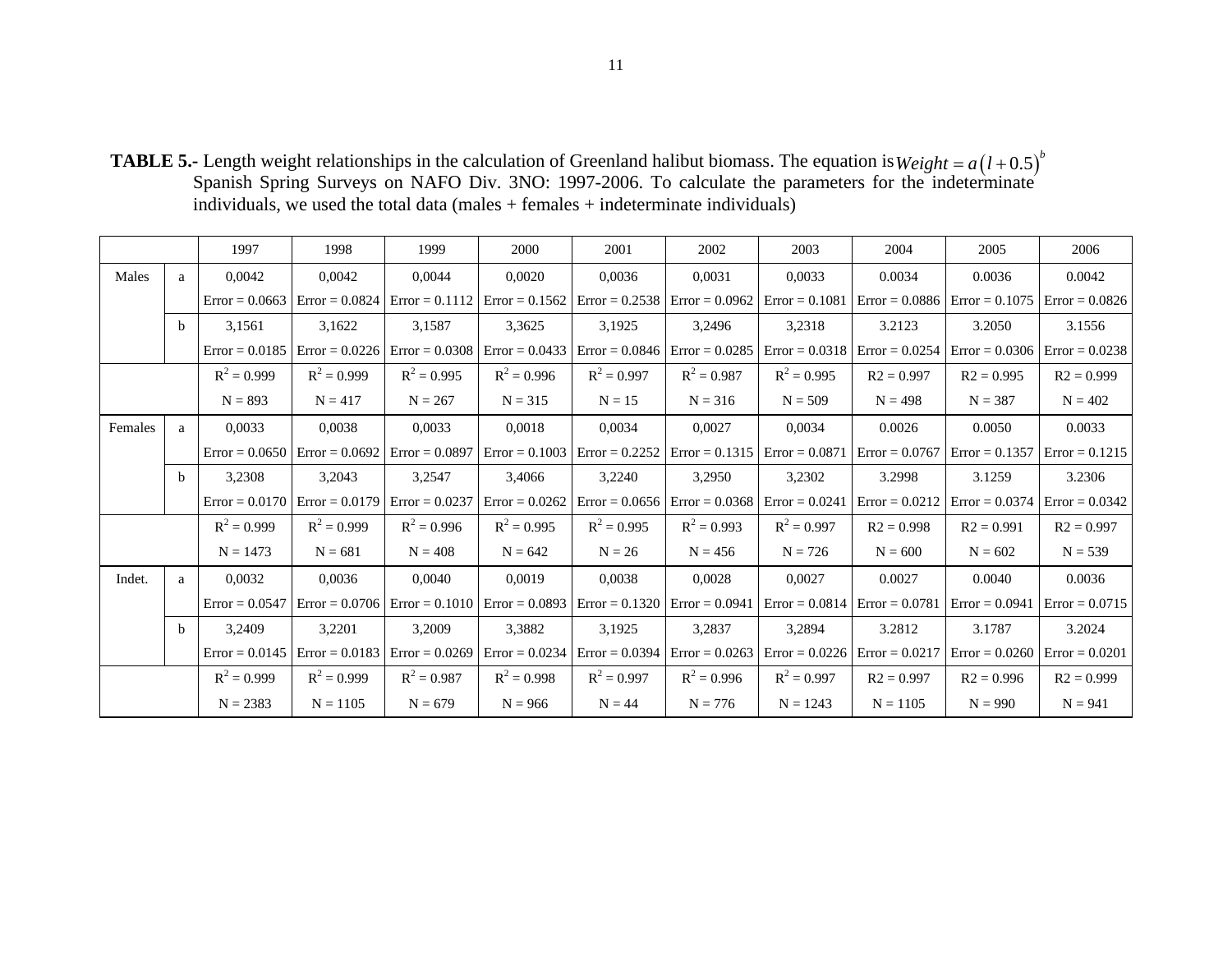**TABLE 6.-** Greenland halibut length distribution per haul mean catches by sex and year. Number per stratified mean catches. Spanish Spring Survey on NAFO 3NO: 1997-2006 Indet. means indeterminate. 1997-2000 data are transformed C/V *Playa de Menduíña* data. 2002-2006 data are original R/V *Vizconde de Eza* data. In 2001, there are data form the two vessels. (\*) indicates untransformed data.

|                             |                | 1997                 |                              |                |                | 1998                 |                |                              |                | 1999                 |                      |                     |                | 2000                 |                     |                              |
|-----------------------------|----------------|----------------------|------------------------------|----------------|----------------|----------------------|----------------|------------------------------|----------------|----------------------|----------------------|---------------------|----------------|----------------------|---------------------|------------------------------|
| Lenght (cm.)                |                | Males Females Indet. |                              | Total          |                | Males Females Indet. |                | Total                        |                | Males Females Indet. |                      | Total               |                | Males Females Indet. |                     | Total                        |
| 6                           | 0.000          | 0.000                | 0.000                        | 0.000          | 0.000          | 0.000                | 0.000          | 0.000                        | 0.000          | 0.000                | 0.151                | 0.151               | 0.000          | 0.000                | 0.000               | 0.000                        |
| 8                           | 0.000          | 0.000                | 0.000                        | 0.000          | 0.000          | 0.000                | 0.000          | 0.000                        | 0.000          | 0.000                | 0.000                | 0.000               | 0.000          | 0.000                | 0.000               | 0.000                        |
| 10                          | 0.000          | 0.043                | 0.382                        | 0.425          | 0.000          | 0.000                | 0.036          | 0.036                        | 0.098          | 0.395                | 0.000                | 0.493               | 0.175          | 0.169                | 0.108               | 0.453                        |
| 12                          | 0.477          | 1.164                | 0.811                        | 2.452          | 0.000          | 0.028                | 0.086          | 0.114                        | 0.305          | 1.049                | 0.080                | 1.434               | 0.525          | 0.690                | 0.159               | 1.373                        |
| 14                          | 0.157          | 0.418                | 0.234                        | 0.809          | 0.016          | 0.283                |                | 0.092 0.391                  | 0.244          | 0.928                | 0.015                | 1.187               | 0.297          | 0.553                | 0.019               | 0.868                        |
| 16                          | 0.076          | 0.081                | 0.000                        | 0.158          | 0.038          | 0.027                | 0.000          | 0.065                        | 0.187          | 0.132                | 0.000                | 0.319               | 0.122          | 0.162                | 0.000               | 0.284                        |
| 18                          | 0.934          | 1.073                | 0.004 2.012                  |                | 0.090          | 0.105                |                | $0.000 \quad 0.195$          | 0.141          | 0.322                | 0.006 0.469          |                     | 0.146          | 0.130                |                     | $0.000 \quad 0.276$          |
| 20<br>22                    | 1.836<br>1.222 | 2.362<br>1.395       | 0.012 4.210<br>$0.000$ 2.616 |                | 0.507<br>0.699 | 0.540<br>1.099       | 0.025          | 1.071<br>0.000 1.798         | 0.867<br>0.731 | 1.170<br>1.506       | 0.000<br>0.000 2.237 | 2.037               | 0.035<br>0.089 | 0.039<br>0.083       | 0.000<br>0.000      | 0.074<br>0.172               |
| 24                          | 0.507          | 0.520                | 0.000                        | 1.027          | 0.750          | 0.930                | 0.000          | 1.681                        | 0.318          | 0.591                | 0.000                | 0.909               | 0.152          | 0.198                | 0.000               | 0.350                        |
| 26                          | 0.769          | 0.973                | 0.000                        | 1.742          | 1.280          | 1.447                | 0.000          | 2.726                        | 0.625          | 0.531                | 0.000                | 1.156               | 0.085          | 0.131                | 0.000               | 0.216                        |
| 28                          | 1.103          | 1.091                | 0.000 2.194                  |                | 1.893          | 2.566                |                | 0.000 4.459                  | 1.053          | 0.907                | 0.000                | 1.960               | 0.077          | 0.104                | 0.000               | 0.181                        |
| 30                          | 0.676          | 1.098                | 0.000 1.774                  |                | 1.951          | 2.433                |                | 0.000 4.384                  | 1.594          | 1.649                |                      | 0.000 3.243         | 0.150          | 0.186                | 0.000               | 0.335                        |
| 32                          | 0.491          | 0.675                | 0.000                        | 1.165          | 1.382          | 1.885                |                | 0.000 3.267                  | 2.232          | 2.431                | 0.000                | 4.662               | 0.234          | 0.294                | 0.000               | 0.527                        |
| 34                          | 0.485          | 0.723                | 0.000                        | 1.209          | 1.543          | 1.672                |                | 0.000 3.214                  | 2.309          | 2.727                | 0.000                | 5.036               | 0.399          | 0.464                | 0.000               | 0.863                        |
| 36                          | 0.412          | 0.822                | 0.000                        | 1.234          | 1.252          | 1.820                |                | 0.000 3.073                  | 1.687          | 2.289                | 0.000                | 3.976               | 0.677          | 0.811                | 0.000               | 1.488                        |
| 38                          | 0.358          | 0.782                | 0.000                        | 1.140          | 1.015          | 1.509                | $0.000\,$      | 2.523                        | 0.815          | 1.570                | 0.000                | 2.385               | 0.755          | 1.075                | 0.000               | 1.831                        |
| 40                          | 0.397          | 0.689                | 0.000                        | 1.086          | 0.546          | 0.964                |                | 0.000 1.509                  | 0.612          | 1.166                |                      | 0.000 1.778         | 0.785          | 1.562                | 0.000 2.347         |                              |
| 42                          | 0.332          | 0.528                | 0.000                        | 0.860          | 0.384          | 0.683                |                | 0.000 1.067                  | 0.346          | 0.758                | 0.000                | 1.103               | 0.608          | 1.380                | 0.000               | 1.989                        |
| 44                          | 0.249          | 0.480                | 0.000                        | 0.729          | 0.261          | 0.560                | 0.000          | 0.822                        | 0.260          | 0.483                | 0.000                | 0.742               | 0.400          | 1.026                | 0.000               | 1.426                        |
| 46                          | 0.200          | 0.394                | 0.000                        | 0.594          | 0.199          | 0.412                | 0.000          | 0.611                        | 0.141          | 0.301                | 0.000                | 0.443               | 0.260          | 0.624                | 0.000               | 0.884                        |
| 48                          | 0.115          | 0.334                | 0.000                        | 0.449          | 0.170          | 0.301                | 0.000          | 0.471                        | 0.095          | 0.223                |                      | 0.000 0.318         | 0.115          | 0.409                | 0.000               | 0.524                        |
| 50                          | 0.098          | 0.230                | 0.000                        | 0.327          | 0.095          | 0.233                | 0.000          | 0.328<br>$0.000 \quad 0.199$ | 0.043          | 0.149                | 0.000                | 0.192               | 0.092          | 0.231                | 0.000               | 0.323                        |
| 52<br>54                    | 0.063<br>0.049 | 0.154<br>0.102       | 0.000<br>0.000               | 0.217<br>0.151 | 0.082<br>0.031 | 0.117<br>0.089       | 0.000          | 0.121                        | 0.043<br>0.025 | 0.114<br>0.065       | 0.000 0.157<br>0.000 | 0.090               | 0.072<br>0.037 | 0.175<br>0.145       | 0.000               | $0.000 \quad 0.248$<br>0.182 |
| 56                          | 0.032          | 0.081                | 0.000                        | 0.114          | 0.040          | 0.079                | 0.000          | 0.119                        | 0.021          | 0.060                | 0.000                | 0.081               | 0.034          | 0.109                | 0.000               | 0.144                        |
| 58                          | 0.020          | 0.057                | 0.000                        | 0.077          | 0.015          | 0.055                | 0.000          | 0.070                        | 0.011          | 0.033                | 0.000                | 0.044               | 0.017          | 0.060                | 0.000               | 0.077                        |
| 60                          | 0.019          | 0.048                | 0.000                        | 0.068          | 0.016          | 0.035                | 0.000          | 0.051                        | 0.008          | 0.029                | 0.000                | 0.038               | 0.012          | 0.065                | 0.000               | 0.076                        |
| 62                          | 0.004          | 0.028                | 0.000                        | 0.032          | 0.006          | 0.020                | 0.000          | 0.026                        | 0.006          | 0.027                | 0.000                | 0.034               | 0.005          | 0.034                | 0.000               | 0.039                        |
| 64                          | 0.002          | 0.033                | 0.000                        | 0.035          | 0.007          | 0.023                | 0.000          | 0.030                        | 0.002          | 0.021                | 0.000                | 0.022               | 0.004          | 0.035                | 0.000               | 0.039                        |
| 66                          | 0.002          | 0.025                | 0.000                        | 0.027          | 0.003          | 0.013                | 0.000          | 0.016                        | 0.002          | 0.016                | 0.000                | 0.018               | 0.004          | 0.022                | 0.000               | 0.026                        |
| 68                          | 0.000          | 0.014                | 0.000                        | 0.014          | 0.000          | 0.008                | 0.000          | 0.009                        | 0.001          | 0.013                | 0.000                | 0.013               | 0.001          | 0.028                | 0.000               | 0.029                        |
| 70                          | 0.001          | 0.011                | 0.000                        | 0.011          | 0.000          | 0.009                | 0.000          | 0.009                        | 0.001          | 0.012                | 0.000                | 0.012               | 0.000          | 0.020                | 0.000               | 0.020                        |
| 72                          | 0.000          | 0.014                | 0.000                        | 0.014          | 0.000          | 0.007                | 0.000          | 0.007                        | 0.000          | 0.012                | 0.000                | 0.012               | 0.000          | 0.014                | 0.000               | 0.014                        |
| 74                          | 0.000          | 0.005                | 0.000                        | 0.005          | 0.000          | 0.007                | 0.000          | 0.007                        | 0.000          | 0.008                | 0.000                | 0.008               | 0.000          | 0.014                | 0.000               | 0.014                        |
| 76                          | 0.000          | 0.005                | 0.000                        | 0.005          | 0.000          | 0.006                | 0.000          | 0.006                        | 0.000          | 0.008                | 0.000                | 0.008               | 0.000          | 0.006                | 0.000               | 0.006                        |
| 78                          | 0.000          | 0.005                | 0.000                        | 0.005          | 0.000          | 0.007                | 0.000          | 0.007                        | 0.000          | 0.012                | 0.000                | 0.012               | 0.000          | 0.021                | 0.000               | 0.021                        |
| 80                          | 0.000          | 0.005                | 0.000                        | 0.005          | 0.000          | 0.005                | 0.000          | 0.005                        | 0.000          | 0.005                | 0.000                | 0.005               | 0.000          | 0.010                | 0.000               | 0.010                        |
| 82                          | 0.000          | 0.002                | 0.000                        | 0.002          | 0.000          | 0.004                | 0.000          | 0.004                        | 0.000          | 0.003                | 0.000                | 0.003               | 0.000          | 0.007                | 0.000               | 0.007                        |
| 84                          | 0.000          | 0.000                | 0.000                        | 0.000          | 0.000          | 0.000                | 0.000          | 0.000                        | 0.000          | 0.001                | 0.000                | 0.001               | 0.000          | 0.007                | 0.000               | 0.007                        |
| 86                          | 0.000          | 0.000                | 0.000<br>0.000               | 0.000<br>0.002 | 0.000          | 0.002<br>0.002       | 0.000<br>0.000 | 0.002<br>0.002               | 0.000<br>0.000 | 0.003<br>0.002       | 0.000                | 0.003               | 0.000          | 0.006<br>0.001       | 0.000               | 0.006<br>0.001               |
| 88<br>90                    | 0.000<br>0.000 | 0.002<br>0.002       | 0.000                        | 0.002          | 0.000<br>0.000 | 0.001                | 0.000          | 0.001                        | 0.000          | 0.000                | 0.000<br>0.000       | 0.002<br>0.000      | 0.000<br>0.000 | 0.002                | 0.000<br>0.000      | 0.002                        |
| 92                          | 0.000          | 0.002                | 0.000                        | 0.002          | 0.000          | 0.000                | 0.000          | 0.000                        | 0.000          | 0.000                | 0.000                | 0.000               | 0.000          | 0.000                | 0.000               | 0.000                        |
| 94                          | 0.000          | 0.000                | 0.000                        | 0.000          | 0.000          | 0.001                | 0.000          | 0.001                        | 0.000          | 0.001                | $0.000 \quad 0.001$  |                     | 0.000          | 0.001                | $0.000 \quad 0.001$ |                              |
| 96                          | 0.000          | 0.000                | 0.000                        | 0.000          | 0.000          | 0.000                | 0.000          | 0.000                        | 0.000          | 0.002                |                      | $0.000 \quad 0.002$ | 0.000          | 0.000                |                     | $0.000 \quad 0.000$          |
| 98                          | 0.000          | 0.000                | $0.000 \quad 0.000$          |                | 0.000          | 0.000                |                | $0.000 \quad 0.000$          | 0.000          | 0.000                |                      | $0.000 \quad 0.000$ | 0.000          | 0.000                |                     | $0.000 \quad 0.000$          |
| 100                         | 0.000          | 0.000                | 0.000                        | 0.000          | 0.000          | 0.000                | 0.000          | 0.000                        | 0.000          | 0.000                | 0.000                | 0.000               | 0.000          | 0.000                | 0.000               | 0.000                        |
| 102                         | 0.000          | 0.000                | 0.000                        | 0.000          | 0.000          | 0.000                | 0.000          | 0.000                        | 0.000          | 0.000                | 0.000                | 0.000               | 0.000          | 0.000                | 0.000               | 0.000                        |
| 104                         | 0.000          | 0.000                | 0.000                        | 0.000          | 0.000          | 0.000                | 0.000          | 0.000                        | 0.000          | 0.001                | $0.000 \quad 0.001$  |                     | 0.000          | 0.000                | 0.000               | 0.000                        |
| Total                       | 11.087         | 16.467               |                              | 1.445 28.999   | 14.270         | 19.987               |                | 0.239 34.496                 | 14.821         | 21.726               | 0.251                | 36.799              | 6.364          | 11.103               |                     | 0.286 17.753                 |
|                             |                |                      |                              |                |                |                      |                |                              |                |                      |                      |                     |                |                      |                     |                              |
| $N^{\circ}$ samples $(*)$ : |                |                      |                              | 75             |                |                      |                | 84                           |                |                      |                      | 78                  |                |                      |                     | 81                           |
| N° Ind. (*): 3444           |                | 5550                 | 55                           | 9049           | 4470           | 7080                 | 14             | 11564                        | 4012           | 6533                 | 6                    | 10551               | 2991           | 6162                 | 10                  | 9163                         |
| Sampled catch:              |                |                      |                              | 390            |                |                      |                | 539                          |                |                      |                      | 524                 |                |                      |                     | 635                          |
| Range (*):                  |                |                      |                              | 10-92          |                |                      |                | 11-94                        |                |                      |                      | $7 - 104$           |                |                      |                     | 11-94                        |
| Total catch:                |                |                      |                              | 1259           |                |                      |                | 1885                         |                |                      |                      | 1898                |                |                      |                     | 1437                         |
| Total hauls (*):            |                |                      |                              | 128            |                |                      |                | 124                          |                |                      |                      | 114                 |                |                      |                     | 118                          |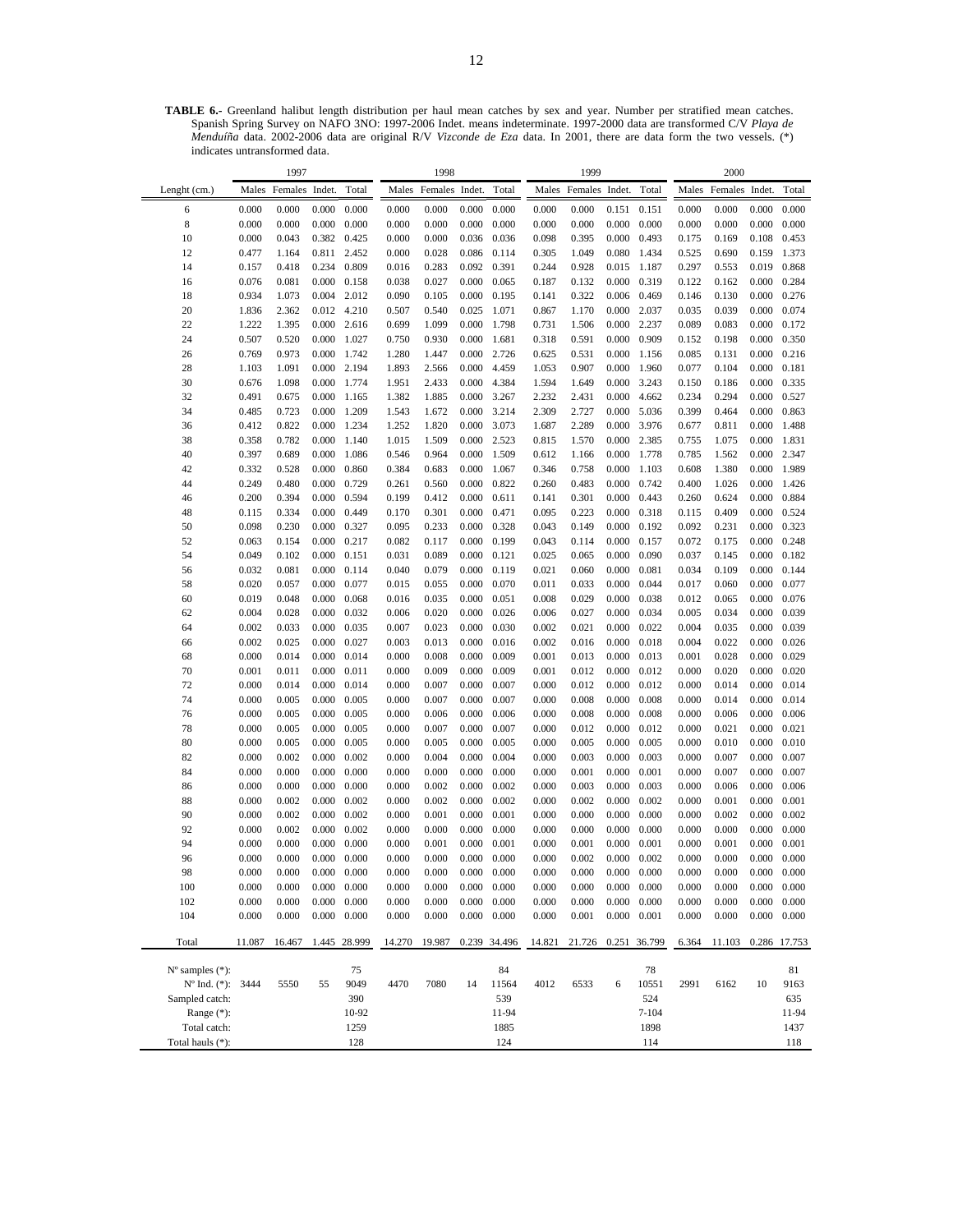**TABLE 6 (cont.).-** Greenland halibut length distribution per haul mean catches by sex and year. Number per stratified mean catches. Spanish Spring Survey on NAFO 3NO: 1997-2006 Indet. means indeterminate. 1997-2000 data are transformed C/V *Playa de Menduíña* data. 2002-2006 data are original R/V *Vizconde de Eza* data. In 2001, there are data from the two vessels. (\*) indicates untransformed data.

|                             |                | 2001           |                |                |                | 2002           |                     |                                            |                | 2003           |                |                |
|-----------------------------|----------------|----------------|----------------|----------------|----------------|----------------|---------------------|--------------------------------------------|----------------|----------------|----------------|----------------|
| Lenght (cm.)                | Males          | Females        | Indet.         | Total          | Males          | Females        | Indet.              | Total                                      | Males          | Females        | Indet.         | Total          |
| 6                           | 0.000          | 0.000          | 0.000          | 0.000          | 0.000          | 0.000          |                     | $0.000 \quad 0.000$                        | 0.000          | 0.000          | 0.000          | 0.000          |
| 8                           | 0.000          | 0.000          | 0.000          | 0.000          | 0.011          | 0.014          |                     | 0.019 0.044                                | 0.029          | 0.013          | 0.064          | 0.106          |
| 10                          | 0.404          | 0.313          | 0.311          | 1.028          | 0.172          | 0.201          |                     | 0.050 0.422                                | 0.347          | 0.437          | 0.040          | 0.824          |
| 12                          | 1.318          | 1.937          | 0.566          | 3.820          | 0.725          | 0.715          |                     | 0.036 1.476                                | 0.707          | 1.004          | 0.007          | 1.718          |
| 14                          | 1.555          | 2.089          | 0.159          | 3.804          | 0.465          | 0.523          |                     | 0.007 0.994                                | 0.361          | 0.622          | 0.000          | 0.983          |
| 16                          | 0.280          | 0.349          | 0.000          | 0.629          | 0.041          | 0.033          |                     | 0.000 0.074                                | 0.051          | 0.049          | 0.000          | 0.100          |
| 18                          | 0.134          | 0.115          | 0.000          | 0.250          | 0.019          | 0.013          |                     | 0.000 0.032                                | 0.021          | 0.025          | 0.000          | 0.046          |
| 20                          | 0.763          | 0.900          | 0.000          | 1.663          | 0.095          | 0.085          |                     | $0.000 \quad 0.180$                        | 0.112          | 0.098          | 0.000          | 0.210          |
| 22                          | 1.431          | 1.614          | 0.000          | 3.045          | 0.186          | 0.246          |                     | 0.000 0.432                                | 0.393          | 0.513          | 0.000          | 0.906          |
| 24                          | 0.521          | 0.798          | 0.000          | 1.319          | 0.228          | 0.277          |                     | $0.000 \quad 0.505$                        | 0.305          | 0.506          | 0.000          | 0.810          |
| 26                          | 0.104          | 0.136          | 0.000          | 0.241          | 0.115          | 0.148          |                     | $0.000$ $0.262$                            | 0.161          | 0.225          | 0.000          | 0.386          |
| 28                          | 0.033          | 0.040          | 0.000          | 0.073          | 0.059          | 0.070          |                     | 0.000 0.129                                | 0.190          | 0.132          | 0.000          | 0.323          |
| 30                          | 0.054          | 0.088          | 0.000          | 0.142          | 0.095          | 0.118          |                     | $0.000 \quad 0.213$                        | 0.342          | 0.238          | 0.000          | 0.581          |
| 32                          | 0.160          | 0.189          | 0.000          | 0.349          | 0.115          | 0.232          |                     | 0.000 0.347                                | 0.256          | 0.467          | 0.000          | 0.723          |
| 34                          | 0.169          | 0.259          | 0.000          | 0.428          | 0.142          | 0.200          |                     | 0.000 0.342                                | 0.317          | 0.422          | 0.000          | 0.739          |
| 36<br>38                    | 0.291<br>0.352 | 0.348<br>0.528 | 0.000<br>0.000 | 0.639<br>0.880 | 0.134<br>0.132 | 0.182<br>0.192 | 0.000 0.324         | 0.000 0.316                                | 0.173<br>0.214 | 0.382<br>0.494 | 0.000<br>0.000 | 0.555<br>0.708 |
| 40                          | 0.539          | 0.834          | 0.000          | 1.373          | 0.081          | 0.303          |                     | 0.000 0.383                                | 0.260          | 0.469          | 0.000          | 0.729          |
| 42                          | 0.515          | 0.829          | 0.000          | 1.343          | 0.129          | 0.260          | 0.000 0.389         |                                            | 0.182          | 0.350          | 0.000          | 0.532          |
| 44                          | 0.443          | 1.064          | 0.000          | 1.507          | 0.106          | 0.218          |                     | 0.000 0.324                                | 0.094          | 0.320          | 0.000          | 0.414          |
| 46                          | 0.384          | 0.865          | 0.000          | 1.249          | 0.064          | 0.166          |                     | 0.000 0.230                                | 0.149          | 0.266          | 0.000          | 0.415          |
| 48                          | 0.186          | 0.650          | 0.000          | 0.836          | 0.038          | 0.129          | $0.000 \quad 0.167$ |                                            | 0.149          | 0.172          | 0.000          | 0.321          |
| 50                          | 0.107          | 0.347          | 0.000          | 0.453          | 0.072          | 0.138          |                     | 0.000 0.209                                | 0.095          | 0.227          | 0.000          | 0.322          |
| 52                          | 0.051          | 0.188          | 0.000          | 0.239          | 0.016          | 0.048          |                     | 0.000 0.064                                | 0.090          | 0.187          | 0.000          | 0.277          |
| 54                          | 0.046          | 0.129          | 0.000          | 0.175          | 0.023          | 0.087          |                     | $0.000 \quad 0.110$                        | 0.037          | 0.089          | 0.000          | 0.127          |
| 56                          | 0.012          | 0.073          | 0.000          | 0.085          | 0.000          | 0.038          |                     | 0.000 0.038                                | 0.032          | 0.116          | 0.000          | 0.148          |
| 58                          | 0.019          | 0.061          | 0.000          | 0.080          | 0.000          | 0.009          |                     | $0.000 \quad 0.009$                        | 0.007          | 0.087          | 0.000          | 0.094          |
| 60                          | 0.011          | 0.027          | 0.000          | 0.038          | 0.000          | 0.017          |                     | 0.000 0.017                                | 0.000          | 0.035          | 0.000          | 0.035          |
| 62                          | 0.007          | 0.042          | 0.000          | 0.049          | 0.000          | 0.000          |                     | $0.000 \quad 0.000$                        | 0.000          | 0.038          | 0.000          | 0.038          |
| 64                          | 0.003          | 0.024          | 0.000          | 0.027          | 0.000          | 0.014          |                     | 0.000 0.014                                | 0.000          | 0.027          | 0.000          | 0.027          |
| 66                          | 0.003          | 0.028          | 0.000          | 0.030          | 0.000          | 0.005          | $0.000 \quad 0.005$ |                                            | 0.000          | 0.000          | 0.000          | 0.000          |
| 68                          | 0.000          | 0.011          | 0.000          | 0.011          | 0.000          | 0.009          | 0.000 0.009         |                                            | 0.000          | 0.000          | 0.000          | 0.000          |
| 70                          | 0.000          | 0.011          | 0.000          | 0.011          | 0.000          | 0.000          |                     | $0.000 \quad 0.000$                        | 0.000          | 0.022          | 0.000          | 0.022          |
| 72                          | 0.000          | 0.012          | 0.000          | 0.012          | 0.000          | 0.000          |                     | $0.000 \quad 0.000$                        | 0.000          | 0.023          | 0.000          | 0.023          |
| 74                          | 0.000          | 0.008          | 0.000          | 0.008          | 0.000          | 0.000          |                     | $0.000 \quad 0.000$                        | 0.000          | 0.017          | 0.000          | 0.017          |
| 76                          | 0.000          | 0.014          | 0.000          | 0.014          | 0.000          | 0.000          |                     | $0.000 \quad 0.000$                        | 0.000          | 0.008          | 0.000          | 0.008          |
| 78                          | 0.000          | 0.034          | 0.000          | 0.034          | 0.000          | 0.006          |                     | $0.000$ $0.006$                            | 0.000          | 0.000          | 0.000          | 0.000          |
| 80                          | 0.000          | 0.004          | 0.000          | 0.004          | 0.000          | 0.005          |                     | 0.000 0.005                                | 0.000          | 0.000          | 0.000          | 0.000          |
| 82                          | 0.000          | 0.006          | 0.000          | 0.006          | 0.000          | 0.000          |                     | $0.000 \quad 0.000$                        | 0.000          | 0.012          | 0.000          | 0.012          |
| 84                          | 0.000          | 0.007          | 0.000          | 0.007          | 0.000          | 0.000          |                     | $0.000 \quad 0.000$                        | 0.000          | 0.000          | 0.000          | 0.000          |
| 86                          | 0.000          | 0.002          | 0.000          | 0.002          | 0.000          | 0.012          |                     | 0.000 0.012                                | 0.000          | 0.000          | 0.000          | 0.000          |
| 88                          | 0.000          | 0.001          | 0.000<br>0.000 | 0.001          | 0.000          | 0.009          |                     | 0.000 0.009                                | 0.000          | 0.000          | 0.000<br>0.000 | 0.000          |
| 90<br>92                    | 0.000<br>0.000 | 0.001<br>0.000 | 0.000          | 0.001<br>0.000 | 0.000<br>0.000 | 0.000<br>0.000 |                     | $0.000 \quad 0.000$<br>$0.000 \quad 0.000$ | 0.000<br>0.000 | 0.000<br>0.000 | 0.000          | 0.000<br>0.000 |
| 94                          | 0.000          | 0.000          | 0.000          | 0.000          | 0.000          | 0.000          |                     | $0.000 \quad 0.000$                        | 0.000          | 0.010          | 0.000          | 0.010          |
| 96                          | 0.000          | 0.001          | 0.000          | 0.001          | 0.000          | 0.000          |                     | $0.000 \quad 0.000$                        | 0.000          | 0.000          | 0.000          | 0.000          |
| 98                          | 0.000          | 0.000          | 0.000          | 0.000          | 0.000          | 0.000          |                     | $0.000 \quad 0.000$                        | 0.000          | 0.000          | 0.000          | 0.000          |
| 100                         | 0.000          | 0.000          | 0.000          | 0.000          | 0.000          | 0.000          |                     | $0.000 \quad 0.000$                        | 0.000          | 0.000          | 0.000          | 0.000          |
| 102                         | 0.000          | 0.000          | 0.000          | 0.000          | 0.000          | 0.000          |                     | $0.000 \quad 0.000$                        | 0.000          | 0.000          | 0.000          | 0.000          |
| 104                         | 0.000          | 0.000          | 0.000          | 0.000          | 0.000          | 0.000          |                     | $0.000 \quad 0.000$                        | 0.000          | 0.000          | 0.000          | 0.000          |
|                             |                |                |                |                |                |                |                     |                                            |                |                |                |                |
| Total                       | 9.894          | 14.977         |                | 1.036 25.907   | 3.262          | 4.718          |                     | 0.111 8.092                                | 5.077          | 8.101          | 0.111          | 13.288         |
| $N^{\circ}$ samples $(*)$ : |                |                |                | 44             |                |                |                     | 76                                         |                |                |                | 79             |
| $N^{\circ}$ Ind. $(*)$ :    | 445            | 739            | 80             | 1264           | 535            | 782            | 17                  | 1334                                       | 878            | 1317           | 17             | 2212           |
| Sampled catch:              |                |                |                | 291            |                |                |                     | 430                                        |                |                |                | 742            |
| Range (*):                  |                |                |                | 10-78          |                |                |                     | 9-89                                       |                |                |                | 8-95           |
| Total catch:                |                |                |                | 332            |                |                |                     | 429                                        |                |                |                | 749            |
| Total hauls (*):            |                |                |                | 123            |                |                |                     | 125                                        |                |                |                | 118            |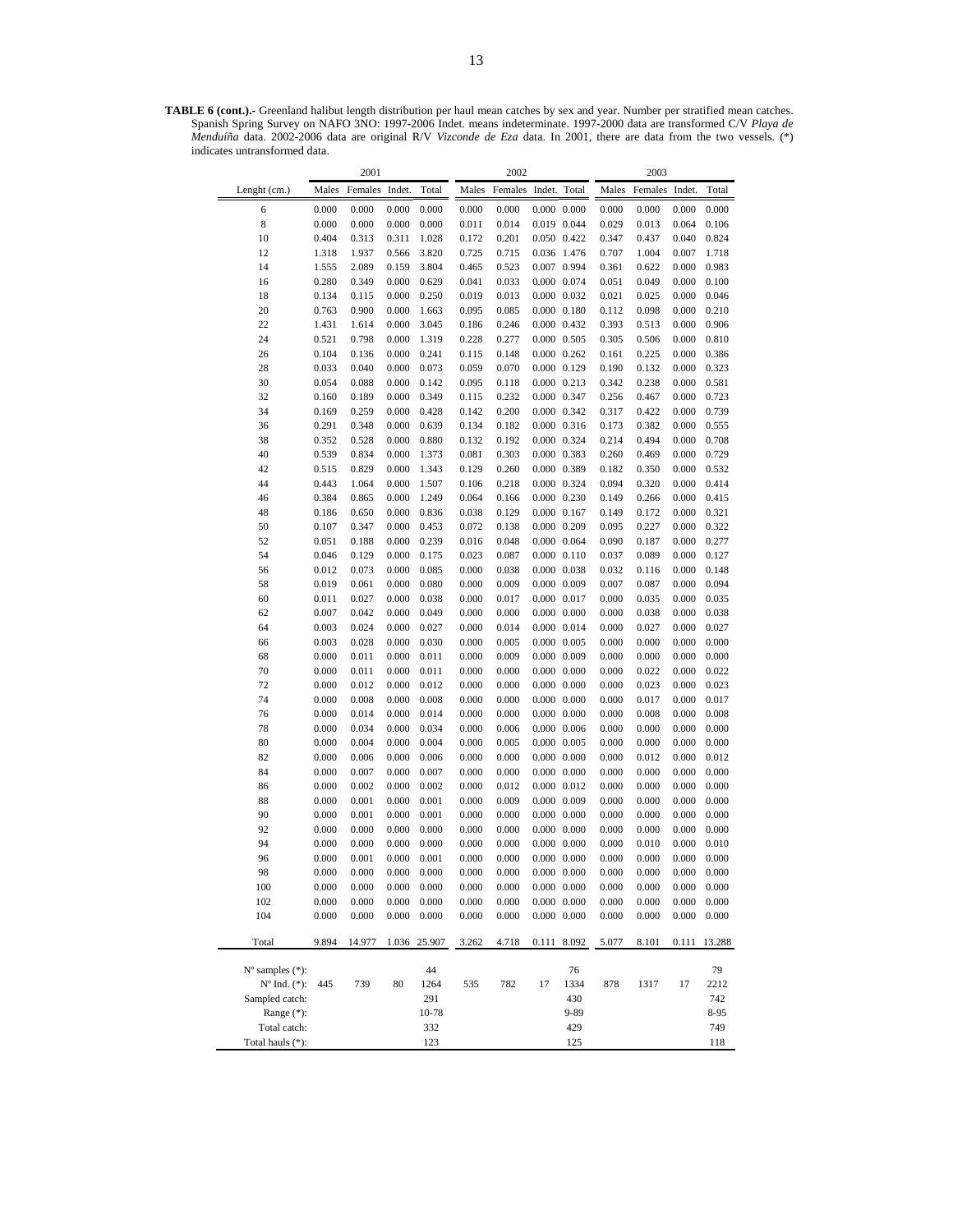**TABLE 6 (cont.).-** Greenland halibut length distribution per haul mean catches by sex and year. Number per stratified mean catches. Spanish Spring Survey on NAFO 3NO: 1997-2006 Indet. means indeterminate. 1997-2000 data are transformed C/V *Playa de Menduíña* data. 2002-2006 data are original R/V *Vizconde de Eza* data. In 2001, there are data from the two vessels. (\*) indicates untransformed data.

|                             |       | 2004           |       |        |       | 2005    |                     |                     |       | 2006    |                     |                     |
|-----------------------------|-------|----------------|-------|--------|-------|---------|---------------------|---------------------|-------|---------|---------------------|---------------------|
| Lenght (cm.)                | Males | Females Indet. |       | Total  | Males | Females | Indet.              | Total               | Males | Females | Indet.              | Total               |
| 6                           | 0.000 | 0.000          | 0.000 | 0.000  | 0.000 | 0.000   | 0.000               | 0.000               | 0.000 | 0.000   | 0.000               | 0.000               |
| $\,$ 8 $\,$                 | 0.000 | 0.007          | 0.009 | 0.016  | 0.000 | 0.000   | 0.000               | 0.000               | 0.000 | 0.000   | 0.000               | 0.000               |
| 10                          | 0.139 | 0.093          | 0.015 | 0.248  | 0.005 | 0.028   | 0.000               | 0.033               | 0.116 | 0.030   | 0.000               | 0.146               |
| 12                          | 0.799 | 0.810          | 0.039 | 1.648  | 0.097 | 0.078   | 0.012 0.187         |                     | 0.505 | 0.523   | 0.007               | 1.035               |
| 14                          | 1.793 | 1.820          | 0.023 | 3.636  | 0.322 | 0.383   | 0.000               | 0.705               | 0.755 | 0.674   | 0.000               | 1.429               |
| 16                          | 0.928 | 0.858          | 0.000 | 1.785  | 0.133 | 0.270   | 0.000               | 0.403               | 0.323 | 0.259   | 0.000 0.582         |                     |
| 18                          | 0.081 | 0.066          | 0.000 | 0.147  | 0.032 | 0.035   | 0.000               | 0.068               | 0.053 | 0.060   | 0.000               | 0.113               |
| 20                          | 0.056 | 0.087          | 0.000 | 0.142  | 0.151 | 0.092   | 0.000               | 0.243               | 0.013 | 0.007   | $0.000 \quad 0.020$ |                     |
| 22                          | 0.193 | 0.200          | 0.000 | 0.394  | 0.441 | 0.552   | 0.000               | 0.993               | 0.024 | 0.019   | 0.000               | 0.043               |
| 24                          | 0.293 | 0.382          | 0.000 | 0.675  | 0.302 | 0.518   | 0.000               | 0.820               | 0.073 | 0.106   | 0.000               | 0.179               |
| 26                          | 0.197 | 0.327          | 0.000 | 0.524  | 0.152 | 0.320   | 0.000               | 0.472               | 0.075 | 0.081   | 0.000               | 0.156               |
| 28                          | 0.154 | 0.212          | 0.000 | 0.366  | 0.099 | 0.131   | 0.000               | 0.230               | 0.050 | 0.144   | 0.000               | 0.194               |
| 30                          | 0.307 | 0.302          | 0.000 | 0.609  | 0.102 | 0.193   | 0.000               | 0.294               | 0.102 | 0.159   | 0.000               | 0.260               |
| 32                          | 0.337 | 0.519          | 0.000 | 0.856  | 0.199 | 0.226   | 0.000               | 0.425               | 0.177 | 0.167   | 0.000               | 0.344               |
| 34                          | 0.282 | 0.490          | 0.000 | 0.772  | 0.216 | 0.307   | 0.000               | 0.523               | 0.278 | 0.203   | 0.000               | 0.481               |
| 36                          | 0.241 | 0.412          | 0.000 | 0.654  | 0.191 | 0.320   | 0.000               | 0.511               | 0.193 | 0.284   | 0.000               | 0.478               |
| 38                          | 0.163 | 0.402          | 0.000 | 0.566  | 0.215 | 0.377   | 0.000               | 0.592               | 0.163 | 0.294   | 0.000               | 0.457               |
| 40                          | 0.126 | 0.304          | 0.000 | 0.430  | 0.182 | 0.343   | 0.000               | 0.525               | 0.200 | 0.332   | 0.000               | 0.533               |
| 42                          | 0.114 | 0.244          | 0.000 | 0.358  | 0.118 | 0.225   | 0.000               | 0.343               | 0.160 | 0.397   | 0.000 0.557         |                     |
| 44                          | 0.072 | 0.194          | 0.000 | 0.266  | 0.047 | 0.196   | 0.000               | 0.243               | 0.099 | 0.303   | 0.000               | 0.402               |
| 46                          | 0.132 | 0.167          | 0.000 | 0.300  | 0.050 | 0.164   | 0.000               | 0.214               | 0.052 | 0.120   | 0.000               | 0.172               |
| 48                          | 0.079 | 0.099          | 0.000 | 0.178  | 0.067 | 0.117   | 0.000               | 0.184               | 0.082 | 0.147   | 0.000               | 0.229               |
| 50                          | 0.098 | 0.128          | 0.000 | 0.226  | 0.038 | 0.095   | 0.000               | 0.133               | 0.050 | 0.149   | 0.000               | 0.199               |
| 52                          | 0.045 | 0.085          | 0.000 | 0.130  | 0.053 | 0.081   | 0.000               | 0.134               | 0.031 | 0.102   | 0.000               | 0.133               |
| 54                          | 0.047 | 0.075          | 0.000 | 0.121  | 0.073 | 0.067   | 0.000               | 0.141               | 0.028 | 0.054   | 0.000               | 0.082               |
| 56                          | 0.012 | 0.037          | 0.000 | 0.049  | 0.047 | 0.026   | 0.000               | 0.072               | 0.033 | 0.050   | 0.000               | 0.083               |
| 58                          | 0.019 | 0.048          | 0.000 | 0.067  | 0.020 | 0.088   | 0.000               | 0.109               | 0.018 | 0.037   | 0.000               | 0.055               |
| 60                          | 0.014 | 0.018          | 0.000 | 0.032  | 0.013 | 0.024   | 0.000               | 0.037               | 0.023 | 0.019   | 0.000               | 0.042               |
| 62                          | 0.009 | 0.018          | 0.000 | 0.027  | 0.000 | 0.020   | 0.000               | 0.020               | 0.006 | 0.010   | 0.000               | 0.016               |
| 64                          | 0.008 | 0.005          | 0.000 | 0.012  | 0.009 | 0.018   | 0.000               | 0.027               | 0.000 | 0.019   | 0.000               | 0.019               |
| 66                          | 0.000 | 0.007          | 0.000 | 0.007  | 0.000 | 0.006   | 0.000               | 0.006               | 0.000 | 0.000   | 0.000               | 0.000               |
| 68                          | 0.000 | 0.000          | 0.000 | 0.000  | 0.006 | 0.011   | 0.000               | 0.017               | 0.000 | 0.000   | 0.000               | 0.000               |
| 70                          | 0.000 | 0.005          | 0.000 | 0.005  | 0.000 | 0.015   | 0.000               | 0.015               | 0.000 | 0.000   | 0.000               | 0.000               |
| 72                          | 0.000 | 0.005          | 0.000 | 0.005  | 0.000 | 0.000   | 0.000               | 0.000               | 0.000 | 0.005   | 0.000               | 0.005               |
| 74                          | 0.000 | 0.016          | 0.000 | 0.016  | 0.000 | 0.018   | 0.000               | 0.018               | 0.000 | 0.000   | 0.000               | 0.000               |
| 76                          | 0.000 | 0.006          | 0.000 | 0.006  | 0.000 | 0.000   | 0.000               | 0.000               | 0.000 | 0.007   | 0.000               | 0.007               |
| 78                          | 0.000 | 0.000          | 0.000 | 0.000  | 0.000 | 0.006   | 0.000               | 0.006               | 0.000 | 0.000   | 0.000               | 0.000               |
| 80                          | 0.000 | 0.006          | 0.000 | 0.006  | 0.000 | 0.008   | 0.000               | 0.008               | 0.000 | 0.000   | 0.000               | 0.000               |
| 82                          | 0.000 | 0.000          | 0.000 | 0.000  | 0.000 | 0.000   | 0.000               | 0.000               | 0.000 | 0.000   | 0.000               | 0.000               |
| 84                          | 0.000 | 0.000          | 0.000 | 0.000  | 0.000 | 0.000   | 0.000               | 0.000               | 0.000 | 0.000   | 0.000               | 0.000               |
| 86                          | 0.000 | 0.000          | 0.000 | 0.000  | 0.000 | 0.000   | 0.000               | 0.000               | 0.000 | 0.005   | 0.000               | 0.005               |
| 88                          | 0.000 | 0.000          | 0.000 | 0.000  | 0.000 | 0.000   | 0.000               | 0.000               | 0.000 | 0.000   | 0.000               | 0.000               |
| 90                          | 0.000 | 0.000          | 0.000 | 0.000  | 0.000 | 0.000   | 0.000               | 0.000               | 0.000 | 0.000   | 0.000               | 0.000               |
| 92                          | 0.000 | 0.000          | 0.000 | 0.000  | 0.000 | 0.000   | 0.000               | 0.000               | 0.000 | 0.000   | 0.000               | 0.000               |
| 94                          | 0.000 | 0.000          | 0.000 | 0.000  | 0.000 | 0.000   | 0.000               | 0.000               | 0.000 | 0.000   | 0.000               | 0.000               |
| 96                          | 0.000 | 0.006          | 0.000 | 0.006  | 0.000 | 0.000   | 0.000               | 0.000               | 0.000 | 0.000   | 0.000               | 0.000               |
| 98                          | 0.000 | 0.000          | 0.000 | 0.000  | 0.000 | 0.000   | $0.000 \quad 0.000$ |                     | 0.000 | 0.000   | $0.000 \quad 0.000$ |                     |
| 100                         | 0.000 | 0.000          | 0.000 | 0.000  | 0.000 | 0.000   |                     | $0.000 \quad 0.000$ | 0.000 | 0.000   | $0.000 \quad 0.000$ |                     |
| 102                         | 0.000 | 0.000          | 0.000 | 0.000  | 0.000 | 0.000   | 0.000               | 0.000               | 0.000 | 0.000   | 0.000               | 0.000               |
| 104                         | 0.000 | 0.000          | 0.000 | 0.000  | 0.000 | 0.000   |                     | $0.000 \quad 0.000$ | 0.000 | 0.000   |                     | $0.000 \quad 0.000$ |
| Total                       | 6.738 | 8.459          | 0.087 | 15.284 | 3.381 | 5.359   | 0.012               | 8.752               | 3.683 | 4.765   | 0.007               | 8.455               |
|                             |       |                |       |        |       |         |                     |                     |       |         |                     |                     |
| $N^{\circ}$ samples $(*)$ : |       |                |       | 79     |       |         |                     | 78                  |       |         |                     | 71                  |
| N° Ind. (*): 1235           |       | 1511           | 13    | 2759   | 579   | 925     | $\sqrt{2}$          | 1506                | 611   | 773     | $\mathbf{1}$        | 1385                |
| Sampled catch:              |       |                |       | 624    |       |         |                     | 507                 |       |         |                     | 460                 |
| Range (*):                  |       |                |       | 9-96   |       |         |                     | 11-81               |       |         |                     | 10-87               |
| Total catch:                |       |                |       | 624    |       |         |                     | 551                 |       |         |                     | 467                 |
| Total hauls (*):            |       |                |       | 120    |       |         |                     | 119                 |       |         |                     | 120                 |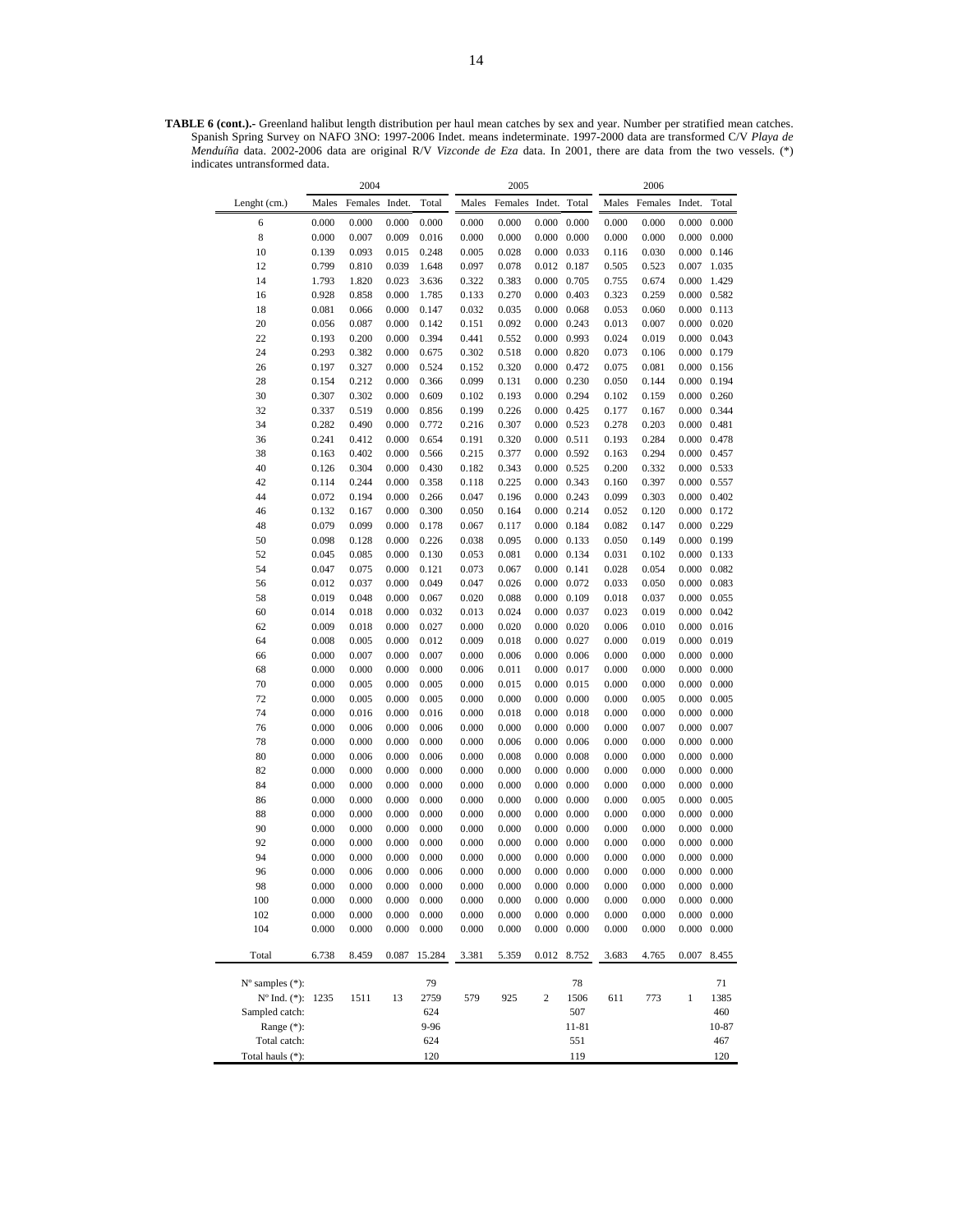|                | 1997  |                            |      |       |       | 1998                       |      |       |       | 1999                       |      |       |      | 2000                       |      |            |
|----------------|-------|----------------------------|------|-------|-------|----------------------------|------|-------|-------|----------------------------|------|-------|------|----------------------------|------|------------|
| Age            |       | Males Females Indet. Total |      |       |       | Males Females Indet. Total |      |       |       | Males Females Indet. Total |      |       |      | Males Females Indet. Total |      |            |
| $\mathbf{0}$   |       |                            |      |       |       |                            |      |       |       |                            | 0.15 | 0.15  |      |                            |      |            |
|                | 3.74  | 4.74                       | 1.44 | 9.92  | 0.57  | 0.92                       | 0.22 | 1.71  | 1.14  | 3.15                       | 0.10 | 4.38  | 1.15 | 1.49                       | 0.29 | 2.92       |
| $\overline{c}$ | 2.70  | 2.82                       | 0.00 | 5.52  | 2.61  | 2.62                       | 0.01 | 5.24  | 1.86  | 2.94                       | 0.00 | 4.80  | 0.22 | 0.27                       |      | 0.49       |
| 3              | 1.67  | 1.82                       |      | 3.49  | 4.24  | 4.84                       |      | 9.08  | 4.09  | 3.12                       |      | 7.21  | 0.34 | 0.47                       |      | 0.80       |
| 4              | 0.81  | 2.99                       |      | 3.81  | 3.35  | 5.12                       |      | 8.47  | 4.35  | 4.96                       |      | 9.31  | 0.59 | 0.80                       |      | 1.39       |
| 5              | 0.98  | 1.26                       |      | 2.24  | 1.92  | 3.14                       |      | 5.06  | 2.06  | 4.23                       |      | 6.29  | 1.50 | 2.34                       |      | 3.84       |
| 6              | 0.77  | 1.20                       |      | 1.97  | 0.97  | 1.80                       |      | 2.77  | 0.81  | 2.12                       |      | 2.92  | 1.48 | 2.95                       |      | 4.42       |
| 7              | 0.21  | 1.01                       |      | 1.22  | 0.34  | 0.76                       |      | 1.10  | 0.32  | 0.45                       |      | 0.77  | 0.89 | 1.67                       |      | 2.56       |
| 8              | 0.19  | 0.41                       |      | 0.60  | 0.20  | 0.46                       |      | 0.66  | 0.13  | 0.36                       |      | 0.49  | 0.12 | 0.59                       |      | 0.71       |
| 9              | 0.01  | 0.06                       |      | 0.07  | 0.04  | 0.17                       |      | 0.21  | 0.04  | 0.19                       |      | 0.23  | 0.06 | 0.23                       |      | 0.28       |
| 10             | 0.00  | 0.05                       |      | 0.05  | 0.03  | 0.06                       |      | 0.08  | 0.03  | 0.06                       |      | 0.09  | 0.02 | 0.06                       |      | 0.08       |
| 11             | 0.00  | 0.05                       |      | 0.05  | 0.01  | 0.03                       |      | 0.03  | 0.01  | 0.02                       |      | 0.03  | 0.01 | 0.05                       |      | 0.06       |
| 12             | 0.00  | 0.01                       |      | 0.02  | 0.00  | 0.03                       |      | 0.03  | 0.00  | 0.04                       |      | 0.05  | 0.00 | 0.03                       |      | 0.04       |
| 13             |       | 0.01                       |      | 0.01  |       | 0.02                       |      | 0.02  |       | 0.03                       |      | 0.03  | 0.00 | 0.04                       |      | 0.05       |
| 14             |       | 0.02                       |      | 0.02  |       | 0.01                       |      | 0.01  |       | 0.03                       |      | 0.03  | 0.00 | 0.05                       |      | 0.06       |
| 15             |       | 0.01                       |      | 0.01  |       | 0.01                       |      | 0.01  |       | 0.02                       |      | 0.02  |      | 0.03                       |      | 0.03       |
| 16             |       | 0.00                       |      | 0.00  |       | 0.00                       |      | 0.00  |       | 0.01                       |      | 0.01  |      | 0.02                       |      | 0.02       |
| 17             |       | 0.00                       |      | 0.00  |       | 0.00                       |      | 0.00  |       | 0.00                       |      | 0.00  |      | 0.01                       |      | 0.01       |
| 18             |       | 0.00                       |      | 0.00  |       | 0.00                       |      | 0.00  |       | 0.00                       |      | 0.00  |      | 0.00                       |      | 0.00       |
| 19             |       |                            |      |       |       |                            |      |       |       | 0.00                       |      |       |      | 0.00                       |      | 0.00       |
| 20             |       | 0.00                       |      | 0.00  |       |                            |      |       |       | 0.00                       |      |       |      |                            |      |            |
| Total          | 11.09 | 16.47                      | 1.44 | 29.00 | 14.27 | 19.99                      | 0.24 | 34.50 | 14.82 | 21.73                      | 0.25 | 36.80 | 6.36 | 11.10                      |      | 0.29 17.75 |

**TABLE 7.-**Greenland halibut age numbers per haul mean catches by sex and year. Number per stratified mean catches. Spanish Spring Survey on NAFO 3NO: 1997-2006 Indet. means indeterminate. 1997-2000 data are transformed C/V *Playa de Menduíña* data. 2002-2006 data are original R/V *Vizconde de Eza* data. In 2001, there are data form the two vessels.

|              |       | 2001                 |      |       |       | 2002                 |      |      |       | 2003                 |      |       |
|--------------|-------|----------------------|------|-------|-------|----------------------|------|------|-------|----------------------|------|-------|
| Age          | Males | Females Indet. Total |      |       | Males | Females Indet. Total |      |      | Males | Females Indet. Total |      |       |
| $\mathbf{0}$ |       |                      |      |       |       |                      |      |      |       |                      |      |       |
| 1            | 3.40  | 4.44                 | 1.03 | 8.87  | 1.40  | 1.40                 | 0.11 | 2.91 | 1.39  | 2.07                 | 0.11 | 3.56  |
| 2            | 2.59  | 3.30                 | 0.01 | 5.90  | 0.33  | 0.32                 | 0.00 | 0.64 | 1.05  | 1.35                 | 0.00 | 2.40  |
| 3            | 0.51  | 0.67                 |      | 1.18  | 0.38  | 0.65                 |      | 1.02 | 0.82  | 0.86                 |      | 1.68  |
| 4            | 0.41  | 0.66                 |      | 1.07  | 0.24  | 0.46                 |      | 0.69 | 0.86  | 1.05                 |      | 1.91  |
| 5            | 1.20  | 1.64                 |      | 2.84  | 0.47  | 0.67                 |      | 1.14 | 0.35  | 1.22                 |      | 1.58  |
| 6            | 1.23  | 2.73                 |      | 3.96  | 0.32  | 0.60                 |      | 0.92 | 0.29  | 0.61                 |      | 0.90  |
| 7            | 0.50  | 1.06                 |      | 1.56  | 0.11  | 0.33                 |      | 0.44 | 0.28  | 0.50                 |      | 0.78  |
| 8            | 0.02  | 0.20                 |      | 0.22  | 0.01  | 0.21                 |      | 0.23 | 0.04  | 0.23                 |      | 0.26  |
| 9            | 0.01  | 0.05                 |      | 0.06  |       | 0.02                 |      | 0.02 | 0.00  | 0.06                 |      | 0.06  |
| 10           | 0.01  | 0.04                 |      | 0.05  |       | 0.01                 |      | 0.01 |       | 0.04                 |      | 0.04  |
| 11           | 0.01  | 0.03                 |      | 0.04  |       | 0.02                 |      | 0.02 |       | 0.01                 |      | 0.01  |
| 12           | 0.00  | 0.05                 |      | 0.05  |       | 0.02                 |      | 0.02 |       | 0.07                 |      | 0.07  |
| 13           | 0.00  | 0.04                 |      | 0.05  |       | 0.01                 |      | 0.01 |       | 0.01                 |      | 0.01  |
| 14           | 0.00  | 0.04                 |      | 0.04  |       | 0.01                 |      | 0.01 |       | 0.01                 |      | 0.01  |
| 15           |       | 0.02                 |      | 0.02  |       | 0.02                 |      | 0.02 |       |                      |      |       |
| 16           |       | 0.00                 |      | 0.00  |       |                      |      |      |       |                      |      |       |
| 17           |       | 0.00                 |      | 0.00  |       |                      |      |      |       | 0.01                 |      | 0.01  |
| 18           |       |                      |      |       |       |                      |      |      |       |                      |      |       |
| 19           |       | 0.00                 |      | 0.00  |       |                      |      |      |       |                      |      |       |
| 20           |       |                      |      |       |       |                      |      |      |       |                      |      |       |
| Total        | 9.89  | 14.98                | 1.04 | 25.91 | 3.26  | 4.72                 | 0.11 | 8.09 | 5.08  | 8.10                 | 0.11 | 13.29 |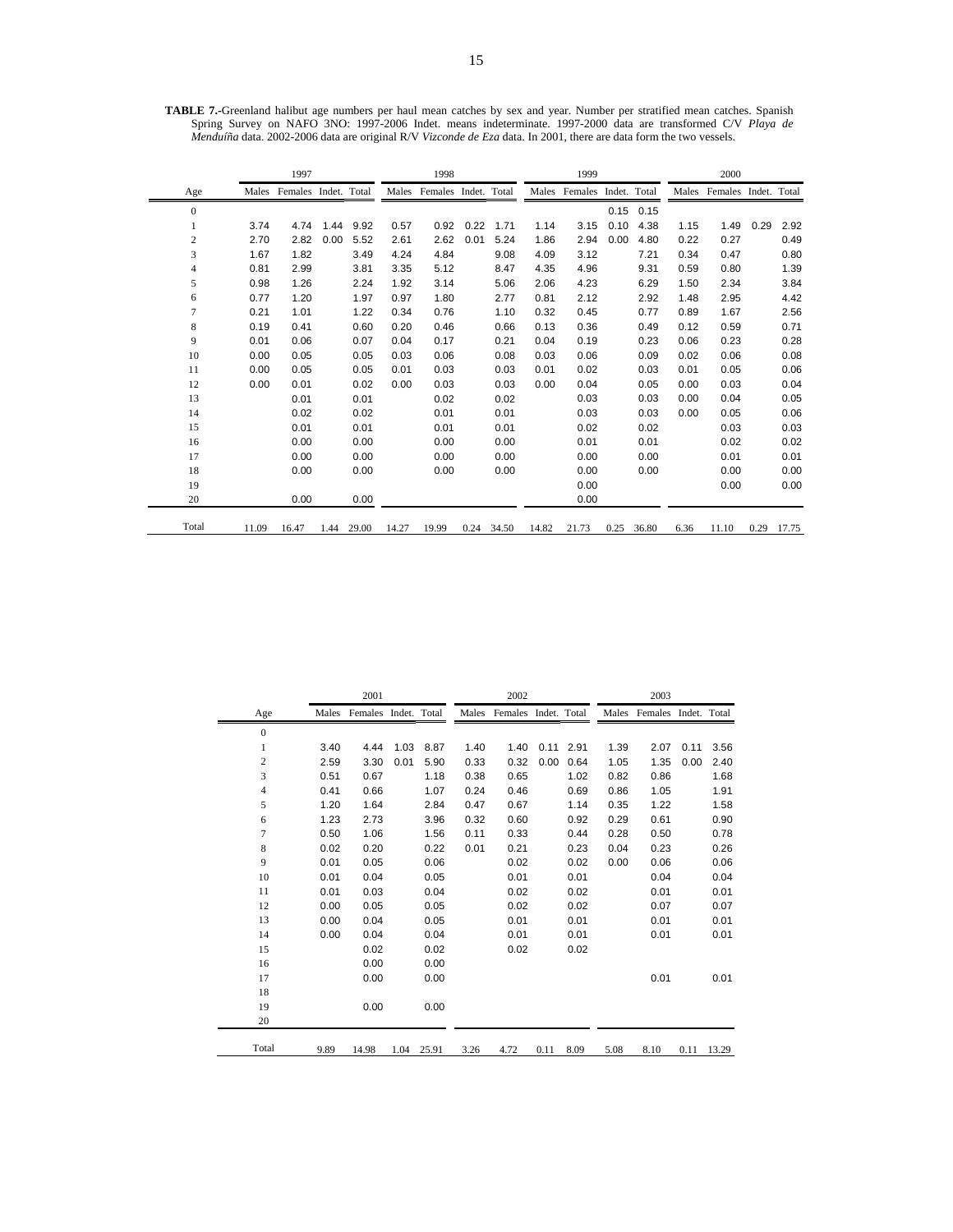**TABLE 7 (Cont.).-**Greenland halibut age numbers per haul mean catches by sex and year. Number per stratified mean catches. Spanish Spring Survey on NAFO 3NO: 1997-2006 Indet. means indeterminate. 1997-2000 data are transformed C/V *Playa de Menduíña* data. 2002-2006 data are original R/V *Vizconde de Eza* data. In 2001, there are data from the two vessels.

|                |      | 2004                       |      |       |      | 2005                       |      |      |      | 2006                       |      |      |
|----------------|------|----------------------------|------|-------|------|----------------------------|------|------|------|----------------------------|------|------|
| Age            |      | Males Females Indet. Total |      |       |      | Males Females Indet. Total |      |      |      | Males Females Indet. Total |      |      |
| $\mathbf{0}$   |      |                            |      |       |      |                            |      |      |      |                            |      |      |
| 1              | 0.45 | 0.71                       | 0.05 | 1.22  | 0.42 | 0.33                       | 0.01 | 0.76 | 1.24 | 1.06                       | 0.01 | 2.31 |
| 2              | 3.55 | 3.37                       | 0.04 | 6.96  | 0.56 | 0.66                       | 0.00 | 1.22 | 0.58 | 0.53                       |      | 1.12 |
| 3              | 0.74 | 1.34                       |      | 2.09  | 0.63 | 0.92                       |      | 1.55 | 0.14 | 0.27                       |      | 0.41 |
| 4              | 1.01 | 1.04                       |      | 2.06  | 0.44 | 0.68                       |      | 1.12 | 0.68 | 0.87                       |      | 1.55 |
| 5              | 0.33 | 0.91                       |      | 1.24  | 0.49 | 0.75                       |      | 1.25 | 0.37 | 1.01                       |      | 1.38 |
| 6              | 0.39 | 0.46                       |      | 0.85  | 0.40 | 1.15                       |      | 1.56 | 0.37 | 0.45                       |      | 0.81 |
| $\overline{7}$ | 0.15 | 0.37                       |      | 0.51  | 0.30 | 0.49                       |      | 0.78 | 0.20 | 0.32                       |      | 0.52 |
| 8              | 0.09 | 0.12                       |      | 0.21  | 0.08 | 0.14                       |      | 0.22 | 0.06 | 0.16                       |      | 0.22 |
| 9              | 0.01 | 0.04                       |      | 0.05  | 0.02 | 0.03                       |      | 0.05 | 0.02 | 0.03                       |      | 0.05 |
| 10             | 0.02 | 0.01                       |      | 0.03  | 0.02 | 0.10                       |      | 0.11 | 0.02 | 0.01                       |      | 0.03 |
| 11             | 0.01 | 0.00                       |      | 0.01  | 0.00 | 0.03                       |      | 0.03 |      | 0.02                       |      | 0.02 |
| 12             |      | 0.03                       |      | 0.03  | 0.01 | 0.02                       |      | 0.03 |      | 0.02                       |      | 0.02 |
| 13             |      | 0.02                       |      | 0.02  |      | 0.03                       |      | 0.03 |      | 0.00                       |      | 0.00 |
| 14             |      | 0.01                       |      | 0.01  |      | 0.03                       |      | 0.03 |      | 0.01                       |      | 0.01 |
| 15             |      | 0.01                       |      | 0.01  |      | 0.01                       |      | 0.01 |      |                            |      | 0.00 |
| 16             |      |                            |      |       |      |                            |      |      |      | 0.00                       |      |      |
| 17             |      |                            |      |       |      | 0.00                       |      | 0.00 |      |                            |      | 0.00 |
| 18             |      |                            |      |       |      |                            |      |      |      |                            |      |      |
| 19             |      |                            |      |       |      |                            |      |      |      |                            |      |      |
| 20             |      |                            |      |       |      |                            |      |      |      |                            |      |      |
| Total          | 6.74 | 8.46                       | 0.09 | 15.28 | 3.38 | 5.36                       | 0.01 | 8.75 | 3.68 | 4.76                       | 0.01 | 8.45 |

**TABLE 8.-**Greenland halibut mean length (cm) per haul mean catches by sex and year. Number per stratified mean catches. Spanish Spring Survey on NAFO 3NO: 1997-2006. Indet. means indeterminate. 1997-2000 data are transformed C/V *Playa de Menduíña* data. 2002-2006 data are original R/V *Vizconde de Eza* data. In 2001, there are data from the two vessels. (\*) indicates untransformed data.

|              | 1997  |               |                   |       |       | 1998                       |             |                   |       | 1999                       |      |                   |       | 2000                       |                   |             |
|--------------|-------|---------------|-------------------|-------|-------|----------------------------|-------------|-------------------|-------|----------------------------|------|-------------------|-------|----------------------------|-------------------|-------------|
| Age          |       | Males Females | Indet. Total      |       |       | Males Females Indet. Total |             |                   |       | Males Females Indet. Total |      |                   |       | Males Females Indet. Total |                   |             |
| $\mathbf{0}$ |       |               |                   |       |       |                            |             |                   |       |                            | 7.50 | 7.50              |       |                            |                   |             |
| 1            | 19.81 |               | 18.18 12.74 18.01 |       | 21.13 |                            |             | 19.32 14.09 19.24 | 16.18 |                            |      | 15.28 12.90 15.46 | 13.81 |                            | 13.69 12.61 13.63 |             |
| 2            | 25.07 |               | 23.39 20.19 24.21 |       | 25.80 |                            |             | 24.54 21.50 25.16 | 23.11 |                            |      | 22.79 18.50 22.91 | 21.01 | 19.39                      |                   | 20.12       |
| 3            | 30.53 | 29.26         |                   | 29.87 | 30.57 | 29.55                      |             | 30.03             | 31.66 | 30.02                      |      | 30.95             | 26.56 | 27.06                      |                   | 26.85       |
| 4            | 35.84 | 33.84         |                   | 34.27 | 34.21 | 33.49                      |             | 33.78             | 34.05 | 34.09                      |      | 34.07             | 33.79 | 32.46                      |                   | 33.02       |
| 5            | 39.56 | 39.25         |                   | 39.38 | 37.70 | 38.41                      |             | 38.14             | 37.18 | 38.20                      |      | 37.87             | 38.28 | 38.60                      |                   | 38.47       |
| 6            | 43.76 | 44.13         |                   | 43.99 | 42.32 | 42.05                      |             | 42.14             | 42.30 | 40.91                      |      | 41.30             | 41.55 | 42.53                      |                   | 42.21       |
| 7            | 50.97 | 47.85         |                   | 48.38 | 48.42 | 47.13                      |             | 47.53             | 46.47 | 46.35                      |      | 46.40             | 44.89 | 45.91                      |                   | 45.58       |
| 8            | 50.30 | 52.28         |                   | 51.66 | 50.85 | 50.89                      |             | 50.88             | 51.48 | 50.42                      |      | 50.69             | 53.78 | 50.51                      |                   | 51.05       |
| 9            | 59.75 | 59.71         |                   | 59.72 | 55.22 | 53.98                      |             | 54.22             | 54.20 | 53.41                      |      | 53.54             | 54.71 | 55.22                      |                   | 55.12       |
| 10           | 62.50 | 65.54         |                   | 65.39 | 55.28 | 60.01                      |             | 58.54             | 52.29 | 58.76                      |      | 56.86             | 59.85 | 60.83                      |                   | 60.63       |
| 11           | 65.19 | 64.52         |                   | 64.53 | 62.73 | 63.40                      |             | 63.25             | 62.78 | 63.55                      |      | 63.35             | 62.57 | 62.58                      |                   | 62.58       |
| 12           | 66.19 | 71.70         |                   | 70.74 | 64.83 | 68.11                      |             | 67.86             | 65.90 | 66.89                      |      | 66.83             | 62.94 | 65.05                      |                   | 64.77       |
| 13           |       | 75.84         |                   | 75.84 |       | 73.38                      |             | 73.38             |       | 72.91                      |      | 72.91             | 63.53 | 68.44                      |                   | 68.21       |
| 14           |       | 77.14         |                   | 77.14 |       | 74.81                      |             | 74.81             |       | 74.49                      |      | 74.49             | 67.06 | 72.48                      |                   | 72.06       |
| 15           |       | 75.41         |                   | 75.41 |       | 77.99                      |             | 77.99             |       | 76.64                      |      | 76.64             |       | 78.52                      |                   | 78.52       |
| 16           |       | 86.66         |                   | 86.66 |       | 81.44                      |             | 81.44             |       | 83.60                      |      | 83.60             |       | 78.94                      |                   | 78.94       |
| 17           |       | 91.50         |                   | 91.50 |       | 87.76                      |             | 87.76             |       | 90.06                      |      | 90.06             |       | 83.62                      |                   | 83.62       |
| 18           |       | 83.35         |                   | 83.35 |       | 90.48                      |             | 90.48             |       | 94.50                      |      | 94.50             |       | 85.17                      |                   | 85.17       |
| 19           |       |               |                   |       |       |                            |             |                   |       |                            |      |                   |       | 91.03                      |                   | 91.03       |
| 20           |       | 92.50         |                   | 92.05 |       |                            |             |                   |       |                            |      |                   |       |                            |                   |             |
| Total        | 28.46 |               | 29.93 12.76       | 28.52 | 32.78 |                            | 33.62 14.54 | 33.14             | 32.05 | 31.74                      |      | 9.76 31.72        | 34.47 | 37.83                      |                   | 12.61 36.22 |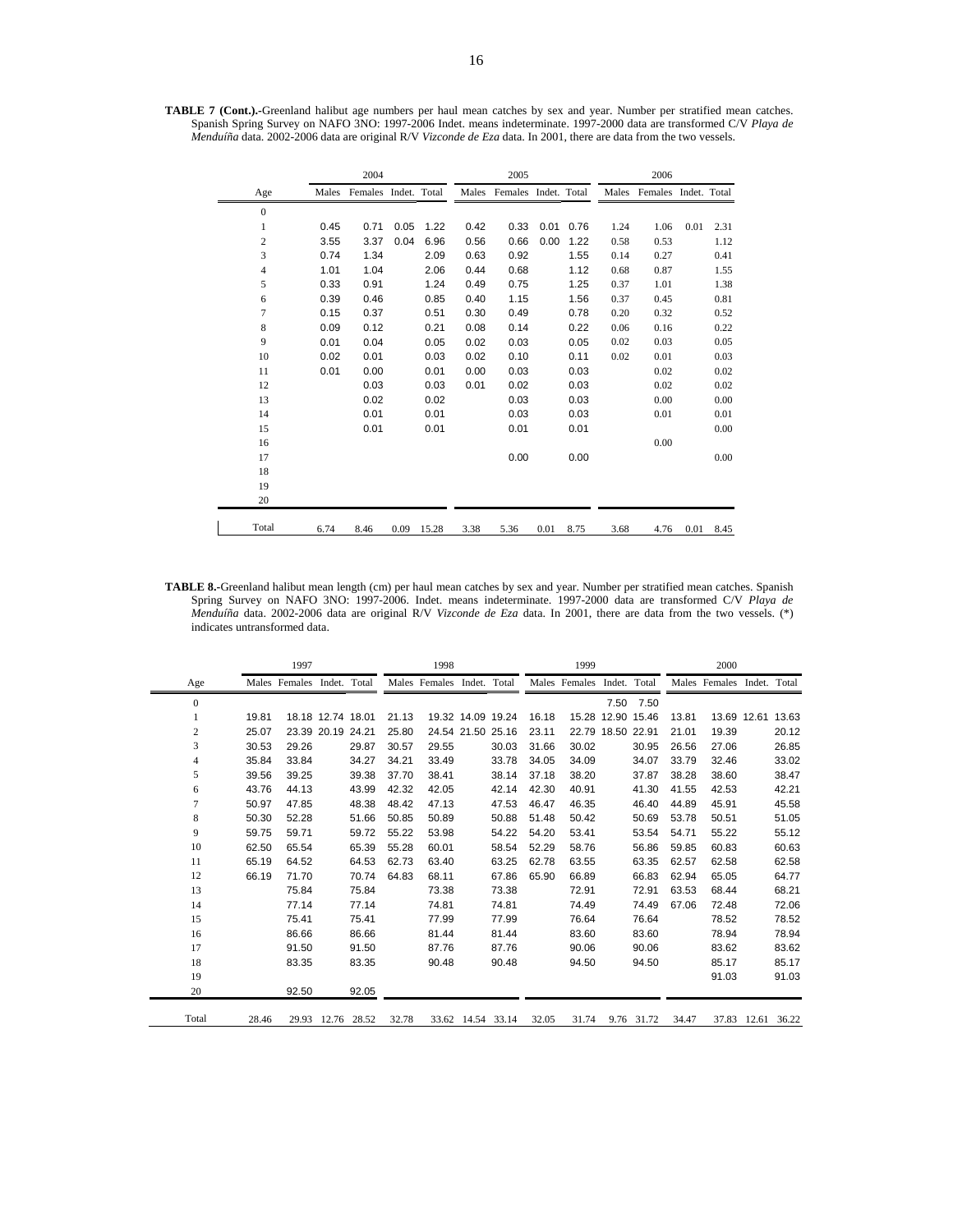**TABLE 8 (Cont.).-**Greenland halibut mean length (cm) per haul mean catches by sex and year. Number per stratified mean catches. Spanish Spring Survey on NAFO 3NO: 1997-2006. Indet. means indeterminate. 1997-2000 data are transformed C/V *Playa de Menduíña* data. 2002-2006 data are original R/V *Vizconde de Eza* data. In 2001, there are data from the two vessels. (\*) indicates untransformed data.

|                  |       | 2001          |                   |       |       | 2002          |                   |       |       | 2003          |                   |             |
|------------------|-------|---------------|-------------------|-------|-------|---------------|-------------------|-------|-------|---------------|-------------------|-------------|
| Age              |       | Males Females | Indet. Total      |       |       | Males Females | Indet. Total      |       |       | Males Females | Indet. Total      |             |
| $\boldsymbol{0}$ |       |               |                   |       |       |               |                   |       |       |               |                   |             |
| 1                | 13.85 |               | 13.94 12.78 13.77 |       | 13.51 |               | 13.40 11.53 13.39 |       | 12.96 |               | 13.17 10.15 12.99 |             |
| $\overline{c}$   | 22.07 |               | 22.05 14.84 22.05 |       | 22.93 |               | 20.64 14.50 21.80 |       | 23.06 |               | 23.83 12.50 23.49 |             |
| 3                | 24.68 | 26.41         |                   | 25.66 | 25.34 | 25.56         |                   | 25.48 | 31.31 | 31.43         |                   | 31.37       |
| $\overline{4}$   | 33.45 | 35.67         |                   | 34.83 | 33.61 | 33.31         |                   | 33.41 | 36.64 | 36.62         |                   | 36.63       |
| 5                | 39.96 | 41.07         |                   | 40.60 | 37.57 | 39.21         |                   | 38.53 | 42.37 | 41.22         |                   | 41.48       |
| 6                | 44.62 | 45.07         |                   | 44.93 | 44.31 | 43.42         |                   | 43.73 | 47.12 | 46.49         |                   | 46.70       |
| 7                | 48.26 | 49.83         |                   | 49.33 | 50.04 | 48.67         |                   | 49.03 | 51.58 | 52.40         |                   | 52.11       |
| 8                | 56.67 | 55.58         |                   | 55.66 | 55.13 | 53.43         |                   | 53.53 | 56.19 | 56.47         |                   | 56.43       |
| 9                | 59.08 | 59.18         |                   | 59.16 |       | 57.13         |                   | 57.13 | 58.50 | 60.69         |                   | 60.57       |
| 10               | 60.33 | 62.15         |                   | 61.71 |       | 61.02         |                   | 61.02 |       | 63.25         |                   | 63.25       |
| 11               | 62.31 | 64.62         |                   | 64.21 |       | 63.39         |                   | 63.39 |       | 64.50         |                   | 64.50       |
| 12               | 63.71 | 67.60         |                   | 67.33 |       | 71.71         |                   | 71.71 |       | 72.19         |                   | 72.19       |
| 13               | 66.28 | 73.91         |                   | 73.25 |       | 78.50         |                   | 78.50 |       | 77.50         |                   | 77.50       |
| 14               | 78.50 | 76.47         |                   | 76.49 |       | 87.50         |                   | 87.50 |       | 82.50         |                   | 82.50       |
| 15               |       | 80.53         |                   | 80.53 |       | 88.68         |                   | 88.68 |       |               |                   |             |
| 16               |       | 86.14         |                   | 86.14 |       |               |                   |       |       |               |                   |             |
| 17               |       | 89.08         |                   | 89.08 |       |               |                   |       |       | 95.50         |                   | 95.50       |
| 18               |       |               |                   |       |       |               |                   |       |       |               |                   |             |
| 19               |       | 97.50         |                   | 97.50 |       |               |                   |       |       |               |                   |             |
| 20               |       |               |                   |       |       |               |                   |       |       |               |                   |             |
| Total            | 26.34 | 29.99         | 12.80             | 27.91 | 25.23 | 30.33         | 11.55             | 28.02 | 28.49 | 31.73         |                   | 10.16 30.31 |

|                  |       | 2004    |        |       |       | 2005    |        |       |       | 2006    |              |       |
|------------------|-------|---------|--------|-------|-------|---------|--------|-------|-------|---------|--------------|-------|
| Age              | Males | Females | Indet. | Total | Males | Females | Indet. | Total | Males | Females | Indet. Total |       |
| $\boldsymbol{0}$ |       |         |        |       |       |         |        |       |       |         |              |       |
| $\mathbf{1}$     | 12.14 | 12.94   | 11.54  | 12.58 | 14.77 | 16.35   | 12.50  | 15.42 | 13.77 | 14.07   | 13.50        | 13.91 |
| $\overline{c}$   | 16.47 | 16.75   | 14.07  | 16.59 | 20.68 | 21.16   | 12.50  | 20.93 | 17.68 | 17.03   |              | 17.37 |
| 3                | 25.29 | 29.09   |        | 27.74 | 24.98 | 25.79   |        | 25.46 | 26.28 | 27.23   |              | 26.91 |
| $\overline{4}$   | 33.61 | 34.70   |        | 34.17 | 31.66 | 29.71   |        | 30.48 | 34.31 | 35.11   |              | 34.76 |
| 5                | 39.85 | 39.40   |        | 39.52 | 36.91 | 37.79   |        | 37.44 | 39.43 | 41.20   |              | 40.72 |
| 6                | 45.12 | 44.79   |        | 44.94 | 41.07 | 42.56   |        | 42.17 | 43.24 | 44.80   |              | 44.10 |
| $\tau$           | 52.07 | 50.62   |        | 51.04 | 48.58 | 48.64   |        | 48.62 | 49.53 | 50.18   |              | 49.93 |
| 8                | 54.02 | 55.95   |        | 55.16 | 55.20 | 56.01   |        | 55.70 | 54.46 | 54.90   |              | 54.78 |
| 9                | 59.66 | 58.82   |        | 59.04 | 57.66 | 58.58   |        | 58.20 | 59.57 | 58.01   |              | 58.62 |
| 10               | 61.61 | 61.10   |        | 61.41 | 62.45 | 60.71   |        | 61.00 | 61.82 | 61.50   |              | 61.73 |
| 11               | 64.50 | 64.50   |        | 64.50 | 61.50 | 64.15   |        | 63.87 |       | 62.10   |              | 62.10 |
| 12               |       | 63.61   |        | 63.61 | 68.48 | 68.16   |        | 68.24 |       | 64.50   |              | 64.50 |
| 13               |       | 73.79   |        | 73.79 |       | 70.93   |        | 70.91 |       | 72.50   |              | 72.50 |
| 14               |       | 75.50   |        | 75.50 |       | 76.19   |        | 76.19 |       | 77.50   |              | 77.50 |
| 15               |       | 88.20   |        | 88.20 |       | 78.77   |        | 78.77 |       |         |              |       |
| 16               |       |         |        |       |       |         |        |       |       | 87.50   |              | 87.50 |
| 17               |       |         |        |       |       | 83.50   |        | 83.50 |       |         |              |       |
| 18               |       |         |        |       |       |         |        |       |       |         |              |       |
| 19               |       |         |        |       |       |         |        |       |       |         |              |       |
| 20               |       |         |        |       |       |         |        |       |       |         |              |       |
| Total            | 24.00 | 27.33   | 12.63  | 25.78 | 30.85 | 35.07   | 12.50  | 33.41 | 27.30 | 32.39   | 13.50        | 30.16 |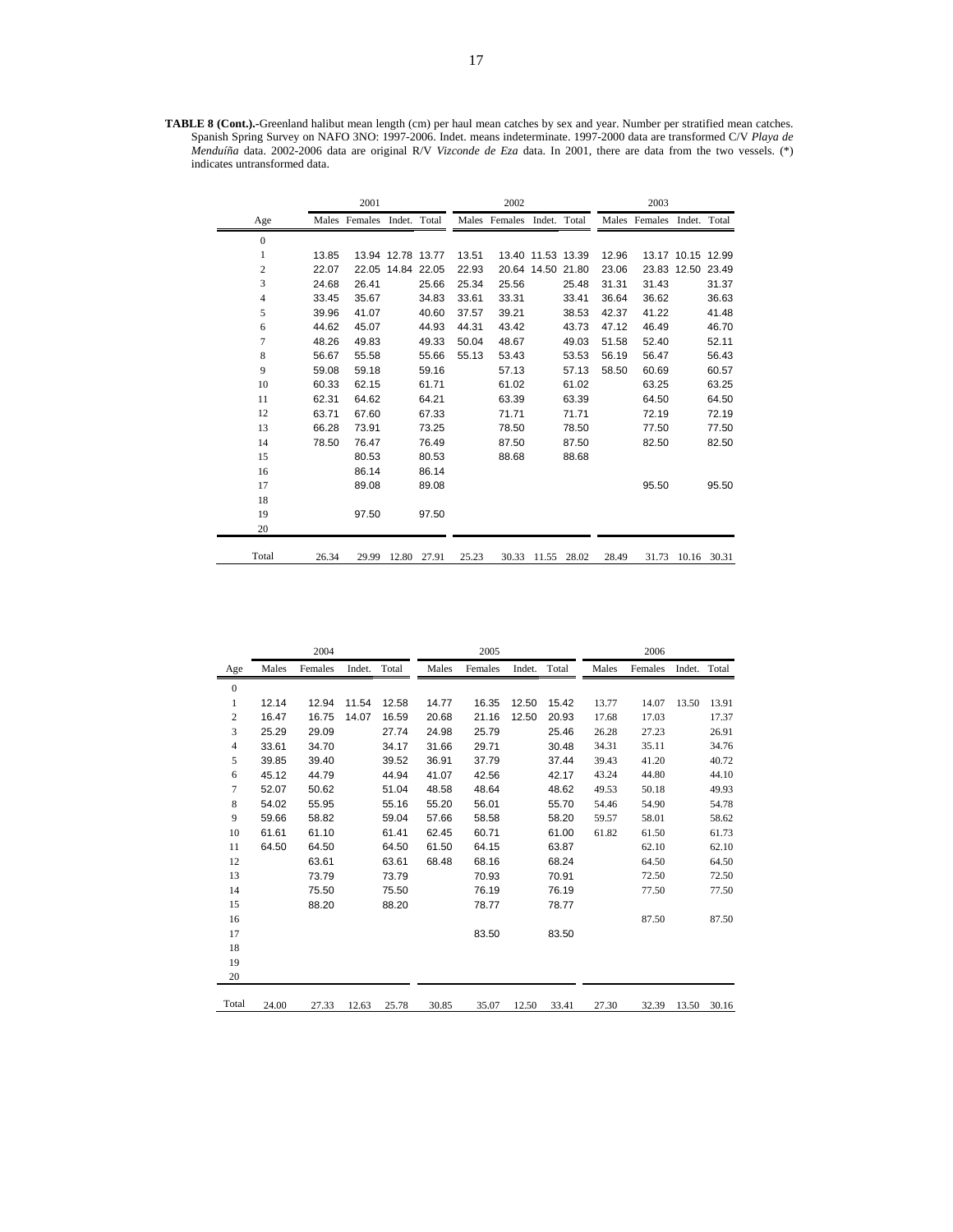**TABLE 9.-**Greenland halibut mean weight (gr) per haul mean catches by sex and year. Number per stratified mean catches. Spanish Spring Survey on NAFO 3NO: 1997-2006. Indet. means indeterminate. 1997-2000 data are transformed C/V *Playa de Menduíña* data. 2002-2006 data are original R/V *Vizconde de Eza* data. In 2001, there are data from the two vessels. (\*) indicates untransformed data.

|                |                 | 1997           |       |         |         | 1998            |         |         | 1999            |        |         |                 | 2000            |        |         |
|----------------|-----------------|----------------|-------|---------|---------|-----------------|---------|---------|-----------------|--------|---------|-----------------|-----------------|--------|---------|
| Age            | Males           | Females Indet. |       | Total   | Males   | Females Indet.  | Total   | Males   | Females         | Indet. | Total   | Males           | Females         | Indet. | Total   |
| $\mathbf{0}$   |                 |                |       |         |         |                 |         |         |                 | 2.53   | 2.53    |                 |                 |        |         |
|                | 56.55           | 44.11 12.86    |       | 44.25   | 66.73   | 56.01 19.75     | 54.81   | 33.43   | 28.91 14.71     |        | 29.77   | 14.69           | 13.93 10.45     |        | 13.89   |
| 2              | 116.19          | 90.71          | 54.44 | 103.16  | 126.63  | 111.44 70.48    | 118.89  | 93.56   | 89.74 45.51     |        | 91.18   | 59.74           | 47.35           |        | 52.97   |
| 3              | 210.65          | 184.05         |       | 196.79  | 216.07  | 199.69          | 207.33  | 248.40  | 218.64          |        | 235.53  | 128.63          | 150.58          |        | 141.39  |
| $\overline{4}$ | 343.22          | 296.07         |       | 306.12  | 307.90  | 300.76          | 303.58  | 313.10  | 327.53          |        | 320.789 | 282.32          | 262.15          |        | 270.66  |
| 5              | 477.91          | 474.14         |       | 475.79  | 416.64  | 461.62          | 444.53  | 409.22  | 473.15          |        | 452.20  | 427.90          | 463.68          |        | 449.67  |
| 6              | 655.66          | 691.54         |       | 677.57  | 598.59  | 618.72          | 611.69  | 609.82  | 591.51          |        | 596.56  | 569.60          | 645.43          |        | 620.11  |
| 7              | 1039.74         | 904.80         |       | 927.81  | 910.39  | 891.49          | 897.31  | 822.33  | 886.29          |        | 859.87  | 730.54          | 839.28          |        | 801.57  |
| 8              | 1026.08         | 1215.64        |       | 1156.61 | 1069.28 | 1143.26         | 1120.75 | 1140.19 | 1164.85         |        | 1158.54 | 1328.46         | 1174.58         |        | 1199.73 |
| 9              | 1712.22 1824.90 |                |       | 1803.51 |         | 1386.01 1376.62 | 1378.47 | 1348.28 | 1405.65         |        | 1395.92 | 1413.25         | 1563.75         |        | 1533.36 |
| 10             | 1955.36         | 2451.90        |       | 2427.15 |         | 1432.74 1924.36 | 1771.37 | 1232.46 | 1904.19         |        | 1707.55 | 1905.57 2159.81 |                 |        | 2106.74 |
| 11             | 2237.75 2337.64 |                |       | 2335.75 |         | 2039.82 2276.20 | 2223.67 |         | 2111.90 2448.25 |        | 2362.51 |                 | 2208.37 2378.52 |        | 2363.60 |
| 12             | 2352.23         | 3300.22        |       | 3135.63 | 2253.06 | 2917.28         | 2867.21 | 2463.10 | 2940.32         |        | 2912.86 | 2245.01         | 2715.93         |        | 2653.68 |
| 13             |                 | 3942.66        |       | 3942.66 |         | 3684.55         | 3684.55 |         | 3877.33         |        | 3877.33 | 2312.31 3242.15 |                 |        | 3199.58 |
| 14             |                 | 4190.79        |       | 4190.79 |         | 3909.22         | 3909.22 |         | 4188.33         |        | 4188.33 | 2772.46         | 3964.91         |        | 3872.13 |
| 15             |                 | 3887.49        |       | 3887.49 |         | 4480.36         | 4480.36 |         | 4594.01         |        | 4594.01 |                 | 5205.90         |        | 5205.90 |
| 16             |                 | 6092.92        |       | 6092.92 |         | 5136.80         | 5136.80 |         | 6339.81         |        | 6339.81 |                 | 5334.32         |        | 5334.32 |
| 17             |                 | 7169.24        |       | 7169.24 |         | 6438.79         | 6438.79 |         | 7771.36         |        | 7771.36 |                 | 6423.59         |        | 6423.59 |
| 18             |                 | 5376.62        |       | 5376.62 |         | 7159.28         | 7159.28 |         | 8870.58         |        | 8870.58 |                 | 6830.30         |        | 6830.30 |
| 19             |                 |                |       |         |         |                 |         |         |                 |        |         |                 | 8552.11         |        | 8552.11 |
| 20             |                 | 7425.48        |       | 7425.48 |         |                 |         |         |                 |        |         |                 |                 |        |         |
| Total          | 232.20          | 308.61 12.96   |       | 264.67  | 303.57  | 365.55 22.83    | 337.54  | 299.38  | 352.89          | 7.97   | 328.98  | 420.62          | 613.57          | 10.45  | 534.68  |

|              |                 | 2001                 |             |         |                 | 2002                 |            |         |                 | 2003                 |      |         |
|--------------|-----------------|----------------------|-------------|---------|-----------------|----------------------|------------|---------|-----------------|----------------------|------|---------|
| Age          |                 | Males Females Indet. |             | Total   |                 | Males Females Indet. |            | Total   |                 | Males Females Indet. |      | Total   |
| $\mathbf{0}$ |                 |                      |             |         |                 |                      |            |         |                 |                      |      |         |
| 1            | 16.47           |                      | 17.18 13.45 | 16.48   | 15.16           |                      | 14.44 9.15 | 14.58   | 13.64           | 14.67 5.75           |      | 13.99   |
| 2            | 72.15           |                      | 75.92 20.95 | 74.19   | 85.12           | 64.56 18.23          |            | 74.96   | 91.26           | 98.95 11.06          |      | 95.57   |
| 3            | 102.12          | 138.28               |             | 122.55  | 115.32          | 119.77               |            | 118.13  | 233.58          | 239.55               |      | 236.64  |
| 4            | 271.96          | 351.48               |             | 321.30  | 292.89          | 280.11               |            | 284.52  | 384.32          | 389.32               |      | 387.08  |
| 5            | 474.57          | 549.96               |             | 518.19  | 420.87          | 483.24               |            | 457.46  | 603.57          | 567.97               |      | 575.95  |
| 6            | 676.20          | 739.46               |             | 719.83  | 705.62          | 677.06               |            | 686.90  | 848.07          | 832.07               |      | 837.28  |
| 7            |                 | 869.70 1020.42       |             | 971.90  | 1043.65         | 978.53               |            | 995.47  | 1139.15 1223.51 |                      |      | 1193.47 |
| 8            | 1427.84 1443.38 |                      |             | 1442.29 | 1413.34 1331.03 |                      |            | 1336.18 |                 | 1491.39 1556.30      |      | 1546.84 |
| 9            | 1628.57 1759.76 |                      |             | 1735.49 |                 | 1645.43              |            | 1645.43 |                 | 1696.71 1957.74      |      | 1942.74 |
| 10           | 1741.34 2059.38 |                      |             | 1981.96 |                 | 2045.34              |            | 2045.34 |                 | 2235.61              |      | 2235.61 |
| 11           | 1929.96 2341.88 |                      |             | 2269.44 |                 | 2325.25              |            | 2325.25 |                 | 2380.78              |      | 2380.78 |
| 12           | 2073.82 2719.39 |                      |             | 2673.75 |                 | 3573.05              |            | 3573.05 |                 | 3442.28              |      | 3442.28 |
| 13           | 2352.00 3656.76 |                      |             | 3543.88 |                 | 4688.33              |            | 4688.33 |                 | 4308.25              |      | 4308.25 |
| 14           | 4033.42 4068.04 |                      |             | 4067.64 |                 | 6704.09              |            | 6704.09 |                 | 5272.40              |      | 5272.40 |
| 15           |                 | 4770.13              |             | 4770.13 |                 | 7010.77              |            | 7010.77 |                 |                      |      |         |
| 16           |                 | 5906.19              |             | 5906.19 |                 |                      |            |         |                 |                      |      |         |
| 17           |                 | 6596.90              |             | 6596.90 |                 |                      |            |         |                 | 8458.35              |      | 8458.35 |
| 18           |                 |                      |             |         |                 |                      |            |         |                 |                      |      |         |
| 19           |                 | 8790.83              |             | 8790.83 |                 |                      |            |         |                 |                      |      |         |
| 20           |                 |                      |             |         |                 |                      |            |         |                 |                      |      |         |
| Total        | 235.78          | 384.60 13.51         |             | 312.93  | 222.00          | 406.07               | 9.20       | 326.40  | 290.81          | 443.31               | 5.78 | 381.40  |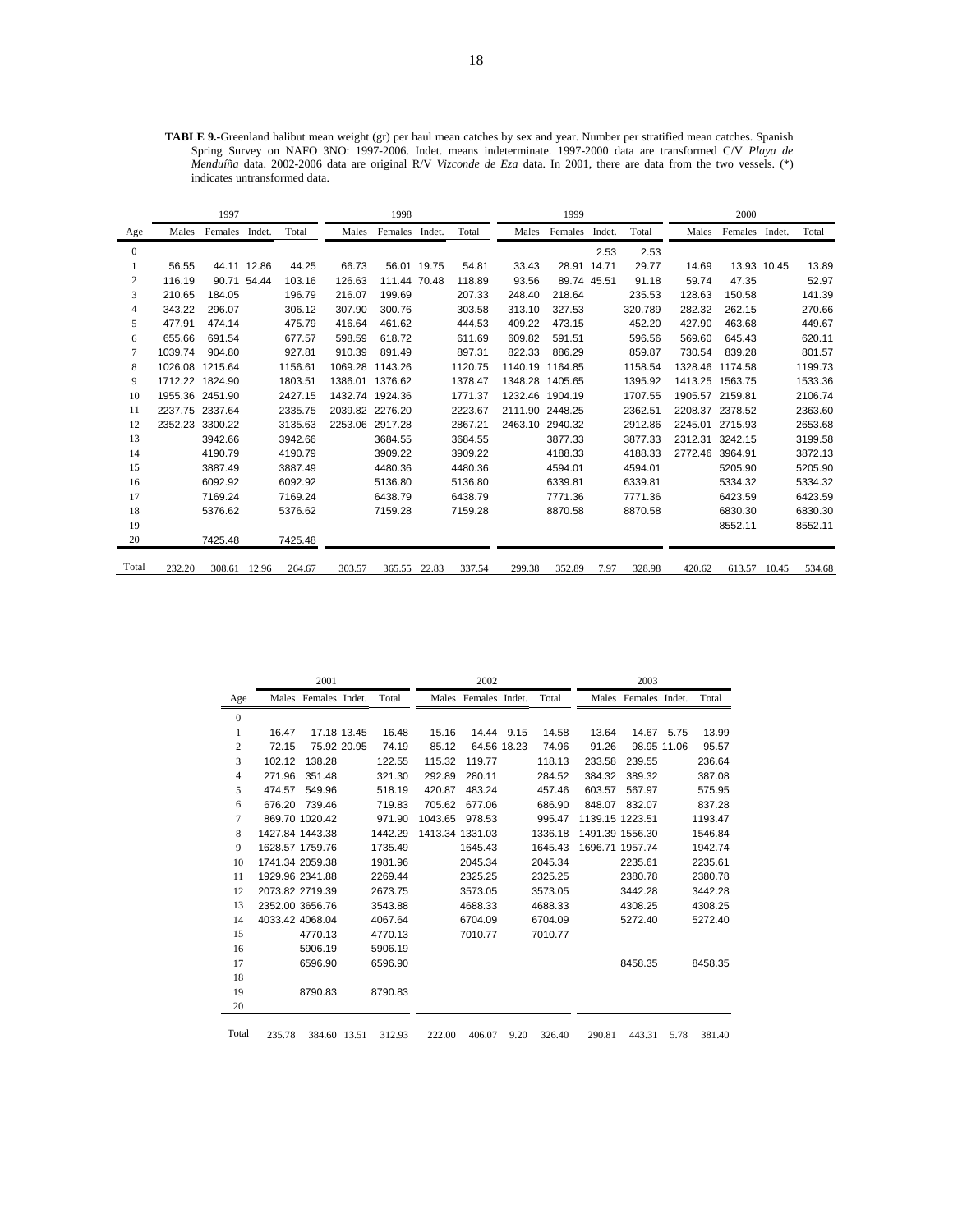**TABLE 9 (Cont.).-**Greenland halibut mean weight (gr) per haul mean catches by sex and year. Number per stratified mean catches. Spanish Spring Survey on NAFO 3NO: 1997-2006. Indet. means indeterminate. 1997-2000 data are transformed C/V *Playa de Menduíña* data. 2002-2006 data are original R/V *Vizconde de Eza* data. In 2001, there are data from the two vessels. (\*) indicates untransformed data.

|                  |         | 2004    |        |         |         | 2005    |             |         |         | 2006           |       |         |
|------------------|---------|---------|--------|---------|---------|---------|-------------|---------|---------|----------------|-------|---------|
| Age              | Males   | Females | Indet. | Total   | Males   | Females | Indet.      | Total   | Males   | Females Indet. |       | Total   |
| $\boldsymbol{0}$ |         |         |        |         |         |         |             |         |         |                |       |         |
| $\mathbf{1}$     | 10.36   | 12.15   | 8.85   | 11.35   | 20.40   |         | 31.52 12.40 | 25.09   | 16.77   | 17.32          | 15.20 | 17.02   |
| $\sqrt{2}$       | 32.38   | 33.31   | 16.10  | 32.74   | 61.94   | 76.58   | 12.40       | 69.79   | 39.71   | 35.77          |       | 37.83   |
| 3                | 127.49  | 187.69  |        | 166.28  | 109.33  | 133.56  |             | 123.71  | 128.14  | 147.05         |       | 140.62  |
| $\overline{4}$   | 276.74  | 315.37  |        | 296.34  | 235.20  | 206.27  |             | 217.62  | 296.98  | 335.57         |       | 318.55  |
| 5                | 474.56  | 478.78  |        | 477.67  | 384.54  | 430.37  |             | 412.25  | 463.22  | 558.91         |       | 533.21  |
| 6                | 707.95  | 723.66  |        | 716.51  | 540.86  | 632.11  |             | 608.39  | 614.40  | 718.56         |       | 671.84  |
| $\tau$           | 1111.11 | 1087.07 |        | 1094.00 | 940.73  | 953.18  |             | 948.48  | 955.05  | 1039.83        |       | 1007.25 |
| 8                | 1261.22 | 1510.72 |        | 1408.99 | 1371.22 | 1454.85 |             | 1423.31 | 1261.22 | 1386.76        |       | 1351.91 |
| 9                | 1714.45 | 1774.27 |        | 1759.06 | 1567.35 | 1686.45 |             | 1638.10 | 1666.78 | 1648.82        |       | 1655.80 |
| 10               | 1901.04 | 2010.19 |        | 1944.89 | 2030.67 | 1867.95 |             | 1894.60 | 1871.62 | 1984.49        |       | 1901.68 |
| 11               | 2200.49 | 2398.03 |        | 2258.79 | 1926.64 | 2219.97 |             | 2188.21 |         | 2048.31        |       | 2048.31 |
| 12               |         | 2297.05 |        | 2297.05 | 2733.13 | 2695.05 |             | 2704.57 |         | 2314.58        |       | 2314.58 |
| 13               |         | 3746.17 |        | 3746.17 |         | 3065.83 |             | 3065.83 |         | 3376.88        |       | 3376.88 |
| 14               |         | 4034.69 |        | 4034.69 |         | 3843.10 |             | 3843.10 |         | 4188.75        |       | 4188.75 |
| 15               |         | 6945.38 |        | 6945.38 |         | 4252.78 |             | 4252.79 |         |                |       |         |
| 16               |         |         |        |         |         |         |             |         |         | 6199.50        |       | 6199.50 |
| 17               |         |         |        |         |         | 5056.70 |             | 5056.70 |         |                |       |         |
| 18               |         |         |        |         |         |         |             |         |         |                |       |         |
| 19               |         |         |        |         |         |         |             |         |         |                |       |         |
| 20               |         |         |        |         |         |         |             |         |         |                |       |         |
| Total            | 187.38  | 285.66  | 11.97  | 240.78  | 328.36  | 490.91  | 12.40       | 427.46  | 270.93  | 426.46 15.20   |       | 358.38  |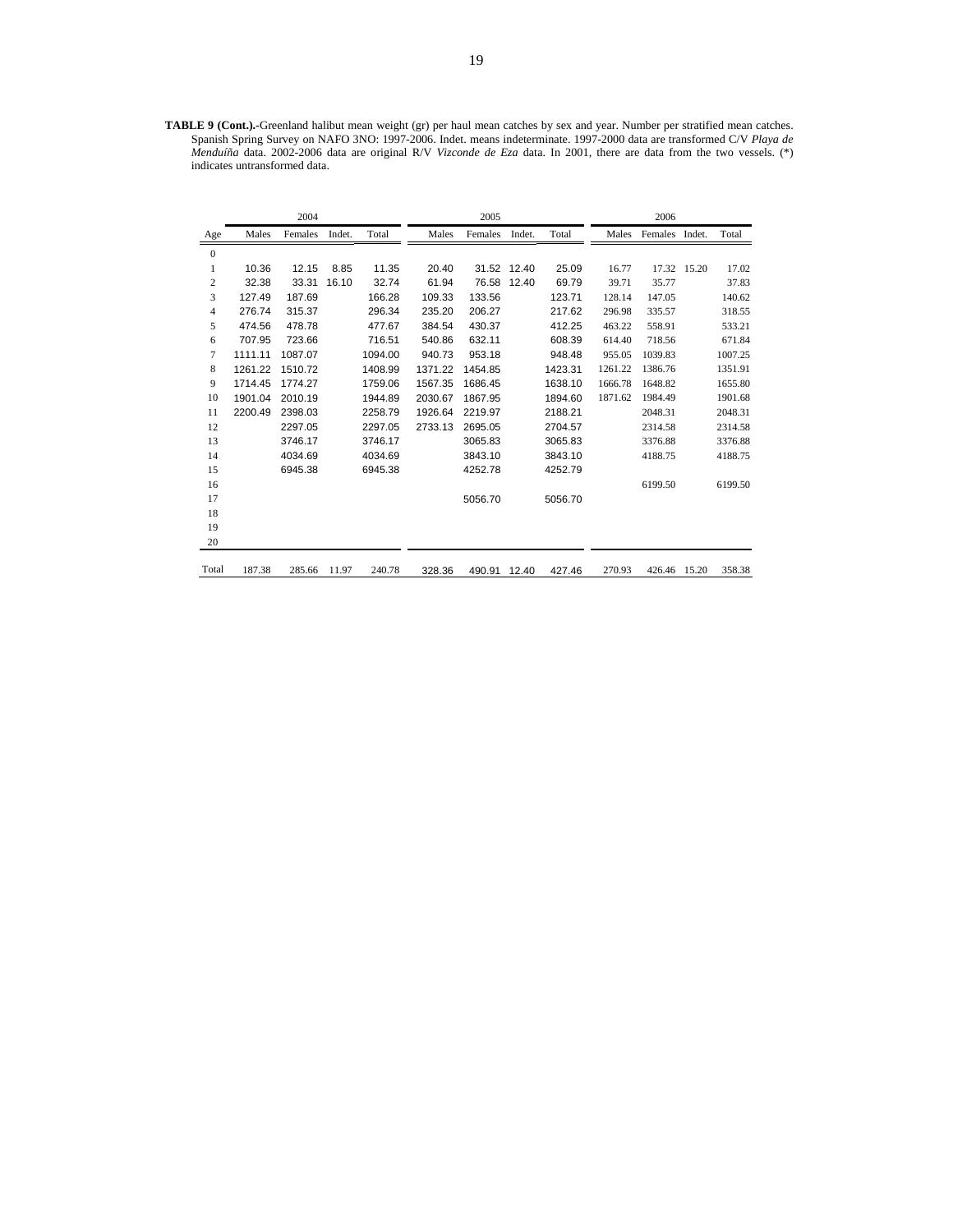**TABLE 10.-** Swept area, number of hauls and American plaice mean catch (kg) and SD by stratum. Spanish Spring Surveys on NAFO Div. 3NO: 1997-2006. Swept area in square miles. n.s. means stratum not surveyed. 1997-2000 data are transformed C/V *Playa de Menduíña* data, and 2002-2006 data are original from R/V *Vizconde de Eza*. In 2001, there are data from the two vessels.

|            |                  |                | 1997            |                   |                  |                                  | 1998           |                |       |                  |        | 1999                                  |                  |                  |     | 2000                                   |                 |
|------------|------------------|----------------|-----------------|-------------------|------------------|----------------------------------|----------------|----------------|-------|------------------|--------|---------------------------------------|------------------|------------------|-----|----------------------------------------|-----------------|
|            | Swept            | Tow            | A. Plaice       | A. Plaice         | Swept            | Tow                              | A. Plaice      | A. Plaice      | Swept |                  | Tow    | A. Plaice                             | A. Plaice        | Swept            | Tow | A. Plaice                              | A. Plaice       |
| Stratum    | area             | number         | Mean catch      | SD                | area             | number                           | Mean catch     | <b>SD</b>      | area  |                  | number | Mean catch                            | SD               | area             |     | number Mean catch                      | SD              |
| 353        | 0.0480           | $\overline{4}$ | 47.97           | 25.084            | 0.0465           | $\overline{4}$                   | 267.95         | 103.830        |       | 0.0360           |        | 3<br>388.97                           | 37.624           | 0.0356           |     | $\overline{3}$<br>426.02               | 210.639         |
| 354        | 0.0233           | $\mathbf{2}$   | 34.16           | 18.447            | 0.0356           | $\overline{3}$                   | 381.49         | 146.407        |       | 0.0218           |        | 2<br>184.12                           | 100.017          | 0.0356           |     | 3<br>147.44                            | 84.780          |
| 355        | 0.0233           | $\mathbf{2}$   | 14.02           | 4.617             | 0.0221           | $\overline{2}$                   | 134.67         | 132.931        |       | 0.0229           |        | 60.82<br>$\overline{2}$               | 30.122           | 0.0233           |     | $\overline{c}$<br>60.01                | 1.539           |
| 356        | 0.0225           | 2              | 8.15            | 4.133             | 0.0221           | $\overline{2}$                   | 14.23          | 5.343          |       | 0.0229           |        | 2<br>31.47                            | 23.877           | 0.0225           |     | $\overline{2}$<br>28.11                | 24.368          |
| 357        | 0.0443           | $\overline{4}$ | 1.86            | 1.051             | 0.0240           | 2                                | 2.33           | 0.484          |       | 0.0236           |        | 2<br>3.06                             | 1.913            | 0.0124           |     | 0.55                                   |                 |
| 358        | 0.0563           | 5              | 4.44            | 4.415             | 0.0236           | 3                                | 6.73           | 1.265          |       | 0.0349           |        | 3<br>9.06                             | 15.047           | 0.0341           |     | 3<br>298.64                            | 437.609         |
| 359        | 0.0690           | 6              | 30.12           | 15.773            | 0.0698           | 6                                | 198.60         | 199.740        |       | 0.0364           |        | 3<br>484.88                           | 84.636           | 0.0469           |     | $\overline{4}$<br>659.75               | 139.208         |
| 360        | 0.3754           | 32             | 26.15           | 17.839            | 0.2561           | 25                               | 107.53         | 64.858         |       | 0.2325           | 19     | 263.77                                | 91.624           | 0.2396           |     | 20<br>324.76                           | 269.238         |
| 374        | 0.0353           | 3              | 8.40            | 3.170             | 0.0353           | $\overline{3}$                   | 4.00           | 0.906          |       | 0.0244           |        | 2<br>44.00                            | 1.495            | 0.0240           |     | 2<br>5.60                              | 0.440           |
| 375        | 0.0116           | $\mathbf{1}$   | 1.85            | $\sim$            | 0.0345           | $\overline{3}$                   | 5.93           | 3.550          |       | 0.0236           |        | 2<br>42.21                            | 15.545           | 0.0244           |     | 2<br>30.11                             | 9.300           |
| 376        | 0.1583           | 14             | 12.53           | 8.741             | 0.0930           | 10                               | 82.92          | 73.283         |       | 0.1219           | 10     | 119.90                                | 62.748           | 0.1200           |     | 10<br>250.98                           | 179.289         |
| 377        | 0.0116           | $\mathbf{1}$   | 20.96           |                   | 0.0229           | 2                                | 47.18          | 59.694         |       | 0.0240           |        | 2<br>86.16                            | 117.320          | 0.0229           |     | 27.02<br>2                             | 29.064          |
| 378        | 0.0210           | $\mathbf{2}$   | 1.87            | 1.583             | 0.0120           | $\overline{c}$                   | 5.22           | 2.199          |       | 0.0229           |        | 2<br>7.14                             | 4.199            | 0.0233           |     | $\overline{2}$<br>19.74                | 22.646          |
| 379        | 0.0206           | $\mathbf{2}$   | 1.78            | 1.568             | 0.0356           | $\overline{3}$                   | 2.65           | 1.804          |       | 0.0236           |        | $\overline{2}$<br>0.78                | 0.308            | 0.0225           |     | $\overline{2}$<br>2.30                 | 1.146           |
| 380        | 0.0210           | $\mathbf{2}$   | 1.41            | 0.079             | 0.0113           | $\overline{c}$                   | 1.69           | 0.945          |       | 0.0236           |        | 2.22<br>2                             | 0.066            | 0.0236           |     | $\overline{2}$<br>1.74                 | 0.402           |
| 381        | 0.0221           | $\mathbf{2}$   | 1.55            | 0.895             | 0.0229           | $\overline{2}$                   | 8.41           | 10.927         |       | 0.0229           |        | 2<br>0.59                             | 0.231            | 0.0236           |     | $\overline{2}$<br>2.03                 | 1.269           |
| 382        | 0.0461           | $\overline{4}$ | 0.59            | 0.340             | 0.0229           | 3                                | 4.35           | 3.017          |       | 0.0484           |        | 2.25<br>$\overline{4}$                | 0.610            | 0.0499           |     | $\overline{4}$<br>1.92                 | 0.562           |
| 721        | 0.0221           | $\mathbf{2}$   | 13.40           | 12.225            | 0.0203           | $\overline{2}$                   | 7.68           | 6.464          |       | 0.0244           |        | $\overline{2}$<br>20.06               | 10.378           | 0.0236           |     | $\overline{2}$<br>4.21                 | 4.725           |
| 722        | 0.0214           | $\overline{c}$ | 46.66           | 65.850            | 0.0101           | $\overline{c}$                   | 1.99           | 2.375          |       | 0.0229           |        | $\mathbf{2}$<br>2.43                  | 0.704            | 0.0218           |     | $\overline{2}$<br>1.21                 | 1.715           |
| 723        | 0.0210           | $\overline{c}$ | 8.79            | 5.464             | 0.0233           | $\overline{2}$                   | 10.04          | 8.619          |       | 0.0229           |        | $\overline{2}$<br>34.05               | 29.946           | 0.0248           |     | $\overline{2}$<br>10.67                | 7.344           |
| 724        | 0.0225           | $\mathbf{2}$   | 13.33           | 17.024            | 0.0206           | $\overline{c}$                   | 10.84          | 2.528          |       | 0.0225           |        | 9.89<br>2                             | 10.466           | 0.0233           |     | $\overline{2}$<br>12.31                | 1.803           |
| 725        | 0.0206           | 2              | 1.31            | 0.882             | 0.0086           |                                  | 0.62           | $\sim$         |       | 0.0229           |        | 2<br>2.48                             | 0.073            | 0.0210           |     | $\overline{2}$<br>8.64                 | 8.707           |
| 726        | n.s.             | n.s.           | n.s.            | n.s.              | 0.0094           | $\overline{2}$                   | 2.95           | 2.726          |       | 0.0225           |        | $\overline{2}$<br>39.96               | 47.051           | 0.0221           |     | $\overline{2}$<br>8.24                 | 4.177           |
| 727        | 0.0094           | 1              | 9.37            |                   | 0.0233           | $\overline{2}$                   | 9.02           | 3.782          |       | 0.0236           |        | 2<br>7.56                             | 7.651            | 0.0210           |     | $\overline{2}$<br>4.59                 | 2.089           |
| 728<br>752 | 0.0214<br>0.0218 | 2<br>2         | 32.09<br>112.70 | 23.965<br>128.072 | 0.0206<br>0.0229 | $\overline{c}$<br>$\overline{c}$ | 15.58<br>49.95 | 4.617<br>7.102 |       | 0.0233<br>0.0233 |        | $\overline{2}$<br>37.93<br>2<br>35.68 | 22.294<br>10.927 | 0.0210<br>0.0206 |     | $\overline{c}$<br>22.82<br>2<br>128.14 | 0.178<br>25.680 |
| 753        | 0.0214           | 2              | 56.78           | 41.643            | 0.0218           | $\overline{c}$                   | 146.98         | 13.280         |       | 0.0229           |        | 2<br>14.74                            | 4.969            | 0.0218           |     | 2<br>169.96                            | 216.964         |
| 754        | 0.0330           | 3              | 5.50            | 6.447             | 0.0210           | $\overline{c}$                   | 2.67           | 3.782          |       | 0.0206           |        | $\overline{2}$<br>0.00                | 0.000            | 0.0195           |     | 2<br>0.00                              | 0.000           |
| 755        | n.s.             | n.s.           | n.s.            |                   | 0.0206           | $\overline{c}$                   | 0.39           | 0.550          |       | 0.0311           |        | 3<br>0.05                             | 0.090            | 0.0431           |     | $\overline{4}$<br>0.00                 | 0.000           |
| 756        | 0.0109           | 1              | 75.68           | n.s.              | 0.0225           | $\overline{c}$                   | 199.76         | 258.188        |       | 0.0225           |        | 2<br>124.34                           | 44.457           | 0.0203           |     | $\overline{2}$<br>31.68                | 11.829          |
| 757        | 0.0304           | 3              | 626.06          | 753.372           | 0.0206           | $\overline{c}$                   | 82.24          | 100.918        |       | 0.0233           |        | $\overline{2}$<br>17.07               | 3.782            | 0.0214           |     | $\overline{2}$<br>5.12                 | 6.827           |
| 758        | 0.0214           | $\mathbf{2}$   | 0.60            | 0.447             | 0.0105           | $\overline{2}$                   | 4.03           | 5.695          |       | 0.0214           |        | 2<br>0.31                             | 0.438            | 0.0210           |     | $\overline{2}$<br>1.32                 | 1.649           |
| 759        | n.s.             | n.s.           | n.s.            | n.s.              | 0.0214           | $\overline{2}$                   | 0.00           | 0.000          |       | 0.0218           |        | 0.34<br>2                             | 0.484            | 0.0210           |     | $\overline{2}$<br>1.99                 | 2.814           |
| 760        | 0.0105           | $\mathbf{1}$   | 17.16           |                   | 0.0214           | $\overline{c}$                   | 8.04           | 5.519          |       | 0.0225           |        | $\overline{2}$<br>20.30               | 28.275           | 0.0210           |     | $\sqrt{2}$<br>43.59                    | 58.396          |
| 761        | 0.0315           | 3              | 1.21            | 1.954             | 0.0206           | $\overline{c}$                   | 3.47           | 1.605          |       | 0.0210           |        | 2<br>0.00                             | 0.000            | 0.0221           |     | 2<br>0.19                              | 0.264           |
| 762        | 0.0308           | 3              | 0.00            | 0.000             | 0.0094           | $\overline{2}$                   | 0.00           | 0.000          |       | 0.0210           |        | $\overline{c}$<br>18.49               | 26.142           | 0.0203           |     | $\overline{2}$<br>0.00                 | 0.000           |
| 763        | n.s.             | n.s.           | n.s.            | n.s.              | 0.0218           | $\overline{2}$                   | 0.08           | 0.110          |       | 0.0311           |        | 3<br>0.00                             | 0.000            | 0.0416           |     | $\overline{4}$<br>0.30                 | 0.606           |
| 764        | 0.0206           | 2              | 0.17            | 0.237             | 0.0218           | $\overline{c}$                   | 0.25           | 0.352          |       | 0.0225           |        | 2<br>0.00                             | 0.000            | 0.0218           |     | $\overline{2}$<br>0.00                 | 0.000           |
| 765        | 0.0206           | 2              | 0.00            | 0.000             | 0.0098           | $\overline{c}$                   | 0.00           | 0.000          |       | 0.0221           |        | 2<br>0.00                             | 0.000            | 0.0203           |     | $\overline{2}$<br>0.00                 | 0.000           |
| 766        | 0.0308           | 3              | 0.00            | 0.000             | 0.0191           | $\overline{c}$                   | 0.00           | 0.000          |       | 0.0218           |        | $\overline{2}$<br>0.00                | 0.000            | 0.0214           |     | $\sqrt{2}$<br>0.00                     | 0.000           |
| 767        | n.s.             | n.s.           | n.s.            | n.s.              | 0.0109           | $\overline{2}$                   | 0.00           | 0.000          |       | 0.0214           |        | 2<br>0.00                             | 0.000            | 0.0210           |     | $\overline{2}$<br>0.11                 | 0.156           |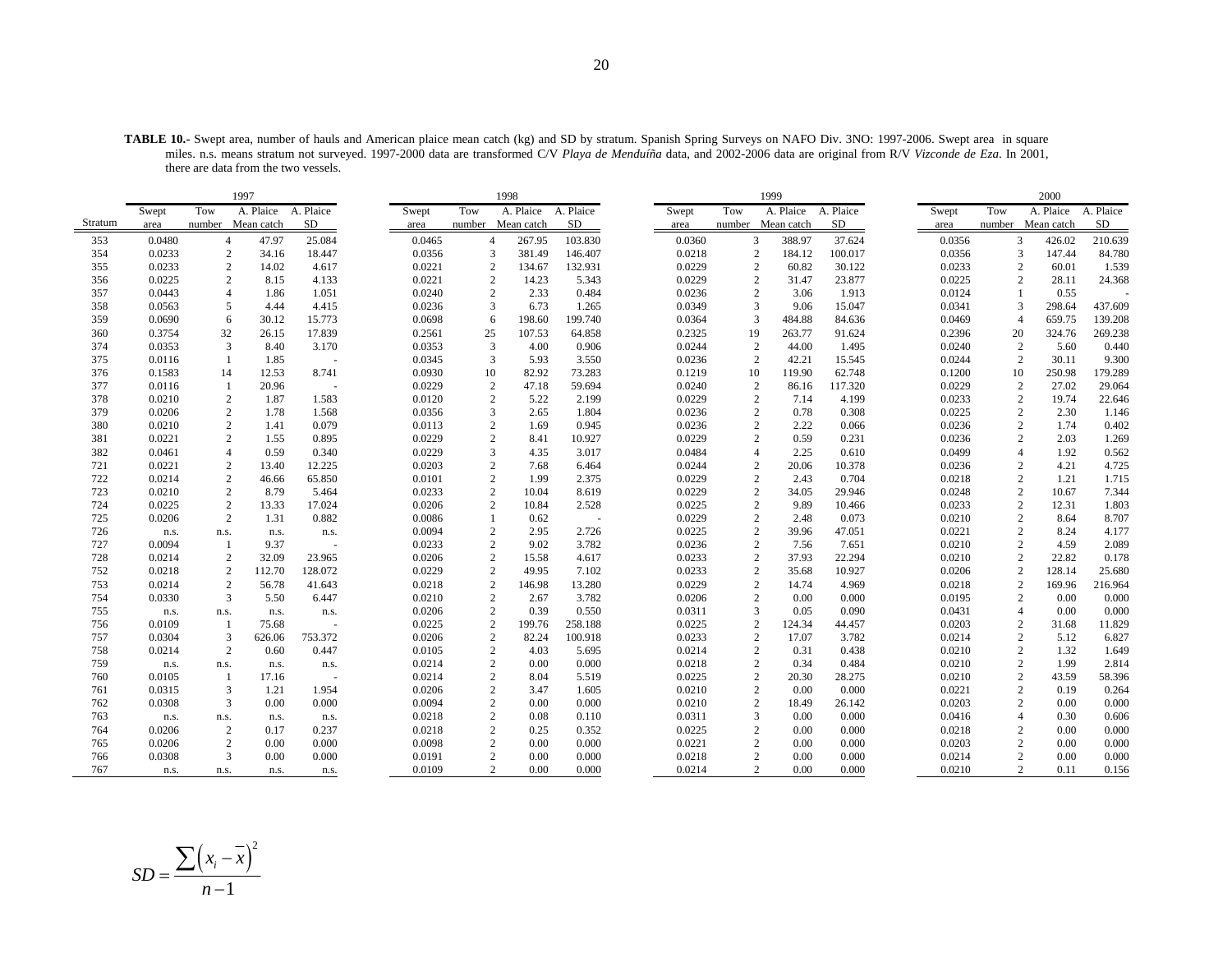|         |               |                | 2001                    |                        |               |                | 2002                    |                        |               |                | 2003                    |                        |
|---------|---------------|----------------|-------------------------|------------------------|---------------|----------------|-------------------------|------------------------|---------------|----------------|-------------------------|------------------------|
| Stratum | Swept<br>area | Tow<br>number  | A. Plaice<br>Mean catch | A. Plaice<br><b>SD</b> | Swept<br>area | Tow<br>number  | A. Plaice<br>Mean catch | A. Plaice<br><b>SD</b> | Swept<br>area | Tow<br>number  | A. Plaice<br>Mean catch | A. Plaice<br><b>SD</b> |
| 353     | 0.0341        | 3              | 451.08                  | 185.936                | 0.0476        | 4              | 630.50                  | 240.448                | 0.0334        | 3              |                         | 470.86 217.828         |
| 354     | 0.0338        | 3              | 172.21                  | 144.326                | 0.0356        | 3              | 207.67                  | 77.048                 | 0.0338        | 3              | 806.33                  | 68.178                 |
| 355     | 0.0240        | $\mathfrak{2}$ | 206.75                  | 85.065                 | 0.0236        | $\overline{c}$ | 100.75                  | 40.659                 | 0.0229        | $\overline{c}$ | 112.14                  | 7.297                  |
| 356     | 0.0240        | $\overline{c}$ | 83.56                   | 40.362                 | 0.0233        | $\overline{c}$ | 53.95                   | 51.548                 | 0.0225        | $\overline{c}$ | 159.80                  | 99.561                 |
| 357     | 0.0244        | $\sqrt{2}$     | 76.85                   | 105.720                | 0.0240        | $\mathbf{2}$   | 5.18                    | 2.015                  | 0.0229        | $\overline{c}$ | 59.40                   | 76.650                 |
| 358     | 0.0345        | 3              | 35.80                   | 28.161                 | 0.0345        | 3              | 27.67                   | 21.202                 | 0.0338        | 3              | 26.50                   | 16.096                 |
| 359     | 0.0803        | $\overline{7}$ | 347.89                  | 328.624                | 0.0686        | 6              | 177.40                  | 129.497                | 0.0791        | $\overline{7}$ |                         | 459.09 433.737         |
| 360     | 0.2423        | 20             | 261.79                  | 173.177                | 0.2865        | 25             | 143.72                  | 117.177                | 0.2254        | 20             |                         | 229.12 120.612         |
| 374     | 0.0240        | $\sqrt{2}$     | 14.95                   | 1.909                  | 0.0345        | 3              | 3.42                    | 1.630                  | 0.0225        | $\mathbf{2}$   | 15.33                   | 4.207                  |
| 375     | 0.0338        | 3              | 4.77                    | 1.680                  | 0.0353        | 3              | 1.41                    | 1.073                  | 0.0330        | 3              | 9.96                    | 10.915                 |
| 376     | 0.1155        | 10             | 46.95                   | 32.487                 | 0.1140        | 10             | 47.96                   | 50.207                 | 0.1125        | 10             | 62.92                   | 55.173                 |
| 377     | 0.0229        | $\overline{2}$ | 21.09                   | 10.204                 | 0.0229        | $\overline{c}$ | 34.05                   | 39.527                 | 0.0225        | $\overline{c}$ | 48.61                   | 30.816                 |
| 378     | 0.0236        | $\overline{c}$ | 2.75                    | 1.287                  | 0.0233        | $\overline{c}$ | 8.10                    | 6.364                  | 0.0225        | $\overline{c}$ | 9.42                    | 8.040                  |
| 379     | 0.0229        | $\sqrt{2}$     | 0.84                    | 0.092                  | 0.0229        | $\mathbf{2}$   | 5.75                    | 5.445                  | 0.0229        | $\sqrt{2}$     | 3.47                    | 4.667                  |
| 380     | 0.0206        | $\mathfrak{2}$ | 2.97                    | 0.638                  | 0.0225        | $\overline{c}$ | 7.25                    | 1.768                  | 0.0229        | $\overline{c}$ | 6.68                    | 0.735                  |
| 381     | 0.0236        | $\overline{c}$ | 2.35                    | 0.154                  | 0.0229        | $\overline{c}$ | 3.81                    | 2.821                  | 0.0229        | $\overline{c}$ | 7.70                    | 3.111                  |
| 382     | 0.0469        | $\overline{4}$ | 3.02                    | 0.929                  | 0.0341        | 3              | 1.09                    | 0.904                  | 0.0454        | $\overline{4}$ | 2.12                    | 0.643                  |
| 721     | 0.0248        | $\overline{c}$ | 115.20                  | 86.974                 | 0.0233        | $\overline{c}$ | 18.20                   | 12.445                 | 0.0225        | $\overline{c}$ |                         | 222.75 273.155         |
| 722     | 0.0233        | $\overline{c}$ | 30.29                   | 35.511                 | 0.0236        | $\overline{c}$ | 30.10                   | 42.568                 | 0.0221        | $\overline{c}$ | 14.31                   | 15.493                 |
| 723     | 0.0240        | $\overline{c}$ | 36.15                   | 39.244                 | 0.0233        | $\overline{c}$ | 7.20                    | 0.849                  | 0.0229        | $\sqrt{2}$     | 2.10                    | 2.687                  |
| 724     | 0.0353        | 3              | 26.47                   | 26.158                 | 0.0225        | $\overline{c}$ | 47.05                   | 41.931                 | 0.0225        | $\overline{c}$ | 7.02                    | 7.050                  |
| 725     | 0.0116        | $\sqrt{2}$     | 3.37                    | 0.368                  | 0.0225        | $\overline{c}$ | 3.55                    | 4.313                  | 0.0229        | $\sqrt{2}$     | 3.34                    | 0.049                  |
| 726     | 0.0116        | $\mathbf{2}$   | 1.80                    | 0.430                  | 0.0214        | $\overline{c}$ | 2.83                    | 0.948                  | 0.0225        | $\overline{c}$ | 0.00                    | 0.000                  |
| 727     | 0.0225        | $\mathfrak 2$  | 8.46                    | 5.277                  | 0.0233        | $\overline{c}$ | 2.85                    | 1.061                  | 0.0218        | $\overline{c}$ | 42.85                   | 21.001                 |
| 728     | 0.0229        | $\overline{c}$ | 5.85                    | 1.143                  | 0.0229        | $\overline{c}$ | 9.58                    | 13.467                 | 0.0225        | $\sqrt{2}$     | 40.45                   | 23.264                 |
| 752     | 0.0210        | $\mathfrak{2}$ | 15.79                   | 7.922                  | 0.0116        | $\mathbf{1}$   | 0.00                    | ä,                     | 0.0229        | $\sqrt{2}$     | 27.05                   | 12.516                 |
| 753     | 0.0214        | $\mathfrak 2$  | 60.01                   | 68.290                 | 0.0229        | $\overline{c}$ | 3.60                    | 5.091                  | 0.0229        | $\sqrt{2}$     | 0.00                    | 0.000                  |
| 754     | 0.0195        | $\mathbf{2}$   | 1.26                    | 1.781                  | 0.0341        | 3              | 8.60                    | 14.206                 | 0.0218        | $\sqrt{2}$     | 0.00                    | 0.000                  |
| 755     | 0.0416        | $\overline{4}$ | 0.00                    | 0.000                  | 0.0338        | 3              | 0.00                    | 0.000                  | 0.0221        | $\sqrt{2}$     | 0.00                    | 0.000                  |
| 756     | 0.0113        | $\overline{c}$ | 11.58                   | 8.167                  | 0.0229        | $\overline{c}$ | 11.73                   | 12.551                 | 0.0221        | $\overline{c}$ | 1.83                    | 0.884                  |
| 757     | 0.0233        | $\sqrt{2}$     | 105.18                  | 148.295                | 0.0225        | $\overline{c}$ | 31.15                   | 13.223                 | 0.0221        | $\sqrt{2}$     | 5.17                    | 7.304                  |
| 758     | 0.0218        | $\overline{c}$ | 0.16                    | 0.220                  | 0.0225        | $\mathbf{2}$   | 1.27                    | 0.523                  | 0.0221        | $\overline{c}$ | 0.00                    | 0.000                  |
| 759     | 0.0221        | $\sqrt{2}$     | 0.26                    | 0.374                  | 0.0225        | $\overline{c}$ | 0.00                    | 0.000                  | 0.0113        | $\mathbf{1}$   | 0.00                    |                        |
| 760     | 0.0229        | $\sqrt{2}$     | 37.80                   | 37.618                 | 0.0229        | $\overline{c}$ | 4.75                    | 6.718                  | 0.0218        | $\sqrt{2}$     | 0.00                    | 0.000                  |
| 761     | 0.0225        | $\sqrt{2}$     | 0.25                    | 0.346                  | 0.0225        | $\mathbf{2}$   | 1.90                    | 1.577                  | 0.0225        | $\sqrt{2}$     | 0.00                    | 0.000                  |
| 762     | 0.0116        | $\sqrt{2}$     | 0.00                    | 0.000                  | 0.0225        | $\overline{c}$ | 0.30                    | 0.424                  | 0.0225        | $\sqrt{2}$     | 0.00                    | 0.000                  |
| 763     | 0.0330        | 3              | 0.00                    | 0.000                  | 0.0225        | $\overline{c}$ | 0.00                    | 0.000                  | 0.0311        | 3              | 0.00                    | 0.000                  |
| 764     | 0.0240        | $\sqrt{2}$     | 0.35                    | 0.205                  | 0.0236        | $\mathbf{2}$   | 0.50                    | 0.707                  | 0.0221        | $\mathbf{2}$   | 0.63                    | 0.884                  |
| 765     | 0.0113        | $\sqrt{2}$     | 0.05                    | 0.071                  | 0.0236        | $\overline{c}$ | 0.64                    | 0.792                  | 0.0113        | $\mathbf{1}$   | 0.00                    |                        |
| 766     | 0.0203        | $\mathbf{2}$   | 0.44                    | 0.616                  | 0.0233        | $\overline{c}$ | 0.00                    | 0.000                  | 0.0225        | $\overline{c}$ | 0.00                    | 0.000                  |
| 767     | 0.0218        | $\mathfrak{2}$ | 0.00                    | 0.000                  | 0.0225        | $\overline{c}$ | 0.05                    | 0.071                  | 0.0229        | $\overline{c}$ | 0.00                    | 0.000                  |

**TABLE 10 (cont.).-** Swept area, number of hauls and American plaice mean catch (kg) and SD by stratum. Spanish Spring Surveys on NAFO Div. 3NO: 1997-2006. Swept area in square miles. n.s. means stratum not surveyed. 1997-2000 data are transformed C/V *Playa de Menduíña* data, and 2002-2006 data are original from R/V *Vizconde de Eza*. In 2001, there are data from the two vessels.

$$
SD = \frac{\sum (x_i - \overline{x})^2}{n-1}
$$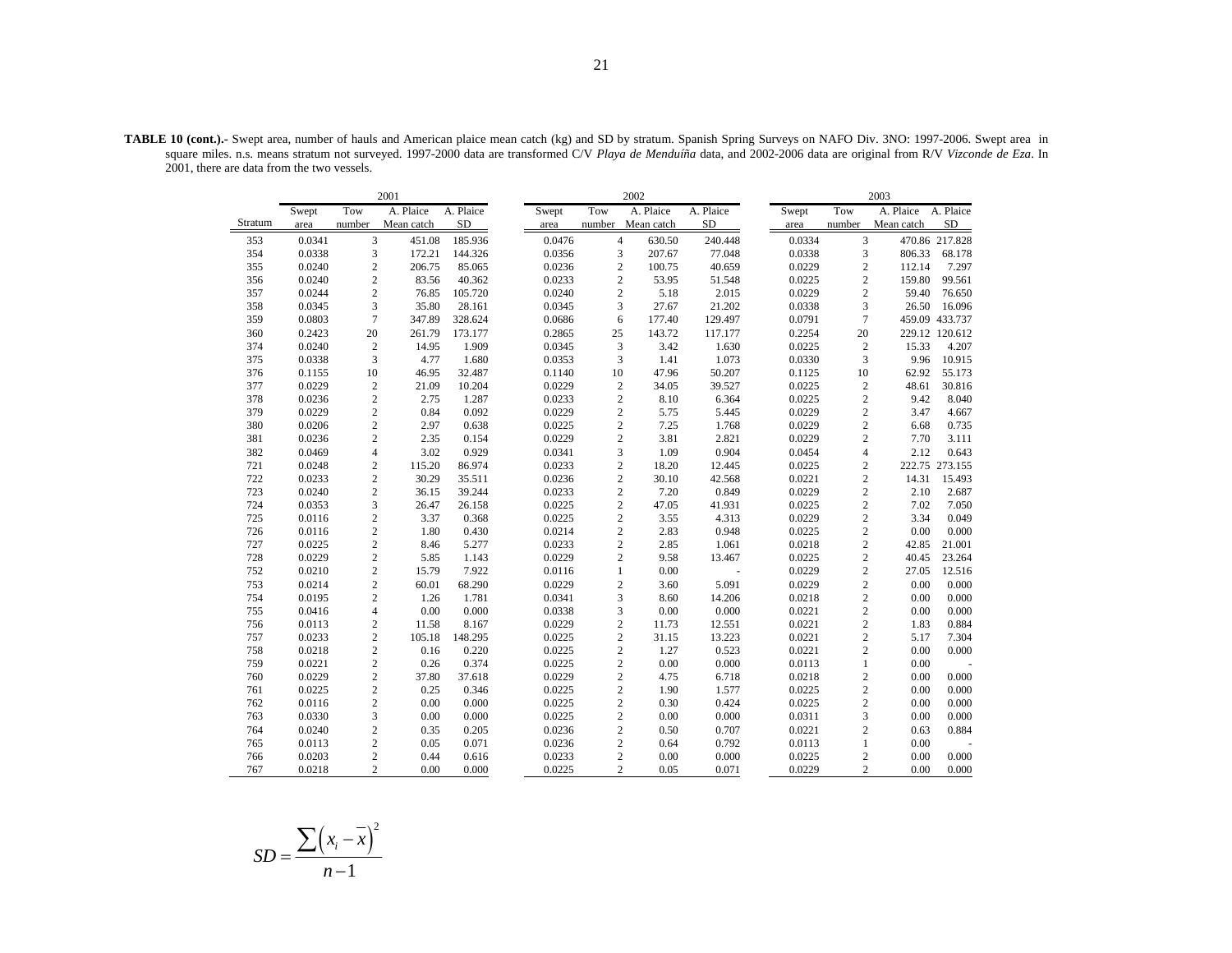|         |        |                | 2004       |            |        |                 | 2005                |                |        |                         | 2006       |                |
|---------|--------|----------------|------------|------------|--------|-----------------|---------------------|----------------|--------|-------------------------|------------|----------------|
|         | Swept  | Tow            | A. Plaice  | A. Plaice  | Swept  | Tow             | A. Plaice A. Plaice |                | Swept  | Tow                     | A. Plaice  | A. Plaice      |
| Stratum | area   | number         | Mean catch | ${\rm SD}$ | area   | number          | Mean catch          | ${\rm SD}$     | area   | number                  | Mean catch | ${\rm SD}$     |
| 353     | 0.0338 | 3              | 418.60     | 276.823    | 0.0353 | 3               |                     | 224.63 106.622 | 0.0371 | 3                       | 321.42     | 64.587         |
| 354     | 0.0345 | $\mathfrak{Z}$ | 220.64     | 173.634    | 0.0353 | 3               |                     | 220.46 151.511 | 0.0364 | 3                       |            | 134.53 130.027 |
| 355     | 0.0229 | $\mathbf{2}$   | 23.50      | 9.758      | 0.0225 | $\overline{c}$  | 73.44               | 60.161         | 0.0248 | $\sqrt{2}$              | 32.85      | 27.506         |
| 356     | 0.0221 | $\mathbf{2}$   | 0.66       | 0.893      | 0.0233 | $\overline{c}$  | 8.37                | 11.257         | 0.0240 | $\boldsymbol{2}$        | 4.38       | 6.194          |
| 357     | 0.0229 | $\sqrt{2}$     | 0.84       | 1.190      | 0.0233 | $\overline{c}$  | 0.00                | 0.000          | 0.0244 | $\overline{c}$          | 6.82       | 9.378          |
| 358     | 0.0330 | 3              | 27.72      | 15.234     | 0.0349 | 3               | 26.52               | 20.817         | 0.0349 | 3                       | 22.10      | 19.361         |
| 359     | 0.0791 | $\tau$         | 440.97     | 296.394    | 0.0814 | $7\phantom{.0}$ |                     | 371.26 369.519 | 0.0975 | 8                       |            | 329.81 332.590 |
| 360     | 0.2310 | 20             | 283.51     | 168.955    | 0.2325 | 20              |                     | 293.79 173.170 | 0.2340 | 19                      |            | 562.23 459.478 |
| 374     | 0.0233 | $\mathbf{2}$   | 89.95      | 46.315     | 0.0229 | $\mathbf{2}$    |                     | 126.47 116.171 | 0.0236 | $\overline{2}$          | 120.64     | 27.344         |
| 375     | 0.0338 | 3              | 73.12      | 19.172     | 0.0349 | 3               | 56.44               | 35.364         | 0.0364 | 3                       | 55.90      | 18.748         |
| 376     | 0.1166 | 10             | 195.37     | 112.407    | 0.1174 | 10              | 177.42              | 92.305         | 0.1219 | 10                      | 136.03     | 74.695         |
| 377     | 0.0218 | 2              | 84.23      | 73.928     | 0.0233 | $\mathbf{2}$    |                     | 317.45 167.514 | 0.0236 | $\overline{2}$          | 242.64     | 52.446         |
| 378     | 0.0225 | $\mathbf{2}$   | 34.30      | 14.001     | 0.0225 | $\overline{c}$  | 10.15               | 7.734          | 0.0240 | $\sqrt{2}$              | 21.65      | 15.203         |
| 379     | 0.0124 | $\mathbf{1}$   | 0.71       | L.         | 0.0236 | $\sqrt{2}$      | 1.37                | 1.923          | 0.0236 | $\sqrt{2}$              | 0.12       | 0.171          |
| 380     | 0.0221 | $\mathbf{2}$   | 2.01       | 2.174      | 0.0229 | $\overline{c}$  | 0.35                | 0.488          | 0.0229 | $\overline{2}$          | 0.00       | 0.000          |
| 381     | 0.0225 | $\mathbf{2}$   | 29.64      | 18.611     | 0.0233 | $\overline{c}$  | 57.15               | 57.629         | 0.0229 | $\overline{c}$          | 6.43       | 6.824          |
| 382     | 0.0461 | $\overline{4}$ | 55.76      | 49.674     | 0.0458 | $\overline{4}$  | 36.82               | 11.832         | 0.0469 | $\overline{\mathbf{4}}$ | 44.32      | 11.998         |
| 721     | 0.0221 | $\mathbf{2}$   | 0.00       | 0.000      | 0.0229 | $\overline{c}$  | 0.00                | 0.000          | 0.0236 | $\overline{2}$          | 0.00       | 0.000          |
| 722     | 0.0218 | $\mathbf{2}$   | 1.02       | 1.442      | 0.0233 | $\sqrt{2}$      | 0.00                | 0.000          | 0.0240 | $\sqrt{2}$              | 0.00       | 0.000          |
| 723     | 0.0229 | $\mathbf{2}$   | 0.68       | 0.955      | 0.0233 | $\sqrt{2}$      | 0.00                | 0.000          | 0.0236 | $\sqrt{2}$              | 0.04       | 0.049          |
| 724     | 0.0214 | $\overline{c}$ | 0.00       | 0.000      | 0.0225 | $\overline{c}$  | 0.00                | 0.000          | 0.0233 | $\sqrt{2}$              | 0.00       | 0.000          |
| 725     | 0.0225 | $\mathbf{2}$   | 19.30      | 27.294     | 0.0236 | $\overline{c}$  | 5.45                | 7.707          | 0.0233 | $\sqrt{2}$              | 1.02       | 1.385          |
| 726     | 0.0225 | $\overline{c}$ | 0.00       | 0.000      | 0.0113 | $\mathbf{1}$    | 0.00                |                | 0.0225 | $\overline{c}$          | 0.20       | 0.287          |
| 727     | 0.0233 | $\mathbf{2}$   | 0.37       | 0.338      | 0.0229 | $\overline{c}$  | 0.00                | 0.000          | 0.0225 | $\sqrt{2}$              | 0.00       | 0.000          |
| 728     | 0.0180 | $\mathbf{2}$   | 0.00       | 0.000      | 0.0109 | $\mathbf{1}$    | 0.00                |                | 0.0225 | $\sqrt{2}$              | 0.00       | 0.000          |
| 752     | 0.0214 | $\mathbf{2}$   | 0.00       | 0.000      | 0.0236 | $\overline{c}$  | 0.00                | 0.000          | 0.0225 | $\overline{c}$          | 0.07       | 0.092          |
| 753     | 0.0218 | $\overline{c}$ | 0.00       | 0.000      | 0.0225 | $\overline{c}$  | 0.00                | 0.000          | 0.0225 | $\sqrt{2}$              | 0.00       | 0.000          |
| 754     | 0.0214 | $\mathbf{2}$   | 0.00       | 0.000      | 0.0225 | $\overline{c}$  | 0.00                | 0.000          | 0.0225 | $\overline{c}$          | 0.00       | 0.000          |
| 755     | 0.0319 | 3              | 0.00       | 0.000      | 0.0450 | $\overline{4}$  | 0.00                | 0.000          | 0.0338 | 3                       | 0.00       | 0.000          |
| 756     | 0.0218 | $\mathbf{2}$   | 0.00       | 0.000      | 0.0233 | $\overline{c}$  | 0.00                | 0.000          | 0.0229 | $\overline{c}$          | 0.00       | 0.000          |
| 757     | 0.0218 | $\mathbf{2}$   | 0.00       | 0.000      | 0.0225 | $\overline{c}$  | 0.00                | 0.000          | 0.0225 | $\sqrt{2}$              | 0.14       | 0.191          |
| 758     | 0.0214 | $\mathbf{2}$   | 0.00       | 0.000      | 0.0225 | $\overline{c}$  | 0.00                | 0.000          | 0.0225 | $\overline{c}$          | 0.00       | 0.000          |
| 759     | 0.0214 | $\sqrt{2}$     | 0.00       | 0.000      | 0.0229 | $\overline{c}$  | 0.00                | 0.000          | 0.0225 | $\overline{c}$          | 0.00       | 0.000          |
| 760     | 0.0221 | $\overline{c}$ | 0.00       | 0.000      | 0.0229 | $\overline{c}$  | 6.10                | 8.627          | 0.0225 | $\sqrt{2}$              | 0.00       | 0.000          |
| 761     | 0.0221 | $\mathbf{2}$   | 0.01       | 0.007      | 0.0221 | $\overline{c}$  | 0.00                | 0.000          | 0.0233 | $\sqrt{2}$              | 0.00       | 0.000          |
| 762     | 0.0233 | $\mathbf{2}$   | 0.00       | 0.000      | 0.0225 | $\overline{c}$  | 0.00                | 0.000          | 0.0233 | $\sqrt{2}$              | 0.00       | 0.000          |
| 763     | 0.0326 | 3              | 0.00       | 0.000      | 0.0334 | 3               | 0.00                | 0.000          | 0.0225 | $\sqrt{2}$              | 0.00       | 0.000          |
| 764     | 0.0229 | $\overline{c}$ | 0.00       | 0.000      | 0.0233 | $\overline{c}$  | 0.00                | 0.000          | 0.0233 | $\overline{c}$          | 0.00       | 0.000          |
| 765     | 0.0225 | $\mathbf{2}$   | 0.00       | 0.000      | 0.0229 | $\sqrt{2}$      | 0.00                | 0.000          | 0.0236 | $\overline{c}$          | 0.00       | 0.000          |
| 766     | 0.0225 | $\mathbf{2}$   | 0.00       | 0.000      | 0.0229 | $\overline{c}$  | 0.00                | 0.000          | 0.0229 | $\overline{c}$          | 0.00       | 0.000          |
| 767     | 0.0218 | $\overline{c}$ | 0.57       | 0.799      | 0.0113 | $\mathbf{1}$    | 0.00                |                | 0.0233 | $\overline{c}$          | 0.00       | 0.000          |

**TABLE 10 (cont.).-** Swept area, number of hauls and American plaice mean catch (kg) and SD by stratum. Spanish Spring Surveys on NAFO Div. 3NO: 1997-2006. Swept area in square miles. n.s. means stratum not surveyed. 1997-2000 data are transformed C/V *Playa de Menduíña* data, and 2002-2006 data are original from R/V *Vizconde de Eza*. In 2001, there are data from the two vessels.

$$
SD = \frac{\sum (x_i - \overline{x})^2}{n-1}
$$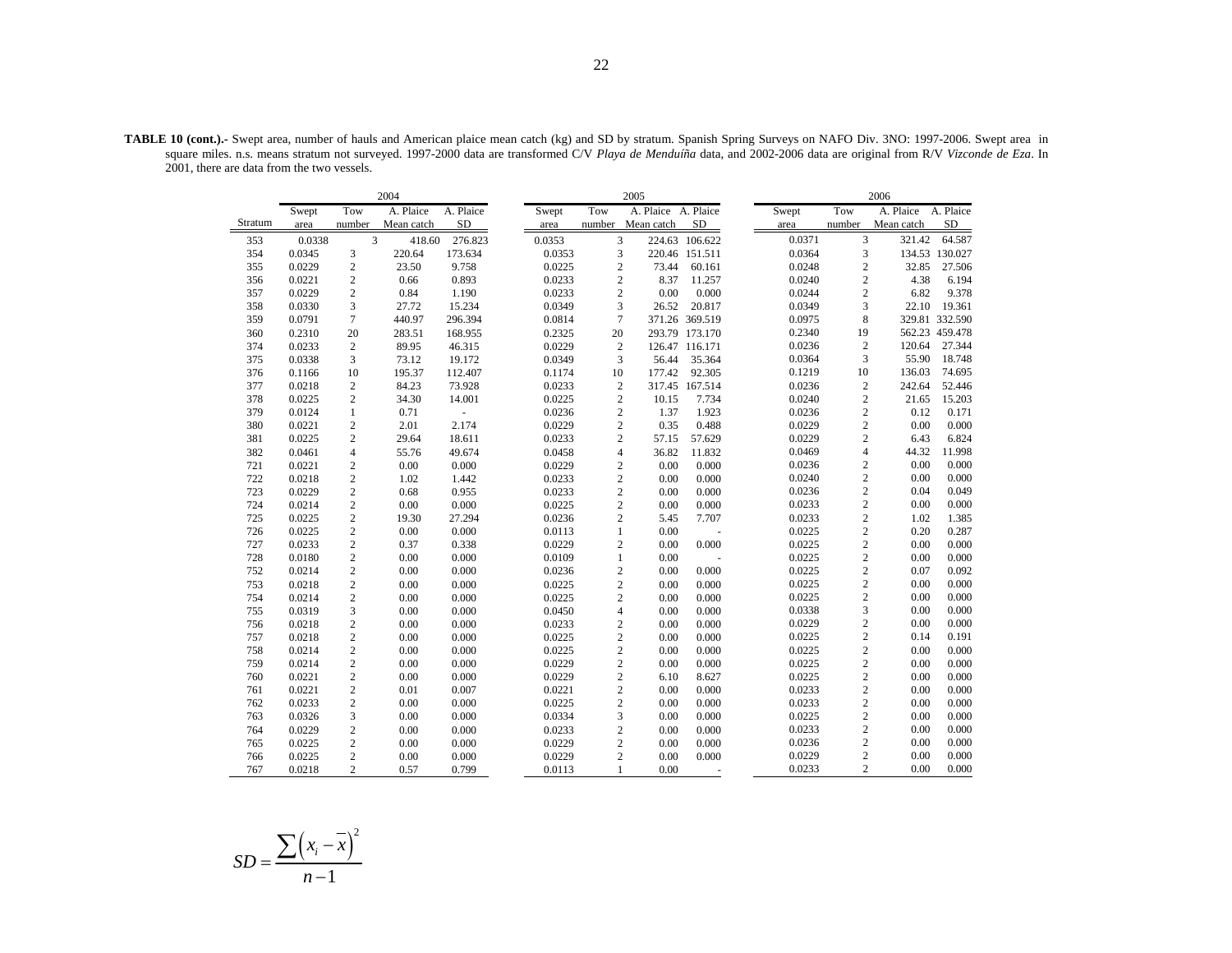**TABLE 11.-** Stratified mean catches (Kg) by stratum and year and SD by year of American plaice (1997-2006). n.s. means stratum not surveyed. 1997-2000 data are transformed C/V *Playa de Menduíña* data. 2002-2006 data are original from R/V *Vizconde de Eza*. In 2001, there are data from the two vessels.

| Stratum      | 1997                    | 1998      | 1999       | 2000       | 2001       | 2002      | 2003       | 2004       | 2005       | 2006       |
|--------------|-------------------------|-----------|------------|------------|------------|-----------|------------|------------|------------|------------|
| 353          | 12903.67                | 72078.57  | 104632.35  | 114599.70  | 121339.62  | 169604.50 | 126660.44  | 112602.50  | 60426.37   | 86461.08   |
| 354          | 8402.49                 | 93846.24  | 45293.87   | 36269.52   | 42363.66   | 51086.00  | 198357.18  | 54277.44   | 54233.57   | 33093.23   |
| 355          | 1037.72                 | 9965.35   | 4500.63    | 4440.80    | 15299.50   | 7455.50   | 8298.36    | 1739.00    | 5434.56    | 2430.90    |
| 356          | 382.89                  | 668.59    | 1478.94    | 1321.33    | 3927.32    | 2535.65   | 7510.60    | 30.95      | 393.39     | 205.86     |
| 357          | 304.55                  | 382.45    | 502.29     | 90.77      | 12602.58   | 848.70    | 9741.60    | 138.01     | 0.00       | 1118.23    |
| 358          | 999.88                  | 1513.72   | 2037.49    | 67195.07   | 8055.00    | 6225.00   | 5962.50    | 6236.25    | 5966.25    | 4972.28    |
| 359          | 12680.29                | 83608.73  | 204132.53  | 277756.52  | 146459.89  | 74685.40  | 193275.09  | 185648.37  | 156301.96  | 138849.75  |
| 360          | 72766.01                | 299247.75 | 734066.28  | 903798.01  | 728547.66  | 399985.01 | 637653.48  | 789018.07  | 817625.50  | 1564674.81 |
| 374          | 1796.59                 | 856.16    | 9415.49    | 1197.73    | 3199.30    | 731.88    | 3279.55    | 19249.30   | 27063.51   | 25815.89   |
| 375          | 500.53                  | 1606.63   | 11438.83   | 8160.97    | 1291.77    | 381.21    | 2698.26    | 19816.42   | 15294.34   | 15149.44   |
| 376          | 16719.30                | 110620.38 | 159942.67  | 334810.31  | 62631.30   | 63978.64  | 83931.28   | 260619.58  | 236676.28  | 181467.22  |
| 377          | 2095.72                 | 4718.47   | 8616.07    | 2702.20    | 2108.50    | 3405.00   | 4861.00    | 8422.50    | 31745.00   | 24263.50   |
| 378          | 259.32                  | 726.10    | 991.91     | 2744.49    | 382.25     | 1125.90   | 1308.69    | 4767.70    | 1411.06    | 3009.35    |
| 379          | 188.36                  | 281.25    | 82.40      | 243.73     | 88.51      | 609.50    | 367.82     | 75.26      | 145.22     | 12.83      |
| 380          | 134.92                  | 162.68    | 213.43     | 167.31     | 285.07     | 696.00    | 641.28     | 193.20     | 33.12      | 0.00       |
| 381          | 222.76                  | 1211.16   | 84.85      | 291.71     | 338.05     | 547.92    | 1108.80    | 4268.16    | 8229.60    | 925.20     |
| 382          | 202.64                  | 1493.12   | 770.56     | 657.24     | 1037.19    | 372.73    | 726.30     | 19126.54   | 12628.40   | 15200.90   |
| 721          | 871.09                  | 499.21    | 1303.60    | 273.96     | 7488.00    | 1183.00   | 14478.75   | 0.00       | 0.00       | 0.00       |
| 722          | 3919.11                 | 167.16    | 203.73     | 101.86     | 2544.36    | 2528.40   | 1201.62    | 85.68      | 0.00       | 0.00       |
| 723          | 1362.72                 | 1556.71   | 5277.38    | 1653.10    | 5603.25    | 1116.00   | 325.50     | 104.63     | 0.00       | 5.43       |
| 724          | 1653.48                 | 1343.68   | 1226.09    | 1526.83    | 3281.87    | 5834.20   | 869.86     | $0.00\,$   | 0.00       | 0.00       |
| 725          | 137.94                  | 65.30     | 260.04     | 907.63     | 353.82     | 372.75    | 350.18     | 2026.50    | 572.25     | 107.21     |
| 726          | $\rm n.s$               | 212.68    | 2876.79    | 593.27     | 129.33     | 203.76    | 0.00       | 0.00       | 0.00       | 14.62      |
| 727          | 899.68                  | 865.65    | 725.35     | 440.29     | 811.92     | 273.60    | 4113.60    | 35.42      | 0.00       | 0.00       |
| 728          | 2502.92                 | 1215.08   | 2958.88    | 1780.30    | 455.96     | 747.05    | 3155.10    | $0.00\,$   | 0.00       | 0.00       |
| 752          | 14763.59                | 6543.72   | 4674.08    | 16785.97   | 2068.61    | 0.00      | 3543.55    | 0.00       | 0.00       | 8.52       |
| 753          | 7835.24                 | 20283.24  | 2033.90    | 23454.24   | 8281.50    | 496.80    | 0.00       | 0.00       | 0.00       | 0.00       |
| 754          | 989.34                  | 481.33    | 0.00       | 0.00       | 226.67     | 1548.60   | $0.00\,$   | 0.00       | 0.00       | 0.00       |
| 755          | $\mathbf{n}.\mathbf{s}$ | 149.64    | 19.95      | 0.00       | 0.00       | 0.00      | 0.00       | $0.00\,$   | 0.00       | 0.00       |
| 756          | 7643.89                 | 20175.92  | 12558.72   | 3200.13    | 1169.09    | 1184.23   | 184.33     | $0.00\,$   | 0.00       | 0.00       |
| 757          | 63857.75                | 8388.77   | 1741.19    | 522.51     | 10728.11   | 3177.30   | 526.83     | $0.00\,$   | 0.00       | 13.77      |
| 758          | 59.81                   | 398.64    | 30.63      | 130.83     | 15.39      | 125.73    | $0.00\,$   | 0.00       | 0.00       | 0.00       |
| 759          | $\mathbf{n}.\mathbf{s}$ | 0.00      | 43.44      | 252.73     | 33.57      | $0.00\,$  | $0.00\,$   | $0.00\,$   | 0.00       | 0.00       |
| 760          | 2643.21                 | 1237.81   | 3126.85    | 6713.38    | 5821.20    | 731.50    | 0.00       | 0.00       | 939.40     | 0.00       |
| 761          | 206.83                  | 592.85    | $0.00\,$   | 31.90      | 41.90      | 324.05    | $0.00\,$   | 0.86       | $0.00\,$   | 0.00       |
| 762          | 0.00                    | $0.00\,$  | 3918.87    | 0.00       | 0.00       | 63.60     | $0.00\,$   | 0.00       | 0.00       | 0.00       |
| 763          | $\mathbf{n}.\mathbf{s}$ | 20.29     | $0.00\,$   | 79.13      | 0.00       | $0.00\,$  | $0.00\,$   | 0.00       | 0.00       | 0.00       |
| 764          | 16.71                   | 24.87     | 0.00       | 0.00       | 34.50      | 50.00     | 62.50      | 0.00       | 0.00       | 0.00       |
| 765          | 0.00                    | 0.00      | $0.00\,$   | 0.00       | 6.20       | 79.36     | 0.00       | 0.00       | 0.00       | 0.00       |
| 766          | 0.00                    | 0.00      | $0.00\,$   | 0.00       | 62.68      | 0.00      | 0.00       | $0.00\,$   | 0.00       | 0.00       |
| 767          | $\mathbf{n}.\mathbf{s}$ | 0.00      | $0.00\,$   | 17.44      | 0.00       | 7.90      | 0.00       | 89.27      | 0.00       | 0.00       |
| <b>TOTAL</b> | 240960.96               | 747209.90 | 1331180.06 | 1814912.89 | 1199115.08 | 804322.34 | 1315194.03 | 1488571.60 | 1435119.78 | 2097800.01 |
|              | 25.80                   | 72.25     | 128.72     | 175.49     | 115.95     | 77.77     | 127.17     | 143.93     | 138.77     | 202.84     |
| S.D.         | 5.09                    | 6.51      | 6.85       | 19.24      | 12.31      | 7.46      | 10.79      | 13.03      | 12.92      | 29.01      |
|              |                         |           |            |            |            |           |            |            |            |            |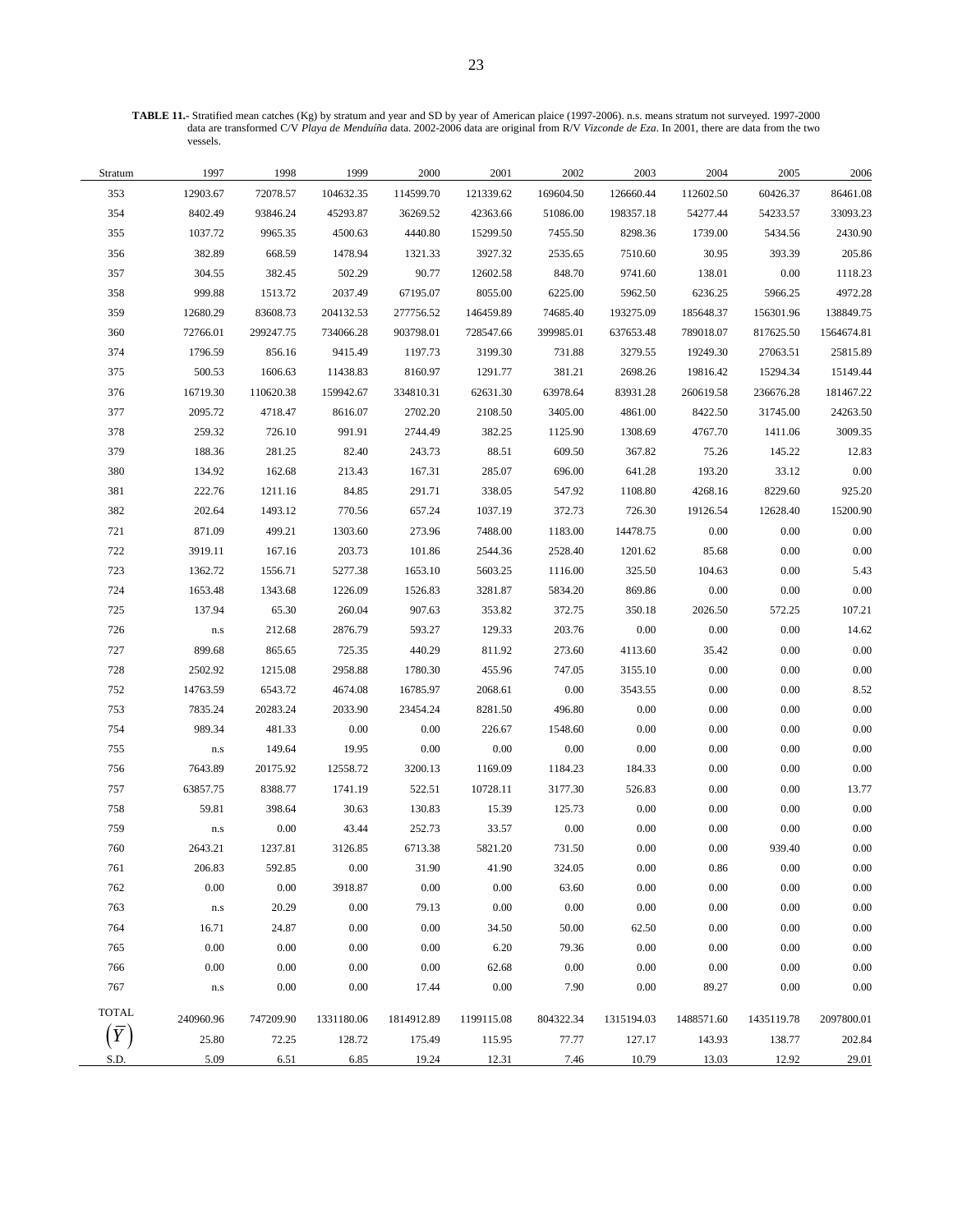**TABLE 12.-** Survey estimates (by the swept area method) of American plaice biomass (t) and SD by stratum and year on NAFO Div. 3NO. n.s. means stratum not surveyed. 1997-2000 data are transformed C/V *Playa de Menduíña* data. 2002-2006 data are original from R/V *Vizconde de Eza*. In 2001, there are data from the two vessels.

| Stratum      | 1997             | 1998             | 1999             | 2000             | $2001\,$         | 2002             | 2003             | 2004             | 2005             | 2006             |
|--------------|------------------|------------------|------------------|------------------|------------------|------------------|------------------|------------------|------------------|------------------|
| 353          | 1075             | 6200             | 8719             | 9651             | 10666            | 14245            | 11385            | 10009            | 5143             | 6987             |
| 354          | 723              | 7903             | 4165             | 3054             | 3766             | 4302             | 17632            | 4720             | 4616             | 2729             |
| 355          | 89               | 901              | 393              | 382              | 1275             | 631              | 726              | 152              | 483              | 196              |
| 356          | 34               | 60               | 129              | 117              | 327              | 218              | 668              | $\mathfrak{Z}$   | 34               | 17               |
| 357          | 28               | 32               | 43               | $7\phantom{.0}$  | 1034             | 71               | 852              | 12               | $\boldsymbol{0}$ | 92               |
| 358          | 89               | 130              | 175              | 5907             | 700              | 541              | 530              | 567              | 513              | 428              |
| 359          | 1103             | 7192             | 16836            | 23702            | 12775            | 6530             | 17099            | 16424            | 13445            | 11393            |
| 360          | 6203             | 25808            | 59988            | 75434            | 60151            | 34903            | 56586            | 68313            | 70333            | 127046           |
| 374          | 153              | 73               | 773              | 100              | 267              | 64               | 292              | 1656             | 2366             | 2185             |
| 375          | 43               | 140              | 968              | 670              | 115              | 32               | $245\,$          | 1761             | 1316             | 1249             |
| 376          | 1479             | 9578             | 13124            | 27901            | 5422             | 5612             | 7461             | 22347            | 20164            | 14890            |
| 377          | 180              | 413              | 718              | 236              | 184              | 298              | 432              | 774              | 2731             | 2054             |
| 378          | $25\,$           | 62               | $87\,$           | 236              | $32\,$           | 97               | 116              | 424              | 125              | $251\,$          |
| 379          | 18               | 24               | $\tau$           | $22\,$           | $\,$ 8 $\,$      | 53               | $32\,$           | 6                | 12               | $\mathbf{1}$     |
| 380          | 13               | 14               | 18               | 14               | $28\,$           | 62               | 56               | 17               | $\sqrt{3}$       | $\boldsymbol{0}$ |
| 381          | 20               | 106              | $\tau$           | 25               | 29               | 48               | 97               | 379              | 708              | 81               |
| 382          | 18               | 131              | 64               | 53               | $\bf 88$         | 33               | 64               | 1659             | 1104             | 1297             |
| 721          | 79               | 49               | 107              | $23\,$           | 605              | 102              | 1287             | $\boldsymbol{0}$ | $\boldsymbol{0}$ | $\boldsymbol{0}$ |
| 722          | 367              | 16               | 18               | $\boldsymbol{9}$ | 219              | 214              | 109              | $\,$ 8 $\,$      | $\boldsymbol{0}$ | $\mathbf{0}$     |
| 723          | 130              | 134              | 461              | 134              | 467              | 96               | $28\,$           | 9                | $\boldsymbol{0}$ | $\mathbf{0}$     |
| 724          | 147              | 130              | 109              | 131              | 279              | 519              | $77\,$           | $\boldsymbol{0}$ | $\boldsymbol{0}$ | $\mathbf{0}$     |
| $725\,$      | 13               | $\,$ 8 $\,$      | 23               | 86               | $30\,$           | 33               | $31\,$           | 180              | $48\,$           | 9                |
| 726          | n.s.             | 21               | 256              | 54               | $11\,$           | 19               | $\boldsymbol{0}$ | $\boldsymbol{0}$ | $\boldsymbol{0}$ |                  |
| 727          | 96               | 74               | 61               | 42               | $72\,$           | 24               | 378              | $\mathfrak{Z}$   | $\boldsymbol{0}$ |                  |
| 728          | 234              | 118              | 255              | 170              | $40\,$           | 65               | 280              | $\boldsymbol{0}$ | $\boldsymbol{0}$ | $\Omega$         |
| 752          | 1358             | 572              | 402              | 1628             | 197              | 143              | 310              | $\boldsymbol{0}$ | $\boldsymbol{0}$ |                  |
| 753          | 733              | 1865             | 178              | 2157             | 775              | 43               | $\boldsymbol{0}$ | $\boldsymbol{0}$ | $\boldsymbol{0}$ | $\Omega$         |
| 754          | 90               | $46\,$           | $\boldsymbol{0}$ | $\boldsymbol{0}$ | $23\,$           | 6                | $\boldsymbol{0}$ | $\boldsymbol{0}$ | $\boldsymbol{0}$ | $\Omega$         |
| 755          | n.s.             | 15               | $\sqrt{2}$       | $\boldsymbol{0}$ | $\boldsymbol{0}$ | $\boldsymbol{0}$ | $\boldsymbol{0}$ | $\boldsymbol{0}$ | $\boldsymbol{0}$ | $\Omega$         |
| 756          | 703              | 1793             | 1116             | 316              | $102\,$          | 104              | 17               | $\boldsymbol{0}$ | $\boldsymbol{0}$ | $\mathbf{0}$     |
| 757          | 6307             | 813              | 150              | 49               | 923              | 282              | $\sqrt{48}$      | $\boldsymbol{0}$ | $\boldsymbol{0}$ |                  |
| 758          | 6                | $37\,$           | $\mathfrak{Z}$   | 12               | $\mathbf{1}$     | 11               | $\boldsymbol{0}$ | $\boldsymbol{0}$ | $\boldsymbol{0}$ | $\Omega$         |
| 759          | n.s.             | $\boldsymbol{0}$ | $\overline{4}$   | 24               | 3                | $\boldsymbol{0}$ | $\boldsymbol{0}$ | $\boldsymbol{0}$ | $\boldsymbol{0}$ | $\Omega$         |
| 760          | 252              | 116              | 278              | 639              | 509              | 64               | $\boldsymbol{0}$ | $\boldsymbol{0}$ | 82               |                  |
| 761          | $20\,$           | 57               | $\boldsymbol{0}$ | $\mathfrak{Z}$   | $\overline{4}$   | 29               | $\boldsymbol{0}$ | $\boldsymbol{0}$ | $\boldsymbol{0}$ | $\Omega$         |
| 762          | $\boldsymbol{0}$ | $\boldsymbol{0}$ | 373              | $\boldsymbol{0}$ | $\boldsymbol{0}$ | 6                | $\boldsymbol{0}$ | $\boldsymbol{0}$ | $\boldsymbol{0}$ | $\Omega$         |
| 763          | n.s.             | $\boldsymbol{2}$ | $\boldsymbol{0}$ | $\,$ 8 $\,$      | $\boldsymbol{0}$ | $\boldsymbol{0}$ | $\boldsymbol{0}$ | $\mathbf{0}$     | $\boldsymbol{0}$ | $\Omega$         |
| 764          | $\overline{c}$   | $\sqrt{2}$       | $\mathbf{0}$     | $\boldsymbol{0}$ | 3                | $\overline{4}$   | 6                | $\mathbf{0}$     | $\boldsymbol{0}$ | $\mathbf{0}$     |
| 765          | $\mathbf{0}$     | $\overline{0}$   |                  | $\mathbf{0}$     |                  | $\overline{7}$   | $\Omega$         | $\theta$         | $\mathbf{0}$     |                  |
| 766          | $\boldsymbol{0}$ | $\boldsymbol{0}$ | $\boldsymbol{0}$ | $\boldsymbol{0}$ | 6                | $\boldsymbol{0}$ | $\boldsymbol{0}$ | $\boldsymbol{0}$ | $\boldsymbol{0}$ | $\boldsymbol{0}$ |
| 767          | n.s.             | $\boldsymbol{0}$ | $\boldsymbol{0}$ | $\sqrt{2}$       | $\boldsymbol{0}$ | $\mathbf{1}$     | $\boldsymbol{0}$ | 8                | $\boldsymbol{0}$ | $\boldsymbol{0}$ |
|              |                  |                  |                  |                  |                  |                  |                  |                  |                  |                  |
| <b>TOTAL</b> | 21827            | 64635            | 110010           | 152997           | 101137           | 69511            | 116842           | 129432           | 123227           | 170910           |
| S.D.         | 4495             | 5946             | 5825             | 16740            | 10841            | 7097             | 9777             | 12335            | 11396            | 24806            |
| Biomass 5+   | 21335            | 63888            | 109368           | 144336           | 78321            | 50934            | 110167           | 124194           | 117223           | 147423           |
| Biomass 10+  | 2478             | 18824            | 58716            | 87123            | 40922            | 26548            | 34517            | 35194            | 26735            | 40175            |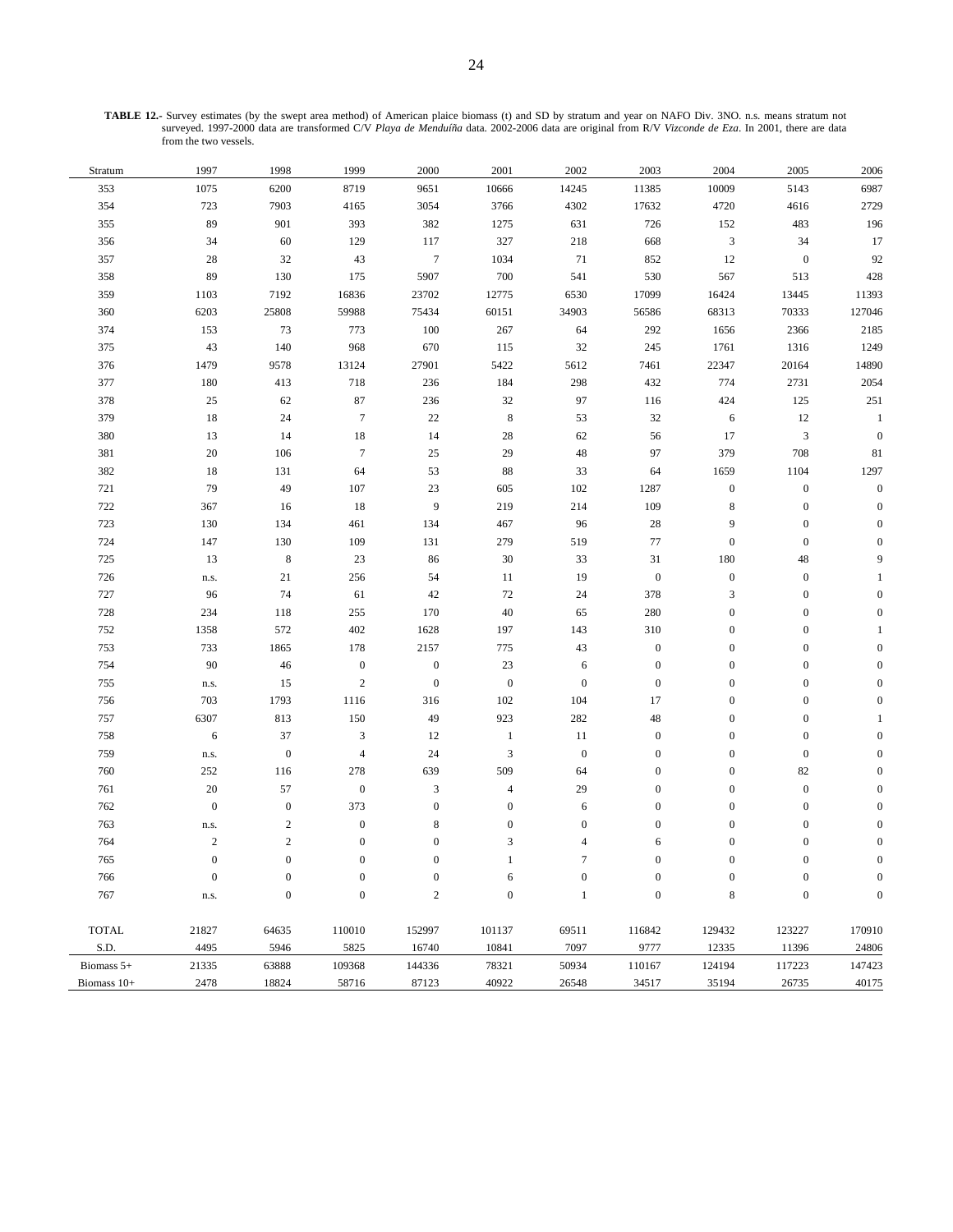**TABLE 13.-** Length weight relationships in the calculation of American plaice biomass. The equation is Spanish Spring Surveys on NAFO Div. 3NO: 1997-2006. To calculate the parameters for the indeterminate individuals, we used the total data (males + females + indeterminate individuals)  $Weight = a(l+0.5)^{b}$ 

|         |             | 1997          | 1998          | 1999          | 2000          | 2001          | 2002          | 2003                                                                                                                                                                                        | 2004         | 2005         | 2006         |
|---------|-------------|---------------|---------------|---------------|---------------|---------------|---------------|---------------------------------------------------------------------------------------------------------------------------------------------------------------------------------------------|--------------|--------------|--------------|
| Males   | a           | 0.0043        | 0.0041        | 0.0049        | 0.0024        | 0.0064        | 0.0041        | 0.0037                                                                                                                                                                                      | 0.0075       | 0.0027       | 0.0061       |
|         |             |               |               |               |               |               |               | $Error = 0.1296$ Error $= 0.1200$ Error $= 0.2799$ Error $= 0.1281$ Error $= 0.1556$ Error $= 0.0660$ Error $= 0.0752$ Error $= 0.1483$ Error $= 0.0882$ Error $= 0.1501$                   |              |              |              |
|         | $\mathbf b$ | 3.1794        | 3.1943        | 3.1454        | 3.3523        | 3.0742        | 3.1930        | 3.2287                                                                                                                                                                                      | 3.0284       | 3.3274       | 3.0860       |
|         |             |               |               |               |               |               |               | Error = 0.0378   Error = 0.0348   Error = 0.0817   Error = 0.0382   Error = 0.0485   Error = 0.0205   Error = 0.0234   Error = 0.0468   Error = 0.0274   Error = 0.0458                     |              |              |              |
|         |             | $R^2 = 0.995$ | $R^2 = 0.996$ | $R^2 = 0.983$ | $R^2 = 0.995$ | $R^2 = 0.992$ | $R^2 = 0.988$ | $R^2 = 0.998$                                                                                                                                                                               | $R2 = 0.992$ | $R2 = 0.997$ | $R2 = 0.996$ |
|         |             | $N = 1050$    | $N = 573$     | $N = 183$     | $N = 321$     | $N = 188$     | $N = 384$     | $N = 622$                                                                                                                                                                                   | $N = 411$    | $N = 311$    | $N = 434$    |
| Females | a           | 0.0027        | 0.0027        | 0.0048        | 0.0020        | 0.0039        | 0.0032        | 0.0030                                                                                                                                                                                      | 0.0047       | 0.0027       | 0.0049       |
|         |             |               |               |               |               |               |               | $Error = 0.1058$ $Error = 0.0595$ $Error = 0.1420$ $Error = 0.0981$ $Error = 0.0624$ $Error = 0.0628$ $Error = 0.0549$ $Error = 0.0807$ $Error = 0.0634$ $Error = 0.0781$                   |              |              |              |
|         | b           | 3.3263        | 3.3218        | 3.1704        | 3.4049        | 3.2256        | 3.2752        | 3.2918                                                                                                                                                                                      | 3.1757       | 3.3290       | 3.1703       |
|         |             |               |               |               |               |               |               | $Error = 0.0291$   $Error = 0.0162$   $Error = 0.0389$   $Error = 0.0271$   $Error = 0.0177$   $Error = 0.0178$   $Error = 0.0157$   $Error = 0.0228$   $Error = 0.0177$   $Error = 0.0219$ |              |              |              |
|         |             | $R^2 = 0.998$ | $R^2 = 0.999$ | $R^2 = 0.993$ | $R^2 = 0.998$ | $R^2 = 0.998$ | $R^2 = 0.998$ | $R^2 = 0.999$                                                                                                                                                                               | $R2 = 0.997$ | $R2 = 0.998$ | $R2 = 0.999$ |
|         |             | $N = 1396$    | $N = 937$     | $N = 201$     | $N = 402$     | $N = 370$     | $N = 703$     | $N = 960$                                                                                                                                                                                   | $N = 765$    | $N = 569$    | $N = 757$    |
| Indet.  | a           | 0.0026        | 0.0028        | 0.0022        | 0.0020        | 0.0054        | 0.0035        | 0.0032                                                                                                                                                                                      | 0.0069       | 0.0025       | 0.0045       |
|         |             |               |               |               |               |               |               | $Error = 0.0928$   $Error = 0.0602$   $Error = 0.1531$   $Error = 0.0817$   $Error = 0.0866$   $Error = 0.0599$   $Error = 0.0581$   $Error = 0.1315$   $Error = 0.0523$   $Error = 0.0483$ |              |              |              |
|         | b           | 3.3370        | 3.3153        | 3.3812        | 3.4049        | 3.1409        | 3.2527        | 3.2795                                                                                                                                                                                      | 3.0712       | 3.3552       | 3.1868       |
|         |             |               |               |               |               |               |               | Error = 0.0255   Error = 0.0164   Error = 0.0431   Error = 0.0226   Error = 0.0248   Error = 0.0171   Error = 0.0167   Error = 0.0382   Error = 0.0148   Error = 0.0138                     |              |              |              |
|         |             | $R^2 = 0.997$ | $R^2 = 0.999$ | $R^2 = 0.989$ | $R^2 = 0.997$ | $R^2 = 0.996$ | $R^2 = 0.998$ | $R^2 = 0.998$                                                                                                                                                                               | $R2 = 0.990$ | $R2 = 0.999$ | $R2 = 0.999$ |
|         |             | $N = 2446$    | $N = 1513$    | $N = 386$     | $N = 726$     | $N = 573$     | $N = 1087$    | $N = 1587$                                                                                                                                                                                  | $N = 1226$   | $N = 884$    | $N = 1213$   |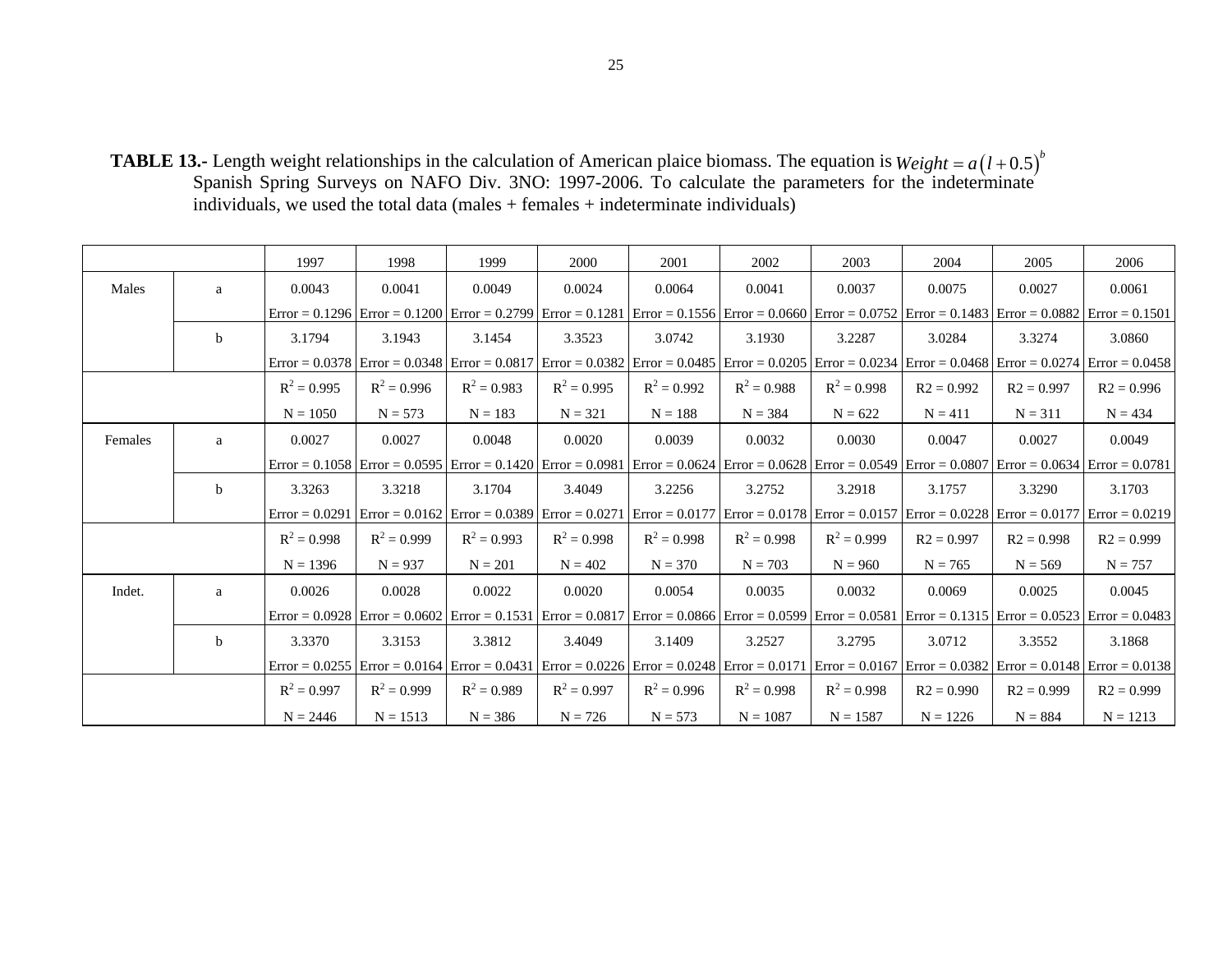**TABLE 14.-** American plaice length distribution. Estimated numbers per haul stratified mean catches. Spanish Spring Survey on NAFO 3NO: 1997-2006. Indet. means indeterminate. 1997-2000 data are transformed C/V *Playa de Menduíña* data. 2002-2006 data are original R/V *Vizconde de Eza* data. In 2001, there are data from the two vessels. (\*) indicates untransformed data.

|                             |                | 1997           |                |                |                | 1998           |                  |                |                | 1999           |                |                |                | 2000           |                |                |
|-----------------------------|----------------|----------------|----------------|----------------|----------------|----------------|------------------|----------------|----------------|----------------|----------------|----------------|----------------|----------------|----------------|----------------|
| Length (cm.)                | Males          | Females Indet. |                | Total          | Males          | Females Indet. |                  | Total          | Males          | Females        | Indet.         | Total          | Males          | Females        | Indet.         | Total          |
| $\overline{4}$              | 0.000          | 0.000          | 0.000          | 0.000          | 0.000          | 0.000          | 0.000            | 0.000          | 0.000          | 0.000          | 0.000          | 0.000          | 0.000          | 0.000          | 0.000          | 0.000          |
| 6                           | 0.000          | 0.000          | 0.000          | 0.000          | 0.000          | 0.000          | 0.000            | 0.000          | 0.000          | 0.000          | 0.000          | 0.000          | 0.000          | 0.000          | 0.000          | 0.000          |
| 8                           | 0.000          | 0.000          | 0.000          | 0.000          | 0.000          | 0.000          | 0.000            | 0.000          | 0.000          | 0.000          | 0.000          | 0.000          | 0.000          | 0.000          | 0.000          | 0.000          |
| 10                          | 0.000          | 0.000          | 0.000          | 0.000          | 0.000          | 0.000          | 0.000            | 0.000          | 0.000          | 17.087         | 5.812          | 22.898         | 0.203          | 10.681         | 0.227          | 11.111         |
| 12                          | 0.000          | 0.000          | 0.000          | 0.000          | 0.007          | 0.008          | 0.000            | 0.015          | 0.000          | 4.272          | 4.272          | 8.543          | 11.240         | 11.450         | 0.117          | 22.807         |
| 14                          | 0.073          | 0.049          | 0.000          | 0.121          | 0.009          | 0.000          | 0.000            | 0.009          | 0.289          | 1.667          | 0.190          | 2.146          | 30.021         | 34.561         | 0.000          | 64.582         |
| 16                          | 0.136          | 0.242          | 0.000          | 0.378          | 0.546          | 0.263          | 0.000            | 0.809          | 1.474          | 2.739          | 0.000          | 4.212          | 59.167         | 75.997         | 0.000          | 135.164        |
| 18                          | 0.648          | 0.705          | 0.023          | 1.377          | 0.044          | 0.146          | 0.000            | 0.190          | 0.210          | 0.894          | 0.000          | 1.104          | 24.333         | 41.298         | 0.005          | 65.635         |
| 20                          | 1.215          | 0.750          | 0.000          | 1.966          | 0.370          | 0.163          | 0.000            | 0.533          | 0.398          | 0.508          | 0.000          | 0.906          | 4.514          | 5.307          | 0.000          | 9.821          |
| 22                          | 2.337          | 1.371          | 0.000          | 3.708          | 1.053          | 0.693          | 0.000            | 1.746          | 0.765          | 0.857          | 0.000          | 1.622          | 2.416          | 2.785          | 0.000          | 5.201          |
| 24                          | 2.605          | 1.883          | 0.000          | 4.489          | 3.474          | 2.310          | 0.000            | 5.784          | 2.904          | 0.468          | 0.000          | 3.372          | 1.722          | 1.695          | 0.000          | 3.417          |
| 26                          | 4.484          | 2.641          | 0.000          | 7.126          | 5.241          | 3.713          | 0.000            | 8.954          | 10.069         | 2.129          | 0.000          | 12.197         | 2.762          | 0.685          | 0.000          | 3.447          |
| 28                          | 8.809          | 2.201          |                | 0.000 11.010   | 8.847          | 4.872          | 0.000            | 13.719         | 19.126         | 7.192          | 0.000          | 26.318         | 7.298          | 1.581          | 0.000          | 8.879          |
| 30                          | 7.228          | 3.773          | 0.000          | 11.001         | 11.342         | 5.977          | 0.000            | 17.319         | 29.710         | 11.614         | 0.000          | 41.323         | 18.574         | 3.666          | 0.000          | 22.240         |
| 32                          | 5.657          | 4.242          | 0.000          | 9.898          | 10.173         | 8.235          | 0.000            | 18.408         | 24.357         | 10.595         | 0.000          | 34.952         | 25.029         | 7.213          | 0.000          | 32.242         |
| 34                          | 3.662          | 4.350          | 0.000          | 8.012          | 7.537          | 13.315         | 0.000            | 20.852         | 16.253         | 10.386         | 0.000          | 26.638         | 15.779         | 13.921         | 0.000          | 29.699         |
| 36                          | 1.897          | 4.574          | 0.000          | 6.471          | 4.471          | 15.805         | 0.000            | 20.276         | 9.405          | 18.159         | 0.000          | 27.564         | 9.881          | 16.429         | 0.000          | 26.310         |
| 38                          | 0.964          | 3.885          | 0.000          | 4.849          | 2.240          | 15.381         | 0.000            | 17.621         | 4.435          | 20.646         | 0.000          | 25.081         | 4.817          | 18.573         | 0.000          | 23.390         |
| 40                          | 0.359          | 3.021          | 0.000          | 3.381          | 0.785          | 12.615         | 0.000            | 13.400         | 1.846          | 23.474         | 0.000          | 25.320         | 2.094          | 26.863         | 0.000          | 28.957         |
| 42                          | 0.205          | 1.968          | 0.000          | 2.173          | 0.462          | 8.995          | 0.000            | 9.457          | 0.370          | 18.287         | 0.000          | 18.657         | 1.180          | 25.649         | 0.000          | 26.828         |
| 44                          | 0.182          | 1.128          | 0.000          | 1.310          | 0.117          | 6.272          | 0.000            | 6.388          | 0.467          | 12.030         | 0.000          | 12.497         | 0.465          | 19.940         | 0.000          | 20.404         |
| 46                          | 0.039          | 0.666          | 0.000          | 0.705          | 0.119          | 3.702          | 0.000            | 3.821          | 0.043          | 6.881          | 0.000          | 6.924          | 0.266          | 13.733         | 0.000          | 13.999         |
| 48                          | 0.006          | 0.433          | 0.000          | 0.438          | 0.025          | 2.391          | 0.000            | 2.416          | 0.020          | 4.457          | 0.000          | 4.478          | 0.233          | 8.588          | 0.000          | 8.821          |
| 50                          | 0.003          | 0.385          | 0.000          | 0.388          | 0.000          | 1.132          | 0.000            | 1.132          | 0.000          | 3.395          | 0.000          | 3.395          | 0.031          | 6.231          | 0.000          | 6.263          |
| 52                          | 0.000          | 0.158          | 0.000          | 0.158          | 0.000          | 0.476          | 0.000            | 0.476          | 0.000          | 1.747          | 0.000          | 1.747          | 0.092          | 3.692          | 0.000          | 3.784          |
| 54                          | 0.000          | 0.122<br>0.047 | 0.000<br>0.000 | 0.122          | 0.023<br>0.000 | 0.380          | 0.000            | 0.404          | 0.000          | 1.360<br>0.938 | 0.000<br>0.000 | 1.360<br>0.938 | 0.000          | 3.440          | 0.000<br>0.000 | 3.440          |
| 56                          | 0.000          |                |                | 0.047          |                | 0.301          | 0.000            | 0.301          | 0.000          |                |                |                | 0.000          | 1.172          |                | 1.172          |
| 58<br>60                    | 0.000<br>0.000 | 0.037<br>0.034 | 0.000<br>0.000 | 0.037<br>0.034 | 0.000<br>0.000 | 0.314<br>0.306 | 0.000<br>0.000   | 0.314<br>0.306 | 0.000<br>0.000 | 0.432<br>0.401 | 0.000<br>0.000 | 0.432<br>0.401 | 0.000<br>0.000 | 1.290<br>1.120 | 0.000<br>0.000 | 1.290<br>1.120 |
| 62                          | 0.000          | 0.054          | 0.000          | 0.054          | 0.000          | 0.103          | 0.000            | 0.103          | 0.000          | 0.047          | 0.000          | 0.047          | 0.000          | 1.168          | 0.000          | 1.168          |
| 64                          | 0.000          | 0.057          | 0.000          | 0.057          | 0.000          | 0.122          | 0.000            | 0.122          | 0.000          | 0.298          | 0.000          | 0.298          | 0.000          | 0.637          | 0.000          | 0.637          |
| 66                          | 0.000          | 0.008          | 0.000          | 0.008          | 0.000          | 0.045          | 0.000            | 0.045          | 0.000          | 0.000          | 0.000          | 0.000          | 0.000          | 0.000          | 0.000          | 0.000          |
| 68                          | 0.000          | 0.011          | 0.000          | 0.011          | 0.000          | 0.091          | 0.000            | 0.091          | 0.000          | 0.000          | 0.000          | 0.000          | 0.000          | 0.000          | 0.000          | 0.000          |
| 70                          | 0.000          | 0.000          | 0.000          | 0.000          | 0.000          | 0.000          | 0.000            | 0.000          | 0.000          | 0.000          | 0.000          | 0.000          | 0.000          | 0.086          | 0.000          | 0.086          |
| 72                          | 0.000          | 0.000          | 0.000          | 0.000          | 0.000          | 0.000          | 0.000            | 0.000          | 0.000          | 0.000          | 0.000          | 0.000          | 0.000          | 0.018          | 0.000          | 0.018          |
| 74                          | 0.000          | 0.000          | 0.000          | 0.000          | 0.000          | 0.000          | 0.000            | 0.000          | 0.000          | 0.000          | 0.000          | 0.000          | 0.000          | 0.000          | 0.000          | 0.000          |
| 76                          | 0.000          | 0.000          | 0.000          | 0.000          | 0.000          | 0.000          | 0.000            | 0.000          | 0.000          | 0.054          | 0.000          | 0.054          | 0.000          | 0.000          | 0.000          | 0.000          |
|                             |                |                |                |                |                |                |                  |                |                |                |                |                |                |                |                |                |
| Total                       | 40.511         | 38.798         |                | 0.023 79.332   | 56.883         | 108.124 0.000  |                  | 165.008        | 122.141        | 183.012        |                | 10.273 315.426 | 222.117        | 359.467        |                | 0.348 581.933  |
| $N^{\circ}$ samples $(*)$ : |                |                |                | 116            |                |                |                  | 108            |                |                |                | 93             |                |                |                | 96             |
| $N^{\circ}$ Ind. $(*)$ :    | 8297           | 5729           | 3              | 14029          | 4640           | 7390           | $\boldsymbol{0}$ | 12030          | 4541           | 7742           | $\overline{4}$ | 12287          | 3732           | 7721           | 5              | 11458          |
| Sampled catch:              |                |                |                | 1390           |                |                |                  | 1617           |                |                |                | 1858           |                |                |                | 1697           |
| Range (*):                  |                |                |                | 14-68          |                |                |                  | 13-68          |                |                |                | 10-77          |                |                |                | 11-72          |
| Total catch:                |                |                |                | 4209           |                |                |                  | 8540           |                |                |                | 10565          |                |                |                | 15533          |
| Total hauls (*):            |                |                |                | 128            |                |                |                  | 124            |                |                |                | 114            |                |                |                | 118            |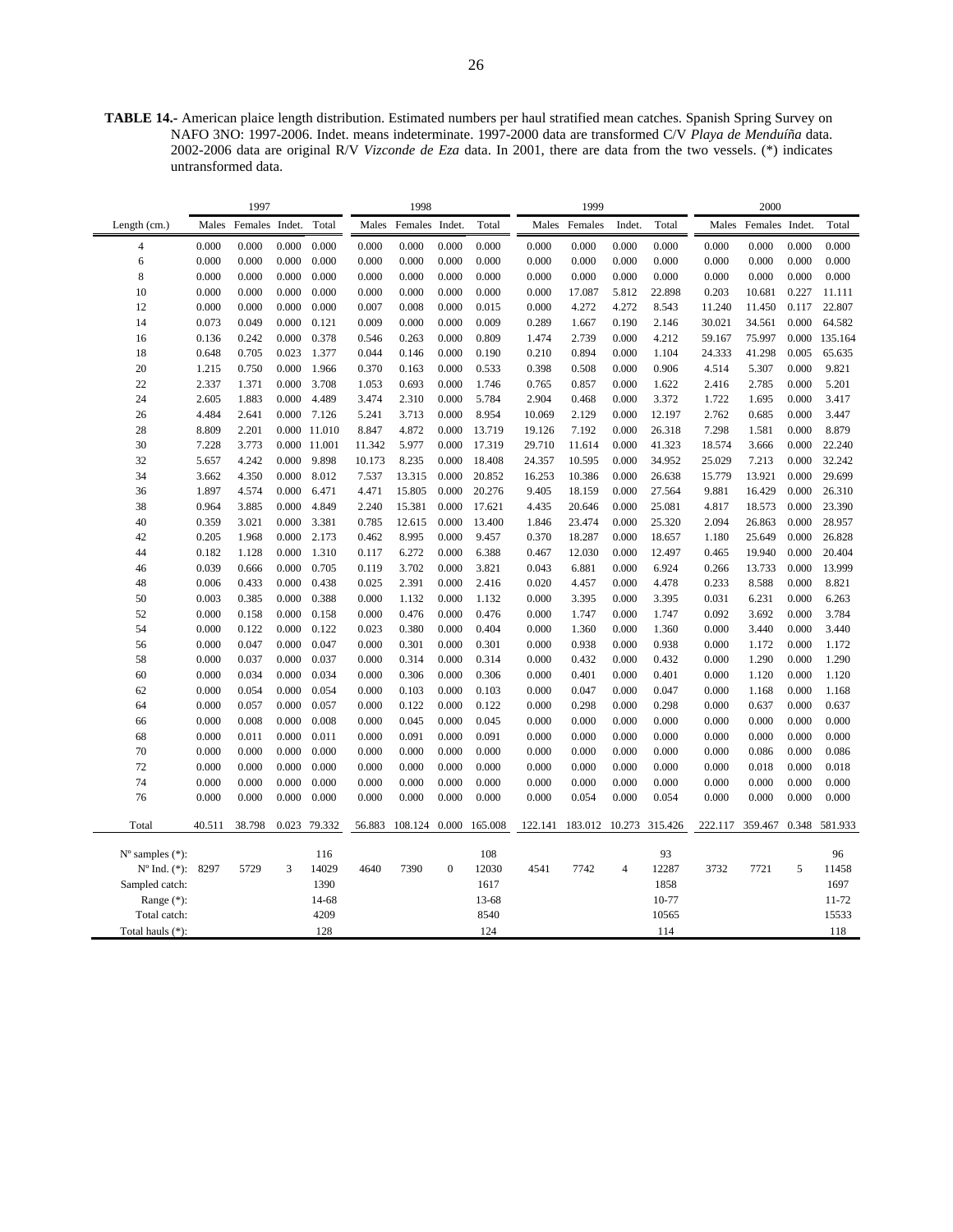**TABLE 14 (cont.).-** American plaice length distribution. Estimated numbers per haul stratified mean catches. Spanish Spring Survey on NAFO 3NO: 1997-2006. Indet. means indeterminate. 1997-2000 data are transformed C/V *Playa de Menduíña* data. 2002-2006 data are original R/V *Vizconde de Eza* data. In 2001, there are data from the two vessels. (\*) indicates untransformed data.

|                             |        | 2001                          |       |               |        | 2002                          |       |          |        | 2003                          |       |          |
|-----------------------------|--------|-------------------------------|-------|---------------|--------|-------------------------------|-------|----------|--------|-------------------------------|-------|----------|
| Length (cm.)                |        | Males Females Indet.          |       | Total         |        | Males Females Indet.          |       | Total    |        | Males Females Indet.          |       | Total    |
| $\overline{4}$              | 0.000  | 0.000                         | 0.045 | 0.045         | 0.000  | 0.000                         | 0.000 | 0.000    | 0.000  | 0.000                         | 0.000 | 0.000    |
| 6                           | 0.000  | 0.021                         | 2.401 | 2.422         | 0.000  | 0.000                         | 0.052 | 0.052    | 0.188  | 0.044                         | 0.287 | 0.519    |
| 8                           | 0.021  | 0.031                         | 1.194 | 1.245         | 0.005  | 0.133                         | 0.013 | 0.152    | 0.356  | 0.223                         | 0.056 | 0.635    |
| 10                          | 0.280  | 1.972                         | 0.217 | 2.469         | 0.853  | 1.420                         | 0.091 | 2.365    | 0.074  | 0.142                         | 0.065 | 0.280    |
| 12                          | 3.620  | 4.188                         | 0.757 | 8.565         | 4.606  | 6.883                         | 0.135 | 11.625   | 0.814  | 0.891                         | 0.000 | 1.705    |
| 14                          | 5.797  | 7.593                         | 0.398 | 13.788        | 3.250  | 3.490                         | 0.027 | 6.768    | 1.576  | 1.005                         | 0.000 | 2.581    |
| 16                          | 10.535 | 10.617                        | 0.031 | 21.183        | 1.688  | 2.104                         | 0.000 | 3.792    | 6.969  | 5.441                         | 0.000 | 12.410   |
| 18                          | 48.738 | 38.461                        |       | 0.010 87.210  | 6.588  | 6.831                         | 0.000 | 13.420   | 17.873 | 13.925                        | 0.000 | 31.798   |
| 20                          | 69.747 | 56.807                        |       | 0.000 126.554 | 10.751 | 8.917                         | 0.000 | 19.668   | 7.441  | 7.791                         | 0.000 | 15.232   |
| 22                          | 36.774 | 35.802                        | 0.000 | 72.576        | 26.930 | 17.681                        | 0.000 | 44.611   | 14.162 | 8.973                         | 0.000 | 23.135   |
| 24                          | 7.776  | 13.101                        | 0.000 | 20.877        | 34.971 | 33.222                        | 0.000 | 68.193   | 35.284 | 11.606                        | 0.000 | 46.890   |
| 26                          | 3.211  | 3.416                         | 0.000 | 6.627         | 21.342 | 29.173                        | 0.000 | 50.515   | 62.238 | 21.586                        | 0.000 | 83.823   |
| 28                          | 4.639  | 1.994                         | 0.000 | 6.633         | 7.317  | 13.800                        | 0.000 | 21.117   | 42.882 | 44.576                        | 0.000 | 87.458   |
| 30                          | 11.353 | 1.499                         | 0.000 | 12.852        | 5.530  | 4.861                         | 0.000 | 10.391   | 17.283 | 42.818                        | 0.000 | 60.100   |
| 32                          | 18.793 | 2.218                         | 0.000 | 21.012        | 7.801  | 1.697                         | 0.000 | 9.498    | 11.921 | 19.885                        | 0.000 | 31.805   |
| 34                          | 15.703 | 4.001                         | 0.000 | 19.705        | 7.563  | 1.390                         | 0.000 | 8.953    | 11.256 | 8.363                         | 0.000 | 19.618   |
| 36                          | 8.760  | 9.830                         |       | 0.000 18.591  | 5.397  | 1.575                         | 0.000 | 6.973    | 8.333  | 3.467                         | 0.000 | 11.800   |
| 38                          | 3.802  | 11.082                        | 0.000 | 14.884        | 2.528  | 4.239                         | 0.000 | 6.767    | 4.505  | 2.965                         | 0.000 | 7.470    |
| 40                          | 1.392  | 13.048                        | 0.000 | 14.440        | 1.263  | 6.464                         | 0.000 | 7.726    | 1.685  | 4.476                         | 0.000 | 6.161    |
| 42                          | 0.889  | 13.008                        | 0.000 | 13.897        | 0.411  | 8.085                         | 0.000 | 8.496    | 0.475  | 7.659                         | 0.000 | 8.135    |
| 44                          | 0.354  | 11.312                        | 0.000 | 11.666        | 0.164  | 6.918                         | 0.000 | 7.081    | 0.147  | 6.731                         | 0.000 | 6.877    |
| 46                          | 0.060  | 8.611                         | 0.000 | 8.672         | 0.031  | 5.848                         | 0.000 | 5.878    | 0.063  | 6.855                         | 0.000 | 6.917    |
| 48                          | 0.000  | 5.567                         | 0.000 | 5.567         | 0.018  | 3.791                         | 0.000 | 3.810    | 0.000  | 5.653                         | 0.000 | 5.653    |
| 50                          | 0.000  | 3.461                         | 0.000 | 3.461         | 0.024  | 2.186                         | 0.000 | 2.210    | 0.000  | 3.517                         | 0.000 | 3.517    |
| 52                          | 0.000  | 1.021                         | 0.000 | 1.021         | 0.051  | 1.614                         | 0.000 | 1.666    | 0.000  | 3.150                         | 0.000 | 3.150    |
| 54                          | 0.000  | 1.245                         | 0.000 | 1.245         | 0.000  | 1.152                         | 0.000 | 1.152    | 0.000  | 2.273                         | 0.000 | 2.273    |
| 56                          | 0.010  | 0.755                         | 0.000 | 0.765         | 0.000  | 0.720                         | 0.000 | 0.720    | 0.000  | 1.159                         | 0.000 | 1.159    |
| 58                          | 0.000  | 0.546                         | 0.000 | 0.546         | 0.000  | 0.351                         | 0.000 | 0.351    | 0.000  | 0.804                         | 0.000 | 0.804    |
| 60                          | 0.000  | 0.335                         | 0.000 | 0.335         | 0.000  | 0.231                         | 0.000 | 0.231    | 0.000  | 0.447                         | 0.000 | 0.447    |
| 62                          | 0.000  | 0.250                         | 0.000 | 0.250         | 0.000  | 0.139                         | 0.000 | 0.139    | 0.000  | 0.073                         | 0.000 | 0.073    |
| 64                          | 0.000  | 0.045                         | 0.000 | 0.045         | 0.000  | 0.020                         | 0.000 | 0.020    | 0.000  | 0.222                         | 0.000 | 0.222    |
| 66                          | 0.000  | 0.078                         | 0.000 | 0.078         | 0.000  | 0.101                         | 0.000 | 0.101    | 0.000  | 0.032                         | 0.000 | 0.032    |
| 68                          | 0.000  | 0.004                         | 0.000 | 0.004         | 0.000  | 0.006                         | 0.000 | 0.006    | 0.000  | 0.000                         | 0.000 | 0.000    |
| 70                          | 0.000  | 0.016                         | 0.000 | 0.016         | 0.000  | 0.000                         | 0.000 | 0.000    | 0.000  | 0.000                         | 0.000 | 0.000    |
| 72                          | 0.000  | 0.000                         | 0.000 | 0.000         | 0.000  | 0.000                         | 0.000 | 0.000    | 0.000  | 0.000                         | 0.000 | 0.000    |
| 74                          | 0.000  | 0.000                         | 0.000 | 0.000         | 0.000  | 0.000                         | 0.000 | 0.000    | 0.000  | 0.000                         | 0.000 | 0.000    |
| 76                          | 0.000  | 0.000                         | 0.000 | 0.000         | 0.000  | 0.000                         | 0.000 | 0.000    | 0.000  | 0.000                         | 0.000 | 0.000    |
| Total                       |        | 252.254 261.936 5.053 519.242 |       |               |        | 149.083 175.044 0.319 324.447 |       |          |        | 245.522 236.752 0.407 482.682 |       |          |
| $N^{\circ}$ samples $(*)$ : |        |                               |       | 81            |        |                               |       | 108      |        |                               |       | 91       |
| $N^{\circ}$ Ind. $(*)$ :    | 4996   | 7906                          | 114   | 13016         | 5873   | 7234                          | 12    | 13119    | 6122   | 7333                          | 9     | 13464    |
| Sampled catch:              |        |                               |       | 3388          |        |                               |       | 3675     |        |                               |       | 3885     |
| Range $(*)$ :               |        |                               |       | 5-70          |        |                               |       | $7 - 68$ |        |                               |       | $6 - 66$ |
| Total catch:                |        |                               |       | 11477         |        |                               |       | 9201     |        |                               |       | 13955    |
| Total hauls (*):            |        |                               |       | 123           |        |                               |       | 125      |        |                               |       | 118      |
|                             |        |                               |       |               |        |                               |       |          |        |                               |       |          |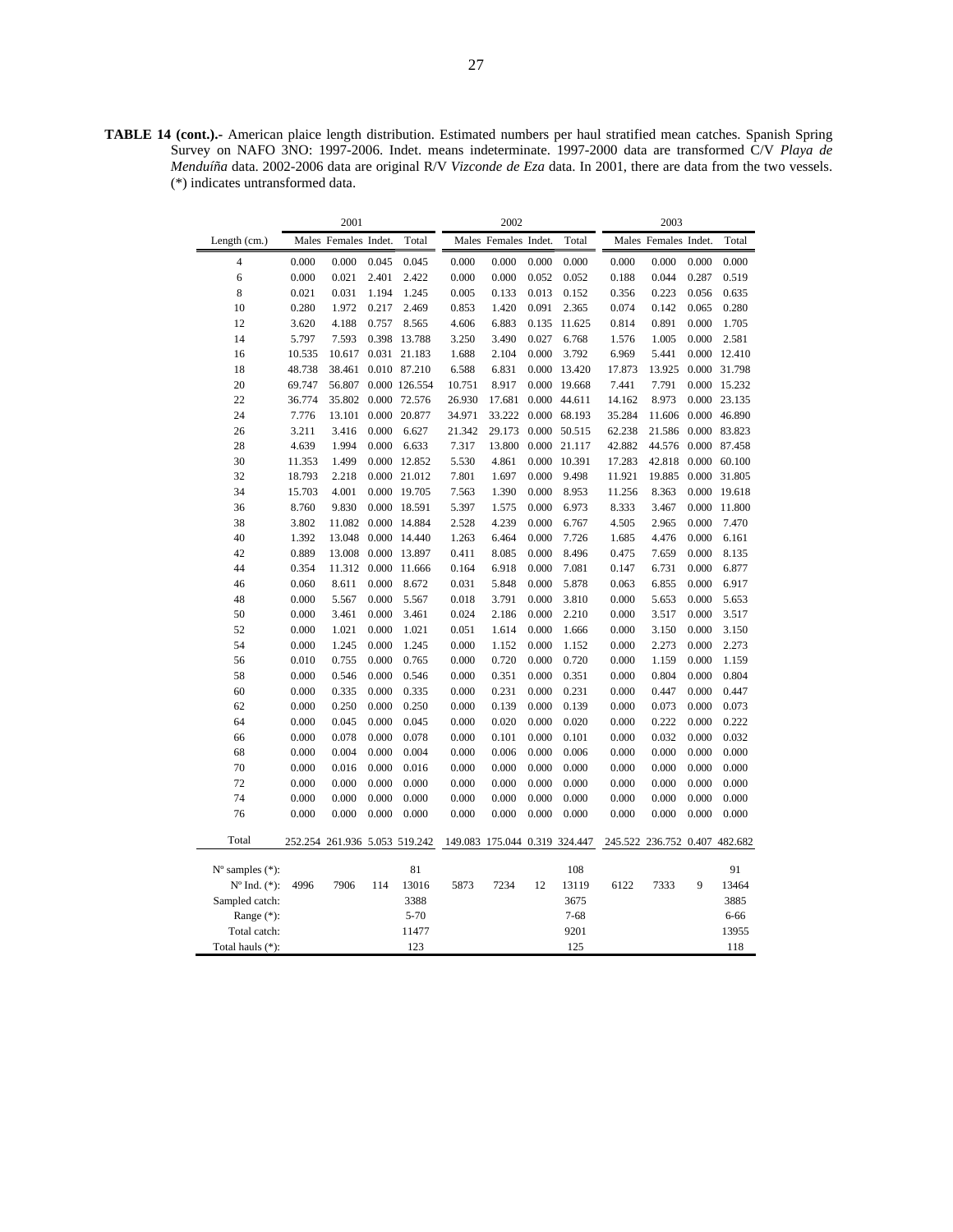**TABLE 14 (cont.).-** American plaice length distribution. Estimated numbers per haul stratified mean catches. Spanish Spring Survey on NAFO 3NO: 1997-2006. Indet. means indeterminate. 1997-2000 data are transformed C/V *Playa de Menduíña* data. 2002-2006 data are original R/V *Vizconde de Eza* data. In 2001, there are data from the two vessels. (\*) indicates untransformed data.

| Males Females Indet.<br>Males Females<br>Indet.<br>Total<br>Total<br>Males Females Indet.<br>Total<br>Length (cm.)<br>$\overline{4}$<br>0.000<br>0.000<br>0.000<br>0.000<br>0.000<br>0.000<br>0.000<br>0.000<br>$0.000\ 0.000$<br>0.000<br>0.000<br>6<br>0.084<br>0.090<br>8.701<br>8.875<br>0.007<br>0.513<br>0.534<br>0.014<br>0.029<br>$0.000$ $0.066$<br>0.095<br>8<br>1.027<br>0.746<br>49.783<br>51.556<br>0.400<br>1.875<br>2.446<br>0.007 0.065<br>0.085<br>0.172<br>0.013<br>0.099<br>2.750<br>10<br>0.133<br>0.271<br>6.226<br>6.630<br>1.474<br>1.177<br>0.049<br>0.041 0.000<br>0.090<br>12<br>1.209<br>0.004<br>2.377<br>22.828<br>0.062<br>52.618<br>1.945<br>1.483 0.000<br>1.164<br>29.728<br>3.428<br>14<br>6.529<br>4.615<br>0.000<br>11.145<br>46.137<br>45.635<br>0.056<br>91.828<br>6.116<br>5.507 0.000<br>11.623<br>16<br>20.487<br>0.000<br>42.733<br>10.067 0.000<br>21.001<br>3.692<br>3.184<br>0.000<br>6.875<br>22.245<br>10.935<br>18<br>1.904<br>1.239<br>0.000<br>3.143<br>6.715<br>6.709<br>0.000<br>13.424<br>46.895<br>35.076 0.000<br>81.971<br>20<br>7.241<br>5.253<br>0.000<br>11.596<br>65.237<br>64.464 0.000 129.700<br>4.051<br>3.190<br>0.000<br>6.343<br>22<br>18.341<br>8.930<br>0.000<br>27.271<br>3.618<br>3.026<br>0.000<br>6.644<br>23.186<br>25.575 0.000<br>48.760<br>24<br>18.592<br>14.481<br>0.000<br>33.073<br>7.908<br>3.341<br>0.000<br>8.557 0.000<br>19.709<br>11.249<br>11.152<br>26<br>6.709<br>27.188<br>10.344<br>0.000<br>37.532<br>17.567<br>0.000<br>24.276<br>12.378<br>6.964 0.000<br>19.342<br>28<br>46.289<br>14.760<br>0.000<br>61.048<br>31.709<br>13.734<br>0.000<br>45.444<br>22.149<br>4.592 0.000<br>26.741<br>30<br>36.904<br>0.000<br>47.260<br>23.718<br>0.000<br>60.622<br>46.328<br>13.928<br>60.256<br>39.254<br>8.006 0.000<br>32<br>17.960<br>43.845<br>61.804<br>16.433<br>0.000<br>15.114 0.000<br>48.249<br>0.000<br>32.463<br>48.896<br>33.135<br>34<br>10.580<br>42.211<br>0.000<br>52.791<br>14.535<br>26.469<br>0.000<br>41.005<br>18.136<br>14.221 0.000<br>32.358<br>36<br>35.775<br>0.000<br>43.134<br>8.514<br>18.105 0.000<br>26.619<br>6.172<br>20.482<br>0.000<br>26.654<br>7.360<br>38<br>3.628<br>6.955<br>0.000<br>10.583<br>3.353<br>24.246<br>0.000<br>27.600<br>2.754<br>25.420 0.000<br>28.174<br>40<br>10.301<br>1.214<br>1.587<br>4.815<br>0.000<br>6.402<br>0.745<br>0.000<br>11.046<br>19.672 0.000<br>20.887<br>42<br>5.407<br>5.990<br>0.202<br>4.700<br>0.000<br>0.582<br>0.000<br>4.903<br>0.208<br>8.889 0.000<br>9.097<br>44<br>0.183<br>6.655<br>0.000<br>6.838<br>0.057<br>3.419<br>0.000<br>3.477<br>0.148<br>4.667 0.000<br>4.814<br>46<br>0.109<br>7.216<br>0.000<br>7.325<br>0.164<br>3.433<br>0.000<br>3.597<br>0.010<br>2.258 0.000<br>2.267<br>48<br>0.000<br>5.071<br>0.000<br>5.071<br>0.090<br>2.990<br>0.000<br>3.080<br>0.025<br>2.382 0.000<br>2.407<br>50<br>0.008<br>3.552<br>0.000<br>3.559<br>0.107<br>2.272<br>0.000<br>2.379<br>0.000<br>2.322 0.000<br>2.322<br>52<br>2.925<br>2.925<br>0.049<br>1.634<br>1.454 0.000<br>1.454<br>0.000<br>0.000<br>0.000<br>1.683<br>0.000<br>0.993<br>54<br>0.000<br>2.326<br>0.000<br>2.326<br>0.000<br>1.531<br>0.000<br>1.531<br>0.000<br>0.993 0.000<br>56<br>0.059<br>1.604<br>0.000<br>1.663<br>0.000<br>1.546<br>0.000<br>1.546<br>0.000<br>1.613 0.000<br>1.613<br>58<br>0.000<br>1.066<br>0.905<br>0.000<br>0.905<br>1.082 0.000<br>1.082<br>0.000<br>1.066<br>0.000<br>0.000<br>60<br>0.000<br>0.271<br>0.000<br>0.271<br>0.000<br>0.753<br>0.000<br>0.753<br>0.522 0.000<br>0.522<br>0.000<br>0.407<br>62<br>0.000<br>0.294<br>0.000<br>0.294<br>0.000<br>0.000<br>0.407<br>0.000<br>0.205 0.000<br>0.205<br>64<br>0.000<br>0.000<br>0.162<br>0.000<br>0.174<br>0.000<br>0.174<br>0.000<br>0.137 0.000<br>0.137<br>0.162<br>0.061 0.000<br>66<br>0.000<br>0.132<br>0.000<br>0.132<br>0.000<br>0.302<br>0.000<br>0.302<br>0.000<br>0.061<br>68<br>0.000<br>0.049<br>0.049<br>0.000<br>0.081<br>0.013 0.000<br>0.013<br>0.000<br>0.000<br>0.081<br>0.000<br>70<br>0.000<br>0.000<br>0.000<br>0.000<br>0.000<br>0.000<br>0.000<br>0.000<br>0.000<br>0.011 0.000<br>0.011<br>72<br>0.000<br>0.010<br>0.000<br>0.000<br>0.000<br>0.000<br>0.000<br>0.000<br>0.000<br>0.000<br>$0.010$ $0.000$<br>74<br>0.000<br>0.000<br>0.000<br>0.000<br>0.000<br>0.000<br>0.000<br>0.000<br>0.000<br>$0.000$ $0.000$<br>0.000<br>76<br>0.000<br>0.000<br>0.000<br>0.000<br>0.000<br>0.000<br>0.000<br>0.000<br>0.000<br>0.004 0.000<br>0.004<br>Total<br>280.604 2.603 562.294<br>206.765 241.817 64.714 513.296<br>279.087<br>303.483<br>289.488 0.131 593.101<br>75<br>70<br>$No$ samples $(*)$ :<br>73<br>$No$ Ind. $(*)$ :<br>13990<br>6097<br>8494<br>5942<br>8030<br>20<br>13992<br>5076<br>7561<br>1353<br>62<br>14653<br>4614<br>4556<br>5906<br>Sampled catch:<br>$6 - 77$<br>Range (*):<br>$6 - 68$<br>$6 - 69$<br>13729<br>13193<br>17334<br>Total catch:<br>120<br>119<br>Total hauls (*): |  | 2004 |  | 2005 |  | 2006 |     |
|---------------------------------------------------------------------------------------------------------------------------------------------------------------------------------------------------------------------------------------------------------------------------------------------------------------------------------------------------------------------------------------------------------------------------------------------------------------------------------------------------------------------------------------------------------------------------------------------------------------------------------------------------------------------------------------------------------------------------------------------------------------------------------------------------------------------------------------------------------------------------------------------------------------------------------------------------------------------------------------------------------------------------------------------------------------------------------------------------------------------------------------------------------------------------------------------------------------------------------------------------------------------------------------------------------------------------------------------------------------------------------------------------------------------------------------------------------------------------------------------------------------------------------------------------------------------------------------------------------------------------------------------------------------------------------------------------------------------------------------------------------------------------------------------------------------------------------------------------------------------------------------------------------------------------------------------------------------------------------------------------------------------------------------------------------------------------------------------------------------------------------------------------------------------------------------------------------------------------------------------------------------------------------------------------------------------------------------------------------------------------------------------------------------------------------------------------------------------------------------------------------------------------------------------------------------------------------------------------------------------------------------------------------------------------------------------------------------------------------------------------------------------------------------------------------------------------------------------------------------------------------------------------------------------------------------------------------------------------------------------------------------------------------------------------------------------------------------------------------------------------------------------------------------------------------------------------------------------------------------------------------------------------------------------------------------------------------------------------------------------------------------------------------------------------------------------------------------------------------------------------------------------------------------------------------------------------------------------------------------------------------------------------------------------------------------------------------------------------------------------------------------------------------------------------------------------------------------------------------------------------------------------------------------------------------------------------------------------------------------------------------------------------------------------------------------------------------------------------------------------------------------------------------------------------------------------------------------------------------------------------------------------------------------------------------------------------------------------------------------------------------------------------------------------------------------------------------------------------------------------------------------------------------------------------------------------------------------------------------------------------------------------------------------------------------------------------------------------------------------------------------------------------------------------------------------------------------------------------------------------------------------------------------------------------------------------------------------------------|--|------|--|------|--|------|-----|
|                                                                                                                                                                                                                                                                                                                                                                                                                                                                                                                                                                                                                                                                                                                                                                                                                                                                                                                                                                                                                                                                                                                                                                                                                                                                                                                                                                                                                                                                                                                                                                                                                                                                                                                                                                                                                                                                                                                                                                                                                                                                                                                                                                                                                                                                                                                                                                                                                                                                                                                                                                                                                                                                                                                                                                                                                                                                                                                                                                                                                                                                                                                                                                                                                                                                                                                                                                                                                                                                                                                                                                                                                                                                                                                                                                                                                                                                                                                                                                                                                                                                                                                                                                                                                                                                                                                                                                                                                                                                                                                                                                                                                                                                                                                                                                                                                                                                                                                                                                           |  |      |  |      |  |      |     |
|                                                                                                                                                                                                                                                                                                                                                                                                                                                                                                                                                                                                                                                                                                                                                                                                                                                                                                                                                                                                                                                                                                                                                                                                                                                                                                                                                                                                                                                                                                                                                                                                                                                                                                                                                                                                                                                                                                                                                                                                                                                                                                                                                                                                                                                                                                                                                                                                                                                                                                                                                                                                                                                                                                                                                                                                                                                                                                                                                                                                                                                                                                                                                                                                                                                                                                                                                                                                                                                                                                                                                                                                                                                                                                                                                                                                                                                                                                                                                                                                                                                                                                                                                                                                                                                                                                                                                                                                                                                                                                                                                                                                                                                                                                                                                                                                                                                                                                                                                                           |  |      |  |      |  |      |     |
|                                                                                                                                                                                                                                                                                                                                                                                                                                                                                                                                                                                                                                                                                                                                                                                                                                                                                                                                                                                                                                                                                                                                                                                                                                                                                                                                                                                                                                                                                                                                                                                                                                                                                                                                                                                                                                                                                                                                                                                                                                                                                                                                                                                                                                                                                                                                                                                                                                                                                                                                                                                                                                                                                                                                                                                                                                                                                                                                                                                                                                                                                                                                                                                                                                                                                                                                                                                                                                                                                                                                                                                                                                                                                                                                                                                                                                                                                                                                                                                                                                                                                                                                                                                                                                                                                                                                                                                                                                                                                                                                                                                                                                                                                                                                                                                                                                                                                                                                                                           |  |      |  |      |  |      |     |
|                                                                                                                                                                                                                                                                                                                                                                                                                                                                                                                                                                                                                                                                                                                                                                                                                                                                                                                                                                                                                                                                                                                                                                                                                                                                                                                                                                                                                                                                                                                                                                                                                                                                                                                                                                                                                                                                                                                                                                                                                                                                                                                                                                                                                                                                                                                                                                                                                                                                                                                                                                                                                                                                                                                                                                                                                                                                                                                                                                                                                                                                                                                                                                                                                                                                                                                                                                                                                                                                                                                                                                                                                                                                                                                                                                                                                                                                                                                                                                                                                                                                                                                                                                                                                                                                                                                                                                                                                                                                                                                                                                                                                                                                                                                                                                                                                                                                                                                                                                           |  |      |  |      |  |      |     |
|                                                                                                                                                                                                                                                                                                                                                                                                                                                                                                                                                                                                                                                                                                                                                                                                                                                                                                                                                                                                                                                                                                                                                                                                                                                                                                                                                                                                                                                                                                                                                                                                                                                                                                                                                                                                                                                                                                                                                                                                                                                                                                                                                                                                                                                                                                                                                                                                                                                                                                                                                                                                                                                                                                                                                                                                                                                                                                                                                                                                                                                                                                                                                                                                                                                                                                                                                                                                                                                                                                                                                                                                                                                                                                                                                                                                                                                                                                                                                                                                                                                                                                                                                                                                                                                                                                                                                                                                                                                                                                                                                                                                                                                                                                                                                                                                                                                                                                                                                                           |  |      |  |      |  |      |     |
|                                                                                                                                                                                                                                                                                                                                                                                                                                                                                                                                                                                                                                                                                                                                                                                                                                                                                                                                                                                                                                                                                                                                                                                                                                                                                                                                                                                                                                                                                                                                                                                                                                                                                                                                                                                                                                                                                                                                                                                                                                                                                                                                                                                                                                                                                                                                                                                                                                                                                                                                                                                                                                                                                                                                                                                                                                                                                                                                                                                                                                                                                                                                                                                                                                                                                                                                                                                                                                                                                                                                                                                                                                                                                                                                                                                                                                                                                                                                                                                                                                                                                                                                                                                                                                                                                                                                                                                                                                                                                                                                                                                                                                                                                                                                                                                                                                                                                                                                                                           |  |      |  |      |  |      |     |
|                                                                                                                                                                                                                                                                                                                                                                                                                                                                                                                                                                                                                                                                                                                                                                                                                                                                                                                                                                                                                                                                                                                                                                                                                                                                                                                                                                                                                                                                                                                                                                                                                                                                                                                                                                                                                                                                                                                                                                                                                                                                                                                                                                                                                                                                                                                                                                                                                                                                                                                                                                                                                                                                                                                                                                                                                                                                                                                                                                                                                                                                                                                                                                                                                                                                                                                                                                                                                                                                                                                                                                                                                                                                                                                                                                                                                                                                                                                                                                                                                                                                                                                                                                                                                                                                                                                                                                                                                                                                                                                                                                                                                                                                                                                                                                                                                                                                                                                                                                           |  |      |  |      |  |      |     |
|                                                                                                                                                                                                                                                                                                                                                                                                                                                                                                                                                                                                                                                                                                                                                                                                                                                                                                                                                                                                                                                                                                                                                                                                                                                                                                                                                                                                                                                                                                                                                                                                                                                                                                                                                                                                                                                                                                                                                                                                                                                                                                                                                                                                                                                                                                                                                                                                                                                                                                                                                                                                                                                                                                                                                                                                                                                                                                                                                                                                                                                                                                                                                                                                                                                                                                                                                                                                                                                                                                                                                                                                                                                                                                                                                                                                                                                                                                                                                                                                                                                                                                                                                                                                                                                                                                                                                                                                                                                                                                                                                                                                                                                                                                                                                                                                                                                                                                                                                                           |  |      |  |      |  |      |     |
|                                                                                                                                                                                                                                                                                                                                                                                                                                                                                                                                                                                                                                                                                                                                                                                                                                                                                                                                                                                                                                                                                                                                                                                                                                                                                                                                                                                                                                                                                                                                                                                                                                                                                                                                                                                                                                                                                                                                                                                                                                                                                                                                                                                                                                                                                                                                                                                                                                                                                                                                                                                                                                                                                                                                                                                                                                                                                                                                                                                                                                                                                                                                                                                                                                                                                                                                                                                                                                                                                                                                                                                                                                                                                                                                                                                                                                                                                                                                                                                                                                                                                                                                                                                                                                                                                                                                                                                                                                                                                                                                                                                                                                                                                                                                                                                                                                                                                                                                                                           |  |      |  |      |  |      |     |
|                                                                                                                                                                                                                                                                                                                                                                                                                                                                                                                                                                                                                                                                                                                                                                                                                                                                                                                                                                                                                                                                                                                                                                                                                                                                                                                                                                                                                                                                                                                                                                                                                                                                                                                                                                                                                                                                                                                                                                                                                                                                                                                                                                                                                                                                                                                                                                                                                                                                                                                                                                                                                                                                                                                                                                                                                                                                                                                                                                                                                                                                                                                                                                                                                                                                                                                                                                                                                                                                                                                                                                                                                                                                                                                                                                                                                                                                                                                                                                                                                                                                                                                                                                                                                                                                                                                                                                                                                                                                                                                                                                                                                                                                                                                                                                                                                                                                                                                                                                           |  |      |  |      |  |      |     |
|                                                                                                                                                                                                                                                                                                                                                                                                                                                                                                                                                                                                                                                                                                                                                                                                                                                                                                                                                                                                                                                                                                                                                                                                                                                                                                                                                                                                                                                                                                                                                                                                                                                                                                                                                                                                                                                                                                                                                                                                                                                                                                                                                                                                                                                                                                                                                                                                                                                                                                                                                                                                                                                                                                                                                                                                                                                                                                                                                                                                                                                                                                                                                                                                                                                                                                                                                                                                                                                                                                                                                                                                                                                                                                                                                                                                                                                                                                                                                                                                                                                                                                                                                                                                                                                                                                                                                                                                                                                                                                                                                                                                                                                                                                                                                                                                                                                                                                                                                                           |  |      |  |      |  |      |     |
|                                                                                                                                                                                                                                                                                                                                                                                                                                                                                                                                                                                                                                                                                                                                                                                                                                                                                                                                                                                                                                                                                                                                                                                                                                                                                                                                                                                                                                                                                                                                                                                                                                                                                                                                                                                                                                                                                                                                                                                                                                                                                                                                                                                                                                                                                                                                                                                                                                                                                                                                                                                                                                                                                                                                                                                                                                                                                                                                                                                                                                                                                                                                                                                                                                                                                                                                                                                                                                                                                                                                                                                                                                                                                                                                                                                                                                                                                                                                                                                                                                                                                                                                                                                                                                                                                                                                                                                                                                                                                                                                                                                                                                                                                                                                                                                                                                                                                                                                                                           |  |      |  |      |  |      |     |
|                                                                                                                                                                                                                                                                                                                                                                                                                                                                                                                                                                                                                                                                                                                                                                                                                                                                                                                                                                                                                                                                                                                                                                                                                                                                                                                                                                                                                                                                                                                                                                                                                                                                                                                                                                                                                                                                                                                                                                                                                                                                                                                                                                                                                                                                                                                                                                                                                                                                                                                                                                                                                                                                                                                                                                                                                                                                                                                                                                                                                                                                                                                                                                                                                                                                                                                                                                                                                                                                                                                                                                                                                                                                                                                                                                                                                                                                                                                                                                                                                                                                                                                                                                                                                                                                                                                                                                                                                                                                                                                                                                                                                                                                                                                                                                                                                                                                                                                                                                           |  |      |  |      |  |      |     |
|                                                                                                                                                                                                                                                                                                                                                                                                                                                                                                                                                                                                                                                                                                                                                                                                                                                                                                                                                                                                                                                                                                                                                                                                                                                                                                                                                                                                                                                                                                                                                                                                                                                                                                                                                                                                                                                                                                                                                                                                                                                                                                                                                                                                                                                                                                                                                                                                                                                                                                                                                                                                                                                                                                                                                                                                                                                                                                                                                                                                                                                                                                                                                                                                                                                                                                                                                                                                                                                                                                                                                                                                                                                                                                                                                                                                                                                                                                                                                                                                                                                                                                                                                                                                                                                                                                                                                                                                                                                                                                                                                                                                                                                                                                                                                                                                                                                                                                                                                                           |  |      |  |      |  |      |     |
|                                                                                                                                                                                                                                                                                                                                                                                                                                                                                                                                                                                                                                                                                                                                                                                                                                                                                                                                                                                                                                                                                                                                                                                                                                                                                                                                                                                                                                                                                                                                                                                                                                                                                                                                                                                                                                                                                                                                                                                                                                                                                                                                                                                                                                                                                                                                                                                                                                                                                                                                                                                                                                                                                                                                                                                                                                                                                                                                                                                                                                                                                                                                                                                                                                                                                                                                                                                                                                                                                                                                                                                                                                                                                                                                                                                                                                                                                                                                                                                                                                                                                                                                                                                                                                                                                                                                                                                                                                                                                                                                                                                                                                                                                                                                                                                                                                                                                                                                                                           |  |      |  |      |  |      |     |
|                                                                                                                                                                                                                                                                                                                                                                                                                                                                                                                                                                                                                                                                                                                                                                                                                                                                                                                                                                                                                                                                                                                                                                                                                                                                                                                                                                                                                                                                                                                                                                                                                                                                                                                                                                                                                                                                                                                                                                                                                                                                                                                                                                                                                                                                                                                                                                                                                                                                                                                                                                                                                                                                                                                                                                                                                                                                                                                                                                                                                                                                                                                                                                                                                                                                                                                                                                                                                                                                                                                                                                                                                                                                                                                                                                                                                                                                                                                                                                                                                                                                                                                                                                                                                                                                                                                                                                                                                                                                                                                                                                                                                                                                                                                                                                                                                                                                                                                                                                           |  |      |  |      |  |      |     |
|                                                                                                                                                                                                                                                                                                                                                                                                                                                                                                                                                                                                                                                                                                                                                                                                                                                                                                                                                                                                                                                                                                                                                                                                                                                                                                                                                                                                                                                                                                                                                                                                                                                                                                                                                                                                                                                                                                                                                                                                                                                                                                                                                                                                                                                                                                                                                                                                                                                                                                                                                                                                                                                                                                                                                                                                                                                                                                                                                                                                                                                                                                                                                                                                                                                                                                                                                                                                                                                                                                                                                                                                                                                                                                                                                                                                                                                                                                                                                                                                                                                                                                                                                                                                                                                                                                                                                                                                                                                                                                                                                                                                                                                                                                                                                                                                                                                                                                                                                                           |  |      |  |      |  |      |     |
|                                                                                                                                                                                                                                                                                                                                                                                                                                                                                                                                                                                                                                                                                                                                                                                                                                                                                                                                                                                                                                                                                                                                                                                                                                                                                                                                                                                                                                                                                                                                                                                                                                                                                                                                                                                                                                                                                                                                                                                                                                                                                                                                                                                                                                                                                                                                                                                                                                                                                                                                                                                                                                                                                                                                                                                                                                                                                                                                                                                                                                                                                                                                                                                                                                                                                                                                                                                                                                                                                                                                                                                                                                                                                                                                                                                                                                                                                                                                                                                                                                                                                                                                                                                                                                                                                                                                                                                                                                                                                                                                                                                                                                                                                                                                                                                                                                                                                                                                                                           |  |      |  |      |  |      |     |
|                                                                                                                                                                                                                                                                                                                                                                                                                                                                                                                                                                                                                                                                                                                                                                                                                                                                                                                                                                                                                                                                                                                                                                                                                                                                                                                                                                                                                                                                                                                                                                                                                                                                                                                                                                                                                                                                                                                                                                                                                                                                                                                                                                                                                                                                                                                                                                                                                                                                                                                                                                                                                                                                                                                                                                                                                                                                                                                                                                                                                                                                                                                                                                                                                                                                                                                                                                                                                                                                                                                                                                                                                                                                                                                                                                                                                                                                                                                                                                                                                                                                                                                                                                                                                                                                                                                                                                                                                                                                                                                                                                                                                                                                                                                                                                                                                                                                                                                                                                           |  |      |  |      |  |      |     |
|                                                                                                                                                                                                                                                                                                                                                                                                                                                                                                                                                                                                                                                                                                                                                                                                                                                                                                                                                                                                                                                                                                                                                                                                                                                                                                                                                                                                                                                                                                                                                                                                                                                                                                                                                                                                                                                                                                                                                                                                                                                                                                                                                                                                                                                                                                                                                                                                                                                                                                                                                                                                                                                                                                                                                                                                                                                                                                                                                                                                                                                                                                                                                                                                                                                                                                                                                                                                                                                                                                                                                                                                                                                                                                                                                                                                                                                                                                                                                                                                                                                                                                                                                                                                                                                                                                                                                                                                                                                                                                                                                                                                                                                                                                                                                                                                                                                                                                                                                                           |  |      |  |      |  |      |     |
|                                                                                                                                                                                                                                                                                                                                                                                                                                                                                                                                                                                                                                                                                                                                                                                                                                                                                                                                                                                                                                                                                                                                                                                                                                                                                                                                                                                                                                                                                                                                                                                                                                                                                                                                                                                                                                                                                                                                                                                                                                                                                                                                                                                                                                                                                                                                                                                                                                                                                                                                                                                                                                                                                                                                                                                                                                                                                                                                                                                                                                                                                                                                                                                                                                                                                                                                                                                                                                                                                                                                                                                                                                                                                                                                                                                                                                                                                                                                                                                                                                                                                                                                                                                                                                                                                                                                                                                                                                                                                                                                                                                                                                                                                                                                                                                                                                                                                                                                                                           |  |      |  |      |  |      |     |
|                                                                                                                                                                                                                                                                                                                                                                                                                                                                                                                                                                                                                                                                                                                                                                                                                                                                                                                                                                                                                                                                                                                                                                                                                                                                                                                                                                                                                                                                                                                                                                                                                                                                                                                                                                                                                                                                                                                                                                                                                                                                                                                                                                                                                                                                                                                                                                                                                                                                                                                                                                                                                                                                                                                                                                                                                                                                                                                                                                                                                                                                                                                                                                                                                                                                                                                                                                                                                                                                                                                                                                                                                                                                                                                                                                                                                                                                                                                                                                                                                                                                                                                                                                                                                                                                                                                                                                                                                                                                                                                                                                                                                                                                                                                                                                                                                                                                                                                                                                           |  |      |  |      |  |      |     |
|                                                                                                                                                                                                                                                                                                                                                                                                                                                                                                                                                                                                                                                                                                                                                                                                                                                                                                                                                                                                                                                                                                                                                                                                                                                                                                                                                                                                                                                                                                                                                                                                                                                                                                                                                                                                                                                                                                                                                                                                                                                                                                                                                                                                                                                                                                                                                                                                                                                                                                                                                                                                                                                                                                                                                                                                                                                                                                                                                                                                                                                                                                                                                                                                                                                                                                                                                                                                                                                                                                                                                                                                                                                                                                                                                                                                                                                                                                                                                                                                                                                                                                                                                                                                                                                                                                                                                                                                                                                                                                                                                                                                                                                                                                                                                                                                                                                                                                                                                                           |  |      |  |      |  |      |     |
|                                                                                                                                                                                                                                                                                                                                                                                                                                                                                                                                                                                                                                                                                                                                                                                                                                                                                                                                                                                                                                                                                                                                                                                                                                                                                                                                                                                                                                                                                                                                                                                                                                                                                                                                                                                                                                                                                                                                                                                                                                                                                                                                                                                                                                                                                                                                                                                                                                                                                                                                                                                                                                                                                                                                                                                                                                                                                                                                                                                                                                                                                                                                                                                                                                                                                                                                                                                                                                                                                                                                                                                                                                                                                                                                                                                                                                                                                                                                                                                                                                                                                                                                                                                                                                                                                                                                                                                                                                                                                                                                                                                                                                                                                                                                                                                                                                                                                                                                                                           |  |      |  |      |  |      |     |
|                                                                                                                                                                                                                                                                                                                                                                                                                                                                                                                                                                                                                                                                                                                                                                                                                                                                                                                                                                                                                                                                                                                                                                                                                                                                                                                                                                                                                                                                                                                                                                                                                                                                                                                                                                                                                                                                                                                                                                                                                                                                                                                                                                                                                                                                                                                                                                                                                                                                                                                                                                                                                                                                                                                                                                                                                                                                                                                                                                                                                                                                                                                                                                                                                                                                                                                                                                                                                                                                                                                                                                                                                                                                                                                                                                                                                                                                                                                                                                                                                                                                                                                                                                                                                                                                                                                                                                                                                                                                                                                                                                                                                                                                                                                                                                                                                                                                                                                                                                           |  |      |  |      |  |      |     |
|                                                                                                                                                                                                                                                                                                                                                                                                                                                                                                                                                                                                                                                                                                                                                                                                                                                                                                                                                                                                                                                                                                                                                                                                                                                                                                                                                                                                                                                                                                                                                                                                                                                                                                                                                                                                                                                                                                                                                                                                                                                                                                                                                                                                                                                                                                                                                                                                                                                                                                                                                                                                                                                                                                                                                                                                                                                                                                                                                                                                                                                                                                                                                                                                                                                                                                                                                                                                                                                                                                                                                                                                                                                                                                                                                                                                                                                                                                                                                                                                                                                                                                                                                                                                                                                                                                                                                                                                                                                                                                                                                                                                                                                                                                                                                                                                                                                                                                                                                                           |  |      |  |      |  |      |     |
|                                                                                                                                                                                                                                                                                                                                                                                                                                                                                                                                                                                                                                                                                                                                                                                                                                                                                                                                                                                                                                                                                                                                                                                                                                                                                                                                                                                                                                                                                                                                                                                                                                                                                                                                                                                                                                                                                                                                                                                                                                                                                                                                                                                                                                                                                                                                                                                                                                                                                                                                                                                                                                                                                                                                                                                                                                                                                                                                                                                                                                                                                                                                                                                                                                                                                                                                                                                                                                                                                                                                                                                                                                                                                                                                                                                                                                                                                                                                                                                                                                                                                                                                                                                                                                                                                                                                                                                                                                                                                                                                                                                                                                                                                                                                                                                                                                                                                                                                                                           |  |      |  |      |  |      |     |
|                                                                                                                                                                                                                                                                                                                                                                                                                                                                                                                                                                                                                                                                                                                                                                                                                                                                                                                                                                                                                                                                                                                                                                                                                                                                                                                                                                                                                                                                                                                                                                                                                                                                                                                                                                                                                                                                                                                                                                                                                                                                                                                                                                                                                                                                                                                                                                                                                                                                                                                                                                                                                                                                                                                                                                                                                                                                                                                                                                                                                                                                                                                                                                                                                                                                                                                                                                                                                                                                                                                                                                                                                                                                                                                                                                                                                                                                                                                                                                                                                                                                                                                                                                                                                                                                                                                                                                                                                                                                                                                                                                                                                                                                                                                                                                                                                                                                                                                                                                           |  |      |  |      |  |      |     |
|                                                                                                                                                                                                                                                                                                                                                                                                                                                                                                                                                                                                                                                                                                                                                                                                                                                                                                                                                                                                                                                                                                                                                                                                                                                                                                                                                                                                                                                                                                                                                                                                                                                                                                                                                                                                                                                                                                                                                                                                                                                                                                                                                                                                                                                                                                                                                                                                                                                                                                                                                                                                                                                                                                                                                                                                                                                                                                                                                                                                                                                                                                                                                                                                                                                                                                                                                                                                                                                                                                                                                                                                                                                                                                                                                                                                                                                                                                                                                                                                                                                                                                                                                                                                                                                                                                                                                                                                                                                                                                                                                                                                                                                                                                                                                                                                                                                                                                                                                                           |  |      |  |      |  |      |     |
|                                                                                                                                                                                                                                                                                                                                                                                                                                                                                                                                                                                                                                                                                                                                                                                                                                                                                                                                                                                                                                                                                                                                                                                                                                                                                                                                                                                                                                                                                                                                                                                                                                                                                                                                                                                                                                                                                                                                                                                                                                                                                                                                                                                                                                                                                                                                                                                                                                                                                                                                                                                                                                                                                                                                                                                                                                                                                                                                                                                                                                                                                                                                                                                                                                                                                                                                                                                                                                                                                                                                                                                                                                                                                                                                                                                                                                                                                                                                                                                                                                                                                                                                                                                                                                                                                                                                                                                                                                                                                                                                                                                                                                                                                                                                                                                                                                                                                                                                                                           |  |      |  |      |  |      |     |
|                                                                                                                                                                                                                                                                                                                                                                                                                                                                                                                                                                                                                                                                                                                                                                                                                                                                                                                                                                                                                                                                                                                                                                                                                                                                                                                                                                                                                                                                                                                                                                                                                                                                                                                                                                                                                                                                                                                                                                                                                                                                                                                                                                                                                                                                                                                                                                                                                                                                                                                                                                                                                                                                                                                                                                                                                                                                                                                                                                                                                                                                                                                                                                                                                                                                                                                                                                                                                                                                                                                                                                                                                                                                                                                                                                                                                                                                                                                                                                                                                                                                                                                                                                                                                                                                                                                                                                                                                                                                                                                                                                                                                                                                                                                                                                                                                                                                                                                                                                           |  |      |  |      |  |      |     |
|                                                                                                                                                                                                                                                                                                                                                                                                                                                                                                                                                                                                                                                                                                                                                                                                                                                                                                                                                                                                                                                                                                                                                                                                                                                                                                                                                                                                                                                                                                                                                                                                                                                                                                                                                                                                                                                                                                                                                                                                                                                                                                                                                                                                                                                                                                                                                                                                                                                                                                                                                                                                                                                                                                                                                                                                                                                                                                                                                                                                                                                                                                                                                                                                                                                                                                                                                                                                                                                                                                                                                                                                                                                                                                                                                                                                                                                                                                                                                                                                                                                                                                                                                                                                                                                                                                                                                                                                                                                                                                                                                                                                                                                                                                                                                                                                                                                                                                                                                                           |  |      |  |      |  |      |     |
|                                                                                                                                                                                                                                                                                                                                                                                                                                                                                                                                                                                                                                                                                                                                                                                                                                                                                                                                                                                                                                                                                                                                                                                                                                                                                                                                                                                                                                                                                                                                                                                                                                                                                                                                                                                                                                                                                                                                                                                                                                                                                                                                                                                                                                                                                                                                                                                                                                                                                                                                                                                                                                                                                                                                                                                                                                                                                                                                                                                                                                                                                                                                                                                                                                                                                                                                                                                                                                                                                                                                                                                                                                                                                                                                                                                                                                                                                                                                                                                                                                                                                                                                                                                                                                                                                                                                                                                                                                                                                                                                                                                                                                                                                                                                                                                                                                                                                                                                                                           |  |      |  |      |  |      |     |
|                                                                                                                                                                                                                                                                                                                                                                                                                                                                                                                                                                                                                                                                                                                                                                                                                                                                                                                                                                                                                                                                                                                                                                                                                                                                                                                                                                                                                                                                                                                                                                                                                                                                                                                                                                                                                                                                                                                                                                                                                                                                                                                                                                                                                                                                                                                                                                                                                                                                                                                                                                                                                                                                                                                                                                                                                                                                                                                                                                                                                                                                                                                                                                                                                                                                                                                                                                                                                                                                                                                                                                                                                                                                                                                                                                                                                                                                                                                                                                                                                                                                                                                                                                                                                                                                                                                                                                                                                                                                                                                                                                                                                                                                                                                                                                                                                                                                                                                                                                           |  |      |  |      |  |      |     |
|                                                                                                                                                                                                                                                                                                                                                                                                                                                                                                                                                                                                                                                                                                                                                                                                                                                                                                                                                                                                                                                                                                                                                                                                                                                                                                                                                                                                                                                                                                                                                                                                                                                                                                                                                                                                                                                                                                                                                                                                                                                                                                                                                                                                                                                                                                                                                                                                                                                                                                                                                                                                                                                                                                                                                                                                                                                                                                                                                                                                                                                                                                                                                                                                                                                                                                                                                                                                                                                                                                                                                                                                                                                                                                                                                                                                                                                                                                                                                                                                                                                                                                                                                                                                                                                                                                                                                                                                                                                                                                                                                                                                                                                                                                                                                                                                                                                                                                                                                                           |  |      |  |      |  |      |     |
|                                                                                                                                                                                                                                                                                                                                                                                                                                                                                                                                                                                                                                                                                                                                                                                                                                                                                                                                                                                                                                                                                                                                                                                                                                                                                                                                                                                                                                                                                                                                                                                                                                                                                                                                                                                                                                                                                                                                                                                                                                                                                                                                                                                                                                                                                                                                                                                                                                                                                                                                                                                                                                                                                                                                                                                                                                                                                                                                                                                                                                                                                                                                                                                                                                                                                                                                                                                                                                                                                                                                                                                                                                                                                                                                                                                                                                                                                                                                                                                                                                                                                                                                                                                                                                                                                                                                                                                                                                                                                                                                                                                                                                                                                                                                                                                                                                                                                                                                                                           |  |      |  |      |  |      |     |
|                                                                                                                                                                                                                                                                                                                                                                                                                                                                                                                                                                                                                                                                                                                                                                                                                                                                                                                                                                                                                                                                                                                                                                                                                                                                                                                                                                                                                                                                                                                                                                                                                                                                                                                                                                                                                                                                                                                                                                                                                                                                                                                                                                                                                                                                                                                                                                                                                                                                                                                                                                                                                                                                                                                                                                                                                                                                                                                                                                                                                                                                                                                                                                                                                                                                                                                                                                                                                                                                                                                                                                                                                                                                                                                                                                                                                                                                                                                                                                                                                                                                                                                                                                                                                                                                                                                                                                                                                                                                                                                                                                                                                                                                                                                                                                                                                                                                                                                                                                           |  |      |  |      |  |      |     |
|                                                                                                                                                                                                                                                                                                                                                                                                                                                                                                                                                                                                                                                                                                                                                                                                                                                                                                                                                                                                                                                                                                                                                                                                                                                                                                                                                                                                                                                                                                                                                                                                                                                                                                                                                                                                                                                                                                                                                                                                                                                                                                                                                                                                                                                                                                                                                                                                                                                                                                                                                                                                                                                                                                                                                                                                                                                                                                                                                                                                                                                                                                                                                                                                                                                                                                                                                                                                                                                                                                                                                                                                                                                                                                                                                                                                                                                                                                                                                                                                                                                                                                                                                                                                                                                                                                                                                                                                                                                                                                                                                                                                                                                                                                                                                                                                                                                                                                                                                                           |  |      |  |      |  |      |     |
|                                                                                                                                                                                                                                                                                                                                                                                                                                                                                                                                                                                                                                                                                                                                                                                                                                                                                                                                                                                                                                                                                                                                                                                                                                                                                                                                                                                                                                                                                                                                                                                                                                                                                                                                                                                                                                                                                                                                                                                                                                                                                                                                                                                                                                                                                                                                                                                                                                                                                                                                                                                                                                                                                                                                                                                                                                                                                                                                                                                                                                                                                                                                                                                                                                                                                                                                                                                                                                                                                                                                                                                                                                                                                                                                                                                                                                                                                                                                                                                                                                                                                                                                                                                                                                                                                                                                                                                                                                                                                                                                                                                                                                                                                                                                                                                                                                                                                                                                                                           |  |      |  |      |  |      |     |
|                                                                                                                                                                                                                                                                                                                                                                                                                                                                                                                                                                                                                                                                                                                                                                                                                                                                                                                                                                                                                                                                                                                                                                                                                                                                                                                                                                                                                                                                                                                                                                                                                                                                                                                                                                                                                                                                                                                                                                                                                                                                                                                                                                                                                                                                                                                                                                                                                                                                                                                                                                                                                                                                                                                                                                                                                                                                                                                                                                                                                                                                                                                                                                                                                                                                                                                                                                                                                                                                                                                                                                                                                                                                                                                                                                                                                                                                                                                                                                                                                                                                                                                                                                                                                                                                                                                                                                                                                                                                                                                                                                                                                                                                                                                                                                                                                                                                                                                                                                           |  |      |  |      |  |      |     |
|                                                                                                                                                                                                                                                                                                                                                                                                                                                                                                                                                                                                                                                                                                                                                                                                                                                                                                                                                                                                                                                                                                                                                                                                                                                                                                                                                                                                                                                                                                                                                                                                                                                                                                                                                                                                                                                                                                                                                                                                                                                                                                                                                                                                                                                                                                                                                                                                                                                                                                                                                                                                                                                                                                                                                                                                                                                                                                                                                                                                                                                                                                                                                                                                                                                                                                                                                                                                                                                                                                                                                                                                                                                                                                                                                                                                                                                                                                                                                                                                                                                                                                                                                                                                                                                                                                                                                                                                                                                                                                                                                                                                                                                                                                                                                                                                                                                                                                                                                                           |  |      |  |      |  |      |     |
|                                                                                                                                                                                                                                                                                                                                                                                                                                                                                                                                                                                                                                                                                                                                                                                                                                                                                                                                                                                                                                                                                                                                                                                                                                                                                                                                                                                                                                                                                                                                                                                                                                                                                                                                                                                                                                                                                                                                                                                                                                                                                                                                                                                                                                                                                                                                                                                                                                                                                                                                                                                                                                                                                                                                                                                                                                                                                                                                                                                                                                                                                                                                                                                                                                                                                                                                                                                                                                                                                                                                                                                                                                                                                                                                                                                                                                                                                                                                                                                                                                                                                                                                                                                                                                                                                                                                                                                                                                                                                                                                                                                                                                                                                                                                                                                                                                                                                                                                                                           |  |      |  |      |  |      |     |
|                                                                                                                                                                                                                                                                                                                                                                                                                                                                                                                                                                                                                                                                                                                                                                                                                                                                                                                                                                                                                                                                                                                                                                                                                                                                                                                                                                                                                                                                                                                                                                                                                                                                                                                                                                                                                                                                                                                                                                                                                                                                                                                                                                                                                                                                                                                                                                                                                                                                                                                                                                                                                                                                                                                                                                                                                                                                                                                                                                                                                                                                                                                                                                                                                                                                                                                                                                                                                                                                                                                                                                                                                                                                                                                                                                                                                                                                                                                                                                                                                                                                                                                                                                                                                                                                                                                                                                                                                                                                                                                                                                                                                                                                                                                                                                                                                                                                                                                                                                           |  |      |  |      |  |      |     |
|                                                                                                                                                                                                                                                                                                                                                                                                                                                                                                                                                                                                                                                                                                                                                                                                                                                                                                                                                                                                                                                                                                                                                                                                                                                                                                                                                                                                                                                                                                                                                                                                                                                                                                                                                                                                                                                                                                                                                                                                                                                                                                                                                                                                                                                                                                                                                                                                                                                                                                                                                                                                                                                                                                                                                                                                                                                                                                                                                                                                                                                                                                                                                                                                                                                                                                                                                                                                                                                                                                                                                                                                                                                                                                                                                                                                                                                                                                                                                                                                                                                                                                                                                                                                                                                                                                                                                                                                                                                                                                                                                                                                                                                                                                                                                                                                                                                                                                                                                                           |  |      |  |      |  |      |     |
|                                                                                                                                                                                                                                                                                                                                                                                                                                                                                                                                                                                                                                                                                                                                                                                                                                                                                                                                                                                                                                                                                                                                                                                                                                                                                                                                                                                                                                                                                                                                                                                                                                                                                                                                                                                                                                                                                                                                                                                                                                                                                                                                                                                                                                                                                                                                                                                                                                                                                                                                                                                                                                                                                                                                                                                                                                                                                                                                                                                                                                                                                                                                                                                                                                                                                                                                                                                                                                                                                                                                                                                                                                                                                                                                                                                                                                                                                                                                                                                                                                                                                                                                                                                                                                                                                                                                                                                                                                                                                                                                                                                                                                                                                                                                                                                                                                                                                                                                                                           |  |      |  |      |  |      | 120 |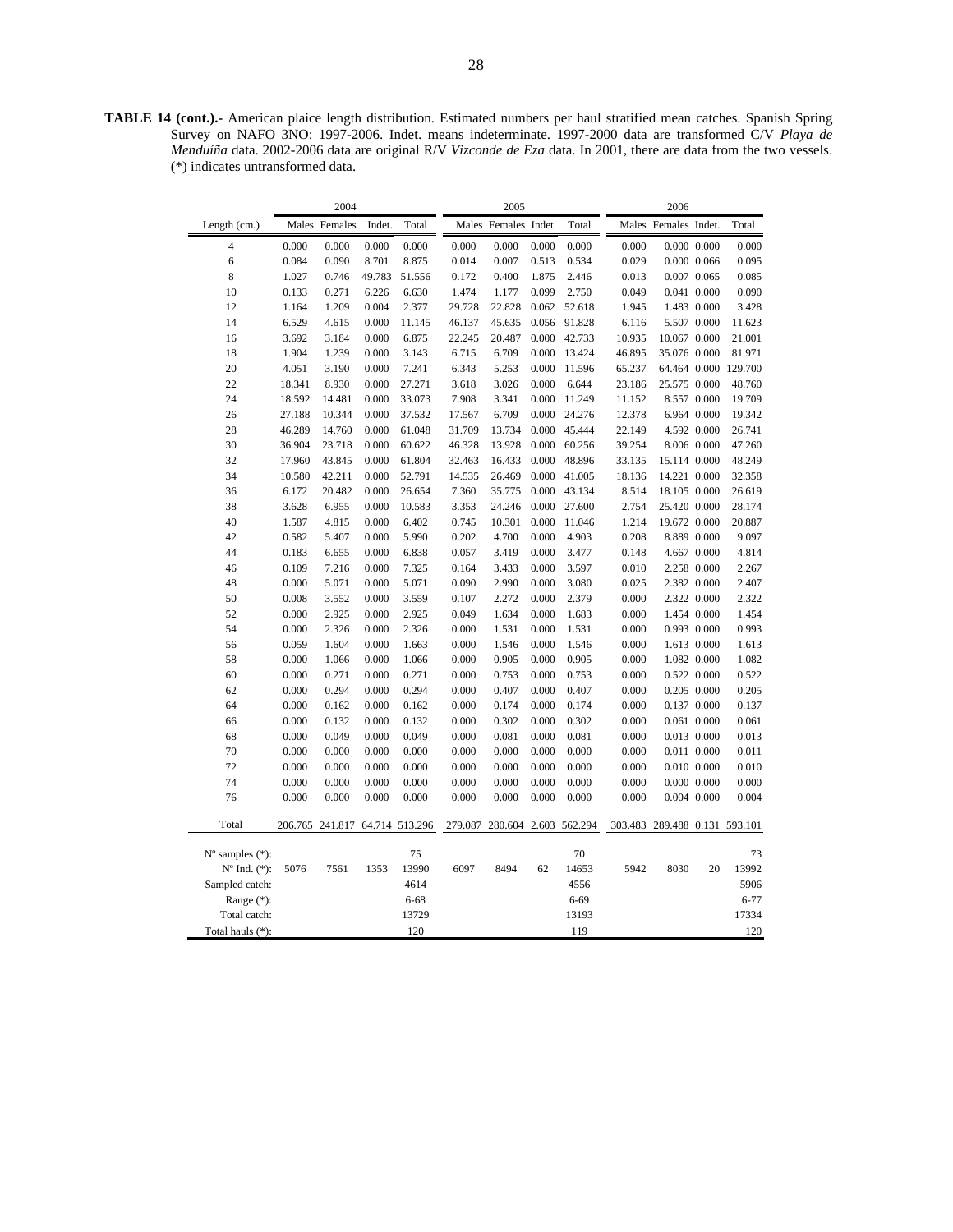**TABLE 15.-**American plaice age numbers per haul mean catches by sex and year. Number per stratified mean catches. Spanish Spring Survey on NAFO 3NO: 1997-2006 Indet. means indeterminate. 1997-2000 data are transformed C/V *Playa de Menduíña* data. 2002- 2006 data are original R/V *Vizconde de Eza* data. In 2001, there are data form the two vessels.

|                |       | 1997                 |      |            |       | 1998           |      |        |        | 1999           |       |        |        | 2000    |        |        |
|----------------|-------|----------------------|------|------------|-------|----------------|------|--------|--------|----------------|-------|--------|--------|---------|--------|--------|
| Age            | Males | Females Indet. Total |      |            | Males | Females Indet. |      | Total  | Males  | Females Indet. |       | Total  | Males  | Females | Indet. | Total  |
| $\mathbf{0}$   |       |                      |      |            |       |                |      |        |        |                |       |        |        |         |        |        |
|                |       |                      |      |            |       |                |      |        |        |                |       |        |        |         |        |        |
| $\overline{2}$ | 0.05  | 0.05                 |      | 0.10       | 0.14  | 0.01           |      | 0.15   |        | 16.05          | 5.74  | 21.79  | 19.25  | 31.09   | 0.19   | 50.52  |
| 3              | 1.06  | 0.89                 | 0.01 | 1.96       | 0.28  | 0.16           |      | 0.45   | 0.78   | 9.11           | 4.49  | 14.37  | 73.87  | 115.31  | 0.16   | 189.34 |
| $\overline{4}$ | 2.49  | 2.31                 | 0.01 | 4.80       | 2.83  | 3.04           |      | 5.87   | 1.78   | 2.32           | 0.04  | 4.14   | 36.19  | 31.67   | 0.00   | 67.85  |
| 5              | 2.99  | 3.15                 | 0.00 | 6.14       | 4.14  | 4.44           |      | 8.58   | 10.45  | 2.44           |       | 12.89  | 5.46   | 5.54    | 0.00   | 11.00  |
| 6              | 11.99 | 7.93                 |      | 19.92      | 8.52  | 5.73           |      | 14.25  | 24.16  | 13.76          |       | 37.92  | 12.33  | 7.31    |        | 19.64  |
| $\overline{7}$ | 15.93 | 9.81                 |      | 25.74      | 14.20 | 15.79          |      | 29.99  | 15.93  | 16.22          |       | 32.15  | 24.53  | 25.18   |        | 49.71  |
| 8              | 5.19  | 8.49                 |      | 13.68      | 19.26 | 29.24          |      | 48.49  | 28.20  | 14.33          |       | 42.53  | 20.83  | 18.66   |        | 39.49  |
| 9              | 0.78  | 3.77                 |      | 4.55       | 6.22  | 27.61          |      | 33.83  | 31.52  | 29.00          |       | 60.52  | 23.00  | 28.90   |        | 51.90  |
| 10             | 0.00  | 1.26                 |      | 1.26       | 0.92  | 12.76          |      | 13.68  | 7.40   | 42.71          |       | 50.12  | 5.44   | 41.54   |        | 46.98  |
| 11             | 0.03  | 0.45                 |      | 0.48       | 0.27  | 5.12           |      | 5.39   | 1.74   | 18.72          |       | 20.46  | 0.86   | 28.23   |        | 29.09  |
| 12             |       | 0.40                 |      | 0.40       | 0.04  | 1.93           |      | 1.97   | 0.20   | 8.99           |       | 9.19   | 0.34   | 13.21   |        | 13.56  |
| 13             |       | 0.12                 |      | 0.12       | 0.06  | 0.89           |      | 0.95   |        | 5.00           |       | 5.00   | 0.02   | 6.36    |        | 6.38   |
| 14             |       | 0.11                 |      | 0.11       |       | 1.03           |      | 1.03   |        | 1.87           |       | 1.87   |        | 0.97    |        | 0.97   |
| 15             |       | 0.03                 |      | 0.03       |       | 0.19           |      | 0.19   |        | 1.20           |       | 1.20   |        | 3.32    |        | 3.32   |
| 16             |       | 0.04                 |      | 0.04       |       | 0.09           |      | 0.09   |        | 0.48           |       | 0.48   |        | 1.59    |        | 1.59   |
| 17             |       |                      |      |            |       |                |      |        |        | 0.39           |       | 0.39   |        | 0.48    |        | 0.48   |
| 18             |       | 0.01                 |      | 0.01       |       | 0.05           |      | 0.05   |        | 0.35           |       | 0.35   |        |         |        |        |
| 19             |       | 0.01                 |      | 0.01       |       | 0.05           |      | 0.05   |        |                |       |        |        |         |        |        |
| 20             |       |                      |      |            |       |                |      |        |        | 0.05           |       | 0.05   |        | 0.10    |        | 0.10   |
| Total          | 40.51 | 38.80                |      | 0.02 79.33 | 56.88 | 108.12         | 0.00 | 165.01 | 122.14 | 183.01         | 10.27 | 315.43 | 222.12 | 359.47  | 0.35   | 581.93 |

|                  |        | 2001                       |      |             |       | 2002                       |      |             |        | 2003                       |      |             |
|------------------|--------|----------------------------|------|-------------|-------|----------------------------|------|-------------|--------|----------------------------|------|-------------|
| Age              |        | Males Females Indet. Total |      |             |       | Males Females Indet. Total |      |             |        | Males Females Indet. Total |      |             |
| $\mathbf{0}$     |        |                            |      |             |       |                            |      |             |        |                            |      |             |
| $\mathbf{1}$     | 0.02   | 0.02                       | 1.76 | 1.80        | 0.00  | 0.01                       | 0.04 | 0.05        | 0.14   | 0.27                       | 0.25 | 0.65        |
| $\boldsymbol{2}$ | 10.71  | 12.12                      | 2.68 | 25.51       | 4.54  | 6.04                       | 0.20 | 10.78       | 2.75   | 1.28                       | 0.16 | 4.19        |
| 3                | 135.76 | 120.45                     |      | 0.60 256.81 | 10.72 | 14.24                      | 0.08 | 25.04       | 19.77  | 15.58                      |      | 35.35       |
| 4                | 38.91  | 39.15                      | 0.01 | 78.07       | 75.72 | 89.62                      |      | 165.33      | 36.63  | 21.35                      |      | 57.98       |
| 5                | 2.09   | 2.72                       |      | 4.81        | 21.83 | 16.57                      |      | 38.40       | 119.14 | 116.03                     |      | 235.17      |
| 6                | 9.78   | 1.66                       |      | 11.44       | 7.53  | 3.88                       |      | 11.40       | 25.58  | 30.85                      |      | 56.43       |
| $\overline{7}$   | 18.82  | 11.77                      |      | 30.59       | 8.07  | 1.98                       |      | 10.04       | 18.36  | 4.17                       |      | 22.53       |
| 8                | 12.20  | 16.30                      |      | 28.50       | 13.57 | 5.27                       |      | 18.84       | 12.33  | 4.58                       |      | 16.91       |
| 9                | 14.72  | 12.44                      |      | 27.17       | 4.41  | 9.87                       |      | 14.28       | 8.42   | 11.00                      |      | 19.43       |
| 10               | 6.82   | 13.62                      |      | 20.44       | 1.65  | 7.22                       |      | 8.86        | 1.94   | 6.17                       |      | 8.11        |
| 11               | 2.40   | 18.80                      |      | 21.20       | 0.98  | 9.69                       |      | 10.67       | 0.44   | 8.06                       |      | 8.50        |
| 12               |        | 8.26                       |      | 8.26        | 0.06  | 7.39                       |      | 7.45        | 0.02   | 10.40                      |      | 10.41       |
| 13               |        | 2.27                       |      | 2.27        |       | 1.84                       |      | 1.84        |        | 3.88                       |      | 3.88        |
| 14               |        | 0.96                       |      | 0.96        |       | 1.03                       |      | 1.03        |        | 1.73                       |      | 1.73        |
| 15               |        | 0.76                       |      | 0.76        |       | 0.09                       |      | 0.09        |        | 0.78                       |      | 0.78        |
| 16               | 0.01   | 0.21                       |      | 0.22        |       | 0.27                       |      | 0.27        |        | 0.48                       |      | 0.48        |
| 17               |        | 0.20                       |      | 0.20        |       | 0.05                       |      | 0.05        |        | 0.11                       |      | 0.11        |
| 18               |        | 0.17                       |      | 0.17        |       |                            |      |             |        | 0.04                       |      | 0.04        |
| 19               |        | 0.02                       |      | 0.02        |       | 0.01                       |      | 0.01        |        |                            |      |             |
| 20               |        | 0.01                       |      | 0.01        |       |                            |      |             |        |                            |      |             |
| Total            | 252.25 | 261.94                     |      | 5.05 519.24 |       | 149.08 175.04              |      | 0.32 324.45 |        | 245.52 236.75              |      | 0.41 482.68 |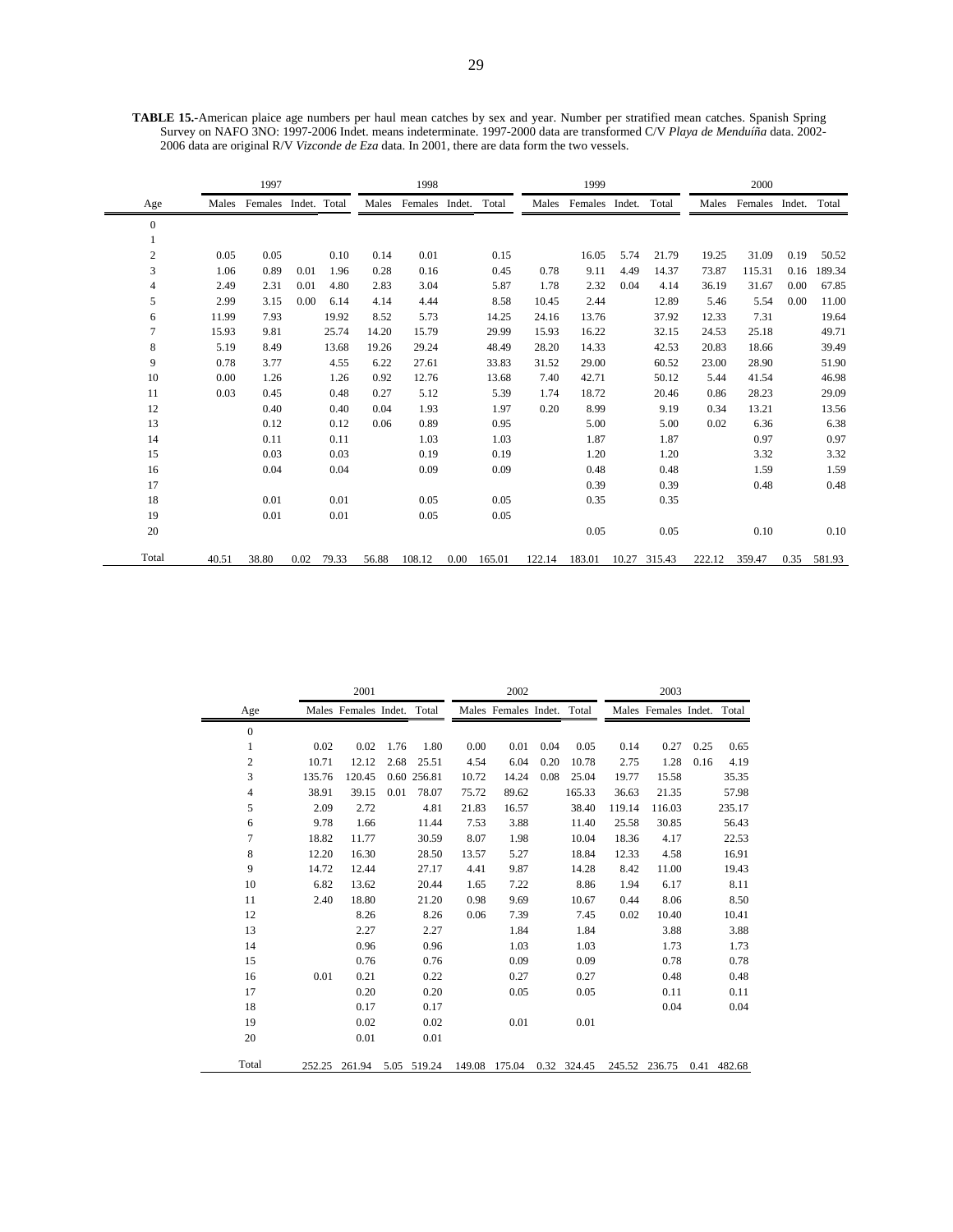**TABLE 15 (Cont.).-** American plaice age numbers per haul mean catches by sex and year. Number per stratified mean catches. Spanish Spring Survey on NAFO 3NO: 1997-2006 Indet. means indeterminate. 1997-2000 data are transformed C/V *Playa de Menduíña*  data. 2002-2006 data are original R/V *Vizconde de Eza* data. In 2001, there are data form the two vessels.

|                |        | 2004                       |            |              |        | 2005                       |      |             |        | 2006                       |      |             |
|----------------|--------|----------------------------|------------|--------------|--------|----------------------------|------|-------------|--------|----------------------------|------|-------------|
| Age            |        | Males Females Indet. Total |            |              |        | Males Females Indet. Total |      |             |        | Males Females Indet. Total |      |             |
| $\mathbf{0}$   |        |                            |            |              |        |                            |      |             |        |                            |      |             |
| 1              | 0.17   |                            | 0.84 55.58 | 56.59        | 0.03   | 0.41                       | 1.28 | 1.71        | 0.02   | 0.00                       | 0.05 | 0.07        |
| $\overline{c}$ | 8.18   | 3.18                       | 9.13       | 20.50        | 38.79  | 36.13                      | 1.26 | 76.18       | 5.21   | 4.16                       | 0.07 | 9.44        |
| 3              | 6.48   | 6.59                       | 0.00       | 13.07        | 69.41  | 60.61                      |      | 0.06 130.08 | 60.27  | 50.37                      |      | 0.01 110.64 |
| 4              | 19.63  | 15.40                      |            | 35.03        | 8.67   | 8.40                       |      | 17.07       | 75.01  | 73.94                      |      | 148.95      |
| 5              | 45.07  | 31.73                      |            | 76.80        | 27.91  | 12.71                      |      | 40.63       | 39.42  | 33.00                      |      | 72.41       |
| 6              | 98.55  | 106.16                     |            | 204.71       | 57.34  | 34.11                      |      | 91.46       | 38.48  | 20.24                      |      | 58.72       |
| 7              | 16.71  | 30.43                      |            | 47.14        | 50.92  | 70.21                      |      | 121.13      | 37.44  | 26.08                      |      | 63.52       |
| 8              | 7.92   | 4.91                       |            | 12.83        | 13.57  | 28.80                      |      | 42.37       | 27.97  | 25.85                      |      | 53.82       |
| 9              | 2.88   | 8.29                       |            | 11.17        | 9.76   | 8.06                       |      | 17.82       | 15.48  | 24.12                      |      | 39.60       |
| 10             | 1.02   | 10.93                      |            | 11.95        | 2.39   | 3.72                       |      | 6.11        | 3.44   | 14.08                      |      | 17.51       |
| 11             | 0.00   | 6.44                       |            | 6.44         | 0.21   | 4.18                       |      | 4.39        | 0.71   | 7.41                       |      | 8.12        |
| 12             | 0.09   | 7.80                       |            | 7.90         | 0.05   | 4.25                       |      | 4.29        | 0.03   | 4.39                       |      | 4.42        |
| 13             |        | 4.39                       |            | 4.39         | 0.05   | 3.25                       |      | 3.30        | 0.00   | 2.37                       |      | 2.37        |
| 14             | 0.02   | 3.78                       |            | 3.80         |        | 2.38                       |      | 2.38        |        | 1.56                       |      | 1.56        |
| 15             | 0.02   | 0.64                       |            | 0.66         |        | 1.76                       |      | 1.76        |        | 1.01                       |      | 1.01        |
| 16             | 0.02   | 0.19                       |            | 0.21         |        | 0.82                       |      | 0.82        |        | 0.52                       |      | 0.52        |
| 17             |        |                            |            |              |        | 0.09                       |      | 0.09        |        | 0.21                       |      | 0.21        |
| 18             |        | 0.08                       |            | 0.08         |        | 0.63                       |      | 0.63        |        | 0.15                       |      | 0.15        |
| 19             |        | 0.02                       |            | 0.02         |        | 0.08                       |      | 0.08        |        | 0.03                       |      | 0.03        |
| 20             |        |                            |            |              |        |                            |      |             |        | 0.02                       |      | 0.02        |
| Total          | 206.77 | 241.82                     |            | 64.71 513.30 | 279.09 | 280.60                     |      | 2.60 562.29 | 303.48 | 289.49                     |      | 0.13 593.10 |

**TABLE 16.-** American plaice mean length (cm) per haul mean catches by sex and year. Number per stratified mean catches. Spanish Spring Survey on NAFO 3NO: 1997-2006. Indet. means indeterminate. 1997-2000 data are transformed C/V *Playa de Menduíña*  data. 2002-2006 data are original R/V *Vizconde de Eza* data. In 2001, there are data form the two vessels.

|                |       | 1997    |              |       |       | 1998    |              |       |       | 1999    |              |       |       | 2000    |              |       |
|----------------|-------|---------|--------------|-------|-------|---------|--------------|-------|-------|---------|--------------|-------|-------|---------|--------------|-------|
| Age            | Males | Females | Indet. Total |       | Males | Females | Indet. Total |       | Males | Females | Indet. Total |       | Males | Females | Indet. Total |       |
| $\mathbf{0}$   |       |         |              |       |       |         |              |       |       |         |              |       |       |         |              |       |
| 1              |       |         |              |       |       |         |              |       |       |         |              |       |       |         |              |       |
| $\overline{2}$ | 16.20 | 16.36   |              | 16.28 | 16.88 | 13.00   |              | 16.68 |       | 11.05   | 11.31        | 11.12 | 15.47 | 15.70   | 11.39        | 15.60 |
| $\mathfrak{Z}$ | 20.00 | 19.84   | 19.00        | 19.92 | 16.90 | 17.00   |              | 16.93 | 16.63 | 14.09   | 12.64        | 13.77 | 16.41 | 16.23   | 12.13        | 16.30 |
| 4              | 22.71 | 23.32   | 19.00        | 23.00 | 24.68 | 26.67   |              | 25.71 | 19.69 | 19.26   | 15.00        | 19.40 | 18.45 | 18.96   | 19.00        | 18.69 |
| 5              | 24.88 | 25.92   | 19.00        | 25.41 | 26.09 | 27.79   |              | 26.97 | 28.04 | 27.20   |              | 27.88 | 21.51 | 20.88   | 19.00        | 21.19 |
| 6              | 28.79 | 30.21   |              | 29.35 | 29.13 | 28.81   |              | 29.00 | 29.95 | 30.69   |              | 30.22 | 30.78 | 32.45   |              | 31.40 |
| $\overline{7}$ | 31.63 | 34.77   |              | 32.82 | 31.33 | 33.73   |              | 32.59 | 31.27 | 32.35   |              | 31.81 | 32.24 | 35.87   |              | 34.08 |
| 8              | 35.20 | 38.91   |              | 37.50 | 33.54 | 36.78   |              | 35.49 | 32.33 | 35.83   |              | 33.51 | 33.57 | 37.63   |              | 35.49 |
| 9              | 40.00 | 41.66   |              | 41.38 | 35.26 | 40.19   |              | 39.28 | 33.76 | 38.53   |              | 36.05 | 35.23 | 40.61   |              | 38.22 |
| 10             | 49.00 | 45.60   |              | 45.60 | 39.49 | 42.52   |              | 42.31 | 36.58 | 41.18   |              | 40.50 | 39.01 | 42.85   |              | 42.41 |
| 11             | 47.61 | 47.57   |              | 47.57 | 44.30 | 45.94   |              | 45.86 | 40.90 | 44.01   |              | 43.75 | 42.80 | 45.58   |              | 45.50 |
| 12             |       | 51.85   |              | 51.85 | 46.10 | 49.16   |              | 49.09 | 43.85 | 46.89   |              | 46.83 | 50.18 | 48.57   |              | 48.61 |
| 13             |       | 56.49   |              | 56.49 | 50.67 | 51.38   |              | 51.34 |       | 49.44   |              | 49.44 | 51.00 | 52.68   |              | 52.68 |
| 14             |       | 62.46   |              | 62.46 |       | 59.22   |              | 59.22 |       | 53.85   |              | 53.85 |       | 54.91   |              | 54.91 |
| 15             |       | 62.46   |              | 62.46 |       | 58.52   |              | 58.52 |       | 56.43   |              | 56.43 |       | 59.15   |              | 59.15 |
| 16             |       | 63.31   |              | 63.31 |       | 63.83   |              | 63.83 |       | 57.41   |              | 57.41 |       | 60.23   |              | 60.23 |
| 17             |       |         |              |       |       |         |              |       |       | 61.54   |              | 61.54 |       | 62.98   |              | 62.98 |
| 18             |       | 68.56   |              | 68.56 |       | 68.67   |              | 68.67 |       | 62.71   |              | 62.71 |       |         |              |       |
| 19             |       | 69.00   |              | 69.00 |       | 69.00   |              | 69.00 |       |         |              |       |       |         |              |       |
| 20             |       |         |              |       |       |         |              |       |       | 77.00   |              | 77.00 |       | 71.34   |              | 71.34 |
| Total          | 30.05 | 34.53   | 19.00        | 32.24 | 31.58 | 37.85   |              | 35.69 | 31.84 | 35.48   | 11.91        | 33.30 | 23.60 | 29.26   | 11.78        | 27.09 |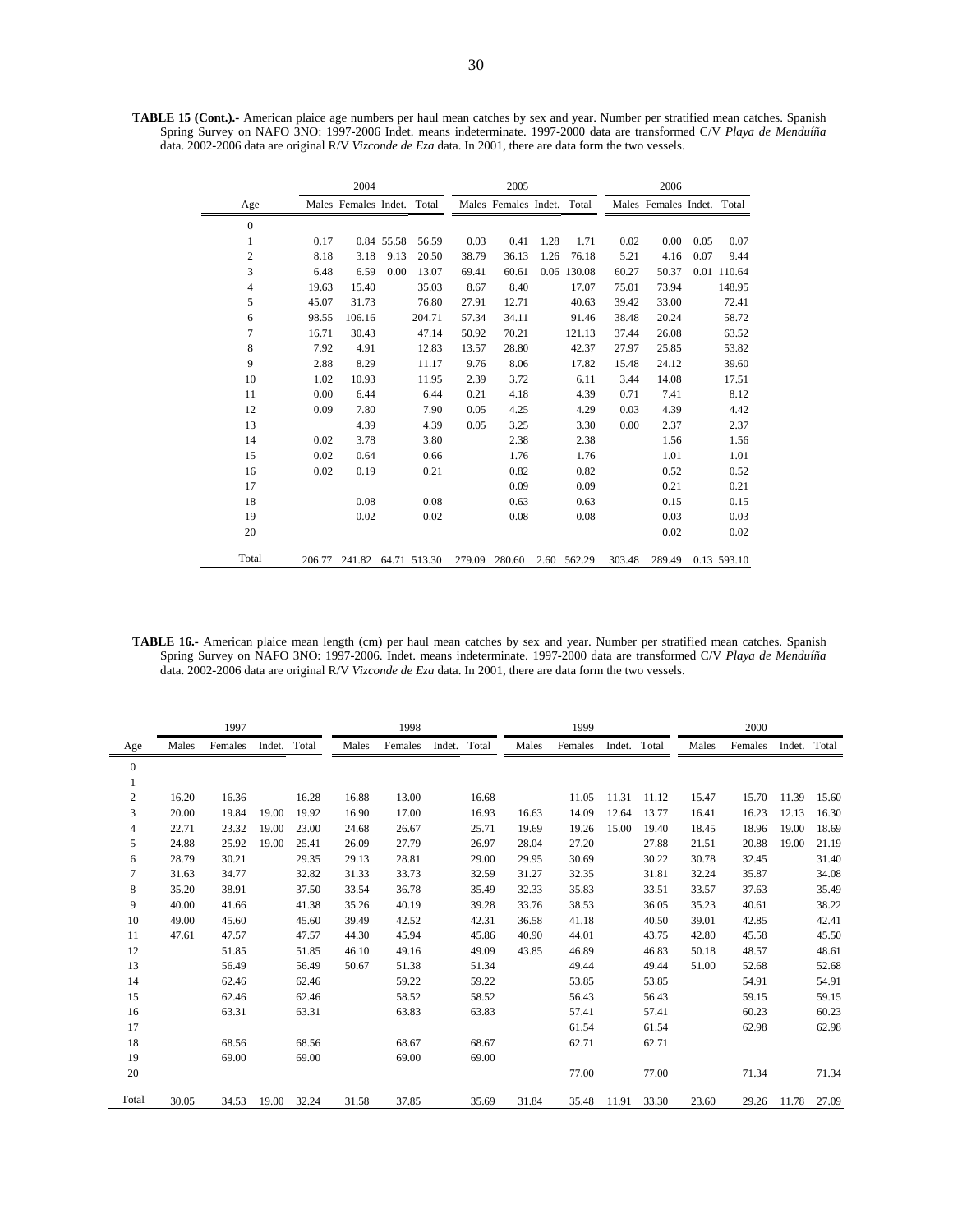|                  |       | 2001    |              |       |       | 2002    |              |       |       | 2003    |              |       |
|------------------|-------|---------|--------------|-------|-------|---------|--------------|-------|-------|---------|--------------|-------|
| Age              | Males | Females | Indet. Total |       | Males | Females | Indet. Total |       | Males | Females | Indet. Total |       |
| $\boldsymbol{0}$ |       |         |              |       |       |         |              |       |       |         |              |       |
| 1                | 9.00  | 7.20    | 7.08         | 7.10  | 9.00  | 9.00    | 7.07         | 7.52  | 7.64  | 8.67    | 7.45         | 7.99  |
| $\mathbf{2}$     | 15.13 | 14.58   | 9.83         | 14.31 | 13.03 | 12.65   | 11.48        | 12.79 | 14.00 | 13.17   | 8.61         | 13.54 |
| 3                | 20.78 | 20.88   | 12.84        | 20.81 | 18.06 | 18.13   | 13.27        | 18.08 | 19.79 | 19.55   |              | 19.68 |
| $\overline{4}$   | 21.21 | 21.58   | 17.72        | 21.39 | 23.99 | 24.99   |              | 24.53 | 22.84 | 21.16   |              | 22.22 |
| 5                | 29.82 | 29.77   |              | 29.79 | 26.15 | 27.62   |              | 26.79 | 27.20 | 29.31   |              | 28.24 |
| 6                | 31.33 | 34.37   |              | 31.77 | 29.59 | 30.84   |              | 30.01 | 29.74 | 31.44   |              | 30.67 |
| 7                | 33.26 | 36.76   |              | 34.61 | 32.15 | 37.21   |              | 33.14 | 31.52 | 35.54   |              | 32.26 |
| 8                | 34.31 | 39.83   |              | 37.46 | 34.40 | 39.20   |              | 35.74 | 35.69 | 38.92   |              | 36.56 |
| 9                | 35.60 | 40.82   |              | 37.99 | 35.89 | 41.82   |              | 39.99 | 36.88 | 42.31   |              | 39.95 |
| 10               | 35.60 | 43.15   |              | 40.63 | 38.57 | 44.54   |              | 43.43 | 39.04 | 46.18   |              | 44.48 |
| 11               | 36.57 | 45.57   |              | 44.55 | 41.10 | 46.24   |              | 45.77 | 38.37 | 46.69   |              | 46.26 |
| 12               |       | 47.80   |              | 47.80 | 52.00 | 49.28   |              | 49.30 | 45.00 | 49.13   |              | 49.12 |
| 13               |       | 51.72   |              | 51.72 |       | 50.73   |              | 50.73 |       | 52.73   |              | 52.73 |
| 14               |       | 50.96   |              | 50.96 |       | 55.21   |              | 55.21 |       | 53.75   |              | 53.75 |
| 15               |       | 58.43   |              | 58.43 |       | 57.62   |              | 57.62 |       | 58.22   |              | 58.22 |
| 16               | 57.00 | 61.94   |              | 61.72 |       | 63.51   |              | 63.51 |       | 61.98   |              | 61.98 |
| 17               |       | 58.49   |              | 58.49 |       | 63.00   |              | 63.00 |       | 61.00   |              | 61.00 |
| 18               |       | 61.80   |              | 61.80 |       |         |              |       |       | 63.00   |              | 63.00 |
| 19               |       | 65.00   |              | 65.00 |       | 66.96   |              | 66.96 |       |         |              |       |
| 20               |       | 71.00   |              | 71.00 |       |         |              |       |       |         |              |       |
| Total            | 24.09 | 28.07   | 9.24         | 25.95 | 25.86 | 29.44   | 11.45        | 27.78 | 27.26 | 31.64   | 7.91         | 29.39 |

**TABLE 16 (Cont.).-** American plaice mean length (cm) per haul mean catches by sex and year. Number per stratified mean catches. Spanish Spring Survey on NAFO 3NO: 1997-2006. Indet. means indeterminate. 1997-2000 data are transformed C/V *Playa de Menduíña* data. 2002-2006 data are original R/V *Vizconde de Eza* data. In 2001, there are data form the two vessels.

|                  |       | 2004    |        |       |       | 2005    |        |       |       | 2006    |        |       |
|------------------|-------|---------|--------|-------|-------|---------|--------|-------|-------|---------|--------|-------|
| Age              | Males | Females | Indet. | Total | Males | Females | Indet. | Total | Males | Females | Indet. | Total |
| $\boldsymbol{0}$ |       |         |        |       |       |         |        |       |       |         |        |       |
| $\mathbf{1}$     | 8.51  | 8.78    | 8.79   | 8.79  | 8.50  | 8.97    | 8.47   | 8.58  | 7.20  | 9.00    | 7.25   | 7.25  |
| $\mathbf{2}$     | 14.09 | 14.28   | 9.73   | 12.18 | 14.01 | 14.60   | 9.09   | 14.21 | 15.50 | 15.99   | 8.41   | 15.66 |
| 3                | 18.31 | 16.23   | 13.00  | 17.26 | 15.94 | 15.81   | 14.15  | 15.88 | 19.54 | 19.60   | 9.00   | 19.57 |
| $\overline{4}$   | 24.11 | 25.41   |        | 24.68 | 22.82 | 20.41   |        | 21.64 | 21.01 | 21.26   |        | 21.14 |
| 5                | 26.66 | 27.17   |        | 26.87 | 27.26 | 27.98   |        | 27.49 | 25.10 | 24.24   |        | 24.71 |
| 6                | 29.90 | 33.11   |        | 31.57 | 30.21 | 31.40   |        | 30.66 | 29.99 | 32.29   |        | 30.78 |
| 7                | 33.18 | 34.84   |        | 34.25 | 32.14 | 35.83   |        | 34.28 | 31.96 | 35.60   |        | 33.45 |
| $\,$ 8 $\,$      | 35.47 | 38.87   |        | 36.78 | 34.35 | 38.45   |        | 37.14 | 33.27 | 38.01   |        | 35.55 |
| 9                | 39.32 | 42.08   |        | 41.36 | 34.79 | 40.92   |        | 37.56 | 34.26 | 39.76   |        | 37.61 |
| 10               | 41.33 | 44.53   |        | 44.25 | 39.18 | 44.52   |        | 42.43 | 35.99 | 41.53   |        | 40.44 |
| 11               | 51.00 | 46.82   |        | 46.82 | 44.85 | 47.50   |        | 47.38 | 38.10 | 45.00   |        | 44.40 |
| 12               | 45.10 | 49.10   |        | 49.06 | 49.73 | 48.33   |        | 48.34 | 45.38 | 49.22   |        | 49.19 |
| 13               |       | 51.99   |        | 51.99 | 53.00 | 51.06   |        | 51.09 | 48.62 | 52.74   |        | 52.70 |
| 14               | 57.00 | 55.83   |        | 55.84 |       | 54.96   |        | 54.96 |       | 55.82   |        | 55.82 |
| 15               | 57.00 | 64.15   |        | 63.94 |       | 57.83   |        | 57.83 |       | 58.33   |        | 58.33 |
| 16               | 57.00 | 51.00   |        | 51.57 |       | 58.81   |        | 58.81 |       | 59.62   |        | 59.62 |
| 17               |       |         |        |       |       | 65.00   |        | 65.00 |       | 60.67   |        | 60.67 |
| 18               |       | 63.48   |        | 63.48 |       | 65.10   |        | 65.10 |       | 62.83   |        | 62.83 |
| 19               |       | 69.00   |        | 69.00 |       | 66.93   |        | 66.93 |       | 65.88   |        | 65.88 |
| 20               |       |         |        |       |       |         |        |       |       | 73.07   |        |       |
| Total            | 28.32 | 33.90   | 8.92   | 28.50 | 24.69 | 28.90   | 8.91   | 26.72 | 25.66 | 29.05   | 7.99   | 27.31 |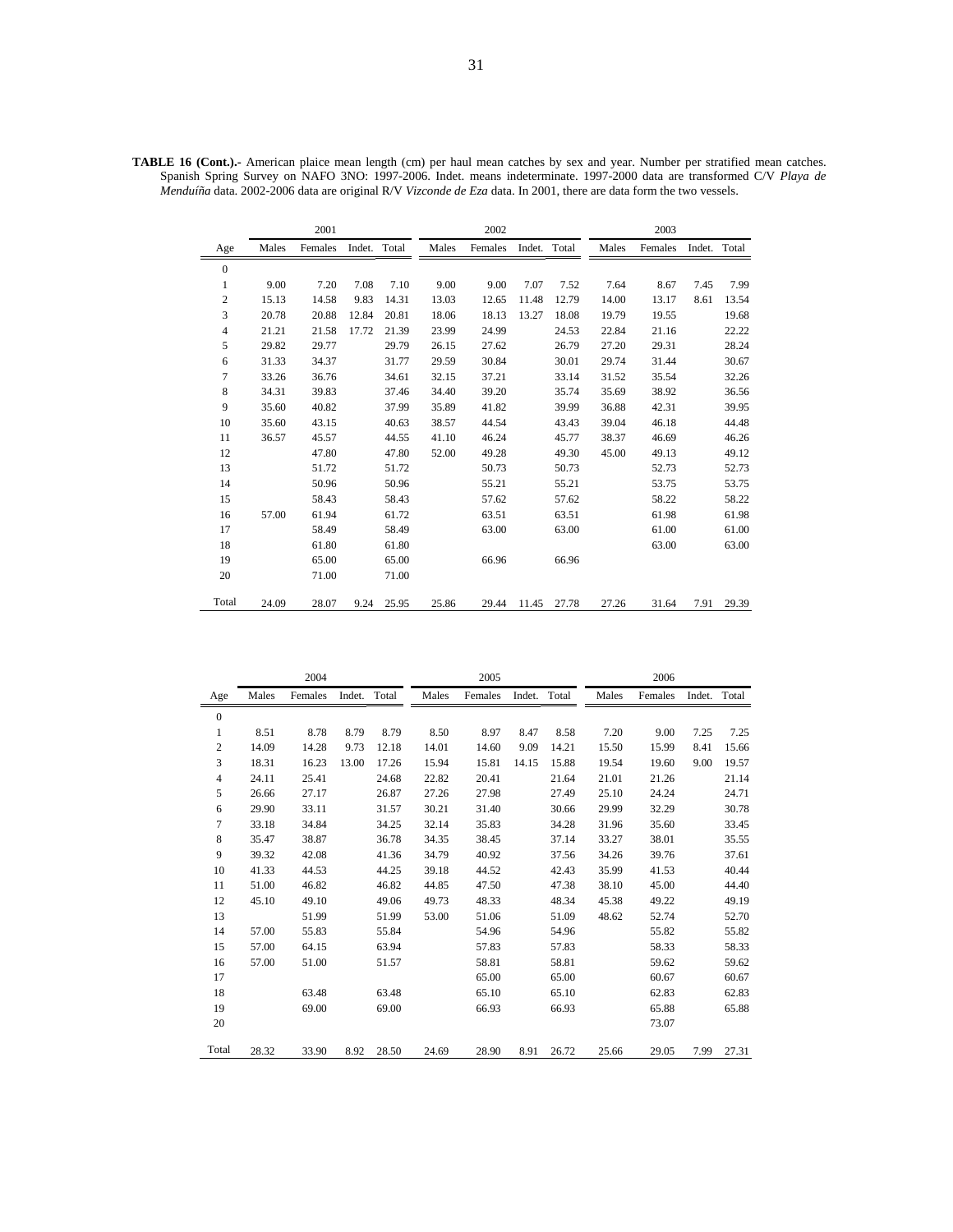**TABLE 17.-** American plaice mean weight (gr) per haul mean catches by sex and year. Number per stratified mean catches. Spanish Spring Survey on NAFO 3NO: 1997-2006. Indet. means indeterminate. 1997-2000 data are transformed C/V *Playa de Menduíña*  data. 2002-2006 data are original R/V *Vizconde de Eza* data. In 2001, there are data from the two vessels.

|              |         | 1997    |        |         |         | 1998    |        |         |        | 1999    |        |         |         | 2000    |        |         |
|--------------|---------|---------|--------|---------|---------|---------|--------|---------|--------|---------|--------|---------|---------|---------|--------|---------|
| Age          | Males   | Females | Indet. | Total   | Males   | Females | Indet. | Total   | Males  | Females | Indet. | Total   | Males   | Females | Indet. | Total   |
| $\mathbf{0}$ |         |         |        |         |         |         |        |         |        |         |        |         |         |         |        |         |
|              |         |         |        |         |         |         |        |         |        |         |        |         |         |         |        |         |
| 2            | 30.58   | 30.09   |        | 30.32   | 34.08   | 13.56   |        | 33.00   |        | 9.81    | 8.24   | 9.40    | 24.78   | 26.73   | 8.24   | 25.92   |
| 3            | 60.98   | 59.53   | 48.25  | 60.25   | 34.14   | 33.05   |        | 33.75   | 34.19  | 23.00   | 12.02  | 20.17   | 29.96   | 28.38   | 10.43  | 28.98   |
| 4            | 90.53   | 102.43  | 48.25  | 96.16   | 115.88  | 160.85  |        | 139.18  | 65.34  | 60.28   | 21.02  | 62.07   | 45.19   | 47.76   | 45.86  | 46.39   |
| 5            | 122.41  | 143.19  | 48.25  | 133.03  | 142.60  | 176.64  |        | 160.21  | 180.39 | 180.47  |        | 180.40  | 85.85   | 67.41   | 45.86  | 76.56   |
| 6            | 192.63  | 236.88  |        | 210.25  | 197.61  | 195.48  |        | 196.75  | 219.78 | 253.61  |        | 232.06  | 240.11  | 293.64  |        | 260.03  |
| 7            | 259.54  | 373.88  |        | 303.10  | 252.15  | 331.81  |        | 294.09  | 253.60 | 300.02  |        | 277.02  | 282.85  | 409.54  |        | 347.02  |
| 8            | 368.81  | 542.51  |        | 476.56  | 311.29  | 438.62  |        | 388.05  | 282.41 | 415.58  |        | 327.29  | 323.42  | 484.21  |        | 399.40  |
| 9            | 548.18  | 678.61  |        | 656.33  | 368.71  | 590.74  |        | 549.92  | 323.00 | 523.92  |        | 419.27  | 379.83  | 622.11  |        | 514.73  |
| 10           | 1019.79 | 911.38  |        | 911.53  | 526.59  | 713.13  |        | 700.57  | 414.67 | 642.60  |        | 608.93  | 537.06  | 743.81  |        | 719.87  |
| 11           | 933.18  | 1064.95 |        | 1055.90 | 746.72  | 910.89  |        | 902.75  | 585.62 | 796.73  |        | 778.79  | 724.88  | 923.47  |        | 917.61  |
| 12           |         | 1384.64 |        | 1384.64 | 841.32  | 1137.44 |        | 1130.94 | 726.28 | 971.49  |        | 966.25  | 1221.32 | 1139.85 |        | 1141.90 |
| 13           |         | 1843.51 |        | 1843.51 | 1157.79 | 1325.51 |        | 1315.68 |        | 1140.42 |        | 1140.42 | 1283.48 | 1494.13 |        | 1493.61 |
| 14           |         | 2580.03 |        | 2580.03 |         | 2111.99 |        | 2111.99 |        | 1495.55 |        | 1495.55 |         | 1707.48 |        | 1707.48 |
| 15           |         | 2565.46 |        | 2565.46 |         | 2027.53 |        | 2027.53 |        | 1727.69 |        | 1727.69 |         | 2232.76 |        | 2232.76 |
| 16           |         | 2681.12 |        | 2681.12 |         | 2684.74 |        | 2684.74 |        | 1828.20 |        | 1828.20 |         | 2334.60 |        | 2334.60 |
| 17           |         |         |        |         |         |         |        |         |        | 2283.43 |        | 2283.43 |         | 2736.30 |        | 2736.30 |
| 18           |         | 3491.89 |        | 3491.89 |         | 3415.05 |        | 3415.05 |        | 2413.08 |        | 2413.08 |         |         |        |         |
| 19           |         | 3564.93 |        | 3564.93 |         | 3468.37 |        | 3468.37 |        |         |        |         |         |         |        |         |
| 20           |         |         |        |         |         |         |        |         |        | 4610.97 |        | 4610.97 |         | 4149.65 |        | 4149.65 |
| Total        | 233.91  | 421.32  | 48.25  | 325.51  | 268.47  | 527.64  |        | 438.29  | 276.33 | 519.04  | 9.94   | 408.48  | 153.75  | 393.67  | 9.49   | 301.87  |

|              |         | 2001    |        |         |         | 2002    |        |         |        | 2003    |        |         |
|--------------|---------|---------|--------|---------|---------|---------|--------|---------|--------|---------|--------|---------|
| Age          | Males   | Females | Indet. | Total   | Males   | Females | Indet. | Total   | Males  | Females | Indet. | Total   |
| $\mathbf{0}$ |         |         |        |         |         |         |        |         |        |         |        |         |
| 1            | 5.52    | 2.36    | 2.58   | 2.61    | 4.53    | 4.27    | 2.03   | 2.55    | 2.77   | 3.78    | 2.40   | 3.05    |
| 2            | 28.14   | 24.01   | 8.97   | 24.16   | 15.31   | 13.47   | 10.57  | 14.19   | 20.82  | 14.97   | 4.43   | 18.40   |
| 3            | 74.66   | 74.78   | 17.85  | 74.58   | 48.02   | 51.69   | 16.15  | 50.00   | 61.32  | 57.36   |        | 59.58   |
| 4            | 80.14   | 84.04   | 45.36  | 82.09   | 107.46  | 126.02  |        | 117.52  | 96.29  | 73.44   |        | 87.88   |
| 5            | 224.47  | 241.89  |        | 234.33  | 141.66  | 175.42  |        | 156.23  | 162.64 | 209.46  |        | 185.74  |
| 6            | 259.90  | 361.60  |        | 274.64  | 213.89  | 247.39  |        | 225.28  | 219.41 | 263.99  |        | 243.78  |
| 7            | 312.53  | 459.67  |        | 369.14  | 273.99  | 454.37  |        | 309.50  | 265.20 | 406.54  |        | 291.34  |
| 8            | 345.34  | 585.81  |        | 482.85  | 336.57  | 541.72  |        | 393.92  | 386.93 | 539.83  |        | 428.35  |
| 9            | 385.35  | 636.37  |        | 500.33  | 388.21  | 662.77  |        | 577.97  | 432.35 | 692.92  |        | 579.94  |
| 10           | 392.43  | 762.73  |        | 639.11  | 482.17  | 812.73  |        | 751.27  | 515.51 | 927.79  |        | 829.32  |
| 11           | 425.17  | 899.33  |        | 845.69  | 584.61  | 928.89  |        | 897.25  | 489.24 | 958.75  |        | 934.29  |
| 12           |         | 1053.94 |        | 1053.94 | 1234.38 | 1142.20 |        | 1142.96 | 804.42 | 1130.44 |        | 1129.93 |
| 13           |         | 1356.99 |        | 1356.99 |         | 1256.80 |        | 1256.80 |        | 1432.20 |        | 1432.20 |
| 14           |         | 1291.89 |        | 1291.89 |         | 1645.89 |        | 1645.89 |        | 1516.23 |        | 1516.23 |
| 15           |         | 1981.57 |        | 1981.57 |         | 1875.93 |        | 1875.93 |        | 1958.44 |        | 1958.44 |
| 16           | 1607.50 | 2379.43 |        | 2344.69 |         | 2589.45 |        | 2589.45 |        | 2416.37 |        | 2416.37 |
| 17           |         | 1989.94 |        | 1989.94 |         | 2499.50 |        | 2499.50 |        | 2266.74 |        | 2266.74 |
| 18           |         | 2364.16 |        | 2364.16 |         |         |        |         |        | 2520.70 |        | 2520.70 |
| 19           |         | 2776.59 |        | 2776.59 |         | 3061.95 |        | 3061.95 |        |         |        |         |
| 20           |         | 3691.44 |        | 3691.44 |         |         |        |         |        |         |        |         |
| Total        | 142.91  | 305.31  | 7.85   | 223.52  | 156.68  | 311.92  | 11.07  | 240.29  | 180.42 | 351.16  | 3.20   | 264.02  |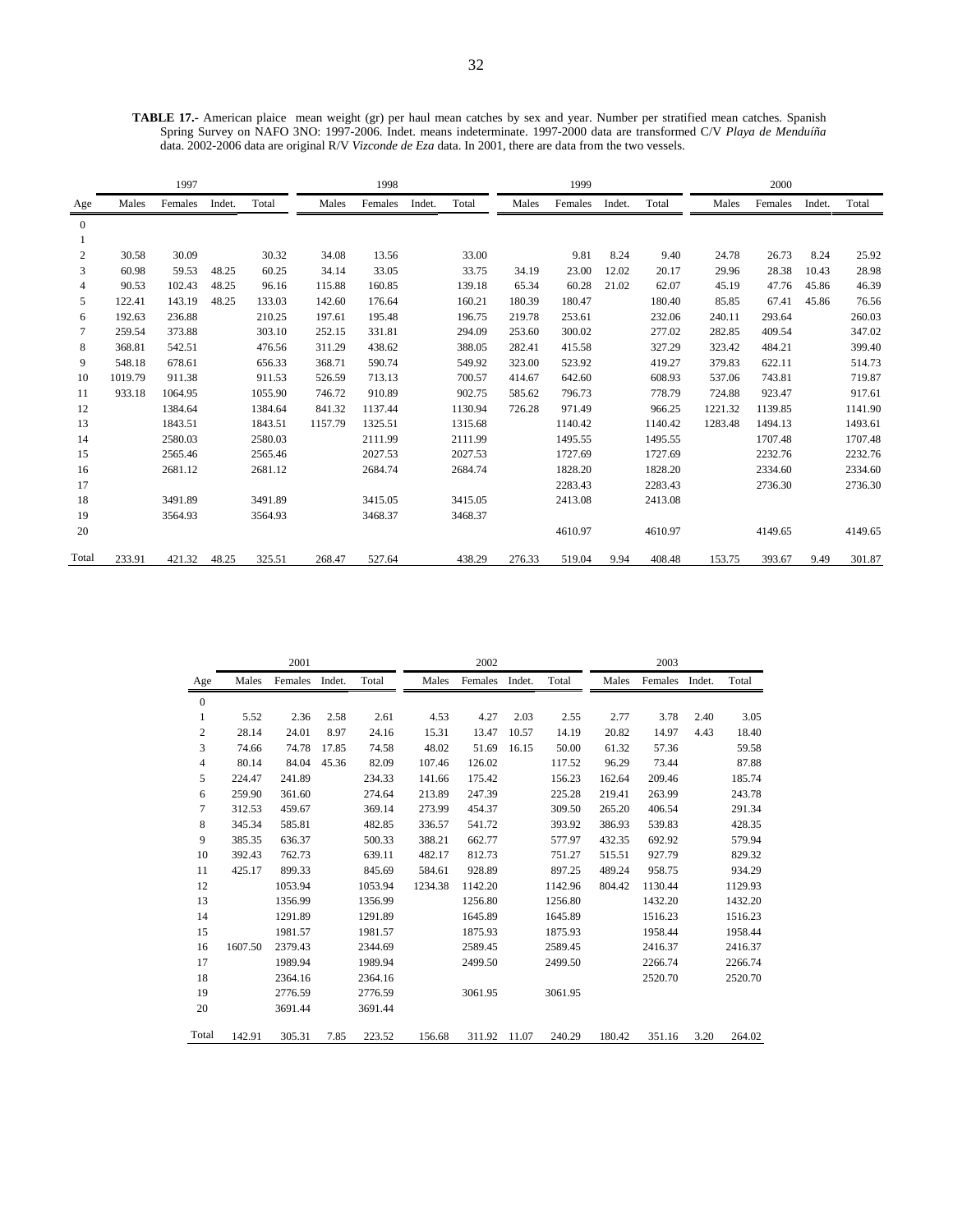**TABLE 17 (Cont.).-** American plaice mean weight (gr) per haul mean catches by sex and year. Number per stratified mean catches. Spanish Spring Survey on NAFO 3NO: 1997-2006. Indet. means indeterminate. 1997-2000 data are transformed C/V *Playa de Menduíña* data. 2002-2006 data are original R/V *Vizconde de Eza* data. In 2001, there are data from the two vessels.

|                | 2004    |         |        |         | 2005    |         |        |         | 2006   |         |        |         |
|----------------|---------|---------|--------|---------|---------|---------|--------|---------|--------|---------|--------|---------|
| Age            | Males   | Females | Indet. | Total   | Males   | Females | Indet. | Total   | Males  | Females | Indet. | Total   |
| $\mathbf{0}$   |         |         |        |         |         |         |        |         |        |         |        |         |
| 1              | 5.04    | 4.74    | 5.53   | 5.52    | 3.49    | 4.05    | 3.33   | 3.51    | 2.78   | 5.14    | 2.58   | 2.65    |
| $\mathfrak{2}$ | 23.80   | 22.39   | 8.27   | 16.66   | 18.32   | 21.44   | 4.47   | 19.57   | 30.35  | 33.38   | 4.18   | 31.48   |
| 3              | 53.80   | 34.33   | 18.13  | 43.98   | 29.37   | 29.28   | 18.27  | 29.32   | 61.78  | 64.12   | 5.00   | 62.84   |
| 4              | 118.24  | 148.37  |        | 131.49  | 103.39  | 67.26   |        | 85.60   | 77.10  | 81.96   |        | 79.51   |
| 5              | 162.74  | 177.90  |        | 169.00  | 165.83  | 187.83  |        | 172.71  | 138.74 | 133.07  |        | 136.15  |
| 6              | 224.80  | 324.26  |        | 276.38  | 234.71  | 271.80  |        | 248.54  | 229.61 | 310.73  |        | 257.57  |
| 7              | 311.03  | 377.96  |        | 354.24  | 285.75  | 415.68  |        | 361.06  | 275.74 | 413.68  |        | 332.37  |
| 8              | 375.48  | 540.09  |        | 438.48  | 357.86  | 519.53  |        | 467.77  | 312.24 | 504.70  |        | 404.67  |
| 9              | 507.87  | 698.52  |        | 649.34  | 371.97  | 637.50  |        | 492.07  | 342.78 | 580.80  |        | 487.76  |
| 10             | 597.92  | 832.90  |        | 812.86  | 558.48  | 852.01  |        | 737.11  | 401.15 | 670.26  |        | 617.44  |
| 11             | 1108.14 | 964.46  |        | 964.56  | 885.54  | 1066.20 |        | 1057.75 | 480.60 | 871.24  |        | 837.04  |
| 12             | 764.27  | 1117.01 |        | 1112.85 | 1209.09 | 1120.37 |        | 1121.31 | 808.17 | 1152.76 |        | 1150.11 |
| 13             |         | 1335.85 |        | 1335.85 | 1480.60 | 1334.19 |        | 1336.37 | 986.79 | 1423.36 |        | 1422.33 |
| 14             | 1551.96 | 1679.11 |        | 1678.45 |         | 1711.56 |        | 1711.56 |        | 1692.58 |        | 1692.58 |
| 15             | 1551.96 | 2585.25 |        | 2554.39 |         | 2022.18 |        | 2022.18 |        | 1940.19 |        | 1940.19 |
| 16             | 1551.96 | 1243.96 |        | 1273.41 |         | 2136.98 |        | 2136.98 |        | 2083.56 |        | 2083.56 |
| 17             |         |         |        |         |         | 2953.40 |        | 2953.40 |        | 2198.82 |        | 2198.82 |
| 18             |         | 2522.62 |        | 2522.62 |         | 2986.58 |        | 2986.58 |        | 2446.73 |        | 2446.73 |
| 19             |         | 3248.73 |        | 3248.73 |         | 3266.33 |        | 3266.33 |        | 2836.06 |        | 2836.06 |
| 20             |         |         |        |         |         |         |        |         |        | 3941.25 |        |         |
| Total          | 206.83  | 417.77  | 5.92   | 280.87  | 166.30  | 329.92  | 4.24   | 247.20  | 165.03 | 307.24  | 3.61   | 234.41  |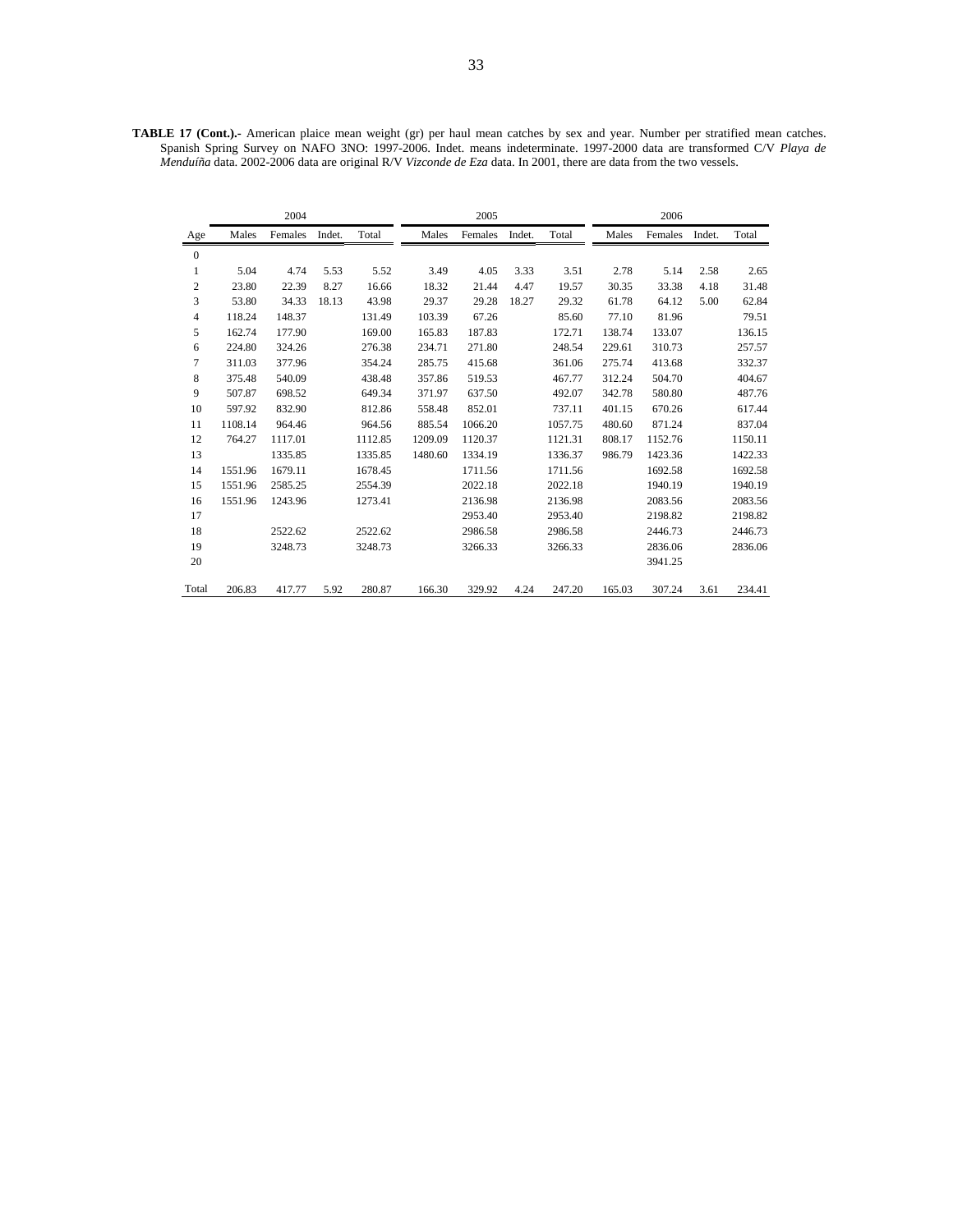

**FIGURE 1.-** Greenland halibut stratified mean catches in Kg and ±SD by year. Spanish Spring surveys on NAFO Div. 3NO: 1997-2006 (1997-2000 transformed data from C/V *Playa de Menduíña*; 2002-2006 original data from R/V *Vizconde de Eza*. In 2001, there are data from the two vessels).



**FIGURE 2.-** Greenland halibut biomass calculated by the swept method in tons and ±SD by year. Spanish Spring surveys on NAFO Div. 3NO: 1997-2006 (1997-2000 transformed data from C/V *Playa de Menduíña*; 2002-2006 original data from R/V *Vizconde de Eza*. In 2001, there are data from the two vessels).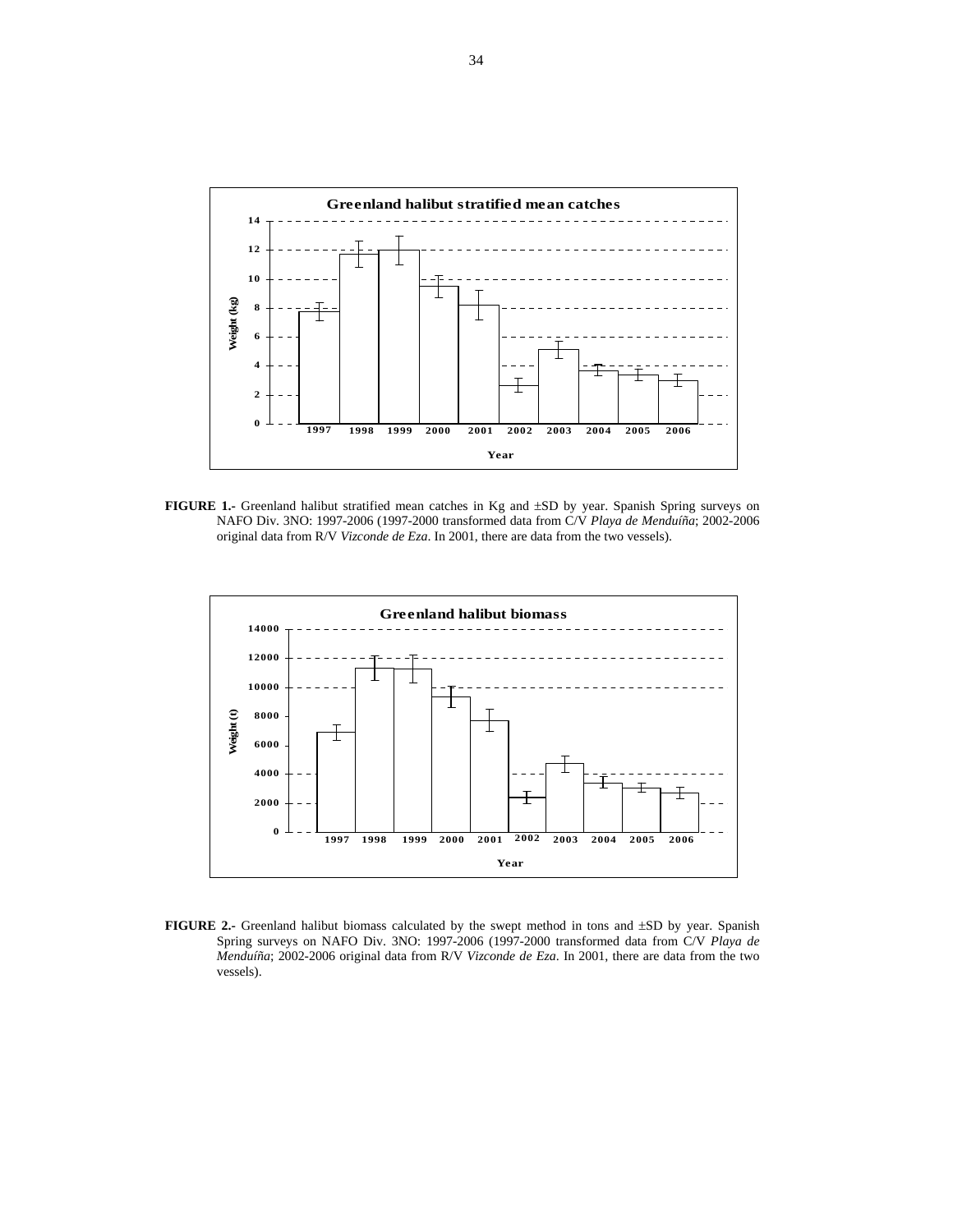

**FIGURE 3.-** Greenland halibut length distribution (cm) on NAFO 3NO: 1997-2006. Number per stratified mean catches. 1997-2000 data are transformed data from C/V *Playa de Menduíña*, and 2002-2006 data are original from R/V *Vizconde de Eza*. In 2001, there are data from the two vessels.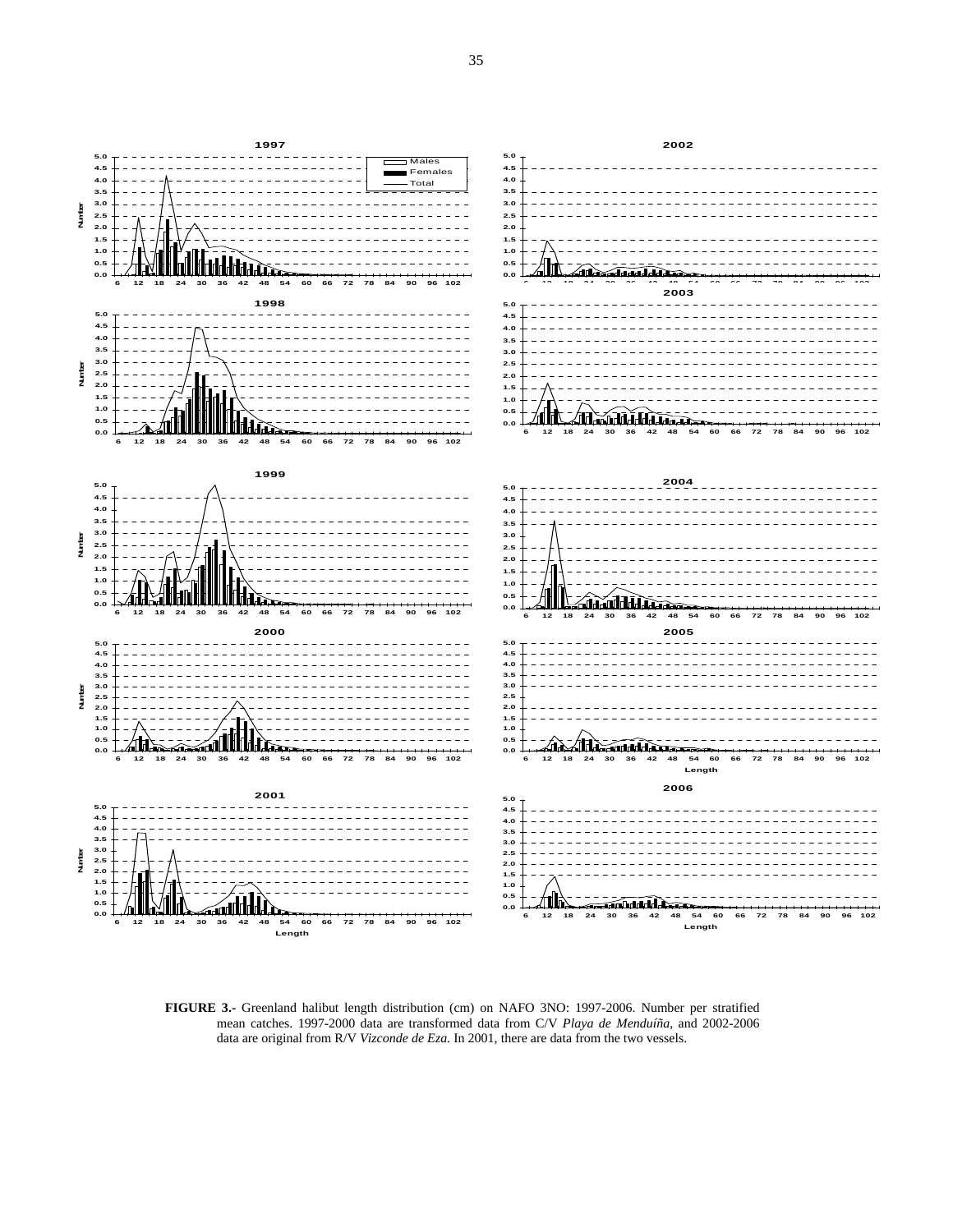

**FIGURE 4.-** Greenland halibut length distribution (cm) on NAFO 3NO: 1997-2006.



**FIGURE 5.-** Greenland halibut age distribution on NAFO 3NO: 1997-2006.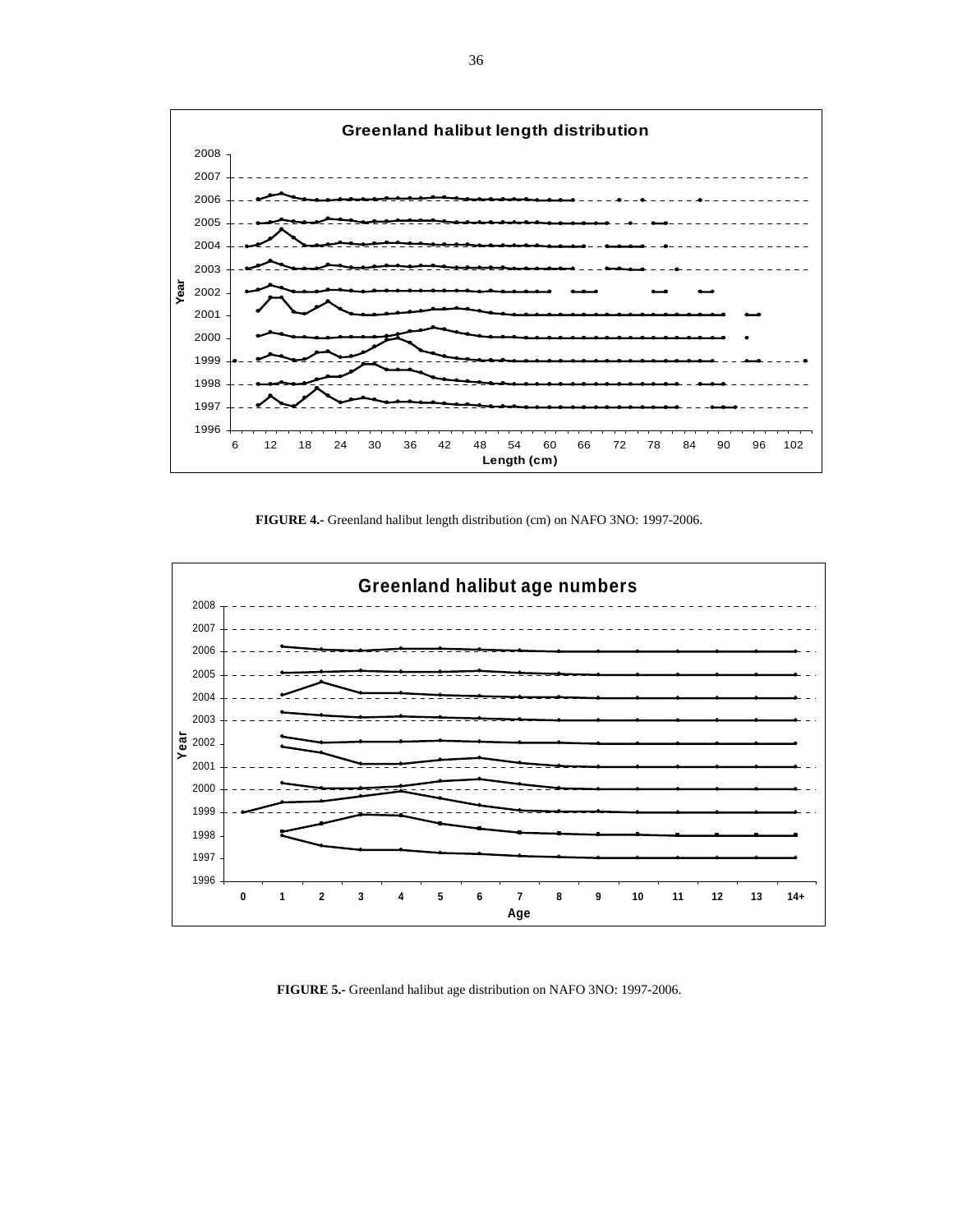

**FIGURE 6.-** Greenland halibut mean length (cm) at age on NAFO 3NO: 1997-2006. Ages from 0 to 14+.



**FIGURE 7.-** Greenland halibut mean weight (gr) at age on NAFO 3NO: 1997-2006. Ages from 0 to 14+.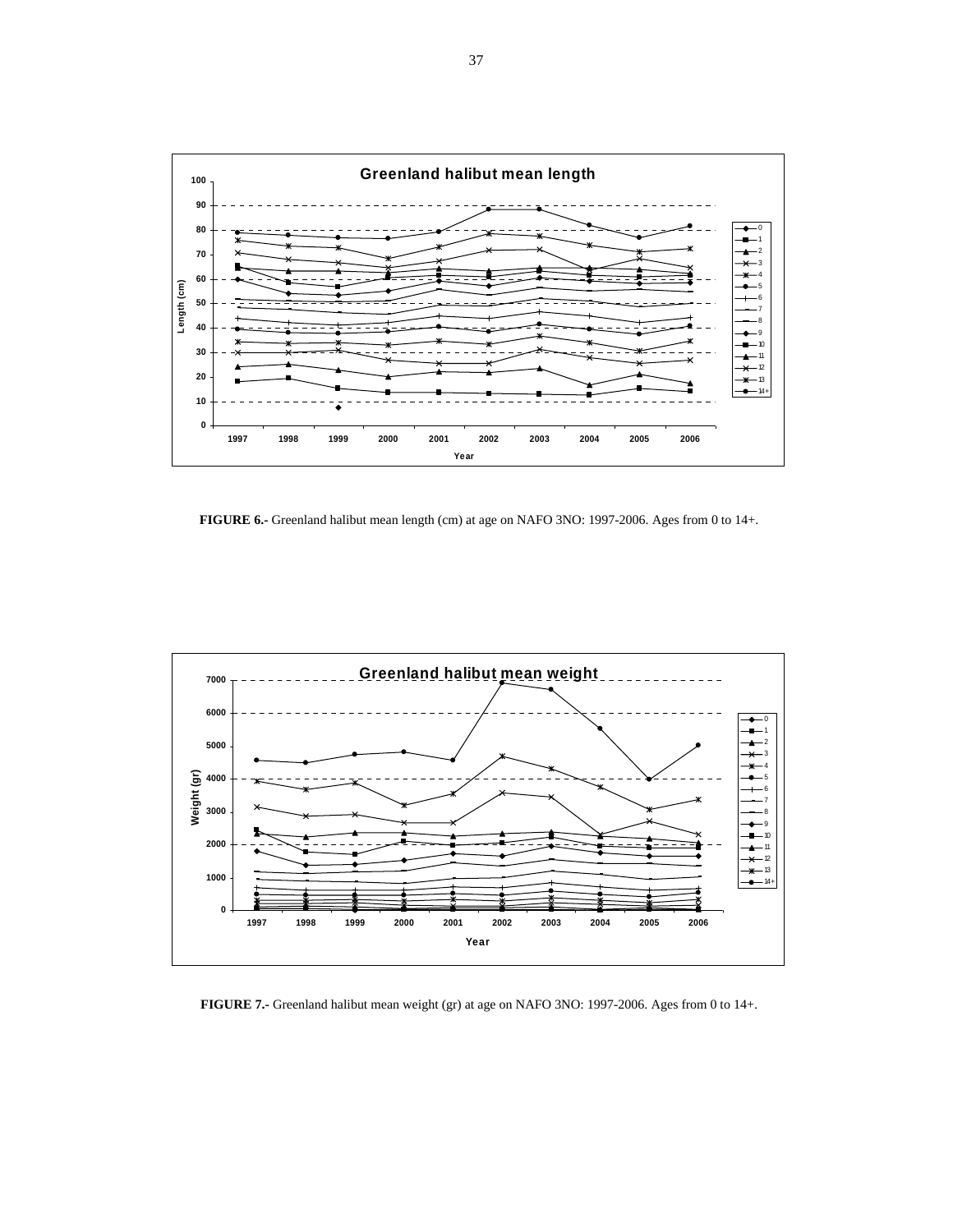

**FIGURE 8.-** American plaice stratified mean catches in Kg and ±SD by year. Spanish Spring surveys on NAFO Div. 3NO: 1997-2006 (1997-2000 transformed data from C/V *Playa de Menduíña*; 2002-2006 original data from R/V *Vizconde de Eza*. In 2001, there are data from the two vessels).



**FIGURE 9.-** American plaice biomass calculated by the swept method in tons and ±SD by year. Spanish Spring surveys on NAFO Div. 3NO: 1997-2006 (1997-2000 transformed data from C/V *Playa de Menduíña*; 2002-2006 original data from R/V *Vizconde de Eza*. In 2001, there are data from the two vessels).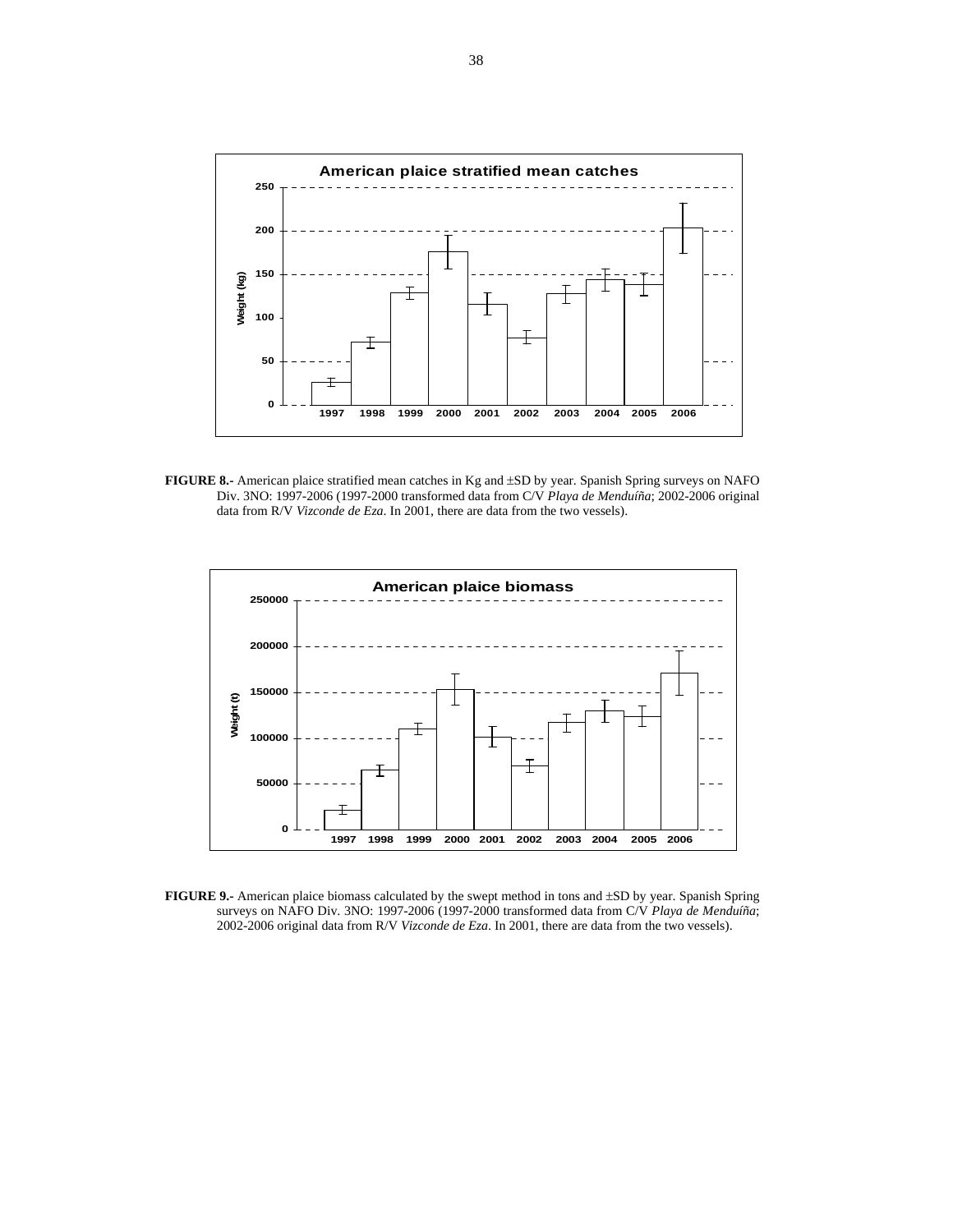

**FIGURE 10.-** American plaice length distribution (cm) on NAFO 3NO: 1997-2006. Estimated numbers per haul stratified mean catches. 1997-2000 data are transformed data from C/V *Playa de Menduíña*, and 2002-2006 data are original from R/V *Vizconde de Eza*. In 2001, there are data from the two vessels.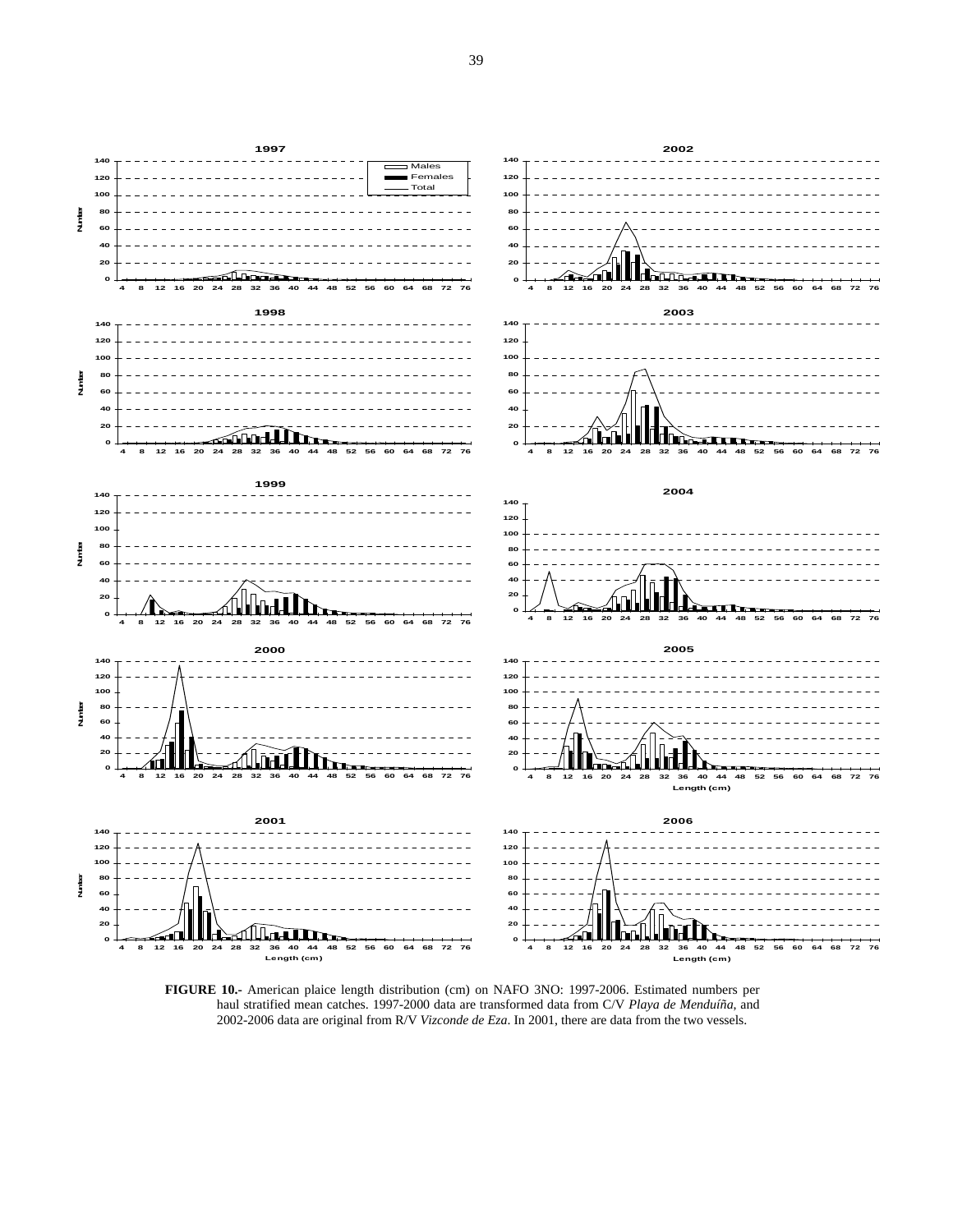

**FIGURE 11.-** Series of American plaice length distribution (cm) on NAFO 3NO: 1997-2006.



**FIGURE 12.-** Series of American plaice age distribution on NAFO 3NO: 1997-2006.